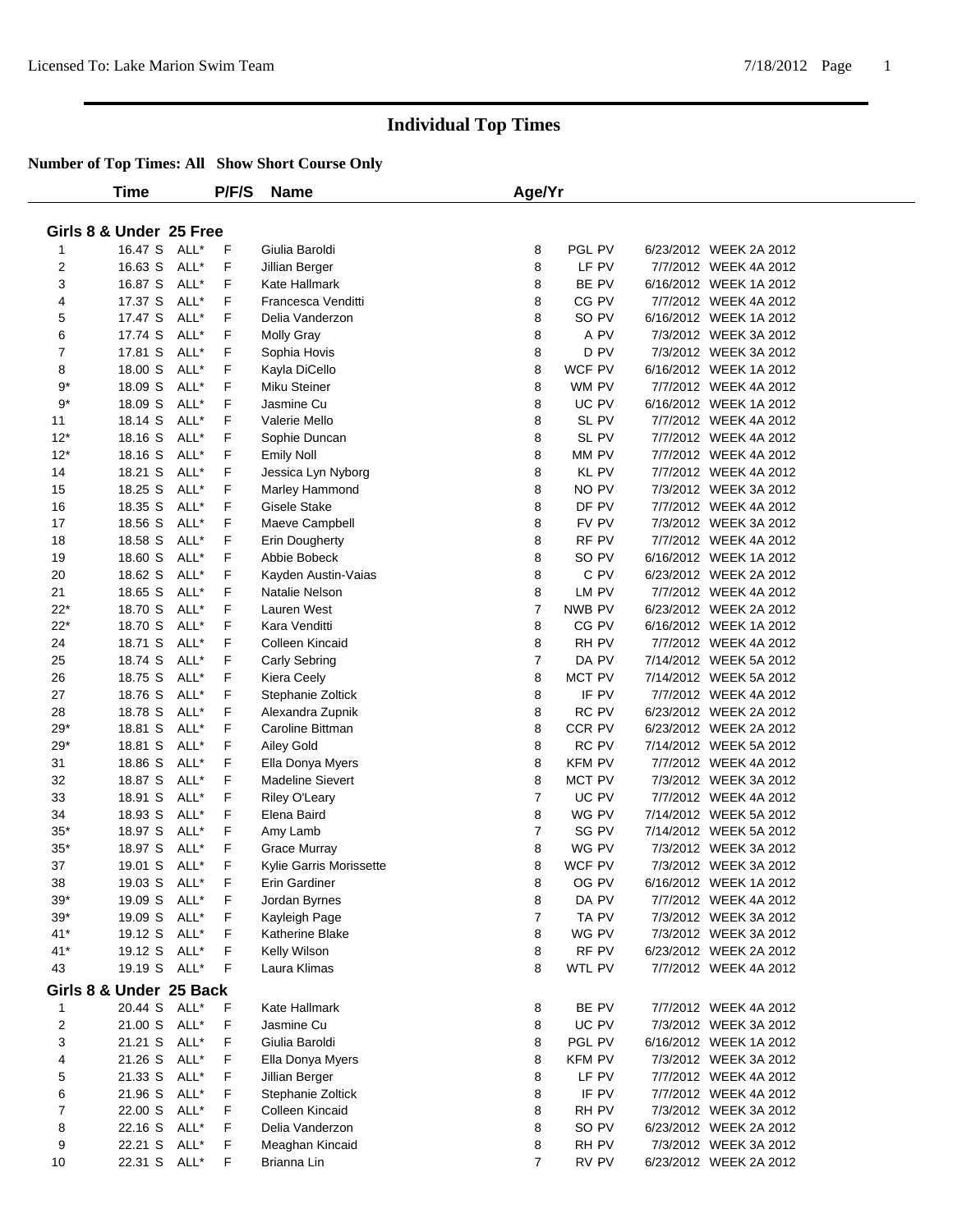|                | Time                      |      | P/F/S | <b>Name</b>               | Age/Yr         |        |                        |  |
|----------------|---------------------------|------|-------|---------------------------|----------------|--------|------------------------|--|
| $11*$          | 22.32 S                   | ALL* | F     | <b>Emily Noll</b>         | 8              | MM PV  | 7/14/2012 WEEK 5A 2012 |  |
| $11*$          | 22.32 S                   | ALL* | F     | Kayla DiCello             | 8              | WCF PV | 6/23/2012 WEEK 2A 2012 |  |
| 13             | 22.48 S                   | ALL* | F     | Francesca Venditti        | 8              | CG PV  | 7/3/2012 WEEK 3A 2012  |  |
| 14             | 22.73 S                   | ALL* | F     | Sophie Duncan             | 8              | SL PV  | 7/14/2012 WEEK 5A 2012 |  |
| 15             | 22.75 S                   | ALL* | F     | Isabella Dressler         | 8              | NO PV  | 7/7/2012 WEEK 4A 2012  |  |
| 16             | 22.77 S                   | ALL* | F.    | Lauren West               | $\overline{7}$ | NWB PV | 6/23/2012 WEEK 2A 2012 |  |
| 17             | 22.78 S                   | ALL* | F.    | <b>Grace Yetter</b>       | 8              | WM PV  | 6/23/2012 WEEK 2A 2012 |  |
| 18             | 22.90 S                   | ALL* | F     | Lauren Clark              | $\overline{7}$ | UC PV  | 6/23/2012 WEEK 2A 2012 |  |
| 19             | 22.93 S                   | ALL* | F     | Connie Deng               | 8              | MCF PV | 7/14/2012 WEEK 5A 2012 |  |
| 20             | 23.06 S                   | ALL* | F     | Caroline Bittman          | 8              | CCR PV | 6/16/2012 WEEK 1A 2012 |  |
| $21*$          | 23.08 S                   | ALL* | F     | Clara Attar               | 8              | WM PV  | 7/7/2012 WEEK 4A 2012  |  |
| $21*$          | 23.08 S                   | ALL* | F     | Maeve Campbell            | 8              | FV PV  | 7/3/2012 WEEK 3A 2012  |  |
| 23             | 23.25 S                   | ALL* | F     | Laura Klimas              | 8              | WTL PV | 7/14/2012 WEEK 5A 2012 |  |
| 24             | 23.26 S                   | ALL* | F     | <b>Esther Tan</b>         | 8              | BE PV  | 6/16/2012 WEEK 1A 2012 |  |
| 25             | 23.28 S                   | ALL* | F     | <b>Madeline Sievert</b>   | 8              | MCT PV | 6/23/2012 WEEK 2A 2012 |  |
| 26             | 23.31 S                   | ALL* | F     | Carly Sebring             | $\overline{7}$ | DA PV  | 6/16/2012 WEEK 1A 2012 |  |
| $27*$          | 23.37 S                   | ALL* | F     | Maddy Vinal               | 8              | GP PV  | 7/7/2012 WEEK 4A 2012  |  |
| $27*$          | 23.37 S                   | ALL* | F.    | Kara Venditti             | 8              | CG PV  | 6/23/2012 WEEK 2A 2012 |  |
| 29             | 23.40 S                   | ALL* | F     | Kayden Austin-Vaias       | 8              | C PV   | 6/23/2012 WEEK 2A 2012 |  |
| 30             | 23.51 S                   | ALL* | F     | Leila Faraday             | 8              | D PV   | 7/14/2012 WEEK 5A 2012 |  |
| 31             | 23.53 S                   | ALL* | F     | Marley Hammond            | 8              | NO PV  | 7/14/2012 WEEK 5A 2012 |  |
| 32             | 23.56 S                   | ALL* | F     | Katherine Blake           | 8              | WG PV  | 7/14/2012 WEEK 5A 2012 |  |
| 33             | 23.61 S                   | ALL* | F     | Emma Thompson             | 8              | WG PV  | 6/23/2012 WEEK 2A 2012 |  |
| 34             | 23.74 S                   | ALL* | F     | Julia Flick               | 8              | CA PV  | 7/7/2012 WEEK 4A 2012  |  |
| 35             | 23.75 S                   | ALL* | F     | Miku Steiner              | 8              | WM PV  | 7/14/2012 WEEK 5A 2012 |  |
| 36             | 23.81 S                   | ALL* | F     | Elena Baird               | 8              | WG PV  | 7/14/2012 WEEK 5A 2012 |  |
| 37             | 23.86 S                   | ALL* | F     | Simrin Reed               | 8              | C PV   | 7/7/2012 WEEK 4A 2012  |  |
| 38             | 23.93 S                   | ALL* | F     | Erin Gardiner             | 8              | OG PV  | 7/14/2012 WEEK 5A 2012 |  |
| 39             | 24.02 S                   | ALL* | F     | Daphne Giffin             | 8              | LM PV  | 7/14/2012 WEEK 5A 2012 |  |
| 40             | 24.03 S                   | ALL* | F     | Kylie Garris Morissette   | 8              | WCF PV | 7/7/2012 WEEK 4A 2012  |  |
| $41*$          | 24.06 S                   | ALL* | F     | Amy Lamb                  | $\overline{7}$ | SG PV  | 6/23/2012 WEEK 2A 2012 |  |
| $41*$          | 24.06 S                   | ALL* | F     | Jessica Lyn Nyborg        | 8              | KL PV  | 6/23/2012 WEEK 2A 2012 |  |
| 43             | 24.15 S                   | ALL* | F     | Liza Goetcheus            | $\overline{7}$ | C PV   | 7/7/2012 WEEK 4A 2012  |  |
| 44             | 24.16 S                   | ALL* | F     | Erin Dougherty            | 8              | RF PV  | 7/14/2012 WEEK 5A 2012 |  |
| 45             | 24.19 S                   | ALL* | F     | Rachel Sharp              | 8              | LM PV  | 7/7/2012 WEEK 4A 2012  |  |
| 46             | 24.25 S                   | ALL* | F     | Quinn Harris              | 8              | GP PV  | 7/7/2012 WEEK 4A 2012  |  |
| 47             | 24.40 S                   | ALL* | F     | Kelly Wilson              | 8              | RF PV  | 7/14/2012 WEEK 5A 2012 |  |
| 48             | 24.45 S                   | ALL* | F     | Abbie Bobeck              | 8              | SO PV  | 6/16/2012 WEEK 1A 2012 |  |
|                | Girls 8 & Under 25 Breast |      |       |                           |                |        |                        |  |
| 1              | 23.38 S ALL*              |      | F.    | Ursula Trowern            | 8              | CCR PV | 7/14/2012 WEEK 5A 2012 |  |
| $\overline{c}$ | 23.75 S                   | ALL* | F     | Jacqueline Curtis         | 8              | SG PV  | 7/14/2012 WEEK 5A 2012 |  |
| 3              | 23.79 S                   | ALL* | F     | Natalie Nelson            | 8              | LM PV  | 7/14/2012 WEEK 5A 2012 |  |
| 4              | 23.83 S                   | ALL* | F     | Caroline Taylor Schneider | 8              | PW PV  | 6/16/2012 WEEK 1A 2012 |  |
| 5              | 23.91 S                   | ALL* | F     | Valerie Mello             | 8              | SL PV  | 6/16/2012 WEEK 1A 2012 |  |
| 6              | 24.01 S                   | ALL* | F     | Jessica Lyn Nyborg        | 8              | KL PV  | 6/23/2012 WEEK 2A 2012 |  |
| 7              | 24.38 S                   | ALL* | F     | Jasmine Cu                | 8              | UC PV  | 7/3/2012 WEEK 3A 2012  |  |
| 8              | 24.50 S                   | ALL* | F     | Laura See                 | 8              | FM PV  | 6/23/2012 WEEK 2A 2012 |  |
| 9              | 24.52 S                   | ALL* | F     | Rachel Sharp              | 8              | LM PV  | 6/23/2012 WEEK 2A 2012 |  |
| 10             | 24.82 S                   | ALL* | F     | Francesca Venditti        | 8              | CG PV  | 7/3/2012 WEEK 3A 2012  |  |
| 11             | 24.94 S                   | ALL* | F     | <b>Emily Noll</b>         | 8              | MM PV  | 6/23/2012 WEEK 2A 2012 |  |
| 12             | 25.03 S                   | ALL* | F     | Kara Venditti             | 8              | CG PV  | 7/7/2012 WEEK 4A 2012  |  |
| 13             | 25.04 S                   | ALL* | F     | Rebecca Weiss             | 8              | WL PV  | 7/3/2012 WEEK 3A 2012  |  |
| 14             | 25.13 S                   | ALL* | F     | Abbie Bobeck              | 8              | SO PV  | 7/7/2012 WEEK 4A 2012  |  |
| 15             | 25.18 S                   | ALL* | F     | <b>Emma Dorsey</b>        | 8              | OM PV  | 7/14/2012 WEEK 5A 2012 |  |
| 16             | 25.19 S                   | ALL* | F.    | Kate Hallmark             | 8              | BE PV  | 7/3/2012 WEEK 3A 2012  |  |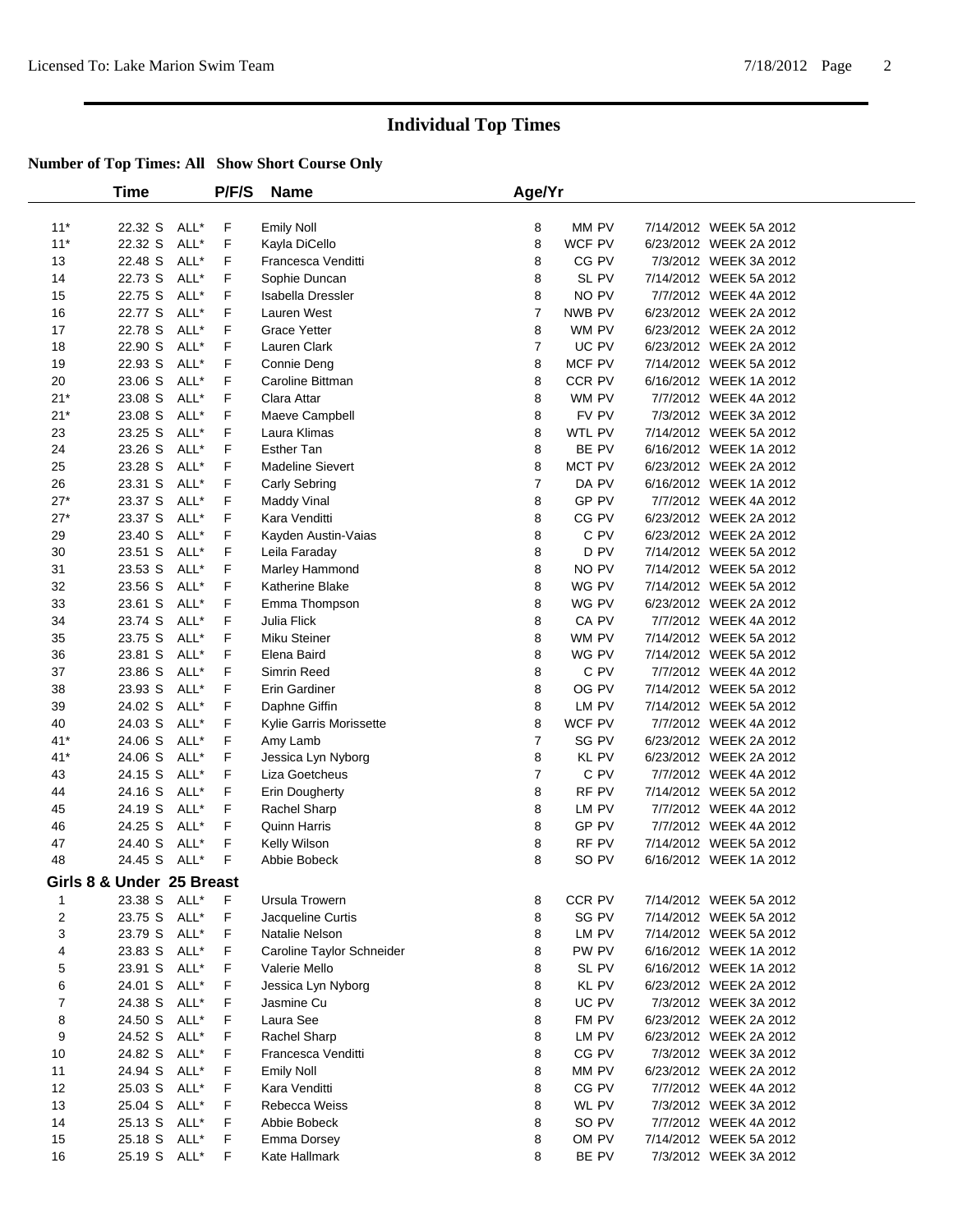|                  | <b>Time</b>            |      | P/F/S | Name                  | Age/Yr         |               |                        |  |
|------------------|------------------------|------|-------|-----------------------|----------------|---------------|------------------------|--|
| $17*$            | 25.25 S                | ALL* | F     | Sophia Morrison       | 8              | MCF PV        | 7/7/2012 WEEK 4A 2012  |  |
| $17*$            | 25.25 S                | ALL* | F     | Kayden Austin-Vaias   | 8              | C PV          | 7/7/2012 WEEK 4A 2012  |  |
| 19               | 25.37 S                | ALL* | F     | Marley Hammond        | 8              | NO PV         | 7/7/2012 WEEK 4A 2012  |  |
| $20*$            | 25.54 S                | ALL* | F     | <b>Grace Yetter</b>   | 8              | WM PV         | 7/7/2012 WEEK 4A 2012  |  |
| $20*$            | 25.54 S                | ALL* | F     | Gabrielle Johnson     | 8              | K PV          | 6/16/2012 WEEK 1A 2012 |  |
| 22               | 25.57 S                | ALL* | F     | Carly Sebring         | $\overline{7}$ | DA PV         | 7/14/2012 WEEK 5A 2012 |  |
| 23               | 25.64 S                | ALL* | F     | Mya Dressler          | $\overline{7}$ | NO PV         | 7/7/2012 WEEK 4A 2012  |  |
| 24               | 25.66 S                | ALL* | F     | <b>Isabella Cross</b> | 8              | RF PV         | 7/7/2012 WEEK 4A 2012  |  |
| 25               | 25.69 S                | ALL* | F     | <b>Esther Kim</b>     | 8              | SL PV         | 7/14/2012 WEEK 5A 2012 |  |
| 26               | 25.78 S                | ALL* | F     | Jillian Berger        | 8              | LF PV         | 7/14/2012 WEEK 5A 2012 |  |
| 27               | 25.91 S                | ALL* | F     | Sophie Duncan         | 8              | SL PV         | 7/7/2012 WEEK 4A 2012  |  |
| 28               | 26.00 S                | ALL* | F     | Stephanie Zoltick     | 8              | IF PV         | 6/16/2012 WEEK 1A 2012 |  |
| 29               | 26.06 S                | ALL* | F     | <b>Molly Gray</b>     | 8              | A PV          | 7/3/2012 WEEK 3A 2012  |  |
| 30               | 26.07 S                | ALL* | F     | Hanna Bingley         | 8              | OF PV         | 7/7/2012 WEEK 4A 2012  |  |
| 31               | 26.08 S                | ALL* | F     | Caroline Bittman      | 8              | CCR PV        | 7/14/2012 WEEK 5A 2012 |  |
| 32               | 26.09 S                | ALL* | F     | Nora Pottker          | $\overline{7}$ | WM PV         | 7/14/2012 WEEK 5A 2012 |  |
| 33               | 26.14 S                | ALL* | F     | Caleigh Ford Wilson   | 8              | DT PV         | 7/14/2012 WEEK 5A 2012 |  |
| 34               | 26.31 S                | ALL* | F     | Alanna Li             | 8              | RV PV         | 7/14/2012 WEEK 5A 2012 |  |
| 35               | 26.32 S                | ALL* | F     | Thea Mangum           | 8              | MM PV         | 7/14/2012 WEEK 5A 2012 |  |
| 36               | 26.33 S                | ALL* | F     | <b>Madison Akers</b>  | $\overline{7}$ | OM PV         | 7/14/2012 WEEK 5A 2012 |  |
| 37               | 26.40 S                | ALL* | F     | Ella Donya Myers      | 8              | <b>KFM PV</b> | 7/3/2012 WEEK 3A 2012  |  |
| $38^{\ast}$      | 26.44 S                | ALL* | F     | Alexis Aronie         | 8              | MO PV         | 7/7/2012 WEEK 4A 2012  |  |
| $38*$            | 26.44 S                | ALL* | F     | Francesca Brown       | 8              | RF PV         | 7/7/2012 WEEK 4A 2012  |  |
| $38^{\ast}$      | 26.44 S                | ALL* | F     | Maggie Sullivan       | 8              | EG PV         | 7/14/2012 WEEK 5A 2012 |  |
| $41*$            | 26.47 S                | ALL* | F     | Colleen Kincaid       | 8              | RH PV         | 6/16/2012 WEEK 1A 2012 |  |
| $41*$            | 26.47 S                | ALL* | F     | Andria Troy           | 8              | NH PV         | 7/7/2012 WEEK 4A 2012  |  |
| 43               | 26.49 S                | ALL* | F     | Emma Thompson         | 8              | WG PV         | 7/14/2012 WEEK 5A 2012 |  |
| 44               | 26.56 S                | ALL* | F     | Paige Werden          | 8              | TA PV         | 7/14/2012 WEEK 5A 2012 |  |
| 45               | 26.59 S ALL*           |      | F     | Carina Guo            | 8              | RV PV         | 7/3/2012 WEEK 3A 2012  |  |
|                  | Girls 8 & Under 25 Fly |      |       |                       |                |               |                        |  |
| $\mathbf{1}$     | 17.97 S ALL*           |      | F.    | Jillian Berger        | 8              | LF PV         | 7/7/2012 WEEK 4A 2012  |  |
| 2                | 18.22 S                | ALL* | F     | Kate Hallmark         | 8              | BE PV         | 6/23/2012 WEEK 2A 2012 |  |
| 3                | 18.63 S                | ALL* | F     | Delia Vanderzon       | 8              | SO PV         | 7/14/2012 WEEK 5A 2012 |  |
| 4                | 18.85 S                | ALL* | F     | Giulia Baroldi        | 8              | PGL PV        | 6/16/2012 WEEK 1A 2012 |  |
| 5                | 19.72 S                | ALL* | F     | <b>Emily Noll</b>     | 8              | MM PV         | 7/3/2012 WEEK 3A 2012  |  |
| 6                | 20.17 S                | ALL* | F     | Ella Donya Myers      | 8              | <b>KFM PV</b> | 6/23/2012 WEEK 2A 2012 |  |
| $\boldsymbol{7}$ | 20.33 S                | ALL* | F     | Jessica Lyn Nyborg    | 8              | KL PV         | 7/14/2012 WEEK 5A 2012 |  |
| 8                | 20.45 S                | ALL* | F     | Erin Dougherty        | 8              | RF PV         | 7/14/2012 WEEK 5A 2012 |  |
| 9                | 20.56 S ALL*           |      | F     | Maeve Campbell        | 8              | FV PV         | 7/14/2012 WEEK 5A 2012 |  |
| 10               | 20.67 S ALL*           |      | F     | Alexandra Zupnik      | 8              | RC PV         | 7/14/2012 WEEK 5A 2012 |  |
| 11               | 20.94 S ALL*           |      | F     | Alanna Li             | 8              | RV PV         | 7/14/2012 WEEK 5A 2012 |  |
| 12               | 21.02 S                | ALL* | F     | Stephanie Zoltick     | 8              | IF PV         | 6/16/2012 WEEK 1A 2012 |  |
| 13               | 21.05 S                | ALL* | F     | Rebecca Weiss         | 8              | WL PV         | 7/3/2012 WEEK 3A 2012  |  |
| 14               | 21.09 S                | ALL* | F     | Abbie Bobeck          | 8              | SO PV         | 6/16/2012 WEEK 1A 2012 |  |
| 15               | 21.12 S ALL*           |      | F     | Elena Baird           | 8              | WG PV         | 6/23/2012 WEEK 2A 2012 |  |
| 16               | 21.22 S ALL*           |      | F     | Kara Venditti         | 8              | CG PV         | 7/7/2012 WEEK 4A 2012  |  |
| 17               | 21.24 S                | ALL* | F     | Kayden Austin-Vaias   | 8              | C PV          | 7/7/2012 WEEK 4A 2012  |  |
| 18               | 21.25 S                | ALL* | F     | <b>Halisey Howard</b> | 8              | FV PV         | 7/14/2012 WEEK 5A 2012 |  |
| 19               | 21.50 S                | ALL* | F     | Grace Simonson        | 8              | MCT PV        | 7/14/2012 WEEK 5A 2012 |  |
| 20               | 21.57 S                | ALL* | F     | Jasmine Cu            | 8              | UC PV         | 6/16/2012 WEEK 1A 2012 |  |
| 21               | 21.62 S                | ALL* | F     | Sophie Duncan         | 8              | SL PV         | 7/7/2012 WEEK 4A 2012  |  |
| 22               | 21.66 S ALL*           |      | F     | Lauren West           | 7              | NWB PV        | 6/16/2012 WEEK 1A 2012 |  |
| 23               | 21.80 S                | ALL* | F     | Natalie Nelson        | 8              | LM PV         | 7/7/2012 WEEK 4A 2012  |  |
| 24               | 21.83 S                | ALL* | F     | Carly Sebring         | 7              | DA PV         | 7/14/2012 WEEK 5A 2012 |  |
| 25               | 21.87 S ALL*           |      | F     | Carina Guo            | 8              | RV PV         | 7/3/2012 WEEK 3A 2012  |  |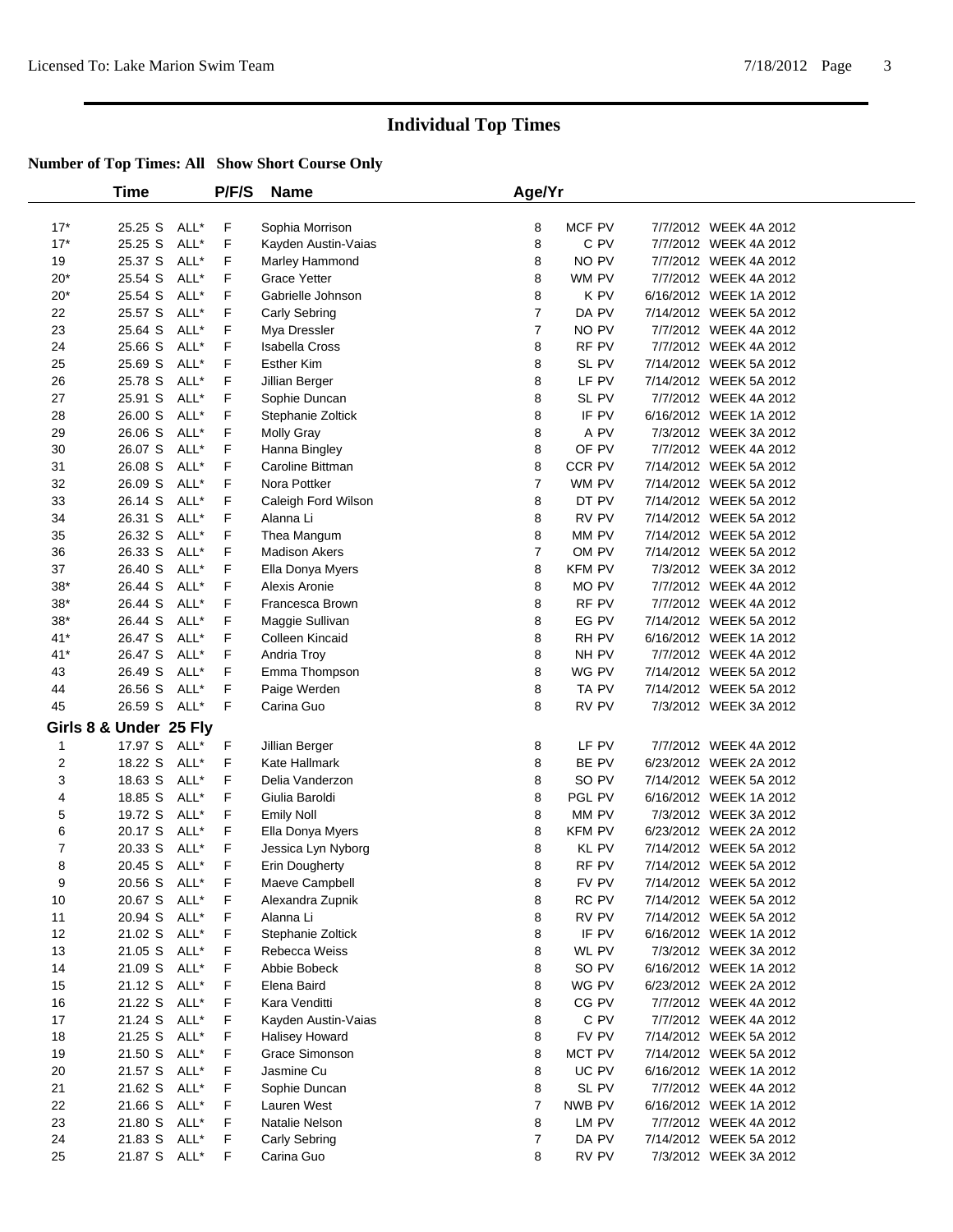|                         | <b>Time</b>             |      | P/F/S | <b>Name</b>           | Age/Yr         |               |                        |  |
|-------------------------|-------------------------|------|-------|-----------------------|----------------|---------------|------------------------|--|
| 26                      | 21.88 S ALL*            |      | F     | Kayla DiCello         | 8              | WCF PV        | 6/16/2012 WEEK 1A 2012 |  |
| 27                      | 21.90 S                 | ALL* | F     | Ailey Gold            | 8              | RC PV         | 7/7/2012 WEEK 4A 2012  |  |
| 28                      | 21.91 S                 | ALL* | F     | Riley O'Leary         | $\overline{7}$ | UC PV         | 7/7/2012 WEEK 4A 2012  |  |
| 29                      | 22.16 S                 | ALL* | F     | Valerie Mello         | 8              | SL PV         | 7/3/2012 WEEK 3A 2012  |  |
| 30                      | 22.19 S                 | ALL* | F     | Sophia Hovis          | 8              | D PV          | 7/3/2012 WEEK 3A 2012  |  |
| $31*$                   | 22.27 S                 | ALL* | F     | Miku Steiner          | 8              | WM PV         | 7/14/2012 WEEK 5A 2012 |  |
| $31*$                   | 22.27 S ALL*            |      | F     | Francesca Venditti    | 8              | CG PV         | 7/14/2012 WEEK 5A 2012 |  |
| 33                      | 22.38 S                 | ALL* | F     | Evelyn Wassiliew      | 8              | B PV          | 7/14/2012 WEEK 5A 2012 |  |
| 34                      | 22.41 S                 | ALL* | F     | Saskia Gonzalez       | 8              | MM PV         | 6/23/2012 WEEK 2A 2012 |  |
| 35                      | 22.44 S                 | ALL* | F     | Isabella Dressler     | 8              | NO PV         | 7/7/2012 WEEK 4A 2012  |  |
| 36                      | 22.58 S                 | ALL* | F     | Fiona Letsinger       | 8              | BE PV         | 7/7/2012 WEEK 4A 2012  |  |
| 37                      | 22.60 S                 | ALL* | F     | Elena Harrison        | $\overline{7}$ | RF PV         | 7/14/2012 WEEK 5A 2012 |  |
| 38                      | 22.62 S                 | ALL* | F     | Caroline Bittman      | 8              | CCR PV        | 6/23/2012 WEEK 2A 2012 |  |
| $39*$                   | 22.63 S                 | ALL* | F     | Grace Ruoyi Liao      | 8              | KFM PV        | 6/23/2012 WEEK 2A 2012 |  |
| $39*$                   | 22.63 S                 | ALL* | F     | Jacqueline Curtis     | 8              | SG PV         | 7/14/2012 WEEK 5A 2012 |  |
| 41                      | 22.67 S                 | ALL* | F     | Madeleine Brennan     | 8              | NWB PV        | 7/7/2012 WEEK 4A 2012  |  |
| 42                      | 22.81 S                 | ALL* | F     | Gabriella Santini     | 8              | QO PV         | 7/14/2012 WEEK 5A 2012 |  |
| 43                      | 22.85 S                 | ALL* | F     | Sophie Elliott        | 8              | MCF PV        | 7/14/2012 WEEK 5A 2012 |  |
| 44                      | 23.07 S                 | ALL* | F     | Simrin Reed           | 8              | C PV          | 7/14/2012 WEEK 5A 2012 |  |
| 45                      | 23.11 S                 | ALL* | F     | Lauren Clark          | $\overline{7}$ | UC PV         | 6/16/2012 WEEK 1A 2012 |  |
| 46                      | 23.17 S                 | ALL* | F     | <b>Grace Yetter</b>   | 8              | WM PV         | 7/3/2012 WEEK 3A 2012  |  |
| 47                      | 23.21 S                 | ALL* | F     | Sadie Bilbao          | $\overline{7}$ | CS PV         | 7/3/2012 WEEK 3A 2012  |  |
| 48                      | 23.27 S                 | ALL* | F     | Emma Dorsey           | 8              | OM PV         | 7/3/2012 WEEK 3A 2012  |  |
| 49                      | 23.29 S                 | ALL* | F     | Emma Humbert          | 8              | K PV          | 7/7/2012 WEEK 4A 2012  |  |
| 50                      | 23.30 S                 | ALL* | F     | Sophia Morrison       | 8              | MCF PV        | 7/14/2012 WEEK 5A 2012 |  |
| 51                      | 23.34 S                 | ALL* | F     | Laura See             | 8              | FM PV         | 6/23/2012 WEEK 2A 2012 |  |
| 52                      | 23.39 S                 | ALL* | F     | <b>Lilian Smith</b>   | $\overline{7}$ | HA PV         | 7/14/2012 WEEK 5A 2012 |  |
| 53                      | 23.40 S                 | ALL* | F     | Francesca Brown       | 8              | RF PV         | 6/16/2012 WEEK 1A 2012 |  |
|                         | Girls 12 & Under 100 IM |      |       |                       |                |               |                        |  |
| $\mathbf{1}$            | $1:11.32$ S             | ALL* | F     | EmilyT Wang           | 12             | UC PV         | 6/23/2012 WEEK 2A 2012 |  |
| $\overline{\mathbf{c}}$ | $1:12.05$ S             | ALL* | F     | Celine Nugent         | 12             | TW PV         | 6/23/2012 WEEK 2A 2012 |  |
| 3                       | 1:12.50 S               | ALL* | F     | Olivia French         | 12             | KL PV         | 7/14/2012 WEEK 5A 2012 |  |
| 4                       | 1:12.57 S               | ALL* | F     | Sammie Grant          | 11             | D PV          | 7/7/2012 WEEK 4A 2012  |  |
| 5                       | 1:12.78 S               | ALL* | F     | Rachel Danegger       | 11             | LF PV         | 6/23/2012 WEEK 2A 2012 |  |
| 6                       | 1:13.76 S               | ALL* | F     | Sophia Liu            | 12             | BE PV         | 6/23/2012 WEEK 2A 2012 |  |
| 7                       | 1:14.69 S               | ALL* | F     | <b>Ellie Matusek</b>  | 12             | MCT PV        | 6/23/2012 WEEK 2A 2012 |  |
| 8                       | $1:15.43$ S             | ALL* | F     | Alexandra Marquez     | 12             | D PV          | 7/3/2012 WEEK 3A 2012  |  |
| 9                       | 1:15.66 S               | ALL* | F     | Nefret El-Masry       | 12             | RV PV         | 6/16/2012 WEEK 1A 2012 |  |
| 10                      | 1:16.13 S ALL*          |      | F     | Arona Baigal          | 12             | <b>GER PV</b> | 7/3/2012 WEEK 3A 2012  |  |
| 11                      | 1:16.40 S $ALL^*$       |      | F     | Jocelyn Merkin        | 12             | RS PV         | 7/14/2012 WEEK 5A 2012 |  |
| 12                      | 1:16.48 S ALL*          |      | F.    | Katie Athey           | 12             | HA PV         | 7/3/2012 WEEK 3A 2012  |  |
| 13                      | 1:16.65 S ALL*          |      | F     | Amina N'Gambwa        | 12             | MB PV         | 6/23/2012 WEEK 2A 2012 |  |
| 14                      | 1:16.77 S ALL*          |      | F     | Olivia McGrath        | 12             | BE PV         | 6/23/2012 WEEK 2A 2012 |  |
| 15                      | $1:16.85$ S             | ALL* | F     | Thiany Riddihough     | 12             | CS PV         | 6/16/2012 WEEK 1A 2012 |  |
| 16                      | 1:17.39 S ALL*          |      | F     | Hannah Kannan         | 12             | BE PV         | 6/16/2012 WEEK 1A 2012 |  |
| 17                      | 1:17.52 S ALL*          |      | F     | Ophelie Loblack       | 11             | RV PV         | 7/7/2012 WEEK 4A 2012  |  |
| 18                      | $1:17.53$ S             | ALL* | F     | Alana Bailey          | 11             | SG PV         | 7/7/2012 WEEK 4A 2012  |  |
| 19                      | 1:17.57 S ALL*          |      | F     | Julia Wang            | 11             | WL PV         | 7/7/2012 WEEK 4A 2012  |  |
| 20                      | 1:17.89 S               | ALL* | F     | <b>Grace Elliott</b>  | 12             | MCF PV        | 6/23/2012 WEEK 2A 2012 |  |
| 21                      | $1:18.13$ S             | ALL* | F     | Candice Lee           | 12             | WCF PV        | 6/16/2012 WEEK 1A 2012 |  |
| 22                      | 1:18.33 S               | ALL* | F     | Talia Moss            | 10             | RF PV         | 6/23/2012 WEEK 2A 2012 |  |
| $23*$                   | $1:18.35$ S             | ALL* | F     | Kennedy Nolan         | 11             | TA PV         | 7/3/2012 WEEK 3A 2012  |  |
| $23*$                   | $1:18.35$ S             | ALL* | F     | Lena Redisch          | 12             | MO PV         | 6/16/2012 WEEK 1A 2012 |  |
| 25                      | 1:18.38 S               | ALL* | F     | Grace Tarbrake        | 12             | SG PV         | 6/16/2012 WEEK 1A 2012 |  |
| 26                      | 1:18.46 S ALL*          |      | F     | <b>Grace Giddings</b> | 11             | OM PV         | 7/14/2012 WEEK 5A 2012 |  |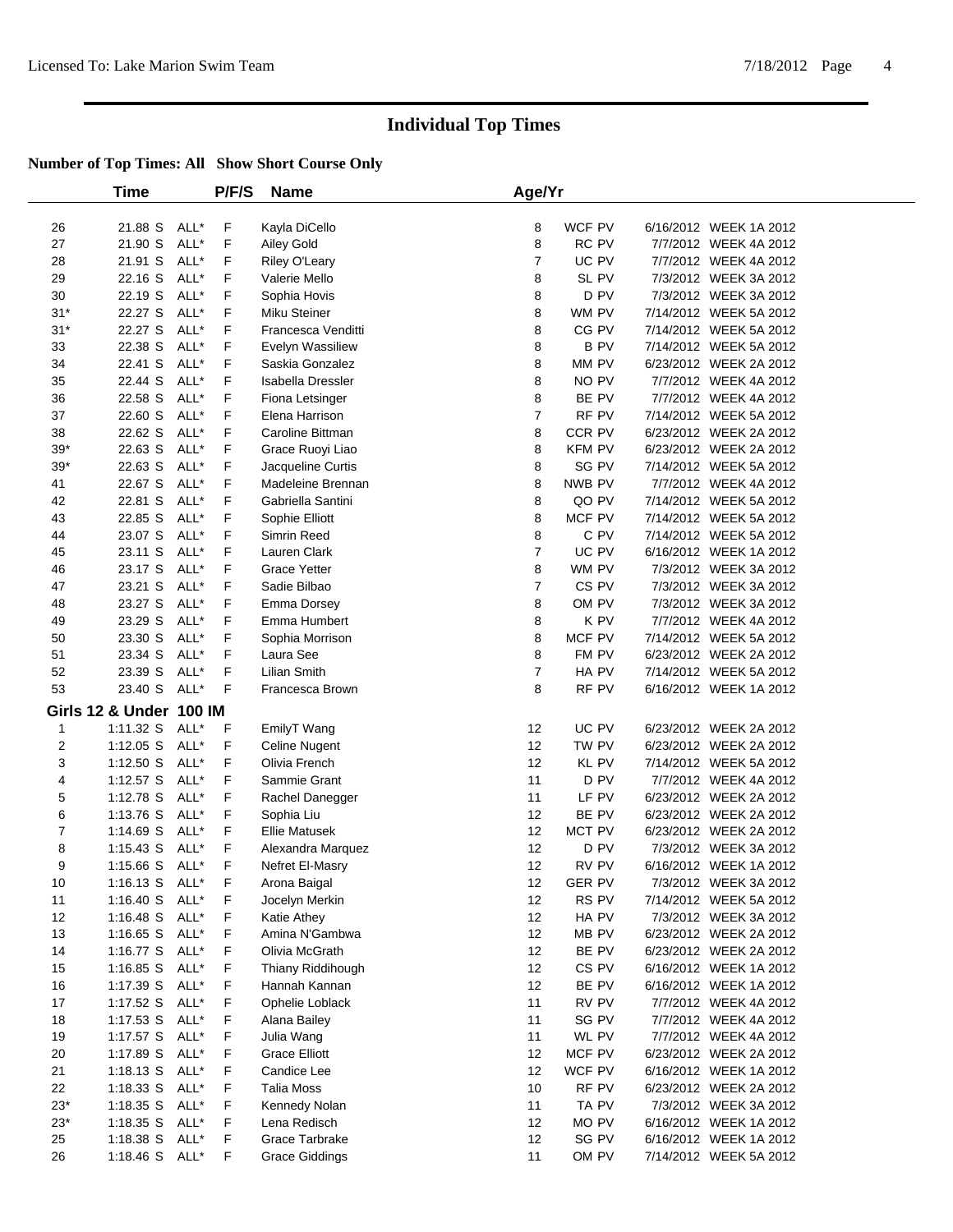|                         | <b>Time</b>               |      | P/F/S | <b>Name</b>              | Age/Yr |               |                        |  |
|-------------------------|---------------------------|------|-------|--------------------------|--------|---------------|------------------------|--|
| 27                      | 1:18.55 S ALL*            |      | F     | Caroline Lamb            | 12     | SG PV         | 6/16/2012 WEEK 1A 2012 |  |
| 28                      | $1:18.62$ S               | ALL* | F     | Rafaela Gutierrez        | 12     | PW PV         | 7/7/2012 WEEK 4A 2012  |  |
| 29                      | $1:18.75$ S               | ALL* | F     | Katherine Chlopak        | 11     | SO PV         | 6/23/2012 WEEK 2A 2012 |  |
| 30                      | 1:18.97 S ALL*            |      | F     | Erica Robison            | 12     | MO PV         | 7/7/2012 WEEK 4A 2012  |  |
| 31                      | $1:19.04$ S               | ALL* | F     | Sophie Reilly            | 11     | PA PV         | 6/23/2012 WEEK 2A 2012 |  |
| 32                      | $1:19.66$ S               | ALL* | F     | Katarina Lechner         | 11     | NO PV         | 7/3/2012 WEEK 3A 2012  |  |
| 33                      | 1:19.67 S ALL*            |      | F     | Caroline Dunn            | 12     | JC PV         | 6/16/2012 WEEK 1A 2012 |  |
| 34                      | 1:19.90 S                 | ALL* | F     | Kathryn von Heeringen    | 12     | WTL PV        | 7/14/2012 WEEK 5A 2012 |  |
| 35                      | $1:20.09$ S               | ALL* | F     | Laura Carey              | 12     | MW PV         | 7/14/2012 WEEK 5A 2012 |  |
| 36                      | $1:20.62$ S               | ALL* | F     | Natalie Hart             | 12     | C PV          | 7/7/2012 WEEK 4A 2012  |  |
| $37*$                   | $1:20.65$ S               | ALL* | F     | Kiki Bonetta-Misteli     | 12     | GP PV         | 7/7/2012 WEEK 4A 2012  |  |
| $37*$                   | $1:20.65$ S               | ALL* | F     | Sarah Luigard            | 12     | D PV          | 7/3/2012 WEEK 3A 2012  |  |
| 39                      | 1:20.69 S                 | ALL* | F     | Zoe Westrick             | 12     | OG PV         | 7/14/2012 WEEK 5A 2012 |  |
| 40                      | $1:20.87$ S               | ALL* | F     | Lauren Christine Dunne   | 12     | QO PV         | 6/23/2012 WEEK 2A 2012 |  |
| 41                      | 1:20.98 S ALL*            |      | F     | Allison Wade             | 11     | HA PV         | 7/7/2012 WEEK 4A 2012  |  |
|                         | <b>Girls 9-10 50 Free</b> |      |       |                          |        |               |                        |  |
| 1                       | 31.34 S ALL*              |      | F     | Megan Sharkey            | 10     | PW PV         | 7/3/2012 WEEK 3A 2012  |  |
| $\overline{\mathbf{c}}$ | 32.23 S                   | ALL* | F     | Maya Fischer             | 10     | EG PV         | 6/16/2012 WEEK 1A 2012 |  |
| 3                       | 32.75 S                   | ALL* | F     | Amanda Liu               | 10     | BE PV         | 7/14/2012 WEEK 5A 2012 |  |
| 4                       | 32.78 S                   | ALL* | F     | <b>Grace Burgett</b>     | 10     | TW PV         | 6/23/2012 WEEK 2A 2012 |  |
| 5                       | 32.89 S                   | ALL* | F     | Talia Moss               | 10     | RF PV         | 6/23/2012 WEEK 2A 2012 |  |
| 6                       | 32.90 S                   | ALL* | F     | Caroline Howley          | 10     | PW PV         | 7/3/2012 WEEK 3A 2012  |  |
| 7                       | 33.12 S                   | ALL* | F     | <b>Tatum Zupnik</b>      | 10     | RC PV         | 7/3/2012 WEEK 3A 2012  |  |
| 8                       | 33.25 S                   | ALL* | F     | Shannon Lamb             | 10     | SG PV         | 6/23/2012 WEEK 2A 2012 |  |
| 9                       | 33.29 S                   | ALL* | F     | Jordan Wallace           | 10     | SG PV         | 7/7/2012 WEEK 4A 2012  |  |
| 10                      | 33.34 S                   | ALL* | F     | Malia Bush               | 9      | RE PV         | 7/7/2012 WEEK 4A 2012  |  |
| 11                      | 33.45 S                   | ALL* | F     | Sofia Ballance           | 10     | PO PV         | 7/7/2012 WEEK 4A 2012  |  |
| 12                      | 33.56 S                   | ALL* | F     | Cailynn Leigh Adelman    | 10     | DT PV         | 7/3/2012 WEEK 3A 2012  |  |
| 13                      | 33.62 S                   | ALL* | F     | Mei Mei Zuo              | 10     | TH PV         | 7/14/2012 WEEK 5A 2012 |  |
| 14                      | 33.87 S                   | ALL* | F     | Jolie LeFauve            | 10     | FV PV         | 6/23/2012 WEEK 2A 2012 |  |
| 15                      | 34.05 S                   | ALL* | F     | Kassandra Rios           | 10     | LB PV         | 7/7/2012 WEEK 4A 2012  |  |
| $16*$                   | 34.13 S                   | ALL* | F     | Julie Fan                | 9      | IF PV         | 7/14/2012 WEEK 5A 2012 |  |
| $16*$                   | 34.13 S                   | ALL* | F     | <b>Caroline Hallmark</b> | 10     | BE PV         | 7/3/2012 WEEK 3A 2012  |  |
| 18                      | 34.19 S                   | ALL* | F     | Michelle Gu              | 10     | UC PV         | 6/23/2012 WEEK 2A 2012 |  |
| 19                      | 34.47 S                   | ALL* | F     | Claire Ryland            | 9      | CA PV         | 7/14/2012 WEEK 5A 2012 |  |
| 20                      | 34.48 S                   | ALL* | F     | Madeline Mara            | 10     | MCF PV        | 6/23/2012 WEEK 2A 2012 |  |
| 21                      | 34.52 S                   | ALL* | F     | Eleanor McGrath          | 10     | BE PV         | 6/23/2012 WEEK 2A 2012 |  |
| $22*$                   | 34.56 S ALL*              |      | F     | Makenzie Higgins         | 10     | SB PV         | 7/7/2012 WEEK 4A 2012  |  |
| $22*$                   | 34.56 S ALL*              |      | F     | Tia Thomas               | 9      | SG PV         | 7/14/2012 WEEK 5A 2012 |  |
| 24*                     | 34.63 S ALL*              |      | F     | <b>Holly Heaton</b>      | 9      | GP PV         | 6/23/2012 WEEK 2A 2012 |  |
| $24*$                   | 34.63 S ALL*              |      | F     | Ava Claire Mendelsohn    | 10     | PA PV         | 7/14/2012 WEEK 5A 2012 |  |
| 26                      | 34.69 S                   | ALL* | F     | Joelle Ohr               | 10     | CG PV         | 7/3/2012 WEEK 3A 2012  |  |
| 27                      | 34.72 S ALL*              |      | F     | Lena Yu                  | 10     | RV PV         | 6/23/2012 WEEK 2A 2012 |  |
| 28                      | 34.84 S                   | ALL* | F     | <b>Lindsey Brick</b>     | 10     | LLD PV        | 7/3/2012 WEEK 3A 2012  |  |
| 29                      | 34.92 S                   | ALL* | F     | Sarah Kimmel             | 9      | OG PV         | 7/7/2012 WEEK 4A 2012  |  |
| 30                      | 34.94 S                   | ALL* | F     | Cheryl Sirui Liao        | 10     | <b>KFM PV</b> | 7/14/2012 WEEK 5A 2012 |  |
| 31                      | 34.96 S                   | ALL* | F     | Rita Zhang               | 10     | SB PV         | 7/7/2012 WEEK 4A 2012  |  |
| 32                      | 34.97 S                   | ALL* | F     | Leah Kannan              | 9      | BE PV         | 6/16/2012 WEEK 1A 2012 |  |
| 33                      | 35.01 S                   | ALL* | F     | Hannah Bush              | 10     | RE PV         | 7/7/2012 WEEK 4A 2012  |  |
| 34                      | 35.13 S                   | ALL* | F     | Lillie Gonzalez          | 10     | NWB PV        | 7/7/2012 WEEK 4A 2012  |  |
| 35                      | 35.24 S                   | ALL* | F     | Angelina Casimates       | 10     | HA PV         | 7/7/2012 WEEK 4A 2012  |  |
| 36                      | 35.25 S ALL*              |      | F     | Grace Noll               | 10     | MM PV         | 7/7/2012 WEEK 4A 2012  |  |
| $37*$                   | 35.28 S                   | ALL* | F     | <b>Bridget O'Hara</b>    | 9      | MCT PV        | 7/7/2012 WEEK 4A 2012  |  |
| $37*$                   | 35.28 S                   | ALL* | F     | Victoria Hayes           | 10     | <b>GER PV</b> | 7/7/2012 WEEK 4A 2012  |  |
| 39                      | 35.31 S ALL*              |      | F     | Abbey Rose               | 10     | TA PV         | 7/7/2012 WEEK 4A 2012  |  |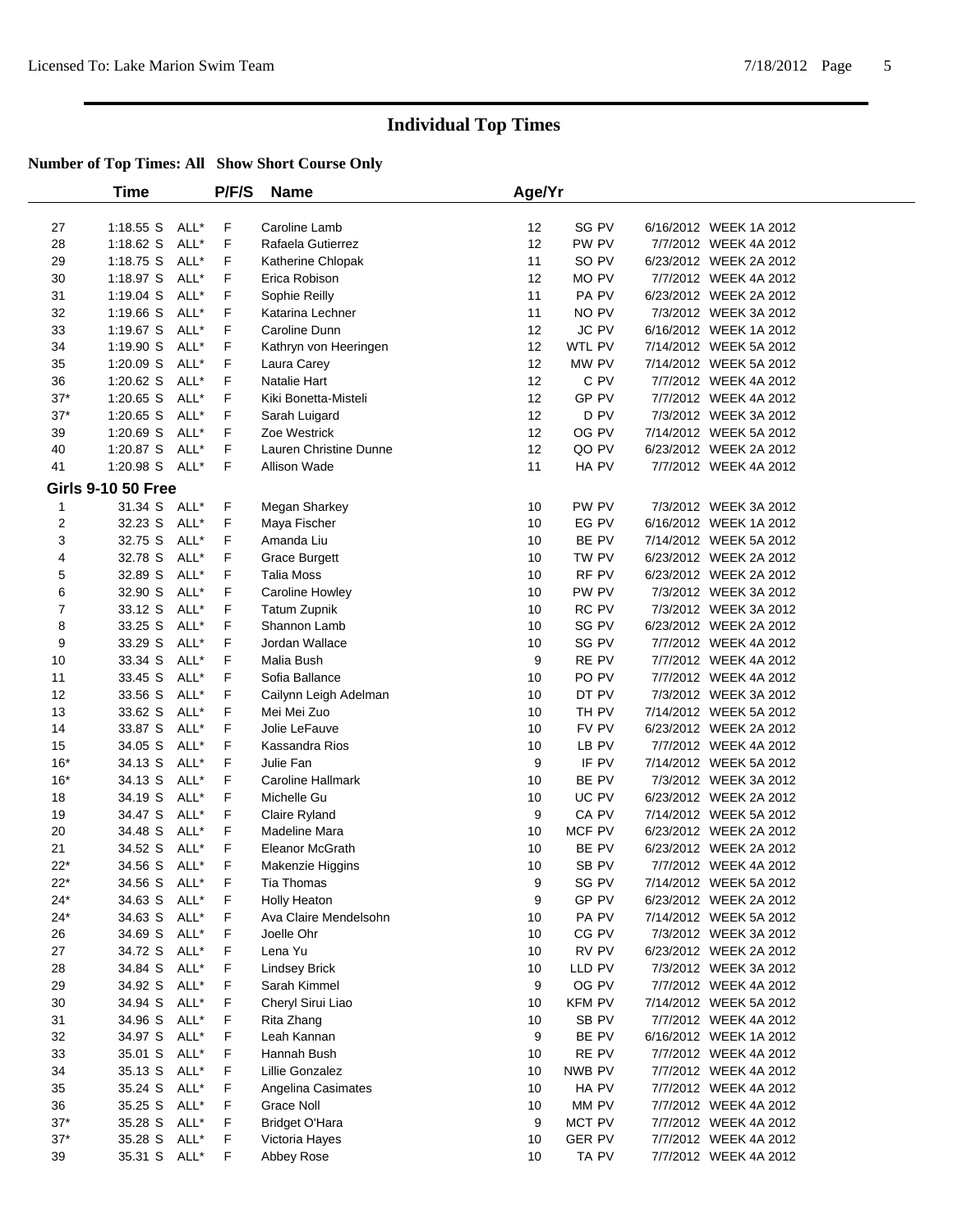|                | <b>Time</b>               |      | P/F/S       | <b>Name</b>              | Age/Yr |               |                        |  |
|----------------|---------------------------|------|-------------|--------------------------|--------|---------------|------------------------|--|
| 40             | 35.37 S                   | ALL* | F           | Autumn Wang              | 10     | WCF PV        | 7/7/2012 WEEK 4A 2012  |  |
| 41             | 35.41 S                   | ALL* | F           | Brianna Sanidad          | 10     | SG PV         | 6/16/2012 WEEK 1A 2012 |  |
| 42             | 35.47 S                   | ALL* | F           | <b>Tatum Good</b>        | 9      | WM PV         | 7/3/2012 WEEK 3A 2012  |  |
| 43             | 35.62 S                   | ALL* | F           | Rachel Illig             | 10     | EW PV         | 7/14/2012 WEEK 5A 2012 |  |
| 44             | 35.65 S                   | ALL* | F           | Hannah Owings            | 9      | RH PV         | 7/14/2012 WEEK 5A 2012 |  |
| 45             | 35.75 S                   | ALL* | F           | Sophia Shuya Wang        | 10     | WCF PV        | 7/3/2012 WEEK 3A 2012  |  |
| 46*            | 35.77 S                   | ALL* | F           | Niamh Haynos             | 10     | CG PV         | 7/7/2012 WEEK 4A 2012  |  |
| 46*            | 35.77 S                   | ALL* | F           | Alessandra Mae Sena      | 10     | QO PV         | 6/16/2012 WEEK 1A 2012 |  |
| $48*$          | 35.78 S                   | ALL* | F           | Katie Stevenson          | 10     | CCR PV        | 7/7/2012 WEEK 4A 2012  |  |
| 48*            | 35.78 S                   | ALL* | F           | <b>Katherine Gould</b>   | 9      | TW PV         | 7/3/2012 WEEK 3A 2012  |  |
| 50             | 35.84 S                   | ALL* | F           | Rebecca Huang            | 10     | <b>KFM PV</b> | 7/7/2012 WEEK 4A 2012  |  |
| 51             | 35.85 S                   | ALL* | F           | Cynthia Stewart          | 10     | CA PV         | 7/3/2012 WEEK 3A 2012  |  |
| 52             | 35.90 S                   | ALL* | F           | Natalie Dobrzykowski     | 10     | NH PV         | 7/3/2012 WEEK 3A 2012  |  |
| 53             | 35.91 S                   | ALL* | F           | Sky Bloomer              | 10     | LB PV         | 6/16/2012 WEEK 1A 2012 |  |
| 54             | 35.95 S                   | ALL* | F           | Sophia Weiland           | 9      | RH PV         | 7/3/2012 WEEK 3A 2012  |  |
| 55             | 36.07 S                   | ALL* | F           | Sarah Johnson            | 10     | MO PV         | 7/3/2012 WEEK 3A 2012  |  |
| $56*$          | 36.09 S                   | ALL* | F           | Paige Stahley            | 10     | NGV PV        | 7/7/2012 WEEK 4A 2012  |  |
| $56*$          | 36.09 S                   | ALL* | F           | Hannah Harnois           | 10     | <b>KL PV</b>  | 6/16/2012 WEEK 1A 2012 |  |
| 58             | 36.11 S                   | ALL* | F           | Andie Weitzman           | 10     | QO PV         | 7/7/2012 WEEK 4A 2012  |  |
| 59             | 36.16 S                   | ALL* | F           | <b>Taylor Castaneda</b>  | 10     | SB PV         | 7/14/2012 WEEK 5A 2012 |  |
| $60*$          | 36.22 S                   | ALL* | F           | Anastasia Belyakov       | 9      | NO PV         | 7/3/2012 WEEK 3A 2012  |  |
| $60*$          | 36.22 S                   | ALL* | F           | Agnes Maloney            | 10     | C PV          | 7/7/2012 WEEK 4A 2012  |  |
| 62             | 36.23 S                   | ALL* | F           | Amelia Bergman           | 10     | MM PV         | 7/3/2012 WEEK 3A 2012  |  |
|                | <b>Girls 9-10 25 Back</b> |      |             |                          |        |               |                        |  |
| 1              | 16.96 S ALL*              |      | F           | Megan Sharkey            | 10     | PW PV         | 6/23/2012 WEEK 2A 2012 |  |
| 2              | 16.97 S                   | ALL* | F           | Amanda Liu               | 10     | BE PV         | 7/14/2012 WEEK 5A 2012 |  |
| 3              | 17.39 S                   | ALL* | F           | Shannon Lamb             | 10     | SG PV         | 6/23/2012 WEEK 2A 2012 |  |
| 4              | 17.56 S                   | ALL* | F           | <b>Talia Moss</b>        | 10     | RF PV         | 6/23/2012 WEEK 2A 2012 |  |
| 5              | 18.07 S                   | ALL* | F           | Maya Fischer             | 10     | EG PV         | 6/16/2012 WEEK 1A 2012 |  |
| 6              | 18.12 S                   | ALL* | F           | Phoebe Bacon             | 9      | TH PV         | 6/23/2012 WEEK 2A 2012 |  |
| $\overline{7}$ | 18.23 S                   | ALL* | F           | Victoria Hayes           | 10     | <b>GER PV</b> | 7/14/2012 WEEK 5A 2012 |  |
| 8              | 18.28 S                   | ALL* | F           | <b>Tatum Good</b>        | 9      | WM PV         | 6/23/2012 WEEK 2A 2012 |  |
| 9              | 18.34 S                   | ALL* | F           | Makenzie Higgins         | 10     | SB PV         | 6/23/2012 WEEK 2A 2012 |  |
| 10             | 18.40 S                   | ALL* | F           | Sky Bloomer              | 10     | LB PV         | 6/16/2012 WEEK 1A 2012 |  |
| 11             | 18.45 S                   | ALL* | F           | Cailynn Leigh Adelman    | 10     | DT PV         | 7/7/2012 WEEK 4A 2012  |  |
| $12*$          | 18.59 S                   | ALL* | F           | Claire Ryland            | 9      | CA PV         | 7/14/2012 WEEK 5A 2012 |  |
| $12*$          | 18.59 S                   | ALL* | F           | Jordan Wallace           | 10     | SG PV         | 7/7/2012 WEEK 4A 2012  |  |
| 14             | 18.73 S                   | ALL* | F           | Mei Mei Zuo              | 10     | TH PV         | 6/23/2012 WEEK 2A 2012 |  |
| 15             | 18.76 S ALL*              |      | F           | Abbey Rose               | 10     | TA PV         | 6/16/2012 WEEK 1A 2012 |  |
| 16             | 18.81 S ALL*              |      | F           | Hannah Harnois           | 10     | KL PV         | 7/14/2012 WEEK 5A 2012 |  |
| 17             | 18.84 S ALL*              |      | F           | <b>Lindsey Brick</b>     | 10     | LLD PV        | 7/3/2012 WEEK 3A 2012  |  |
| 18             | 18.90 S                   | ALL* | F           | <b>Caroline Hallmark</b> | 10     | BE PV         | 7/7/2012 WEEK 4A 2012  |  |
| 19             | 18.93 S ALL*              |      | F           | Julie Fan                | 9      | IF PV         | 7/7/2012 WEEK 4A 2012  |  |
| $20\,$         | 18.95 S                   | ALL* | F           | Lindsey Lightcap         | 10     | PL PV         | 7/14/2012 WEEK 5A 2012 |  |
| 21             | 19.12 S                   | ALL* | F           | Caroline Howley          | 10     | PW PV         | 7/3/2012 WEEK 3A 2012  |  |
| $22*$          | 19.16 S                   | ALL* | F           | Autumn Wang              | 10     | WCF PV        | 6/23/2012 WEEK 2A 2012 |  |
| $22*$          | 19.16 S                   | ALL* | F           | Rachel Illig             | 10     | EW PV         | 7/7/2012 WEEK 4A 2012  |  |
| $24*$          | 19.24 S                   | ALL* | F           | Hannah Owings            | 9      | RH PV         | 6/16/2012 WEEK 1A 2012 |  |
| $24*$          | 19.24 S                   | ALL* | F           | Alessandra Mae Sena      | 10     | QO PV         | 6/16/2012 WEEK 1A 2012 |  |
| 26             | 19.26 S                   | ALL* | F           | Rita Zhang               | 10     | SB PV         | 7/7/2012 WEEK 4A 2012  |  |
| $27*$          | 19.28 S                   | ALL* | F           | Lambia Katsigiannakis    | 10     | RV PV         | 6/16/2012 WEEK 1A 2012 |  |
| $27*$          | 19.28 S                   | ALL* | F           | Lena Yu                  | 10     | RV PV         | 7/7/2012 WEEK 4A 2012  |  |
| 29             | 19.33 S                   | ALL* | F           | Vivica Gearhart Braun    | 10     | GP PV         | 6/23/2012 WEEK 2A 2012 |  |
| 30             | 19.34 S                   | ALL* | F           | Madeline Mara            | 10     | MCF PV        | 6/23/2012 WEEK 2A 2012 |  |
| 31             | 19.36 S ALL*              |      | $\mathsf F$ | Kasey Cora Anderson      | 9      | KL PV         | 6/16/2012 WEEK 1A 2012 |  |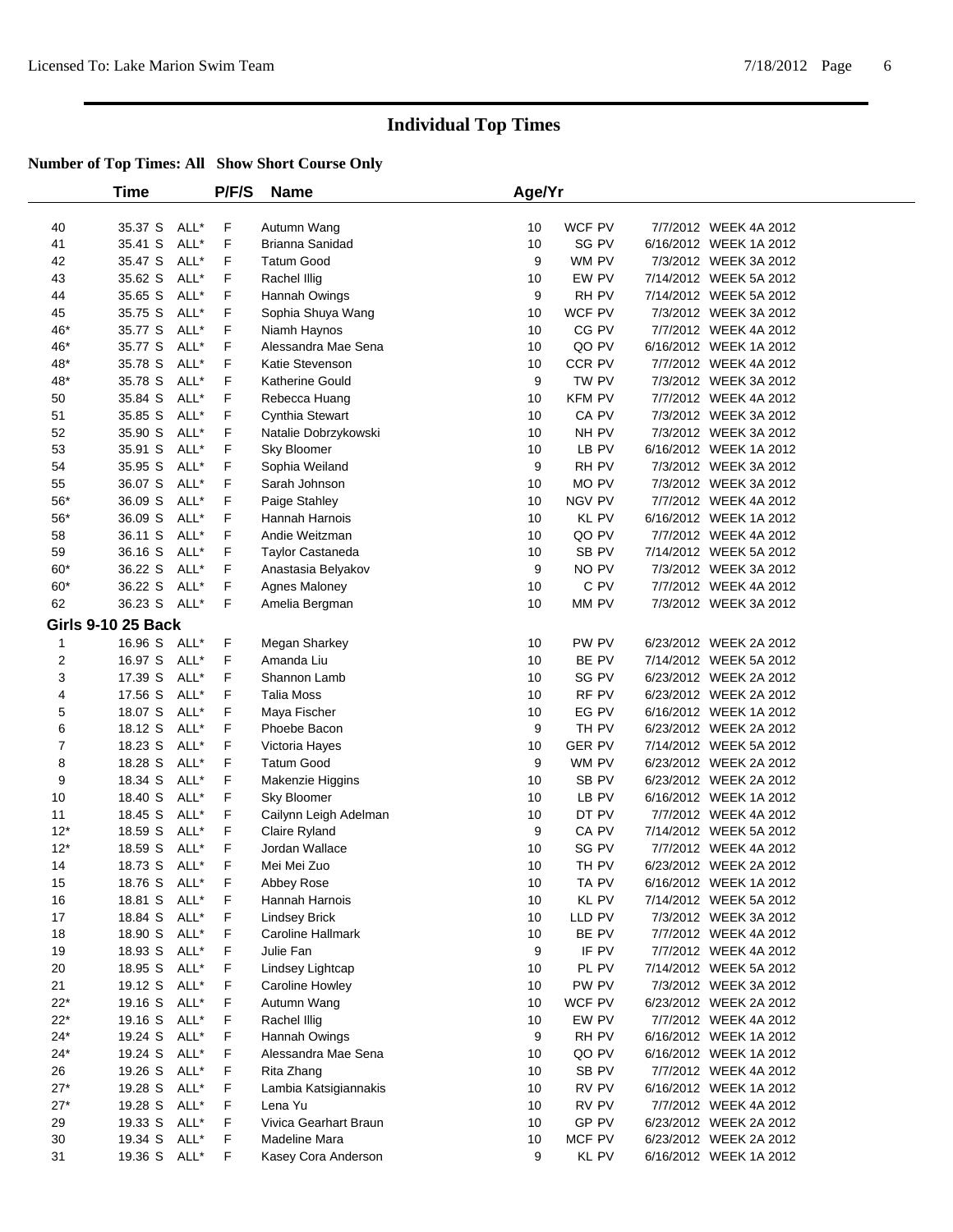|                | <b>Time</b>          |      | P/F/S | <b>Name</b>              | Age/Yr |                  |                        |
|----------------|----------------------|------|-------|--------------------------|--------|------------------|------------------------|
| $32*$          | 19.47 S              | ALL* | F     | Sarah Kimmel             | 9      | OG PV            | 7/14/2012 WEEK 5A 2012 |
| $32*$          | 19.47 S              | ALL* | F     | <b>Eleanor McGrath</b>   | 10     | BE PV            | 6/16/2012 WEEK 1A 2012 |
| 34             | 19.53 S              | ALL* | F     | Catherine Belyakov       | 9      | NO PV            | 7/7/2012 WEEK 4A 2012  |
| 35             | 19.57 S              | ALL* | F     | Leah Kannan              | 9      | BE PV            | 6/23/2012 WEEK 2A 2012 |
| 36             | 19.59 S              | ALL* | F     | Andie Weitzman           | 10     | QO PV            | 7/3/2012 WEEK 3A 2012  |
| 37             | 19.65 S              | ALL* | F     | Natalie Dobrzykowski     | 10     | NH PV            | 7/3/2012 WEEK 3A 2012  |
| 38             | 19.66 S              | ALL* | F     | Ava Claire Mendelsohn    | 10     | PA PV            | 6/16/2012 WEEK 1A 2012 |
| 39             | 19.69 S              | ALL* | F     | Agnes Maloney            | 10     | C PV             | 7/3/2012 WEEK 3A 2012  |
| $40*$          | 19.70 S              | ALL* | F     | Brianna Sanidad          | 10     | SG PV            | 7/7/2012 WEEK 4A 2012  |
| $40^{\star}$   | 19.70 S              | ALL* | F     | Joelle Ohr               | 10     | CG PV            | 7/3/2012 WEEK 3A 2012  |
| 42             | 19.74 S              | ALL* | F     | Emily Lofgren            | 10     | CB PV            | 7/3/2012 WEEK 3A 2012  |
| $43*$          | 19.75 S              | ALL* | F     | Erika Chen               | 9      | WLP PV           | 7/14/2012 WEEK 5A 2012 |
| $43*$          | 19.75 S              | ALL* | F     | Ashley Byrnes            | 9      | RC PV            | 7/3/2012 WEEK 3A 2012  |
| 45             | 19.81 S              | ALL* | F     | Mikey Panner             | 10     | SO PV            | 7/7/2012 WEEK 4A 2012  |
| 46             | 19.85 S              | ALL* | F     | Tatum Zupnik             | 10     | RC PV            | 7/3/2012 WEEK 3A 2012  |
| 47             | 19.86 S              | ALL* | F     | Malia Bush               | 9      | RE PV            | 7/14/2012 WEEK 5A 2012 |
| 48*            | 19.90 S              | ALL* | F     | Sacha Feldberg           | 10     | CG PV            | 6/16/2012 WEEK 1A 2012 |
| $48*$          | 19.90 S              | ALL* | F     | Jolie LeFauve            | 10     | FV PV            | 7/3/2012 WEEK 3A 2012  |
| 50             | 19.93 S              | ALL* | F     | Angelina Casimates       | 10     | HA PV            | 6/23/2012 WEEK 2A 2012 |
| 51             | 19.94 S              | ALL* | F     | Hannah Bush              | 10     | RE PV            | 7/7/2012 WEEK 4A 2012  |
| 52             | 19.97 S              | ALL* | F     | Leia Till                | 10     | RF PV            | 7/7/2012 WEEK 4A 2012  |
| $53^{\ast}$    | 20.00 S              | ALL* | F     | Charlotte Jones          | 10     | WG PV            | 7/14/2012 WEEK 5A 2012 |
| $53^{\ast}$    | 20.00 S              | ALL* | F     | Sofia Ballance           | 10     | PO PV            | 7/14/2012 WEEK 5A 2012 |
| $53^{\ast}$    | 20.00 S              | ALL* | F     | Niamh Haynos             | 10     | CG PV            | 7/7/2012 WEEK 4A 2012  |
| 56             | 20.03 S              | ALL* | F     | <b>Grace Burgett</b>     | 10     | TW PV            | 7/14/2012 WEEK 5A 2012 |
| 57             | 20.04 S              | ALL* | F     | Cheryl Sirui Liao        | 10     | <b>KFM PV</b>    | 7/14/2012 WEEK 5A 2012 |
| 58             | 20.07 S              | ALL* | F     | Juliya Harnood           | 10     | <b>GER PV</b>    | 7/14/2012 WEEK 5A 2012 |
| 59             | 20.08 S              | ALL* | F     | Amelia Giffin            | 10     | LM PV            | 7/14/2012 WEEK 5A 2012 |
| 60             | 20.12 S              | ALL* | F     | Taylor Castaneda         | 10     | SB <sub>PV</sub> | 7/3/2012 WEEK 3A 2012  |
| $61*$          | 20.13 S              | ALL* | F     | <b>Allison Hilligoss</b> | 9      | GP PV            | 7/3/2012 WEEK 3A 2012  |
| $61*$          | 20.13 S              | ALL* | F     | Kassandra Rios           | 10     | LB PV            | 6/16/2012 WEEK 1A 2012 |
| $61*$          | 20.13 S              | ALL* | F     | Alexis Lakey             | 9      | TF PV            | 7/14/2012 WEEK 5A 2012 |
| 64             | 20.14 S              | ALL* | F     | Katherine Gould          | 9      | TW PV            | 7/3/2012 WEEK 3A 2012  |
| 65             | 20.17 S              | ALL* | F     | Moshelle Borjigin        | 10     | <b>GER PV</b>    | 7/3/2012 WEEK 3A 2012  |
| 66             | 20.19 S              | ALL* | F     | Samantha Jenkins         | 10     | TN PV            | 6/23/2012 WEEK 2A 2012 |
| 67             | 20.22 S              | ALL* | F     | Celia Shapiro            | 10     | RF PV            | 7/14/2012 WEEK 5A 2012 |
| 68             | 20.23 S              | ALL* | F     | <b>Haley Phillips</b>    | 9      | RE PV            | 6/16/2012 WEEK 1A 2012 |
| 69*            | 20.25 S              | ALL* | F     | Samantha Damonte         | 10     | PW PV            | 7/14/2012 WEEK 5A 2012 |
| 69*            | 20.25 S              | ALL* | F     | Kate Cosgrove            | 9      | CB <sub>PV</sub> | 7/3/2012 WEEK 3A 2012  |
| 71             | 20.27 S ALL*         |      | F     | Elizabeth Li             | 9      | UC PV            | 6/23/2012 WEEK 2A 2012 |
| 72             | 20.35 S              | ALL* | F     | Sarah Crocker            | 10     | MCT PV           | 6/16/2012 WEEK 1A 2012 |
| 73             | 20.36 S              | ALL* | F     | Jillian Martinko         | 10     | MCT PV           | 7/3/2012 WEEK 3A 2012  |
| 74             | 20.38 S              | ALL* | F     | Cameron Dewey            | 10     | SG PV            | 6/23/2012 WEEK 2A 2012 |
|                | Girls 9-10 25 Breast |      |       |                          |        |                  |                        |
| $\mathbf{1}$   | 18.04 S ALL*         |      | F     | <b>Talia Moss</b>        | 10     | RF PV            | 6/23/2012 WEEK 2A 2012 |
| $\overline{2}$ | 19.82 S              | ALL* | F     | Jordan Wallace           | 10     | SG PV            | 7/7/2012 WEEK 4A 2012  |
| 3              | 20.00 S              | ALL* | F     | Leah Kannan              | 9      | BE PV            | 6/16/2012 WEEK 1A 2012 |
| 4              | 20.02 S              | ALL* | F     | Caroline Howley          | 10     | PW PV            | 7/3/2012 WEEK 3A 2012  |
| $5^*$          | 20.28 S              | ALL* | F     | Michelle Gu              | 10     | UC PV            | 6/16/2012 WEEK 1A 2012 |
| $5^\star$      | 20.28 S              | ALL* | F     | Sacha Feldberg           | 10     | CG PV            | 6/16/2012 WEEK 1A 2012 |
| 7              | 20.32 S              | ALL* | F     | Phoebe Bacon             | 9      | TH PV            | 7/7/2012 WEEK 4A 2012  |
| 8              | 20.35 S              | ALL* | F     | Sarah Johnson            | 10     | MO PV            | 7/3/2012 WEEK 3A 2012  |
| 9              | 20.38 S              | ALL* | F     | Rebecca Huang            | 10     | <b>KFM PV</b>    | 6/16/2012 WEEK 1A 2012 |
| $10*$          | 20.44 S              | ALL* | F     | Sophia Shuya Wang        | 10     | WCF PV           | 7/3/2012 WEEK 3A 2012  |
| $10*$          | 20.44 S              | ALL* | F.    | Jolie LeFauve            | 10     | FV PV            | 6/16/2012 WEEK 1A 2012 |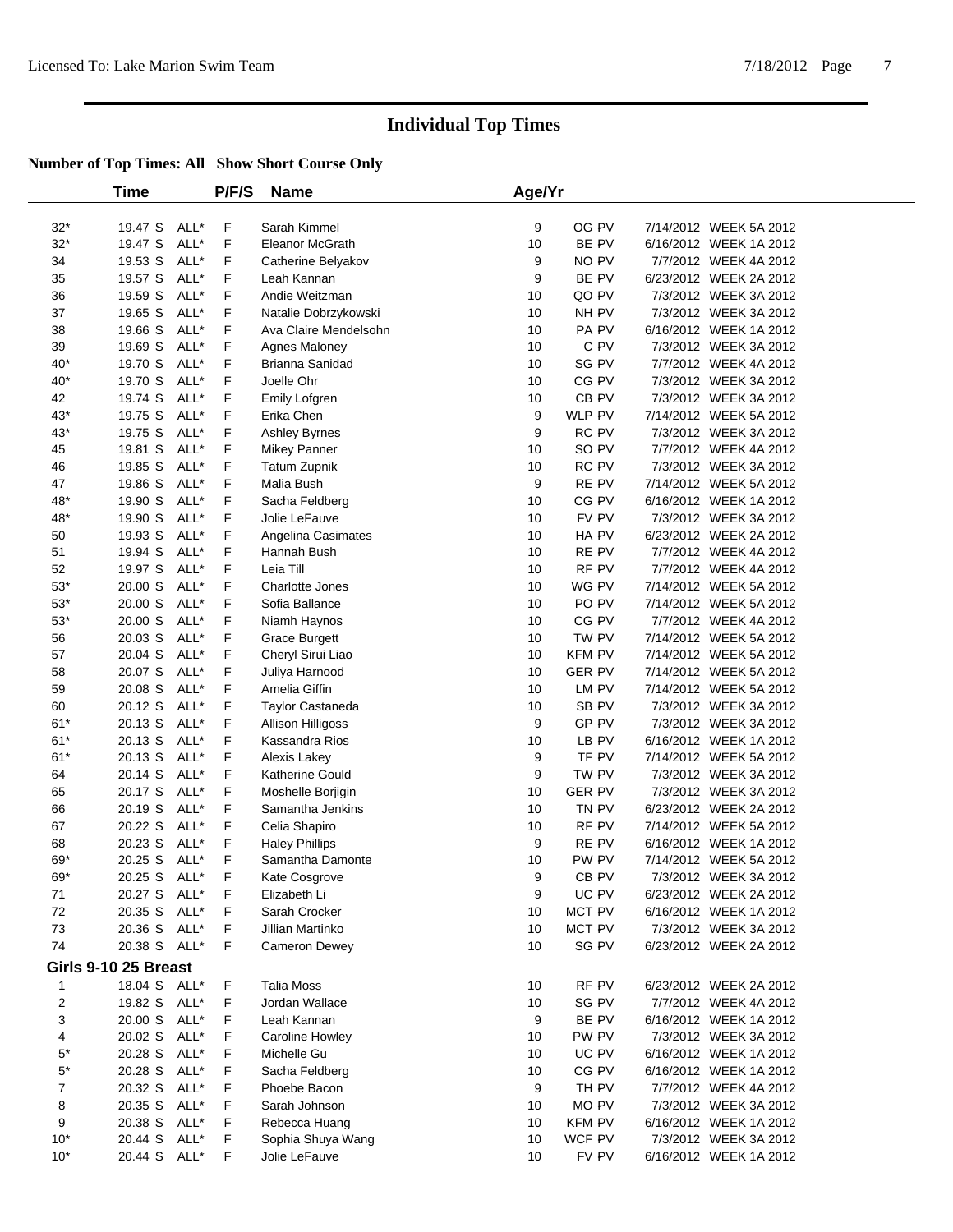|          | Time                     |              | P/F/S       | <b>Name</b>                     | Age/Yr  |                  |                                                 |
|----------|--------------------------|--------------|-------------|---------------------------------|---------|------------------|-------------------------------------------------|
| 12       | 20.49 S                  | ALL*         | F           | Joelle Ohr                      | 10      | CG PV            | 7/7/2012 WEEK 4A 2012                           |
| 13       | 20.60 S                  | ALL*         | F           | Malia Bush                      | 9       | RE PV            | 6/16/2012 WEEK 1A 2012                          |
| 14       | 20.65 S                  | ALL*         | F           | <b>Grace Burgett</b>            | 10      | TW PV            | 6/23/2012 WEEK 2A 2012                          |
| 15       | 20.70 S                  | ALL*         | F           | Hannah Owings                   | 9       | RH PV            | 7/14/2012 WEEK 5A 2012                          |
| 16       | 20.77 S                  | ALL*         | F           | Sierra Harvey                   | 9       | MCF PV           | 7/3/2012 WEEK 3A 2012                           |
| 17       | 20.80 S                  | ALL*         | F           | Kassandra Rios                  | 10      | LB PV            | 6/16/2012 WEEK 1A 2012                          |
| 18       | 20.90 S                  | ALL*         | F           | Moshelle Borjigin               | 10      | <b>GER PV</b>    | 7/3/2012 WEEK 3A 2012                           |
| 19       | 20.91 S                  | ALL*         | F           | <b>Riley Powell</b>             | 9       | MCT PV           | 6/16/2012 WEEK 1A 2012                          |
| 20       | 21.02 S                  | ALL*         | F           | Holly Heaton                    | 9       | GP PV            | 7/7/2012 WEEK 4A 2012                           |
| $21*$    | 21.05 S                  | ALL*         | F           | Juliya Harnood                  | 10      | <b>GER PV</b>    | 7/3/2012 WEEK 3A 2012                           |
| $21*$    | 21.05 S                  | ALL*         | F           | Emily Lofgren                   | 10      | CB <sub>PV</sub> | 7/3/2012 WEEK 3A 2012                           |
| 23       | 21.19 S                  | ALL*         | F           | Paige Stahley                   | 10      | <b>NGV PV</b>    | 6/23/2012 WEEK 2A 2012                          |
| $24*$    | 21.22 S                  | ALL*         | F           | Jillian Martinko                | 10      | MCT PV           | 7/3/2012 WEEK 3A 2012                           |
| $24*$    | 21.22 S                  | ALL*         | F           | Eleanor McGrath                 | 10      | BE PV            | 7/7/2012 WEEK 4A 2012                           |
| 26       | 21.26 S                  | ALL*         | F           | Anna Solomich                   | 10      | UC PV            | 7/7/2012 WEEK 4A 2012                           |
| 27       | 21.28 S                  | ALL*         | F           | Brianna Sanidad                 | 10      | SG PV            | 7/7/2012 WEEK 4A 2012                           |
| 28       | 21.31 S                  | ALL*         | F           | Katie Bittman                   | 10      | CCR PV           | 7/3/2012 WEEK 3A 2012                           |
| 29       | 21.40 S                  | ALL*         | F           | Karen Yang                      | 10      | PGL PV           | 6/16/2012 WEEK 1A 2012                          |
| 30       | 21.46 S                  | ALL*         | F           | Claire A. Cerone                | 10      | DT PV            | 7/14/2012 WEEK 5A 2012                          |
| 31       | 21.52 S                  | ALL*         | F           | <b>Lillie Gonzalez</b>          | 10      | NWB PV           | 7/7/2012 WEEK 4A 2012                           |
| $32*$    | 21.53 S                  | ALL*         | F           | <b>Taylor Wallace</b>           | 9       | SG PV            | 7/3/2012 WEEK 3A 2012                           |
| $32*$    | 21.53 S                  | ALL*         | F           | Alessandra Mae Sena             | 10      | QO PV            | 7/3/2012 WEEK 3A 2012                           |
| $34*$    | 21.59 S                  | ALL*         | F           | Sophia Weiland                  | 9       | RH PV            | 7/7/2012 WEEK 4A 2012                           |
| $34*$    | 21.59 S                  | ALL*         | F           | <b>Tatum Good</b>               | 9       | WM PV            | 7/7/2012 WEEK 4A 2012                           |
| $34*$    | 21.59 S                  | ALL*         | F           | Helena Narisu                   | 10      | NO PV            | 7/3/2012 WEEK 3A 2012                           |
| 37       | 21.62 S                  | ALL*         | F           | Julia Johnson                   | 10      | MO PV            | 7/14/2012 WEEK 5A 2012                          |
| 38       | 21.64 S                  | ALL*         | F           | Allison Hilligoss               | 9       | GP PV            | 7/7/2012 WEEK 4A 2012                           |
| 39       | 21.66 S                  | ALL*         | F           | Celia Shapiro                   | 10      | RF PV            | 7/14/2012 WEEK 5A 2012                          |
| $40*$    | 21.69 S                  | ALL*         | F           | Andie Weitzman                  | 10      | QO PV            | 7/7/2012 WEEK 4A 2012                           |
| $40*$    | 21.69 S                  | ALL*         | F           | Katherine Kernan                | 9       | FR PV            | 7/14/2012 WEEK 5A 2012                          |
| 42       | 21.70 S                  | ALL*         | F           | Rachel Illig                    | 10      | EW PV            | 7/3/2012 WEEK 3A 2012                           |
| 43       | 21.71 S                  | ALL*         | F           | Mei Mei Zuo                     | 10      | TH PV            | 6/16/2012 WEEK 1A 2012                          |
| $44*$    | 21.75 S                  | ALL*         | F           | Sky Bloomer                     | 10      | LB PV            | 7/3/2012 WEEK 3A 2012                           |
| 44*      | 21.75 S                  | ALL*         | F           | Anastasia Belyakov              | 9       | NO PV            | 7/3/2012 WEEK 3A 2012                           |
| 46       | 21.76 S                  | ALL*         | F           | Kelly Reid                      | 10      | MCT PV           | 7/7/2012 WEEK 4A 2012                           |
| 47       | 21.78 S                  | ALL*         | F           | <b>Tiare Hicks</b>              | 10      | G PV             | 6/16/2012 WEEK 1A 2012                          |
| 48       | 21.87 S                  | ALL*         | F           | <b>Tatum Zupnik</b>             | 10      | RC PV            | 6/16/2012 WEEK 1A 2012                          |
| 49       | 21.92 S                  | ALL*<br>ALL* | F<br>F      | Julie Fan                       | 9<br>9  | IF PV<br>RE PV   | 7/7/2012 WEEK 4A 2012<br>6/16/2012 WEEK 1A 2012 |
| 50<br>51 | 21.96 S<br>21.97 S ALL*  |              | F           | Alison Kaiser<br>Olivia Pinkine |         | CA PV            | 6/23/2012 WEEK 2A 2012                          |
| 52       | 22.00 S                  | ALL*         | $\mathsf F$ | Lillian Kevorkian               | 10<br>9 | NCC PV           | 7/14/2012 WEEK 5A 2012                          |
| 53       | 22.13 S                  | ALL*         | F           | Samantha Marie Fogle            | 10      | KL PV            | 7/14/2012 WEEK 5A 2012                          |
|          | <b>Girls 9-10 25 Fly</b> |              |             |                                 |         |                  |                                                 |
| 1        | 16.00 S ALL*             |              | F           | Amanda Liu                      | 10      | BE PV            | 7/14/2012 WEEK 5A 2012                          |
| 2        | 16.19 S                  | ALL*         | F           | Megan Sharkey                   | 10      | PW PV            | 6/23/2012 WEEK 2A 2012                          |
| 3        | 16.38 S                  | ALL*         | F           | Phoebe Bacon                    | 9       | TH PV            | 7/7/2012 WEEK 4A 2012                           |
| 4        | 16.53 S                  | ALL*         | F           | Mei Mei Zuo                     | 10      | TH PV            | 7/14/2012 WEEK 5A 2012                          |
| 5        | 16.55 S                  | ALL*         | F           | <b>Talia Moss</b>               | 10      | RF PV            | 6/16/2012 WEEK 1A 2012                          |
| $6*$     | 16.56 S                  | ALL*         | F           | Jolie LeFauve                   | 10      | FV PV            | 6/16/2012 WEEK 1A 2012                          |
| $6*$     | 16.56 S                  | ALL*         | F           | Maya Fischer                    | 10      | EG PV            | 6/16/2012 WEEK 1A 2012                          |
| 8        | 16.57 S                  | ALL*         | F           | <b>Tatum Zupnik</b>             | 10      | RC PV            | 7/3/2012 WEEK 3A 2012                           |
| 9        | 16.69 S                  | ALL*         | F           | <b>Grace Burgett</b>            | 10      | TW PV            | 6/23/2012 WEEK 2A 2012                          |
| 10       | 16.70 S                  | ALL*         | F           | Claire Ryland                   | 9       | CA PV            | 7/7/2012 WEEK 4A 2012                           |
| 11       | 16.71 S                  | ALL*         | F           | Sarah Johnson                   | 10      | MO PV            | 7/3/2012 WEEK 3A 2012                           |
| 12       | 16.78 S                  | ALL*         | F           | Hannah Bush                     | 10      | RE PV            | 7/7/2012 WEEK 4A 2012                           |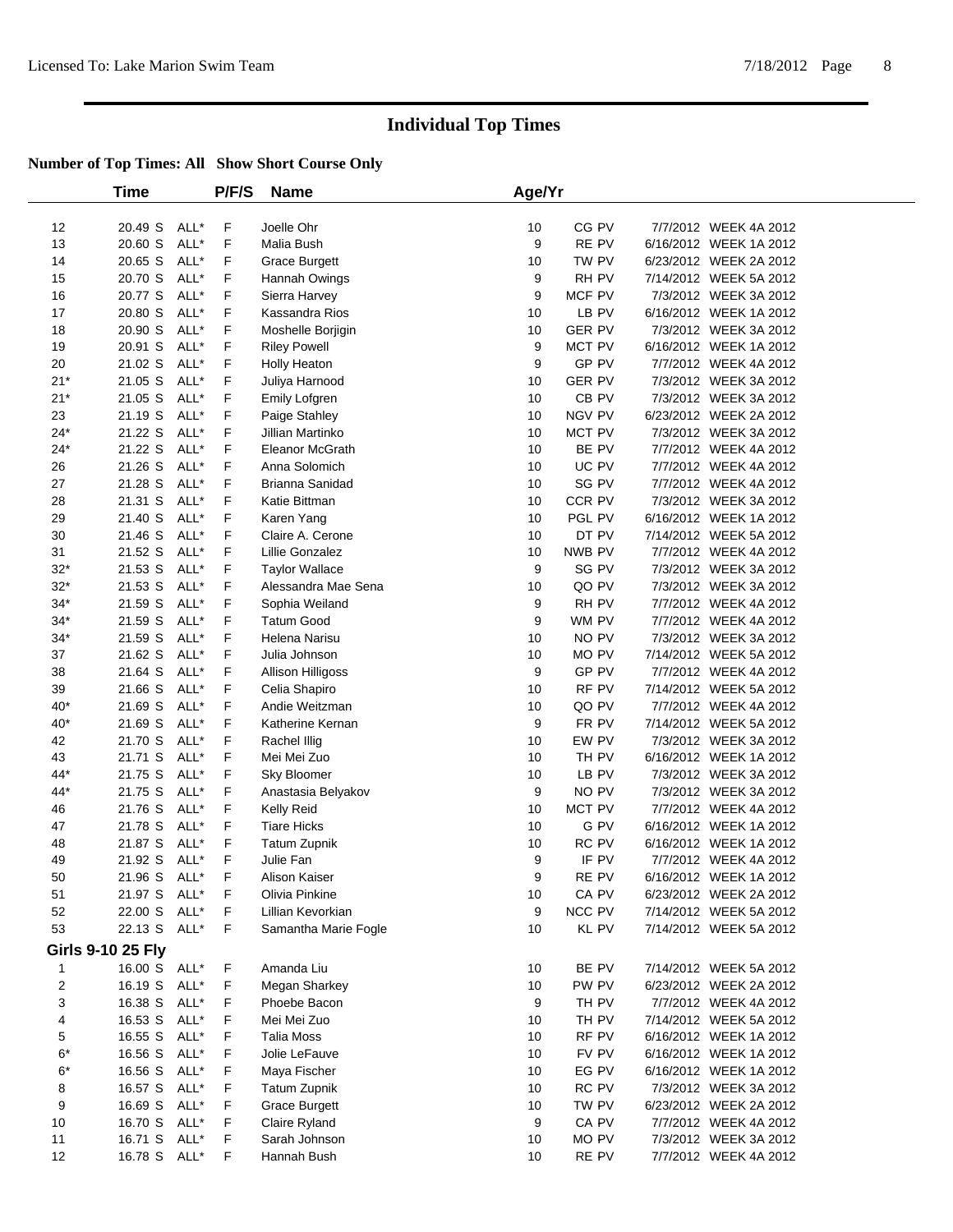|             | Time         |      | P/F/S | <b>Name</b>             | Age/Yr |                  |                        |  |
|-------------|--------------|------|-------|-------------------------|--------|------------------|------------------------|--|
| 13          | 16.96 S      | ALL* | F     | Julie Fan               | 9      | IF PV            | 6/23/2012 WEEK 2A 2012 |  |
| 14          | 17.09 S      | ALL* | F     | Abbey Rose              | 10     | TA PV            | 7/14/2012 WEEK 5A 2012 |  |
| 15          | 17.12 S      | ALL* | F     | Malia Bush              | 9      | RE PV            | 6/16/2012 WEEK 1A 2012 |  |
| 16          | 17.17 S      | ALL* | F     | Kelly Craemer           | 10     | PL PV            | 6/16/2012 WEEK 1A 2012 |  |
| 17          | 17.29 S      | ALL* | F     | Agnes Maloney           | 10     | C PV             | 7/7/2012 WEEK 4A 2012  |  |
| $18*$       | 17.34 S      | ALL* | F     | Kassandra Rios          | 10     | LB PV            | 7/14/2012 WEEK 5A 2012 |  |
| $18*$       | 17.34 S      | ALL* | F     | Shannon Lamb            | 10     | SG PV            | 7/3/2012 WEEK 3A 2012  |  |
| 20          | 17.38 S      | ALL* | F     | Autumn Wang             | 10     | WCF PV           | 7/14/2012 WEEK 5A 2012 |  |
| $21*$       | 17.40 S      | ALL* | F     | Jordan Wallace          | 10     | SG PV            | 7/14/2012 WEEK 5A 2012 |  |
| $21*$       | 17.40 S      | ALL* | F     | Caroline Howley         | 10     | PW PV            | 7/7/2012 WEEK 4A 2012  |  |
| $23*$       | 17.41 S      | ALL* | F     | Ava Claire Mendelsohn   | 10     | PA PV            | 7/14/2012 WEEK 5A 2012 |  |
| $23*$       | 17.41 S      | ALL* | F     | Holly Heaton            | 9      | GP PV            | 7/14/2012 WEEK 5A 2012 |  |
| $23*$       | 17.41 S      | ALL* | F     | Eleanor McGrath         | 10     | BE PV            | 6/23/2012 WEEK 2A 2012 |  |
| 26          | 17.42 S      | ALL* | F     | Sarah Kimmel            | 9      | OG PV            | 7/14/2012 WEEK 5A 2012 |  |
| $27*$       | 17.43 S      | ALL* | F     | Sophia Shuya Wang       | 10     | WCF PV           | 7/3/2012 WEEK 3A 2012  |  |
| $27*$       | 17.43 S      | ALL* | F     | Karen Yang              | 10     | PGL PV           | 6/23/2012 WEEK 2A 2012 |  |
| 29          | 17.47 S      | ALL* | F     | Victoria Hayes          | 10     | <b>GER PV</b>    | 7/7/2012 WEEK 4A 2012  |  |
| $30*$       | 17.50 S      | ALL* | F     | Sophia Weiland          | 9      | RH PV            | 7/7/2012 WEEK 4A 2012  |  |
| $30*$       | 17.50 S      | ALL* | F     | <b>Tatum Good</b>       | 9      | WM PV            | 7/3/2012 WEEK 3A 2012  |  |
| 32          | 17.54 S      | ALL* | F     | Sky Bloomer             | 10     | LB PV            | 7/7/2012 WEEK 4A 2012  |  |
| 33          | 17.56 S      | ALL* | F     | Sofia Ballance          | 10     | PO PV            | 7/14/2012 WEEK 5A 2012 |  |
| 34          | 17.64 S      | ALL* | F     | Joelle Ohr              | 10     | CG PV            | 7/3/2012 WEEK 3A 2012  |  |
| $35*$       | 17.69 S      | ALL* | F     | Natalie Dobrzykowski    | 10     | NH PV            | 7/3/2012 WEEK 3A 2012  |  |
| $35*$       | 17.69 S      | ALL* | F     | Makenzie Higgins        | 10     | SB PV            | 7/14/2012 WEEK 5A 2012 |  |
| $35^{\ast}$ | 17.69 S      | ALL* | F     | Helena Narisu           | 10     | NO PV            | 7/14/2012 WEEK 5A 2012 |  |
| $38*$       | 17.78 S      | ALL* | F     | <b>Taylor Castaneda</b> | 10     | SB PV            | 7/14/2012 WEEK 5A 2012 |  |
| $38^{\ast}$ | 17.78 S      | ALL* | F     | <b>Tia Thomas</b>       | 9      | SG PV            | 7/7/2012 WEEK 4A 2012  |  |
| 40          | 17.83 S      | ALL* | F     | Leah Kannan             | 9      | BE PV            | 6/16/2012 WEEK 1A 2012 |  |
| $41*$       | 17.88 S      | ALL* | F     | Amelia Bergman          | 10     | MM PV            | 7/14/2012 WEEK 5A 2012 |  |
| $41*$       | 17.88 S      | ALL* | F     | Lena Yu                 | 10     | RV PV            | 6/23/2012 WEEK 2A 2012 |  |
| 43          | 17.90 S      | ALL* | F     | Anastasia Belyakov      | 9      | NO PV            | 7/7/2012 WEEK 4A 2012  |  |
| 44          | 17.98 S      | ALL* | F     | Hannah Harnois          | 10     | KL PV            | 7/14/2012 WEEK 5A 2012 |  |
| 45          | 18.03 S      | ALL* | F     | Allison Hilligoss       | 9      | GP PV            | 6/23/2012 WEEK 2A 2012 |  |
| 46          | 18.06 S      | ALL* | F     | Abby Graminski          | 9      | W PV             | 7/7/2012 WEEK 4A 2012  |  |
| 47          | 18.09 S      | ALL* | F     | Caroline Hallmark       | 10     | BE PV            | 6/23/2012 WEEK 2A 2012 |  |
| 48          | 18.11 S      | ALL* | F     | Madeline Mara           | 10     | MCF PV           | 7/7/2012 WEEK 4A 2012  |  |
| 49          | 18.15 S      | ALL* | F     | Kasey Cora Anderson     | 9      | KL PV            | 7/7/2012 WEEK 4A 2012  |  |
| 50          | 18.16 S      | ALL* | F     | Rita Zhang              | 10     | SB <sub>PV</sub> | 6/16/2012 WEEK 1A 2012 |  |
| $51*$       | 18.18 S      | ALL* | F     | Paige Stahley           | 10     | NGV PV           | 7/7/2012 WEEK 4A 2012  |  |
| $51*$       | 18.18 S ALL* |      | F     | Cailynn Leigh Adelman   | 10     | DT PV            | 7/7/2012 WEEK 4A 2012  |  |
| $51*$       | 18.18 S      | ALL* | F     | Lia Harrison            | 9      | RF PV            | 7/7/2012 WEEK 4A 2012  |  |
| 54          | 18.19 S      | ALL* | F     | Cheryl Sirui Liao       | 10     | <b>KFM PV</b>    | 7/14/2012 WEEK 5A 2012 |  |
| $55^{\ast}$ | 18.21 S      | ALL* | F     | Ashley Byrnes           | 9      | RC PV            | 7/3/2012 WEEK 3A 2012  |  |
| $55^{\ast}$ | 18.21 S      | ALL* | F     | Alessandra Mae Sena     | 10     | QO PV            | 7/14/2012 WEEK 5A 2012 |  |
| 57          | 18.24 S      | ALL* | F     | Rachel Illig            | 10     | EW PV            | 7/7/2012 WEEK 4A 2012  |  |
| 58          | 18.29 S      | ALL* | F     | <b>Ruby Farber</b>      | 10     | G PV             | 6/23/2012 WEEK 2A 2012 |  |
| $59^{\ast}$ | 18.32 S      | ALL* | F     | Catherine Belyakov      | 9      | NO PV            | 7/7/2012 WEEK 4A 2012  |  |
| $59^{\ast}$ | 18.32 S      | ALL* | F     | Cameron Dewey           | 10     | SG PV            | 7/7/2012 WEEK 4A 2012  |  |
| $61*$       | 18.41 S      | ALL* | F     | Alli Marney-Bell        | 9      | NWB PV           | 7/3/2012 WEEK 3A 2012  |  |
| $61*$       | 18.41 S      | ALL* | F     | Nicole Vanderzon        | 10     | SO PV            | 6/23/2012 WEEK 2A 2012 |  |
| 63          | 18.44 S      | ALL* | F     | Isabel Camacho          | 10     | FH PV            | 6/23/2012 WEEK 2A 2012 |  |
| 64          | 18.45 S      | ALL* | F     | Sacha Feldberg          | 10     | CG PV            | 7/14/2012 WEEK 5A 2012 |  |
| 65          | 18.49 S      | ALL* | F     | Rebecca Huang           | 10     | <b>KFM PV</b>    | 7/7/2012 WEEK 4A 2012  |  |
| 66          | 18.50 S      | ALL* | F     | Lauren Ransing          | 10     | LLD PV           | 7/3/2012 WEEK 3A 2012  |  |
| 67          | 18.56 S      | ALL* | F     | Natalie Nicole Nyborg   | 10     | KL PV            | 7/14/2012 WEEK 5A 2012 |  |
|             |              |      |       |                         |        |                  |                        |  |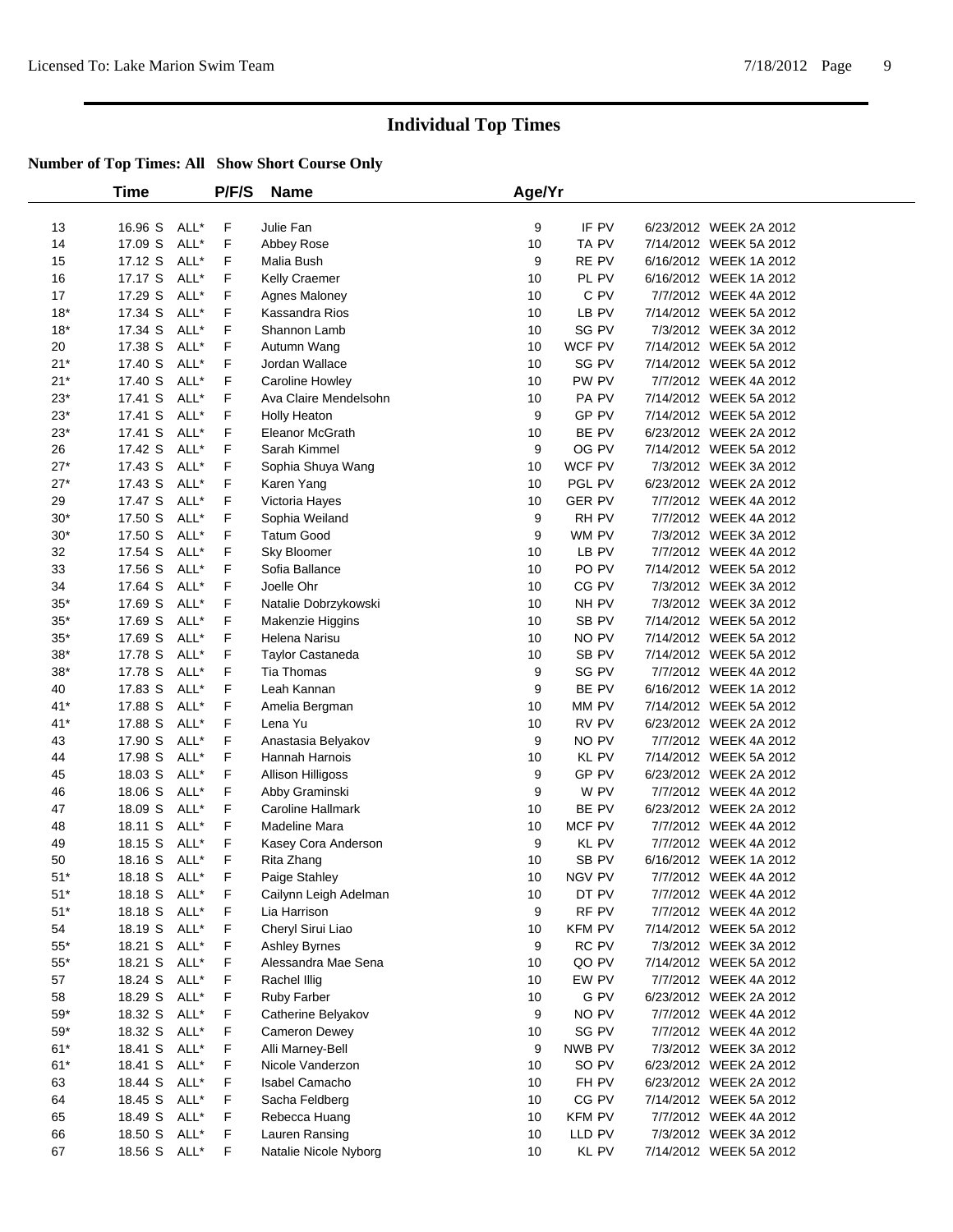|        | Time                       |      | P/F/S   | <b>Name</b>                  | Age/Yr |                  |  |                        |  |  |  |  |
|--------|----------------------------|------|---------|------------------------------|--------|------------------|--|------------------------|--|--|--|--|
|        |                            |      |         |                              |        |                  |  |                        |  |  |  |  |
|        | <b>Girls 11-12 50 Free</b> |      |         |                              |        |                  |  |                        |  |  |  |  |
| 1      | 29.15 S ALL*               |      | F       | Sammie Grant                 | 11     | D PV             |  | 7/3/2012 WEEK 3A 2012  |  |  |  |  |
| 2      | 29.23 S                    | ALL* | F       | Olivia French                | 12     | <b>KL PV</b>     |  | 6/16/2012 WEEK 1A 2012 |  |  |  |  |
| 3      | 29.49 S                    | ALL* | F       | EmilyT Wang                  | 12     | UC PV            |  | 6/23/2012 WEEK 2A 2012 |  |  |  |  |
| 4      | 29.96 S                    | ALL* | F       | Sophia Liu                   | 12     | BE PV            |  | 6/23/2012 WEEK 2A 2012 |  |  |  |  |
| 5      | 29.97 S                    | ALL* | F       | Rachel Danegger              | 11     | LF PV            |  | 6/23/2012 WEEK 2A 2012 |  |  |  |  |
| 6      | 29.99 S                    | ALL* | F       | Celine Nugent                | 12     | TW PV            |  | 6/23/2012 WEEK 2A 2012 |  |  |  |  |
| 7      | 30.28 S                    | ALL* | F       | Jocelyn Merkin               | 12     | RS PV            |  | 7/3/2012 WEEK 3A 2012  |  |  |  |  |
| $8*$   | 30.33 S                    | ALL* | F       | Amina N'Gambwa               | 12     | MB PV            |  | 6/23/2012 WEEK 2A 2012 |  |  |  |  |
| $8*$   | 30.33 S                    | ALL* | F       | <b>Ellie Matusek</b>         | 12     | MCT PV           |  | 7/3/2012 WEEK 3A 2012  |  |  |  |  |
| 10     | 30.40 S                    | ALL* | F       | <b>Audrey Tirrell</b>        | 11     | LM PV            |  | 7/14/2012 WEEK 5A 2012 |  |  |  |  |
| 11     | 30.47 S                    | ALL* | F       | Erica Robison                | 12     | MO PV            |  | 7/3/2012 WEEK 3A 2012  |  |  |  |  |
| 12     | 30.59 S                    | ALL* | F       | Julia Wang                   | 11     | WL PV            |  | 7/3/2012 WEEK 3A 2012  |  |  |  |  |
| 13     | 30.60 S                    | ALL* | F       | <b>Grace Elliott</b>         | 12     | MCF PV           |  | 7/3/2012 WEEK 3A 2012  |  |  |  |  |
| 14     | 30.63 S                    | ALL* | F       | Lauren Christine Dunne       | 12     | QO PV            |  | 6/16/2012 WEEK 1A 2012 |  |  |  |  |
| 15     | 30.75 S                    | ALL* | F       | Caroline Lamb                | 12     | SG PV            |  | 6/16/2012 WEEK 1A 2012 |  |  |  |  |
| 16     | 30.81 S                    | ALL* | F       | Ophelie Loblack              | 11     | RV PV            |  | 7/3/2012 WEEK 3A 2012  |  |  |  |  |
| 17     | 30.90 S                    | ALL* | F       | <b>Katie Athey</b>           | 12     | HA PV            |  | 7/3/2012 WEEK 3A 2012  |  |  |  |  |
| 18     | 31.00 S                    | ALL* | F       | Thiany Riddihough            | 12     | CS PV            |  | 6/16/2012 WEEK 1A 2012 |  |  |  |  |
| 19     | 31.06 S                    | ALL* | F       | Olivia McGrath               | 12     | BE PV            |  | 7/14/2012 WEEK 5A 2012 |  |  |  |  |
| 20     | 31.21 S                    | ALL* | F       | Kennedy Nolan                | 11     | TA PV            |  | 7/7/2012 WEEK 4A 2012  |  |  |  |  |
| 21     | 31.37 S                    | ALL* | F       | Rafaela Gutierrez            | 12     | PW PV            |  | 7/3/2012 WEEK 3A 2012  |  |  |  |  |
| 22     | 31.46 S                    | ALL* | F       | Anna McKenzie Brown          | 12     | DT PV            |  | 6/23/2012 WEEK 2A 2012 |  |  |  |  |
| 23     | 31.52 S                    | ALL* | F       | Katie Crocker                | 12     | MCT PV           |  | 7/14/2012 WEEK 5A 2012 |  |  |  |  |
| 24     | 31.54 S                    | ALL* | F       | Olivia Plihal                | 12     | SG PV            |  | 6/16/2012 WEEK 1A 2012 |  |  |  |  |
| 25     | 31.63 S                    | ALL* | F       | Elizabeth Cove               | 12     | D PV             |  | 7/3/2012 WEEK 3A 2012  |  |  |  |  |
| 26     | 31.68 S                    | ALL* | F       | Alexandra Marquez            | 12     | D PV             |  | 7/3/2012 WEEK 3A 2012  |  |  |  |  |
| 27     | 31.71 S                    | ALL* | F       | Arona Baigal                 | 12     | <b>GER PV</b>    |  | 6/16/2012 WEEK 1A 2012 |  |  |  |  |
| $28*$  | 31.72 S                    | ALL* | F       | Laura Carey                  | 12     | MW PV            |  | 7/14/2012 WEEK 5A 2012 |  |  |  |  |
| $28*$  | 31.72 S                    | ALL* | F       | Kristen Gload                | 11     | SG PV            |  | 6/16/2012 WEEK 1A 2012 |  |  |  |  |
| 30     | 31.77 S                    | ALL* | F       | Candice Lee                  | 12     | WCF PV           |  | 6/16/2012 WEEK 1A 2012 |  |  |  |  |
| 31     | 31.94 S                    | ALL* | F       | Hannah Kannan                | 12     | BE PV            |  | 7/7/2012 WEEK 4A 2012  |  |  |  |  |
| $32*$  | 32.03 S                    | ALL* | F       | Sophie Reilly                | 11     | PA PV            |  | 6/23/2012 WEEK 2A 2012 |  |  |  |  |
| $32*$  | 32.03 S                    | ALL* | F       | Lena Redisch                 | 12     | MO PV            |  | 6/16/2012 WEEK 1A 2012 |  |  |  |  |
| 34     | 32.06 S                    | ALL* | F       | Natalie Hart                 | 12     | C PV             |  | 6/23/2012 WEEK 2A 2012 |  |  |  |  |
| $35*$  | 32.13 S                    | ALL* | F       | Kiki Bonetta-Misteli         | 12     | GP PV            |  | 6/23/2012 WEEK 2A 2012 |  |  |  |  |
| $35*$  | 32.13 S                    | ALL* | F       | Kathryn von Heeringen        | 12     | WTL PV           |  | 7/3/2012 WEEK 3A 2012  |  |  |  |  |
| 37     | 32.15 S                    | ALL* | F       | Grace Giddings               | 11     | OM PV            |  | 6/16/2012 WEEK 1A 2012 |  |  |  |  |
| 38     | 32.19 S ALL*               |      | F       | Nefret El-Masry              | 12     | RV PV            |  | 6/16/2012 WEEK 1A 2012 |  |  |  |  |
| 39     | 32.25 S ALL*               |      | F       | Alana Bailey                 | 11     | SG PV            |  | 6/16/2012 WEEK 1A 2012 |  |  |  |  |
| 40     | 32.31 S ALL*               |      | F       | Allison Wade                 | 11     | HA PV            |  | 7/14/2012 WEEK 5A 2012 |  |  |  |  |
| 41     | 32.35 S                    | ALL* | F       | Eliza Asbury                 | 11     | PO PV            |  | 7/14/2012 WEEK 5A 2012 |  |  |  |  |
| 42     | 32.37 S                    | ALL* | F       | Dylan McAfee                 | 11     | BE PV            |  | 7/7/2012 WEEK 4A 2012  |  |  |  |  |
| 43     | 32.44 S                    | ALL* | F       | Gabrielle Meisel             | 11     | NCC PV           |  | 7/7/2012 WEEK 4A 2012  |  |  |  |  |
| 44     | 32.47 S ALL*               |      | F       | Grace Tarbrake               | 12     | SG PV            |  | 6/16/2012 WEEK 1A 2012 |  |  |  |  |
| $45*$  | 32.50 S                    | ALL* | F       | Hanan Bandak                 | 12     | EG PV            |  | 7/3/2012 WEEK 3A 2012  |  |  |  |  |
| 45*    | 32.50 S                    | ALL* | F       | Maya Drill                   | 11     | TW PV            |  | 7/14/2012 WEEK 5A 2012 |  |  |  |  |
| 47     | 32.57 S                    | ALL* | F       | Caroline Dunn                | 12     | <b>JC PV</b>     |  | 6/16/2012 WEEK 1A 2012 |  |  |  |  |
| 48     | 32.59 S                    | ALL* | F       | Sara Durbin                  | 11     | NCC PV           |  | 7/7/2012 WEEK 4A 2012  |  |  |  |  |
| 49     | 32.61 S                    | ALL* | F       | Maureen Cosgrove             | 11     | CB <sub>PV</sub> |  | 7/7/2012 WEEK 4A 2012  |  |  |  |  |
| 50     | 32.63 S ALL*               |      | F       | <b>Margaret Missig</b>       | 11     | SG PV            |  | 7/7/2012 WEEK 4A 2012  |  |  |  |  |
| 51     | 32.68 S ALL*               |      | F       | Katherine Chlopak            | 11     | SO PV            |  | 6/16/2012 WEEK 1A 2012 |  |  |  |  |
|        | <b>Girls 11-12 50 Back</b> |      |         |                              |        |                  |  |                        |  |  |  |  |
|        | 32.03 S ALL*               |      |         |                              | 12     | UC PV            |  | 7/14/2012 WEEK 5A 2012 |  |  |  |  |
| 1<br>2 | 32.81 S ALL*               |      | F<br>F. | EmilyT Wang<br>Olivia French | 12     | KL PV            |  | 6/16/2012 WEEK 1A 2012 |  |  |  |  |
|        |                            |      |         |                              |        |                  |  |                        |  |  |  |  |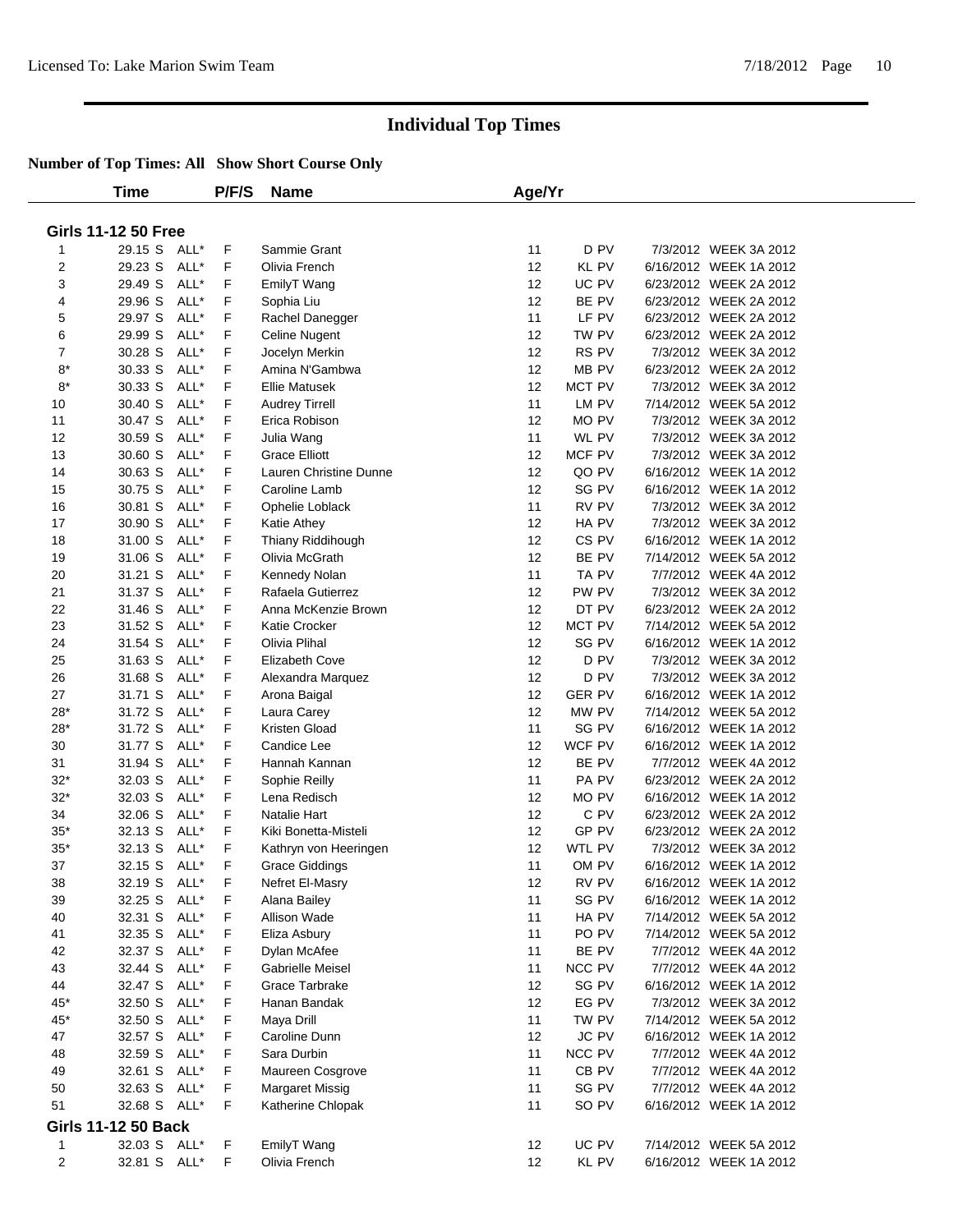|                              | Time         |      | P/F/S | <b>Name</b>                    | Age/Yr |                |                        |  |
|------------------------------|--------------|------|-------|--------------------------------|--------|----------------|------------------------|--|
|                              |              |      |       |                                |        |                |                        |  |
| 3                            | 33.84 S      | ALL* | F     | Olivia McGrath                 | 12     | BE PV          | 6/16/2012 WEEK 1A 2012 |  |
| 4                            | 34.31 S      | ALL* | F     | Celine Nugent                  | 12     | TW PV          | 7/3/2012 WEEK 3A 2012  |  |
| 5                            | 34.47 S      | ALL* | F     | <b>Grace Elliott</b>           | 12     | MCF PV         | 6/23/2012 WEEK 2A 2012 |  |
| 6                            | 34.56 S      | ALL* | F     | Thiany Riddihough              | 12     | CS PV          | 6/16/2012 WEEK 1A 2012 |  |
| 7                            | 34.62 S      | ALL* | F     | Sophia Liu                     | 12     | BE PV          | 6/23/2012 WEEK 2A 2012 |  |
| 8                            | 34.90 S      | ALL* | F     | Hannah Kannan                  | 12     | BE PV          | 7/3/2012 WEEK 3A 2012  |  |
| 9                            | 34.91 S      | ALL* | F     | Olivia Plihal                  | 12     | SG PV          | 6/16/2012 WEEK 1A 2012 |  |
| 10                           | 34.94 S      | ALL* | F     | Sammie Grant                   | 11     | D PV           | 7/7/2012 WEEK 4A 2012  |  |
| 11                           | 35.44 S      | ALL* | F     | Arona Baigal                   | 12     | <b>GER PV</b>  | 7/3/2012 WEEK 3A 2012  |  |
| 12                           | 35.57 S      | ALL* | F     | Erica Robison                  | 12     | MO PV          | 7/14/2012 WEEK 5A 2012 |  |
| 13                           | 35.61 S      | ALL* | F     | Jocelyn Merkin                 | 12     | RS PV          | 6/23/2012 WEEK 2A 2012 |  |
| 14                           | 35.75 S      | ALL* | F     | Julia Wang                     | 11     | WL PV          | 7/14/2012 WEEK 5A 2012 |  |
| 15                           | 35.79 S      | ALL* | F     | Rachel Danegger                | 11     | LF PV          | 6/23/2012 WEEK 2A 2012 |  |
| 16                           | 35.90 S      | ALL* | F     | Ellie Matusek                  | 12     | MCT PV         | 7/7/2012 WEEK 4A 2012  |  |
| $17*$                        | 36.00 S      | ALL* | F     | Amina N'Gambwa                 | 12     | MB PV          | 6/23/2012 WEEK 2A 2012 |  |
| $17*$                        | 36.00 S      | ALL* | F     | Caroline Lamb                  | 12     | SG PV          | 7/14/2012 WEEK 5A 2012 |  |
| 19                           | 36.01 S      | ALL* | F     | Rafaela Gutierrez              | 12     | PW PV          | 7/14/2012 WEEK 5A 2012 |  |
| 20                           | 36.03 S      | ALL* | F     | Katie Athey                    | 12     | HA PV          | 7/7/2012 WEEK 4A 2012  |  |
| 21                           | 36.05 S      | ALL* | F     | Alexandra Marquez              | 12     | D PV           | 7/3/2012 WEEK 3A 2012  |  |
| 22                           | 36.06 S      | ALL* | F     | <b>Audrey Tirrell</b>          | 11     | LM PV          | 7/3/2012 WEEK 3A 2012  |  |
| 23                           | 36.21 S      | ALL* | F     | Zoe Westrick                   | 12     | OG PV          | 7/14/2012 WEEK 5A 2012 |  |
| 24                           | 36.24 S      | ALL* | F     | Sophie Bacon                   | 11     | TH PV          | 6/23/2012 WEEK 2A 2012 |  |
| 25                           | 36.53 S      | ALL* | F     | Afroditi Katsigiannakis        | 12     | RV PV          | 7/14/2012 WEEK 5A 2012 |  |
| 26                           | 36.68 S      | ALL* | F     | Katarina Lechner               | 11     | NO PV          | 7/7/2012 WEEK 4A 2012  |  |
| 27                           | 36.71 S      | ALL* | F     | Kennedy Nolan                  | 11     | TA PV          | 7/7/2012 WEEK 4A 2012  |  |
| 28                           | 36.73 S      | ALL* | F     | Kiki Bonetta-Misteli           | 12     | GP PV          | 7/7/2012 WEEK 4A 2012  |  |
| 29                           | 36.84 S      | ALL* | F     | Candice Lee                    | 12     | WCF PV         | 7/3/2012 WEEK 3A 2012  |  |
| 30                           | 36.86 S      | ALL* | F     | Kristen Gload                  | 11     | SG PV          | 6/16/2012 WEEK 1A 2012 |  |
| 31                           | 37.34 S      | ALL* | F     |                                | 11     | CB PV          | 7/7/2012 WEEK 4A 2012  |  |
|                              |              | ALL* | F     | Maureen Cosgrove               | 11     |                |                        |  |
| 32                           | 37.53 S      | ALL* | F     | Katherine Chlopak              |        | SO PV<br>JC PV | 6/23/2012 WEEK 2A 2012 |  |
| 33                           | 37.54 S      |      |       | Caroline Dunn                  | 12     |                | 6/16/2012 WEEK 1A 2012 |  |
| 34                           | 37.56 S      | ALL* | F     | Olivia Amitay                  | 11     | FO PV          | 7/7/2012 WEEK 4A 2012  |  |
| 35                           | 38.01 S      | ALL* | F     | Kathryn von Heeringen          | 12     | WTL PV         | 7/14/2012 WEEK 5A 2012 |  |
| 36                           | 38.05 S      | ALL* | F     | Sarah O'Brien                  | 12     | TH PV          | 6/23/2012 WEEK 2A 2012 |  |
| 37                           | 38.13 S      | ALL* | F     | Sophie Reilly                  | 11     | PA PV          | 7/3/2012 WEEK 3A 2012  |  |
| 38                           | 38.15 S      | ALL* | F     | Miranda Romberg                | 11     | BE PV          | 7/14/2012 WEEK 5A 2012 |  |
| 39                           | 38.31 S      | ALL* | F     | Maya Drill                     | 11     | TW PV          | 6/23/2012 WEEK 2A 2012 |  |
| 40                           | 38.40 S      | ALL* | F     | Natalie Hart                   | 12     | C PV           | 7/7/2012 WEEK 4A 2012  |  |
| 41                           | 38.44 S      | ALL* | F     | Sarah Ann Petzold              | 12     | DT PV          | 6/23/2012 WEEK 2A 2012 |  |
| 42                           | 38.46 S      | ALL* | F     | Eliza Asbury                   | 11     | PO PV          | 7/7/2012 WEEK 4A 2012  |  |
| 43                           | 38.69 S      | ALL* | F     | Nicole Lopez                   | 11     | TW PV          | 7/3/2012 WEEK 3A 2012  |  |
| 44                           | 38.71 S      | ALL* | F     | Christina Karayianis           | 12     | RV PV          | 7/14/2012 WEEK 5A 2012 |  |
| 45                           | 38.82 S      | ALL* | F     | <b>Brenda Tamara-Quinteros</b> | 11     | LB PV          | 6/16/2012 WEEK 1A 2012 |  |
| 46*                          | 38.83 S      | ALL* | F     | <b>Grace Giddings</b>          | 11     | OM PV          | 6/16/2012 WEEK 1A 2012 |  |
| 46*                          | 38.83 S      | ALL* | F     | Lena Redisch                   | 12     | MO PV          | 7/14/2012 WEEK 5A 2012 |  |
| 48*                          | 38.84 S      | ALL* | F     | Melanie Osborne                | 12     | WG PV          | 7/14/2012 WEEK 5A 2012 |  |
| 48*                          | 38.84 S      | ALL* | F     | Anna McKenzie Brown            | 12     | DT PV          | 7/3/2012 WEEK 3A 2012  |  |
| 50                           | 38.87 S      | ALL* | F     | <b>Holly Greenleaf</b>         | 11     | NWB PV         | 6/16/2012 WEEK 1A 2012 |  |
| 51                           | 38.92 S      | ALL* | F     | Julianne Noveras               | 12     | QV PV          | 7/3/2012 WEEK 3A 2012  |  |
| 52                           | 38.96 S ALL* |      | F     | Julia Crocker                  | 12     | MCT PV         | 7/14/2012 WEEK 5A 2012 |  |
| <b>Girls 11-12 50 Breast</b> |              |      |       |                                |        |                |                        |  |
| $\mathbf{1}$                 | 36.12 S ALL* |      | F.    | Rachel Danegger                | 11     | LF PV          | 6/23/2012 WEEK 2A 2012 |  |
| 2                            | 38.01 S      | ALL* | F     | <b>Celine Nugent</b>           | 12     | TW PV          | 6/23/2012 WEEK 2A 2012 |  |
| 3                            | 38.13 S      | ALL* | F     | Cassandra Sanidad              | 11     | SG PV          | 7/7/2012 WEEK 4A 2012  |  |
| 4                            | 38.82 S ALL* |      | F     | Alexandra Marquez              | 12     | D PV           | 7/3/2012 WEEK 3A 2012  |  |
|                              |              |      |       |                                |        |                |                        |  |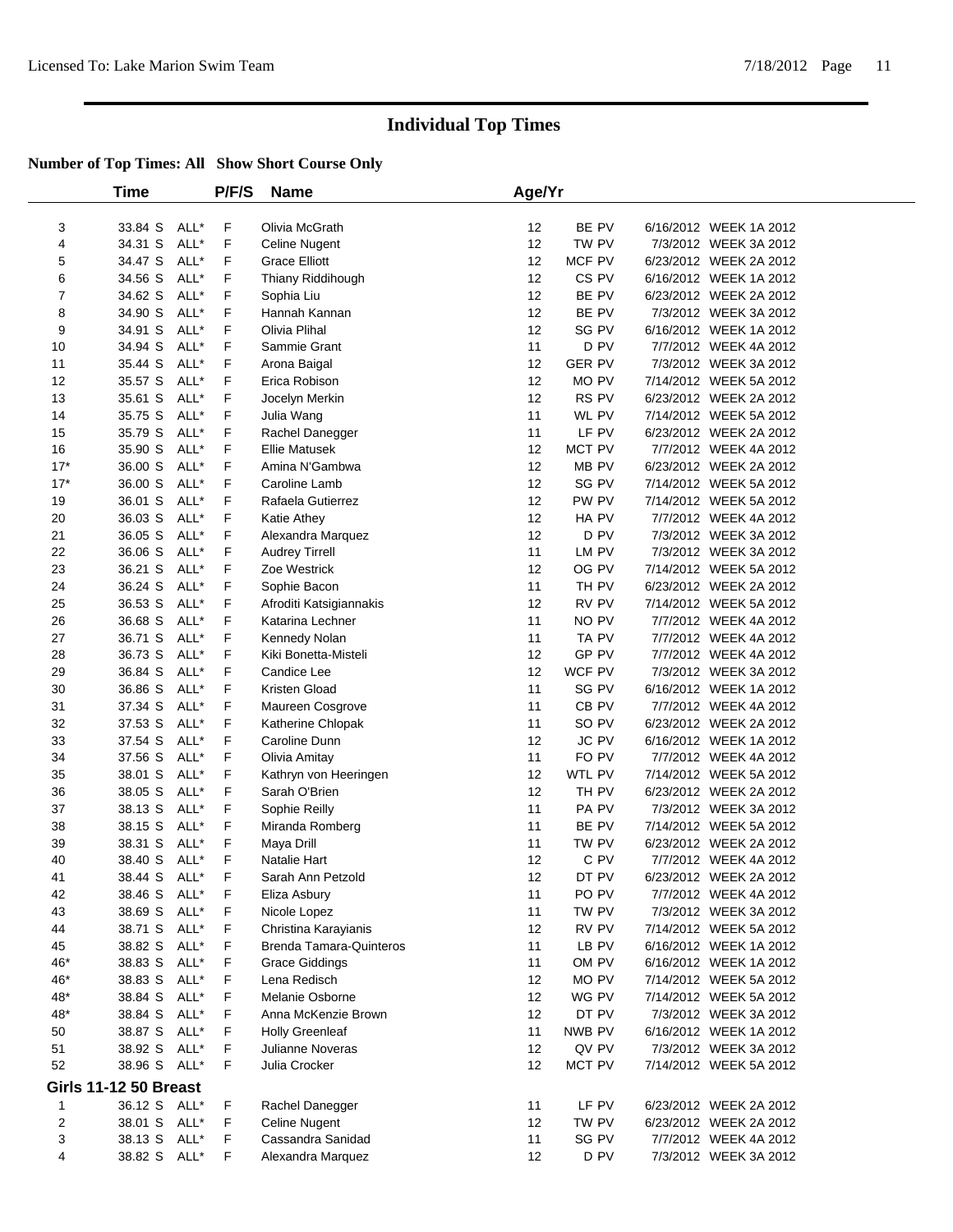|                | Time         |      | P/F/S | Name                        | Age/Yr |               |                        |  |
|----------------|--------------|------|-------|-----------------------------|--------|---------------|------------------------|--|
| 5              | 39.19 S      | ALL* | F     | Allison Wade                | 11     | HA PV         | 7/7/2012 WEEK 4A 2012  |  |
| 6              | 39.33 S      | ALL* | F     | Anna Mayer                  | 12     | FH PV         | 7/3/2012 WEEK 3A 2012  |  |
| $\overline{7}$ | 39.43 S      | ALL* | F     | Grace Tarbrake              | 12     | SG PV         | 6/16/2012 WEEK 1A 2012 |  |
| 8              | 39.75 S      | ALL* | F     | Gabrielle Meisel            | 11     | NCC PV        | 6/23/2012 WEEK 2A 2012 |  |
| 9              | 39.77 S      | ALL* | F     | Ophelie Loblack             | 11     | RV PV         | 7/3/2012 WEEK 3A 2012  |  |
| 10             | 40.03 S      | ALL* | F     | Arona Baigal                | 12     | <b>GER PV</b> | 7/3/2012 WEEK 3A 2012  |  |
| 11             | 40.09 S      | ALL* | F     | Nicea McCabe                | 12     | WTL PV        | 6/16/2012 WEEK 1A 2012 |  |
| 12             | 40.22 S      | ALL* | F     | Nefret El-Masry             | 12     | RV PV         | 7/3/2012 WEEK 3A 2012  |  |
| 13             | 40.33 S      | ALL* | F     | Olivia French               | 12     | KL PV         | 7/3/2012 WEEK 3A 2012  |  |
| 14             | 40.38 S      | ALL* | F     | Caroline Cornish            | 11     | PW PV         | 7/3/2012 WEEK 3A 2012  |  |
| 15             | 40.43 S      | ALL* | F     | Joelle Rosen                | 12     | RF PV         | 7/3/2012 WEEK 3A 2012  |  |
| 16             | 40.72 S      | ALL* | F     | Alana Bailey                | 11     | SG PV         | 7/7/2012 WEEK 4A 2012  |  |
| 17             | 41.08 S      | ALL* | F     | Olivia McGrath              | 12     | BE PV         | 7/7/2012 WEEK 4A 2012  |  |
| 18             | 41.09 S      | ALL* | F     | <b>Grace Giddings</b>       | 11     | OM PV         | 6/23/2012 WEEK 2A 2012 |  |
| 19             | 41.24 S      | ALL* | F     | Mary Dimitrov               | 12     | BE PV         | 7/7/2012 WEEK 4A 2012  |  |
| 20             | 41.33 S      | ALL* | F     | Anya Vinogradsky            | 12     | TH PV         | 7/3/2012 WEEK 3A 2012  |  |
| 21             | 41.44 S      | ALL* | F     | Jocelyn Merkin              | 12     | RS PV         | 7/7/2012 WEEK 4A 2012  |  |
| 22             | 41.52 S      | ALL* | F     | <b>Ellie Matusek</b>        | 12     | MCT PV        | 7/3/2012 WEEK 3A 2012  |  |
| 23             | 41.66 S      | ALL* | F     | Alex Healy                  | 11     | MM PV         | 7/14/2012 WEEK 5A 2012 |  |
| 24             | 41.69 S      | ALL* | F     | Lena Redisch                | 12     | MO PV         | 6/16/2012 WEEK 1A 2012 |  |
| 25             | 41.75 S      | ALL* | F     | <b>Britney Nguyen</b>       | 11     | HA PV         | 7/3/2012 WEEK 3A 2012  |  |
| 26             | 41.81 S      | ALL* | F     | Melanie Osborne             | 12     | WG PV         | 7/14/2012 WEEK 5A 2012 |  |
| 27             | 41.90 S      | ALL* | F     | Kathryn von Heeringen       | 12     | WTL PV        | 7/14/2012 WEEK 5A 2012 |  |
| $28*$          | 41.93 S      | ALL* | F     | Rachel Cohen                | 12     | CCR PV        | 7/7/2012 WEEK 4A 2012  |  |
| $28*$          | 41.93 S      | ALL* | F     | Sophie Reilly               | 11     | PA PV         | 6/23/2012 WEEK 2A 2012 |  |
| 30             | 42.09 S      | ALL* | F     | Anna McKenzie Brown         | 12     | DT PV         | 7/7/2012 WEEK 4A 2012  |  |
| 31             | 42.15 S      | ALL* | F     | Sarah Kernan                | 12     | FR PV         | 7/14/2012 WEEK 5A 2012 |  |
| 32             | 42.21 S      | ALL* | F     | Christina Karayianis        | 12     | RV PV         | 7/14/2012 WEEK 5A 2012 |  |
| 33             | 42.25 S      | ALL* | F     | Laura Carey                 | 12     | MW PV         | 6/16/2012 WEEK 1A 2012 |  |
| 34             | 42.31 S      | ALL* | F     | Sarah Luigard               | 12     | D PV          | 6/16/2012 WEEK 1A 2012 |  |
| 35             | 42.32 S      | ALL* | F     | Samantha Ferguson           | 12     | WG PV         | 7/7/2012 WEEK 4A 2012  |  |
| 36             | 42.33 S      | ALL* | F     | <b>Isabelle Clark</b>       | 11     | MCT PV        | 7/3/2012 WEEK 3A 2012  |  |
| 37             | 42.39 S      | ALL* | F     | Deborah Kaufman             | 11     | TW PV         | 6/16/2012 WEEK 1A 2012 |  |
| 38             | 42.40 S      | ALL* | F     | Carmen Hamm                 | 12     | LF PV         | 7/14/2012 WEEK 5A 2012 |  |
| 39             | 42.44 S      | ALL* | F     | <b>Theresa Nardone</b>      | 12     | PL PV         | 7/14/2012 WEEK 5A 2012 |  |
| 40             | 42.53 S      | ALL* | F     | Maria McCleary              | 11     | HA PV         | 6/16/2012 WEEK 1A 2012 |  |
| $41*$          | 42.63 S      | ALL* | F     | Madeline Schupak            | 12     | IF PV         | 7/14/2012 WEEK 5A 2012 |  |
| $41*$          | 42.63 S      | ALL* | F     | Christie Karayianis         | 12     | RV PV         | 6/16/2012 WEEK 1A 2012 |  |
| 43             | 42.69 S      | ALL* | F     | Ellie Louise Wilson         | 11     | DT PV         | 7/14/2012 WEEK 5A 2012 |  |
| 44             | 42.75 S ALL* |      | F     | Paige McLaughlin            | 12     | WL PV         | 7/3/2012 WEEK 3A 2012  |  |
| 45             | 42.79 S      | ALL* | F     | Zoe Taswell                 | 12     | MM PV         | 7/3/2012 WEEK 3A 2012  |  |
| 46             | 42.80 S      | ALL* | F     | Grace Deye                  | 11     | NCC PV        | 6/23/2012 WEEK 2A 2012 |  |
| 47             | 42.82 S      | ALL* | F     | Mollie Bauer                | 11     | RH PV         | 7/7/2012 WEEK 4A 2012  |  |
| 48             | 42.84 S      | ALL* | F     | Sadie Keller                | 12     | TW PV         | 7/3/2012 WEEK 3A 2012  |  |
| 49             | 42.88 S      | ALL* | F     | Regan Tait                  | 11     | WCF PV        | 6/23/2012 WEEK 2A 2012 |  |
| 50             | 42.90 S      | ALL* | F     | Lily Behrens                | 12     | MW PV         | 6/16/2012 WEEK 1A 2012 |  |
| 51             | 43.02 S      | ALL* | F     | Katie Suellyn Flynn         | 12     | G PV          | 7/14/2012 WEEK 5A 2012 |  |
| $52*$          | 43.03 S      | ALL* | F     | Paige Nosal                 | 12     | H PV          | 7/3/2012 WEEK 3A 2012  |  |
| $52*$          | 43.03 S      | ALL* | F     | Amanda Murayama             | 11     | WWD PV        | 6/16/2012 WEEK 1A 2012 |  |
| 54             | 43.05 S      | ALL* | F     | Caroline Karson             | 11     | RC PV         | 7/7/2012 WEEK 4A 2012  |  |
| 55             | 43.07 S      | ALL* | F     | Lexi Cochran                | 12     | TH PV         | 7/7/2012 WEEK 4A 2012  |  |
| 56             | 43.12 S      | ALL* | F     | Ilcia Hernandez             | 12     | LB PV         | 6/23/2012 WEEK 2A 2012 |  |
| 57             | 43.14 S      | ALL* | F     | <b>Caroline Wallerstedt</b> | 11     | RE PV         | 7/7/2012 WEEK 4A 2012  |  |
| 58             | 43.17 S      | ALL* | F     | Sarah Ann Petzold           | 12     | DT PV         | 6/23/2012 WEEK 2A 2012 |  |
| 59             | 43.18 S ALL* |      | F     | Chloe Dinman                | 12     | PW PV         | 7/7/2012 WEEK 4A 2012  |  |
|                |              |      |       |                             |        |               |                        |  |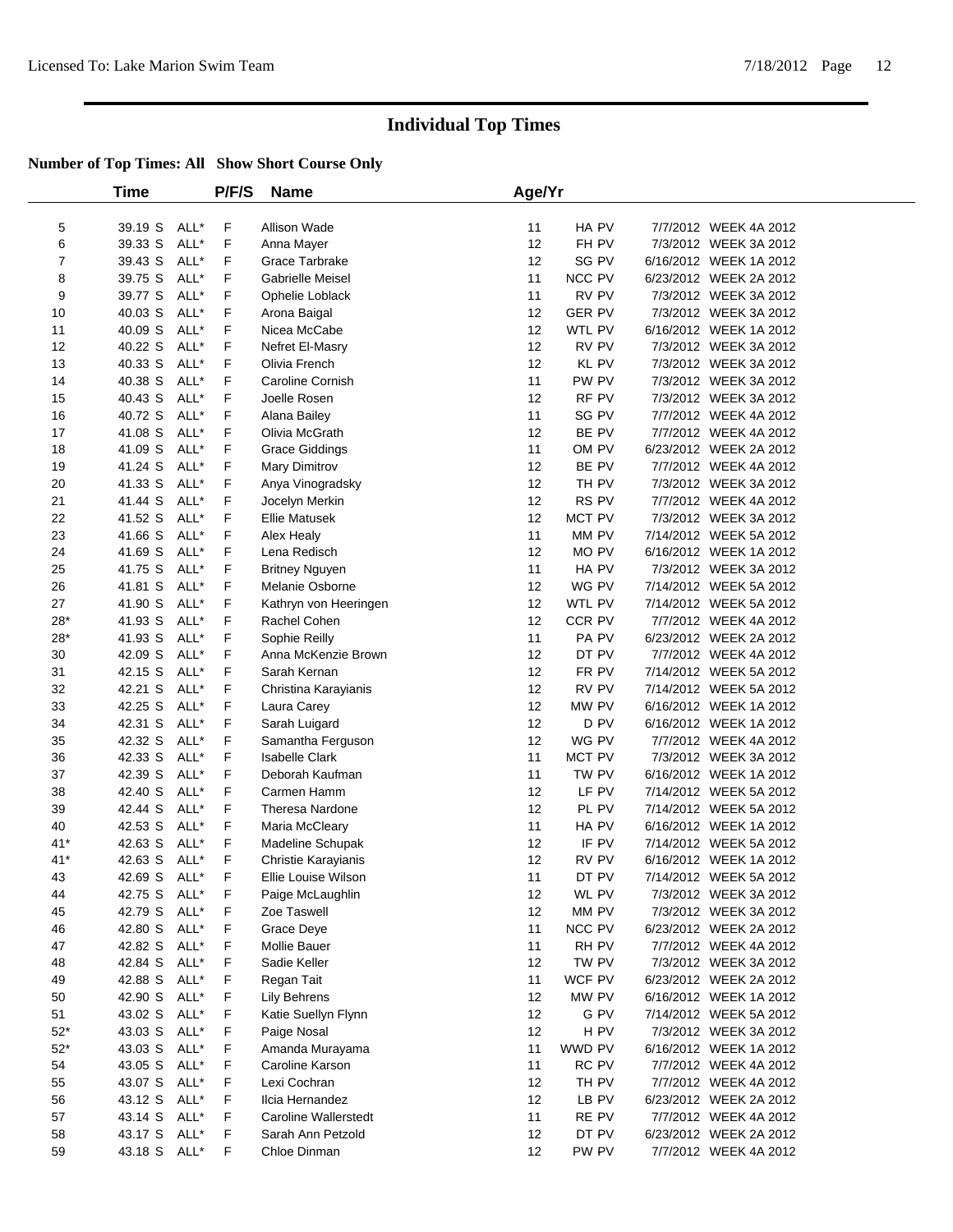|                | <b>Time</b>        |      | P/F/S | <b>Name</b>                      | Age/Yr |                  |                        |  |
|----------------|--------------------|------|-------|----------------------------------|--------|------------------|------------------------|--|
| 60             | 43.19 S ALL*       |      | F     | Meghan Nolan                     | 12     | NGV PV           | 7/7/2012 WEEK 4A 2012  |  |
| 61             | 43.27 S            | ALL* | F     | Olivia Amitay                    | 11     | FO PV            | 7/7/2012 WEEK 4A 2012  |  |
| 62             | 43.33 S            | ALL* | F     | Kara Williamson                  | 12     | GP PV            | 6/16/2012 WEEK 1A 2012 |  |
| 63             | 43.39 S            | ALL* | F     | Kalise Gilbert                   | 12     | UC PV            | 7/3/2012 WEEK 3A 2012  |  |
|                | Girls 11-12 50 Fly |      |       |                                  |        |                  |                        |  |
| 1              | 31.69 S ALL*       |      | F     | EmilyT Wang                      | 12     | UC PV            | 7/7/2012 WEEK 4A 2012  |  |
| $\overline{2}$ | 31.86 S            | ALL* | F     | Olivia French                    | 12     | <b>KL PV</b>     | 6/23/2012 WEEK 2A 2012 |  |
| 3              | 32.09 S            | ALL* | F     | Olivia McGrath                   | 12     | BE PV            | 7/14/2012 WEEK 5A 2012 |  |
| 4              | 32.25 S            | ALL* | F     | Sammie Grant                     | 11     | D PV             | 7/3/2012 WEEK 3A 2012  |  |
| 5              | 32.31 S            | ALL* | F     | Katie Athey                      | 12     | HA PV            | 7/7/2012 WEEK 4A 2012  |  |
| 6              | 32.34 S            | ALL* | F     | Thiany Riddihough                | 12     | CS <sub>PV</sub> | 6/16/2012 WEEK 1A 2012 |  |
| $7^*$          | 33.12 S            | ALL* | F     | <b>Ellie Matusek</b>             | 12     | MCT PV           | 6/16/2012 WEEK 1A 2012 |  |
| $7^*$          | 33.12 S            | ALL* | F     | Hannah Kannan                    | 12     | BE PV            | 6/23/2012 WEEK 2A 2012 |  |
| 9              | 33.16 S            | ALL* | F     | Arona Baigal                     | 12     | <b>GER PV</b>    | 7/3/2012 WEEK 3A 2012  |  |
| 10             | 33.47 S            | ALL* | F     | Rachel Danegger                  | 11     | LF PV            | 7/7/2012 WEEK 4A 2012  |  |
| 11             | 33.81 S            | ALL* | F     | Kristen Gload                    | 11     | SG PV            | 7/7/2012 WEEK 4A 2012  |  |
| 12             | 33.87 S            | ALL* | F     | Jocelyn Merkin                   | 12     | RS PV            | 6/23/2012 WEEK 2A 2012 |  |
| 13             | 33.94 S            | ALL* | F     | Amina N'Gambwa                   | 12     | MB PV            | 6/23/2012 WEEK 2A 2012 |  |
| 14             | 33.97 S            | ALL* | F     | Sophia Liu                       | 12     | BE PV            | 7/7/2012 WEEK 4A 2012  |  |
| 15             | 34.27 S            | ALL* | F     | Kennedy Nolan                    | 11     | TA PV            | 7/14/2012 WEEK 5A 2012 |  |
| 16             | 34.46 S            | ALL* | F     | <b>Grace Elliott</b>             | 12     | MCF PV           | 7/3/2012 WEEK 3A 2012  |  |
| 17             | 34.50 S            | ALL* | F     | Maggie Cosgrove                  | 11     | CB PV            | 6/23/2012 WEEK 2A 2012 |  |
| 18             | 34.51 S            | ALL* | F     | Katya Elsa Damskey               | 12     | <b>BPV</b>       | 6/23/2012 WEEK 2A 2012 |  |
| 19             | 34.60 S            | ALL* | F     | Nefret El-Masry                  | 12     | RV PV            | 6/16/2012 WEEK 1A 2012 |  |
| 20             | 34.65 S            | ALL* | F     | Nicole Lopez                     | 11     | TW PV            | 6/23/2012 WEEK 2A 2012 |  |
| 21             | 34.76 S            | ALL* | F     | Olivia Amitay                    | 11     | FO PV            | 7/7/2012 WEEK 4A 2012  |  |
| 22             | 34.81 S            | ALL* | F     | Sophie Reilly                    | 11     | PA PV            | 7/7/2012 WEEK 4A 2012  |  |
| 23             | 34.98 S            | ALL* | F     | Alana Bailey                     | 11     | SG PV            | 7/7/2012 WEEK 4A 2012  |  |
| 24             | 35.06 S            | ALL* | F     | Rafaela Gutierrez                | 12     | PW PV            | 7/14/2012 WEEK 5A 2012 |  |
| 25             | 35.12 S            | ALL* | F     | Kiki Bonetta-Misteli             | 12     | GP PV            | 7/14/2012 WEEK 5A 2012 |  |
| 26             | 35.25 S            | ALL* | F     | Candice Lee                      | 12     | WCF PV           | 6/23/2012 WEEK 2A 2012 |  |
| 27             | 35.28 S            | ALL* | F     | Jordan Shuck                     | 11     | GP PV            | 6/16/2012 WEEK 1A 2012 |  |
| 28             | 35.37 S            | ALL* | F     | Sarah O'Brien                    | 12     | TH PV            | 7/14/2012 WEEK 5A 2012 |  |
| 29             | 35.39 S            | ALL* | F     | Erica Robison                    | 12     | MO PV            | 7/7/2012 WEEK 4A 2012  |  |
| 30             | 35.59 S            | ALL* | F     | Jordyn Wagman                    | 11     | CG PV            | 7/7/2012 WEEK 4A 2012  |  |
| 31             | 35.78 S            | ALL* | F     | <b>Hallie Sharpless</b>          | 12     | NO PV            | 6/16/2012 WEEK 1A 2012 |  |
| 32             | 35.82 S            | ALL* | F     | Katie Crocker                    | 12     | MCT PV           | 7/7/2012 WEEK 4A 2012  |  |
| 33             | 35.84 S ALL*       |      | F     | Zoe Westrick                     | 12     | OG PV            | 7/14/2012 WEEK 5A 2012 |  |
| 34             | 35.91 S ALL*       |      | F     | Katarina Lechner                 | 11     | NO PV            | 6/23/2012 WEEK 2A 2012 |  |
| 35             | 36.00 S ALL*       |      | F     | Lauren Christine Dunne           | 12     | QO PV            | 7/14/2012 WEEK 5A 2012 |  |
| 36             | 36.09 S ALL*       |      | F     | Dylan McAfee                     | 11     | BE PV            | 7/14/2012 WEEK 5A 2012 |  |
| 37             | 36.22 S            | ALL* | F     | Caroline Brown                   | 11     | CCR PV           | 6/23/2012 WEEK 2A 2012 |  |
| 38             | 36.23 S ALL*       |      | F     | <b>Beth Wright</b>               | 11     | RE PV            | 6/23/2012 WEEK 2A 2012 |  |
| 39             | 36.24 S            | ALL* | F     | Natalie Hart                     | 12     | C PV             | 6/16/2012 WEEK 1A 2012 |  |
| 40             | 36.37 S            | ALL* | F     | Maureen Cosgrove                 | 11     | CB <sub>PV</sub> | 6/16/2012 WEEK 1A 2012 |  |
| 41             | 36.38 S            | ALL* | F     | Lena Redisch                     | 12     | MO PV            | 7/7/2012 WEEK 4A 2012  |  |
| 42             | 36.41 S            | ALL* | F     | Katherine Chlopak                | 11     | SO PV            | 6/23/2012 WEEK 2A 2012 |  |
| 43             | 36.47 S            | ALL* | F     | Caroline Dunn                    | 12     | JC PV            | 6/16/2012 WEEK 1A 2012 |  |
| 44             | 36.48 S            | ALL* | F     | Sarah Luigard                    | 12     | D PV             | 7/3/2012 WEEK 3A 2012  |  |
| 45             | 36.58 S            | ALL* | F     | Olivia Plihal                    | 12     | SG PV            | 7/3/2012 WEEK 3A 2012  |  |
| 46             | 36.70 S            | ALL* | F     | Ophelie Loblack                  | 11     | RV PV            | 7/7/2012 WEEK 4A 2012  |  |
| 47             | 36.74 S ALL*       |      | F     | Becky Wolfson                    | 11     | TH PV            | 7/14/2012 WEEK 5A 2012 |  |
| 48             | 36.75 S            | ALL* | F     | Cameron Lee Weis                 | 12     | DT PV            | 7/7/2012 WEEK 4A 2012  |  |
| 49             | 36.83 S            | ALL* | F     | <b>Esther Corley Quackenbush</b> | 11     | DT PV            | 7/14/2012 WEEK 5A 2012 |  |
| 50             | 36.84 S ALL*       |      | F     | <b>Tracy Santizo</b>             | 12     | LB PV            | 6/23/2012 WEEK 2A 2012 |  |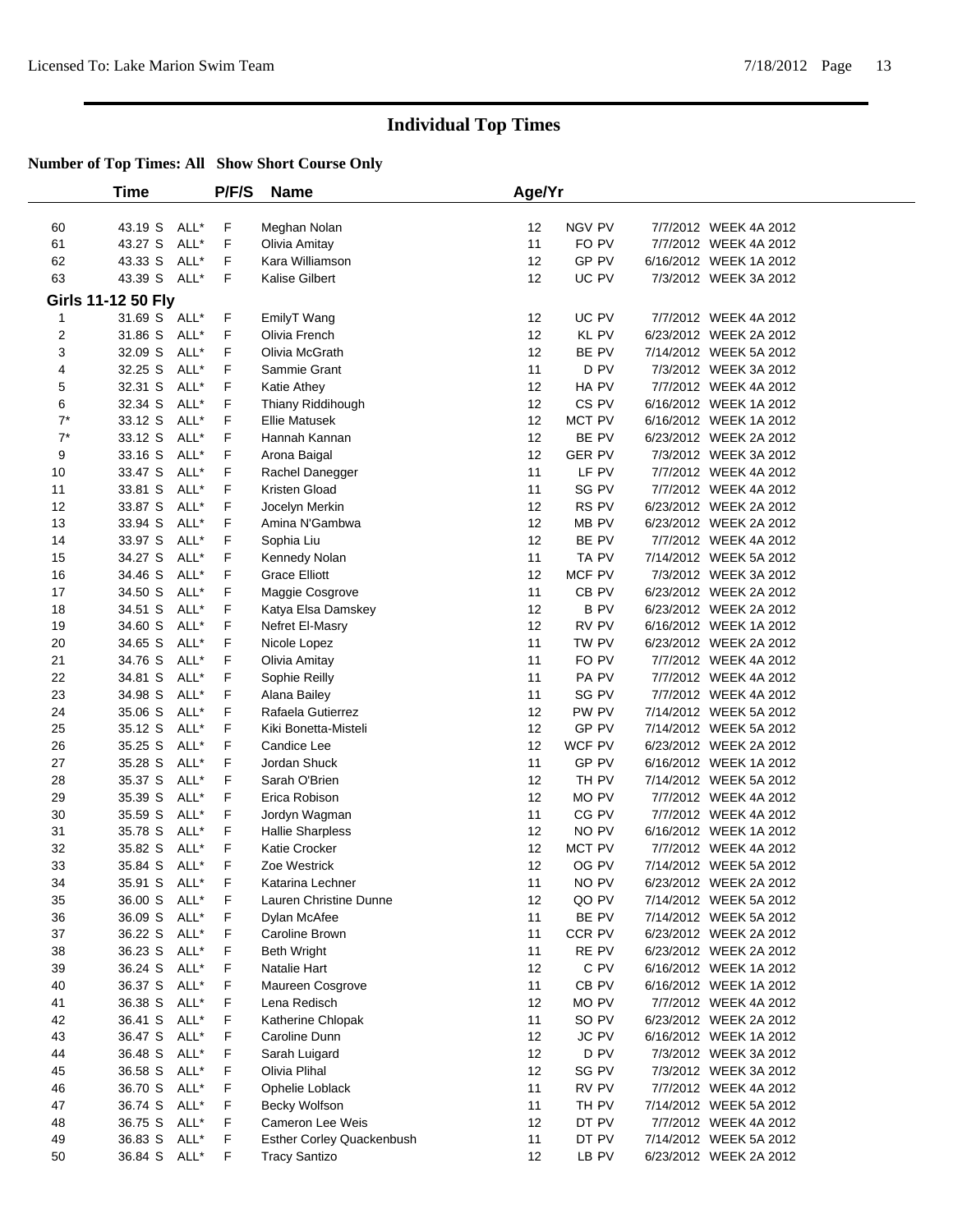|                | Time                       |      | P/F/S | <b>Name</b>                           | Age/Yr |                 |                        |
|----------------|----------------------------|------|-------|---------------------------------------|--------|-----------------|------------------------|
| 51             | 36.92 S                    | ALL* | F     | Afroditi Katsigiannakis               | 12     | RV PV           | 7/7/2012 WEEK 4A 2012  |
| 52             | 37.01 S                    | ALL* | F     | Morgan Howley                         | 12     | PW PV           | 7/7/2012 WEEK 4A 2012  |
| $53*$          | 37.04 S                    | ALL* | F     | Nicole Kronfli                        | 11     | IF PV           | 7/7/2012 WEEK 4A 2012  |
| $53*$          | 37.04 S                    | ALL* | F     | Julia Wang                            | 11     | WL PV           | 6/23/2012 WEEK 2A 2012 |
| $55^{\ast}$    | 37.06 S                    | ALL* | F     | Gurbani Singh                         | 12     | WL PV           | 6/23/2012 WEEK 2A 2012 |
| $55^{\ast}$    | 37.06 S                    | ALL* | F     | Amanda Murayama                       | 11     | WWD PV          | 6/23/2012 WEEK 2A 2012 |
| 57             | 37.07 S                    | ALL* | F     | Sophie Bacon                          | 11     | TH PV           | 7/7/2012 WEEK 4A 2012  |
| 58             | 37.10 S                    | ALL* | F     | Claire Lyhus                          | 12     | FV PV           | 7/3/2012 WEEK 3A 2012  |
| 59             | 37.18 S                    | ALL* | F     | Maya Drill                            | 11     | TW PV           | 7/14/2012 WEEK 5A 2012 |
| 60             | 37.19 S                    | ALL* | F     | Morgan Page                           | 12     | TA PV           | 7/3/2012 WEEK 3A 2012  |
|                | <b>Girls 13-14 50 Free</b> |      |       |                                       |        |                 |                        |
| 1              | 27.56 S                    | ALL* | F     | Hannah Lindsey                        | 14     | RE PV           | 6/16/2012 WEEK 1A 2012 |
| $\overline{2}$ | 27.72 S                    | ALL* | F     | Elaina Gu                             | 14     | RV PV           | 7/14/2012 WEEK 5A 2012 |
| 3              | 28.10 S                    | ALL* | F     | Catherine Johnson                     | 14     | TF PV           | 7/7/2012 WEEK 4A 2012  |
| 4              | 28.25 S                    | ALL* | F     | Melanie Doan                          | 14     | SG PV           | 6/16/2012 WEEK 1A 2012 |
| 5              | 28.28 S                    | ALL* | F     | Sydney Kirsch                         | 14     | C PV            | 7/7/2012 WEEK 4A 2012  |
| 6              | 28.44 S                    | ALL* | F     | <b>Audrey Richter</b>                 | 13     | NH PV           | 6/23/2012 WEEK 2A 2012 |
| $\overline{7}$ | 28.59 S                    | ALL* | F     | Dorit Song                            | 14     | UC PV           | 7/7/2012 WEEK 4A 2012  |
| 8              | 28.91 S                    | ALL* | F     | Maddy Zarchin                         | 13     | LLD PV          | 6/16/2012 WEEK 1A 2012 |
| 9              | 28.94 S                    | ALL* | F     | Kelsy Song                            | 14     | WCF PV          | 7/7/2012 WEEK 4A 2012  |
| 10             | 28.96 S                    | ALL* | F     | Abbey Holmes                          | 14     | CA PV           | 6/16/2012 WEEK 1A 2012 |
| 11             | 29.14 S                    | ALL* | F     | Kate Wright                           | 13     | RE PV           | 7/7/2012 WEEK 4A 2012  |
| 12             | 29.33 S                    | ALL* | F     | Fiona Asbury                          | 14     | PO PV           | 6/16/2012 WEEK 1A 2012 |
| 13             | 29.40 S                    | ALL* | F     | Mara Kaplan                           | 13     | PW PV           | 7/7/2012 WEEK 4A 2012  |
| 14             | 29.42 S                    | ALL* | F     | Lynn Zhang                            | 14     | RV PV           | 6/16/2012 WEEK 1A 2012 |
| 15             | 29.43 S                    | ALL* | F     | Claire Luigard                        | 14     | D PV            | 6/16/2012 WEEK 1A 2012 |
| 16             | 29.57 S                    | ALL* | F     | Caroline Braviak                      | 14     | TW PV           | 6/23/2012 WEEK 2A 2012 |
| 17             | 29.62 S                    | ALL* | F     | Colleen Kaufman                       | 14     | HA PV           | 6/23/2012 WEEK 2A 2012 |
| 18             | 29.65 S                    | ALL* | F     | Sherril Han                           | 14     | <b>KFM PV</b>   | 6/23/2012 WEEK 2A 2012 |
| $19*$          | 29.69 S                    | ALL* | F     |                                       | 14     | PLT PV          | 7/7/2012 WEEK 4A 2012  |
| $19*$          | 29.69 S                    | ALL* | F     | Anne Overly<br>Sayaka Vaules          | 13     | FH PV           | 7/7/2012 WEEK 4A 2012  |
| 21             | 29.70 S                    | ALL* | F     | <b>Grace Goetcheus</b>                | 14     | C PV            | 6/16/2012 WEEK 1A 2012 |
| 22             | 29.72 S                    | ALL* | F     |                                       | 14     | WWD PV          | 6/23/2012 WEEK 2A 2012 |
|                |                            | ALL* |       | Lillie Spivey<br><b>Brianna Forte</b> |        |                 |                        |
| 23             | 29.75 S                    |      | F     |                                       | 13     | FO PV<br>WCF PV | 7/7/2012 WEEK 4A 2012  |
| $24*$          | 29.78 S                    | ALL* | F     | <b>Alexis Pincus</b>                  | 14     |                 | 6/16/2012 WEEK 1A 2012 |
| $24*$          | 29.78 S                    | ALL* | F     | <b>Madison Waechter</b>               | 13     | FR PV           | 7/3/2012 WEEK 3A 2012  |
| 26             | 29.87 S                    | ALL* | F     | Meghan Karl                           | 14     | FV PV           | 6/23/2012 WEEK 2A 2012 |
| 27             | 29.88 S                    | ALL* | F     | Sophie El-Masry                       | 14     | RV PV           | 6/23/2012 WEEK 2A 2012 |
| 28             | 29.99 S ALL*               |      | F     | Julia Reicin                          | 13     | PGL PV          | 7/7/2012 WEEK 4A 2012  |
| 29             | 30.01 S ALL*               |      | F     | Dylan Gribble                         | 13     | MCF PV          | 6/16/2012 WEEK 1A 2012 |
| 30             | 30.02 S                    | ALL* | F.    | Kate Fulton                           | 14     | CB PV           | 6/23/2012 WEEK 2A 2012 |
| 31             | 30.04 S                    | ALL* | F     | Hannah Griffin                        | 14     | C PV            | 6/23/2012 WEEK 2A 2012 |
| $32*$          | 30.06 S                    | ALL* | F     | Carly Alvarado                        | 14     | UC PV           | 7/7/2012 WEEK 4A 2012  |
| $32*$          | 30.06 S                    | ALL* | F     | Grace Sun                             | 13     | RV PV           | 6/16/2012 WEEK 1A 2012 |
| $34*$          | 30.10 S                    | ALL* | F     | Sydney Knapp                          | 13     | MCF PV          | 6/23/2012 WEEK 2A 2012 |
| $34*$          | 30.10 S                    | ALL* | F     | <b>Rachel Sigwalt</b>                 | 13     | SG PV           | 7/7/2012 WEEK 4A 2012  |
| 36             | 30.16 S                    | ALL* | F     | Jaycee Mallory Yegher                 | 13     | DT PV           | 6/16/2012 WEEK 1A 2012 |
| 37             | 30.20 S                    | ALL* | F     | Lucy Srour                            | 14     | CG PV           | 6/23/2012 WEEK 2A 2012 |
| $38*$          | 30.24 S                    | ALL* | F     | Marianna Flood                        | 14     | FR PV           | 7/14/2012 WEEK 5A 2012 |
| $38*$          | 30.24 S                    | ALL* | F     | Sarah Levendusky                      | 13     | A PV            | 7/3/2012 WEEK 3A 2012  |
| 40             | 30.25 S                    | ALL* | F     | Claudia Gibson                        | 13     | WL PV           | 7/14/2012 WEEK 5A 2012 |
| 41*            | 30.27 S                    | ALL* | F     | Michaela Hauri                        | 14     | QO PV           | 6/23/2012 WEEK 2A 2012 |
| $41*$          | 30.27 S                    | ALL* | F     | Frances Shapiro                       | 14     | RF PV           | 7/7/2012 WEEK 4A 2012  |
| 43             | 30.31 S                    | ALL* | F     | Eliya Harnood                         | 13     | <b>GER PV</b>   | 6/16/2012 WEEK 1A 2012 |
| 44             | 30.33 S                    | ALL* | F     | <b>Bryna Rose Steele</b>              | 14     | B PV            | 7/14/2012 WEEK 5A 2012 |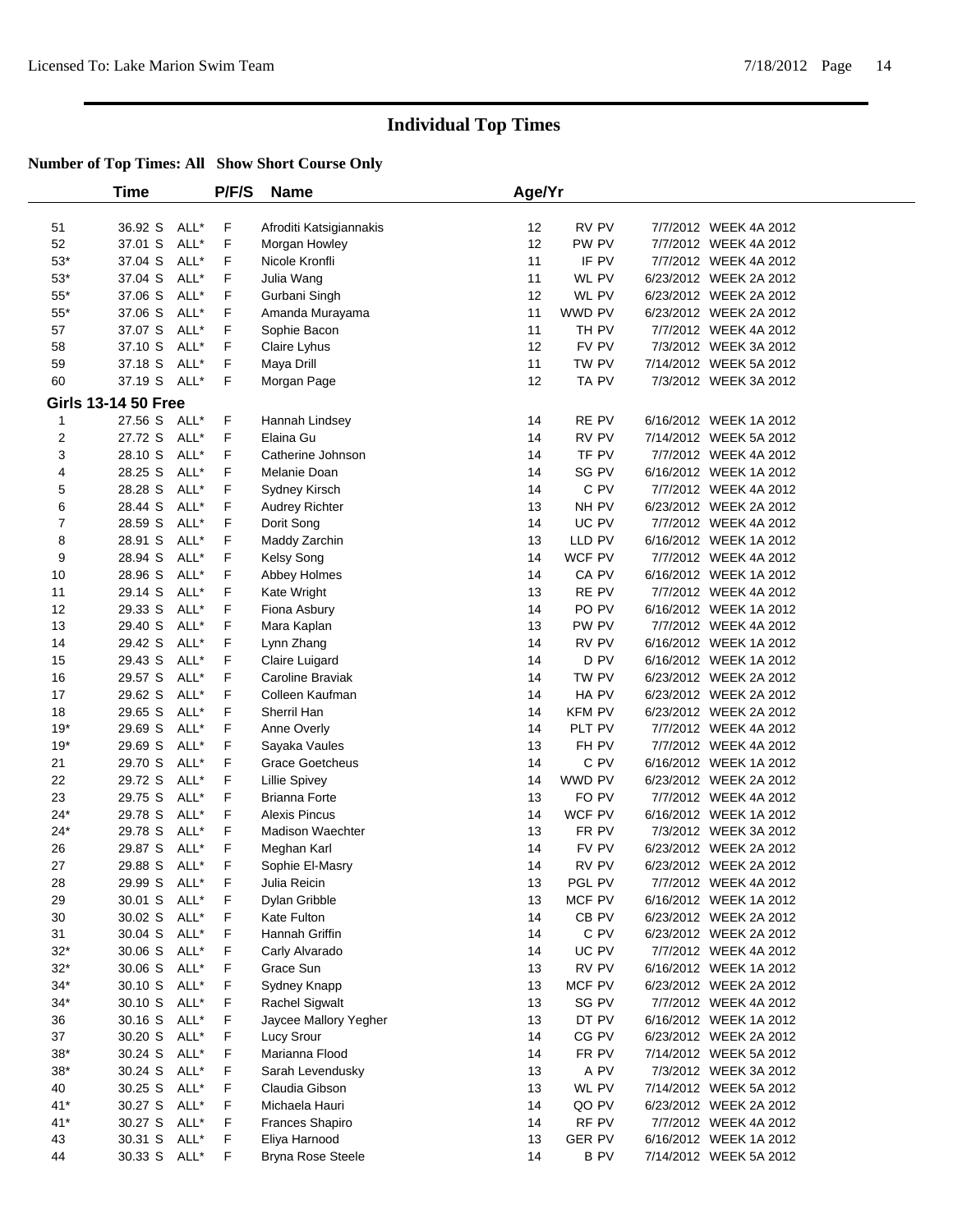|                | Time                       |      | P/F/S | <b>Name</b>             | Age/Yr |               |                        |  |
|----------------|----------------------------|------|-------|-------------------------|--------|---------------|------------------------|--|
| 45             | 30.35 S                    | ALL* | F     | Anna Olsson             | 13     | H PV          | 7/7/2012 WEEK 4A 2012  |  |
| 46             | 30.37 S                    | ALL* | F     | Emma Moore              | 14     | NWB PV        | 6/23/2012 WEEK 2A 2012 |  |
| 47             | 30.40 S                    | ALL* | F     | Emma Elizabeth Weis     | 13     | DT PV         | 7/7/2012 WEEK 4A 2012  |  |
| 48             | 30.46 S                    | ALL* | F     | Mackenzie Fisher        | 13     | CG PV         | 7/7/2012 WEEK 4A 2012  |  |
| 49             | 30.47 S                    | ALL* | F     | Morgan Yuelan Mayer     | 14     | GP PV         | 7/7/2012 WEEK 4A 2012  |  |
| $50*$          | 30.53 S                    | ALL* | F     | Catherine Gregory       | 14     | PA PV         | 6/23/2012 WEEK 2A 2012 |  |
| $50^{\ast}$    | 30.53 S                    | ALL* | F     | Katherine Ellett        | 13     | TW PV         | 6/16/2012 WEEK 1A 2012 |  |
| 52             | 30.56 S                    | ALL* | F     | Jacqueline Landry       | 14     | LM PV         | 7/3/2012 WEEK 3A 2012  |  |
| 53             | 30.57 S                    | ALL* | F     | Meredith Srour          | 13     | CG PV         | 7/3/2012 WEEK 3A 2012  |  |
| 54             | 30.59 S                    | ALL* | F     | Cecelia Nerantzis       | 13     | MW PV         | 7/14/2012 WEEK 5A 2012 |  |
| $55^{\ast}$    | 30.63 S                    | ALL* | F     | <b>Sydney Grube</b>     | 14     | K PV          | 7/3/2012 WEEK 3A 2012  |  |
| $55*$          | 30.63 S                    | ALL* | F     | Helen Kent              | 14     | WG PV         | 7/3/2012 WEEK 3A 2012  |  |
| 57             | 30.64 S                    | ALL* | F     | Isabel Bogart           | 13     | SL PV         | 7/7/2012 WEEK 4A 2012  |  |
| $58^{\ast}$    | 30.71 S                    | ALL* | F     | Connor Ganey            | 14     | OM PV         | 7/7/2012 WEEK 4A 2012  |  |
| $58^{\ast}$    | 30.71 S                    | ALL* | F     | Ariana Casimates        | 14     | HA PV         | 6/23/2012 WEEK 2A 2012 |  |
| $60*$          | 30.72 S                    | ALL* | F     | Kendall Crosby          | 14     | K PV          | 6/16/2012 WEEK 1A 2012 |  |
| $60*$          | 30.72 S                    | ALL* | F     | Sarah Aitken            | 14     | CB PV         | 7/3/2012 WEEK 3A 2012  |  |
| 62             | 30.75 S                    | ALL* | F     | Fanny Wu                | 13     | WCF PV        | 7/3/2012 WEEK 3A 2012  |  |
| 63             | 30.78 S                    | ALL* | F     | Connie Ho               | 14     | PGL PV        | 6/23/2012 WEEK 2A 2012 |  |
| 64             | 30.91 S                    | ALL* | F     | Gail Frances Anderson   | 13     | G PV          | 6/16/2012 WEEK 1A 2012 |  |
| $65*$          | 30.93 S                    | ALL* | F     | <b>Birgitt O'Connor</b> | 14     | WTL PV        | 7/14/2012 WEEK 5A 2012 |  |
| $65^{\ast}$    | 30.93 S                    | ALL* | F     | Meghan Giron            | 13     | UC PV         | 6/23/2012 WEEK 2A 2012 |  |
| 67             | 30.94 S                    | ALL* | F     | Katie Zehner            | 13     | NCC PV        | 7/3/2012 WEEK 3A 2012  |  |
| 68             | 30.96 S                    | ALL* | F     | Christina Lakey         | 13     | TF PV         | 7/7/2012 WEEK 4A 2012  |  |
| 69*            | 30.99 S                    | ALL* | F     | Alexandra Berger        | 13     | LF PV         | 7/7/2012 WEEK 4A 2012  |  |
| 69*            | 30.99 S                    | ALL* | F     | Caroline Hanson         | 14     | NO PV         | 7/7/2012 WEEK 4A 2012  |  |
|                | <b>Girls 13-14 50 Back</b> |      |       |                         |        |               |                        |  |
| 1              | 30.23 S ALL*               |      | F     | Hannah Lindsey          | 14     | RE PV         | 6/16/2012 WEEK 1A 2012 |  |
| 2              | 31.80 S                    | ALL* | F     | Elaina Gu               | 14     | RV PV         | 7/14/2012 WEEK 5A 2012 |  |
| 3              | 31.93 S                    | ALL* | F     | Carly Alvarado          | 14     | UC PV         | 7/3/2012 WEEK 3A 2012  |  |
| 4              | 32.19 S                    | ALL* | F     | <b>Grace Goetcheus</b>  | 14     | C PV          | 6/23/2012 WEEK 2A 2012 |  |
| 5              | 32.23 S                    | ALL* | F     | Sydney Kirsch           | 14     | C PV          | 7/3/2012 WEEK 3A 2012  |  |
| 6              | 32.25 S                    | ALL* | F     | Catherine Johnson       | 14     | TF PV         | 7/7/2012 WEEK 4A 2012  |  |
| $\overline{7}$ | 32.59 S                    | ALL* | F     | Lily Haeberle           | 13     | FR PV         | 7/3/2012 WEEK 3A 2012  |  |
| 8              | 33.36 S                    | ALL* | F     | Kelsy Song              | 14     | WCF PV        | 6/16/2012 WEEK 1A 2012 |  |
| 9              | 33.55 S                    | ALL* | F     | Meghan Karl             | 14     | FV PV         | 7/3/2012 WEEK 3A 2012  |  |
| 10             | 33.64 S                    | ALL* | F     | <b>Lillie Spivey</b>    | 14     | WWD PV        | 7/3/2012 WEEK 3A 2012  |  |
| 11             | 33.66 S ALL*               |      | F     | Sherril Han             | 14     | <b>KFM PV</b> | 6/23/2012 WEEK 2A 2012 |  |
| 12             | 33.70 S ALL*               |      | F     | Rona Yu                 | 14     | SB PV         | 6/23/2012 WEEK 2A 2012 |  |
| 13             | 33.82 S ALL*               |      | F     | Deanna Barbara Edwing   | 13     | DT PV         | 6/23/2012 WEEK 2A 2012 |  |
| 14             | 34.04 S ALL*               |      | F     | Maddy Zarchin           | 13     | LLD PV        | 6/23/2012 WEEK 2A 2012 |  |
| 15             | 34.17 S                    | ALL* | F     | Grace Sun               | 13     | RV PV         | 7/3/2012 WEEK 3A 2012  |  |
| 16             | 34.19 S                    | ALL* | F     | Helen Kent              | 14     | WG PV         | 7/7/2012 WEEK 4A 2012  |  |
| 17             | 34.33 S                    | ALL* | F     | Fiona Asbury            | 14     | PO PV         | 6/16/2012 WEEK 1A 2012 |  |
| 18             | 34.46 S                    | ALL* | F     | Dylan Gribble           | 13     | MCF PV        | 7/3/2012 WEEK 3A 2012  |  |
| 19             | 34.51 S                    | ALL* | F     | Sydney Knapp            | 13     | MCF PV        | 6/23/2012 WEEK 2A 2012 |  |
| 20             | 34.55 S                    | ALL* | F     | Caroline Braviak        | 14     | TW PV         | 6/16/2012 WEEK 1A 2012 |  |
| 21             | 34.57 S                    | ALL* | F     | Kellie Zhang            | 13     | PGL PV        | 7/3/2012 WEEK 3A 2012  |  |
| 22             | 34.62 S                    | ALL* | F     | Melanie Doan            | 14     | SG PV         | 7/3/2012 WEEK 3A 2012  |  |
| 23             | 34.69 S                    | ALL* | F     | Ariana Casimates        | 14     | HA PV         | 6/23/2012 WEEK 2A 2012 |  |
| 24             | 34.80 S                    | ALL* | F     | Fanny Wu                | 13     | WCF PV        | 7/7/2012 WEEK 4A 2012  |  |
| 25             | 34.84 S                    | ALL* | F     | Sophie El-Masry         | 14     | RV PV         | 6/16/2012 WEEK 1A 2012 |  |
| 26             | 34.86 S                    | ALL* | F     | Kelsea Jo-Anne Edwing   | 13     | DT PV         | 7/14/2012 WEEK 5A 2012 |  |
| $27*$          | 34.96 S                    | ALL* | F     | <b>Tess Speiser</b>     | 14     | MO PV         | 7/14/2012 WEEK 5A 2012 |  |
| $27*$          | 34.96 S ALL*               |      | F     | Connie Ho               | 14     | PGL PV        | 7/14/2012 WEEK 5A 2012 |  |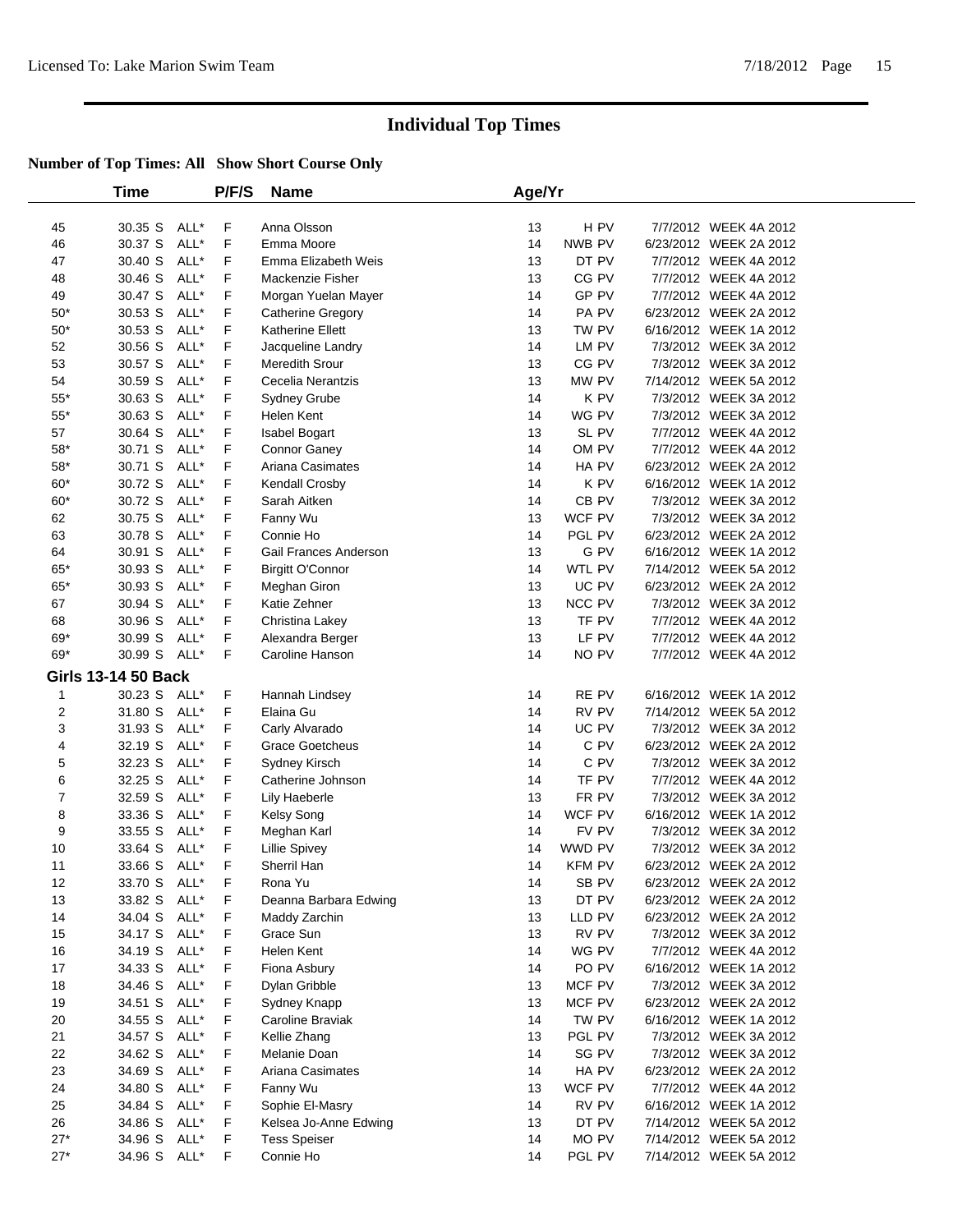|             | Time                         |      | P/F/S | <b>Name</b>             | Age/Yr |                 |                        |  |
|-------------|------------------------------|------|-------|-------------------------|--------|-----------------|------------------------|--|
| 29          | 34.97 S                      | ALL* | F     | Emily Rosenkoetter      | 13     | LF PV           | 6/23/2012 WEEK 2A 2012 |  |
| 30          | 35.06 S                      | ALL* | F     | <b>Brianna Forte</b>    | 13     | FO PV           | 7/7/2012 WEEK 4A 2012  |  |
| 31          | 35.21 S                      | ALL* | F     | Audrey Richter          | 13     | NH PV           | 6/16/2012 WEEK 1A 2012 |  |
| 32          | 35.23 S                      | ALL* | F     | Claudia Gibson          | 13     | WL PV           | 7/14/2012 WEEK 5A 2012 |  |
| 33          | 35.35 S                      | ALL* | F     | <b>Isabel Bogart</b>    | 13     | SL PV           | 6/23/2012 WEEK 2A 2012 |  |
| 34          | 35.38 S                      | ALL* | F     | Christina Lakey         | 13     | TF PV           | 6/16/2012 WEEK 1A 2012 |  |
| 35          | 35.42 S                      | ALL* | F     | Rachel Ziegler          | 14     | MCF PV          | 7/14/2012 WEEK 5A 2012 |  |
| 36          | 35.43 S                      | ALL* | F     | Jacqueline Landry       | 14     | LM PV           | 7/3/2012 WEEK 3A 2012  |  |
| 37          | 35.49 S                      | ALL* | F     | <b>Katherine Ellett</b> | 13     | TW PV           | 7/7/2012 WEEK 4A 2012  |  |
| $38^{\ast}$ | 35.59 S                      | ALL* | F     | Jessica Kline           | 13     | <b>B PV</b>     | 7/3/2012 WEEK 3A 2012  |  |
| $38^{\ast}$ | 35.59 S                      | ALL* | F     | Mackenzie Fisher        | 13     | CG PV           | 7/7/2012 WEEK 4A 2012  |  |
| 40          | 35.63 S                      | ALL* | F     | Meredith Bergman        | 14     | MM PV           | 7/3/2012 WEEK 3A 2012  |  |
| 41          | 35.70 S                      | ALL* | F     | Eleanore McGuire-Wein   | 13     | BE PV           | 7/3/2012 WEEK 3A 2012  |  |
| 42          | 35.71 S                      | ALL* | F     | Eliya Harnood           | 13     | <b>GER PV</b>   | 6/16/2012 WEEK 1A 2012 |  |
| 43          | 35.73 S                      | ALL* | F     | Sophia Hu               | 14     | WL PV           | 7/14/2012 WEEK 5A 2012 |  |
| 44          | 35.85 S                      | ALL* | F     | Teresa DiGioia          | 13     | OF PV           | 6/23/2012 WEEK 2A 2012 |  |
| 45          | 35.90 S                      | ALL* | F     | Kate Wright             | 13     | RE PV           | 6/23/2012 WEEK 2A 2012 |  |
| 46          | 35.94 S                      | ALL* | F     | Catherine Gregory       | 14     | PA PV           | 6/23/2012 WEEK 2A 2012 |  |
| 47          | 36.05 S                      | ALL* | F     | Emma Moore              | 14     | NWB PV          | 6/16/2012 WEEK 1A 2012 |  |
| 48          | 36.11 S                      | ALL* | F     | Keara Lindsay           | 13     | RH PV           | 7/7/2012 WEEK 4A 2012  |  |
| 49          | 36.12 S                      | ALL* | F     | Morgan Yuelan Mayer     | 14     | GP PV           | 6/23/2012 WEEK 2A 2012 |  |
| 50          | 36.15 S                      | ALL* | F     | Alexa Stewart           | 13     | FV PV           | 7/3/2012 WEEK 3A 2012  |  |
| 51          | 36.24 S                      | ALL* | F     | Hannah Griffin          | 14     | C PV            | 7/7/2012 WEEK 4A 2012  |  |
| 52          | 36.28 S ALL*                 |      | F     | Cecelia Nerantzis       | 13     | MW PV           | 7/14/2012 WEEK 5A 2012 |  |
|             | <b>Girls 13-14 50 Breast</b> |      |       |                         |        |                 |                        |  |
| 1           | 35.07 S ALL*                 |      | F     | Jaycee Mallory Yegher   | 13     | DT PV           | 7/7/2012 WEEK 4A 2012  |  |
| 2           | 35.80 S                      | ALL* | F     | Ashley Piepol           | 13     | TW PV           | 6/23/2012 WEEK 2A 2012 |  |
| 3           | 35.81 S                      | ALL* | F     | Claire Luigard          | 14     | D PV            | 7/3/2012 WEEK 3A 2012  |  |
| 4           | 36.28 S                      | ALL* | F     | Mara Kaplan             | 13     | PW PV           | 7/7/2012 WEEK 4A 2012  |  |
| 5           | 36.69 S                      | ALL* | F     | <b>Grace Goetcheus</b>  | 14     | C PV            | 6/23/2012 WEEK 2A 2012 |  |
| 6           | 36.79 S                      | ALL* | F     | Kate Fulton             | 14     | CB PV           | 6/23/2012 WEEK 2A 2012 |  |
| 7           | 36.84 S                      | ALL* | F     | Abbey Holmes            | 14     | CA PV           | 7/14/2012 WEEK 5A 2012 |  |
| 8           | 37.01 S                      | ALL* | F     | Kelsy Song              | 14     | WCF PV          | 6/16/2012 WEEK 1A 2012 |  |
| 9           | 37.05 S                      | ALL* | F     | Dorit Song              | 14     | UC PV           | 6/23/2012 WEEK 2A 2012 |  |
| 10          | 37.26 S                      | ALL* | F     | Elaina Gu               | 14     | RV PV           | 7/7/2012 WEEK 4A 2012  |  |
| 11          | 37.30 S                      | ALL* | F     | Katherine Ellett        | 13     | TW PV           | 7/14/2012 WEEK 5A 2012 |  |
| 12          | 37.49 S                      | ALL* | F     | Sophie El-Masry         | 14     | RV PV           | 7/14/2012 WEEK 5A 2012 |  |
| 13          | 37.53 S                      | ALL* | F     | Kellie Zhang            | 13     | PGL PV          | 7/3/2012 WEEK 3A 2012  |  |
| 14          | 37.57 S ALL*                 |      | F     | Sayaka Vaules           | 13     | FH PV           | 7/14/2012 WEEK 5A 2012 |  |
| 15          | 37.66 S ALL*                 |      | F     | <b>Sydney Grube</b>     | 14     | K PV            | 7/7/2012 WEEK 4A 2012  |  |
| 16          | 37.73 S ALL*                 |      | F     | Anna Olsson             | 13     | H PV            | 7/7/2012 WEEK 4A 2012  |  |
| 17          | 37.76 S                      | ALL* | F     | Fiona Asbury            | 14     | PO PV           | 6/16/2012 WEEK 1A 2012 |  |
| 18          | 38.06 S ALL*                 |      | F     | Rachel Sigwalt          | 13     | SG PV           | 7/7/2012 WEEK 4A 2012  |  |
| 19          | 38.18 S                      | ALL* | F     | Hannah Melrod           | 14     | <b>BPV</b>      | 7/3/2012 WEEK 3A 2012  |  |
| 20          | 38.51 S                      | ALL* | F     | Rachel Yeatman          | 14     | MCT PV          | 7/14/2012 WEEK 5A 2012 |  |
| 21          | 38.58 S                      | ALL* | F     | Hannah Lee              | 14     | PGL PV          | 6/23/2012 WEEK 2A 2012 |  |
| 22          | 38.65 S                      | ALL* | F     | Meredith Srour          | 13     | CG PV           | 7/7/2012 WEEK 4A 2012  |  |
| 23          | 38.75 S                      | ALL* | F     | Colleen Kaufman         | 14     | HA PV           | 6/23/2012 WEEK 2A 2012 |  |
| 24          | 38.86 S                      | ALL* | F     | Lisa Victoria Zangla    | 13     | QO PV           | 7/7/2012 WEEK 4A 2012  |  |
| 25          | 38.94 S                      | ALL* | F     | Margaret Wolfson        | 13     | C PV            | 7/14/2012 WEEK 5A 2012 |  |
| 26          | 38.97 S                      | ALL* | F     | Anne Overly             | 14     | PLT PV          | 7/7/2012 WEEK 4A 2012  |  |
| 27          | 39.14 S                      | ALL* | F     | Gwenyth Asbury          | 13     | PO PV           | 7/7/2012 WEEK 4A 2012  |  |
| 28          | 39.16 S                      | ALL* | F     | Sarah Aitken            | 14     | CB PV           | 6/16/2012 WEEK 1A 2012 |  |
| 29          | 39.22 S                      | ALL* | F     | Mary Hippchen           | 14     | H <sub>PV</sub> | 7/7/2012 WEEK 4A 2012  |  |
| 30          | 39.37 S ALL*                 |      | F.    | Rachel Post             | 14     | JC PV           | 7/3/2012 WEEK 3A 2012  |  |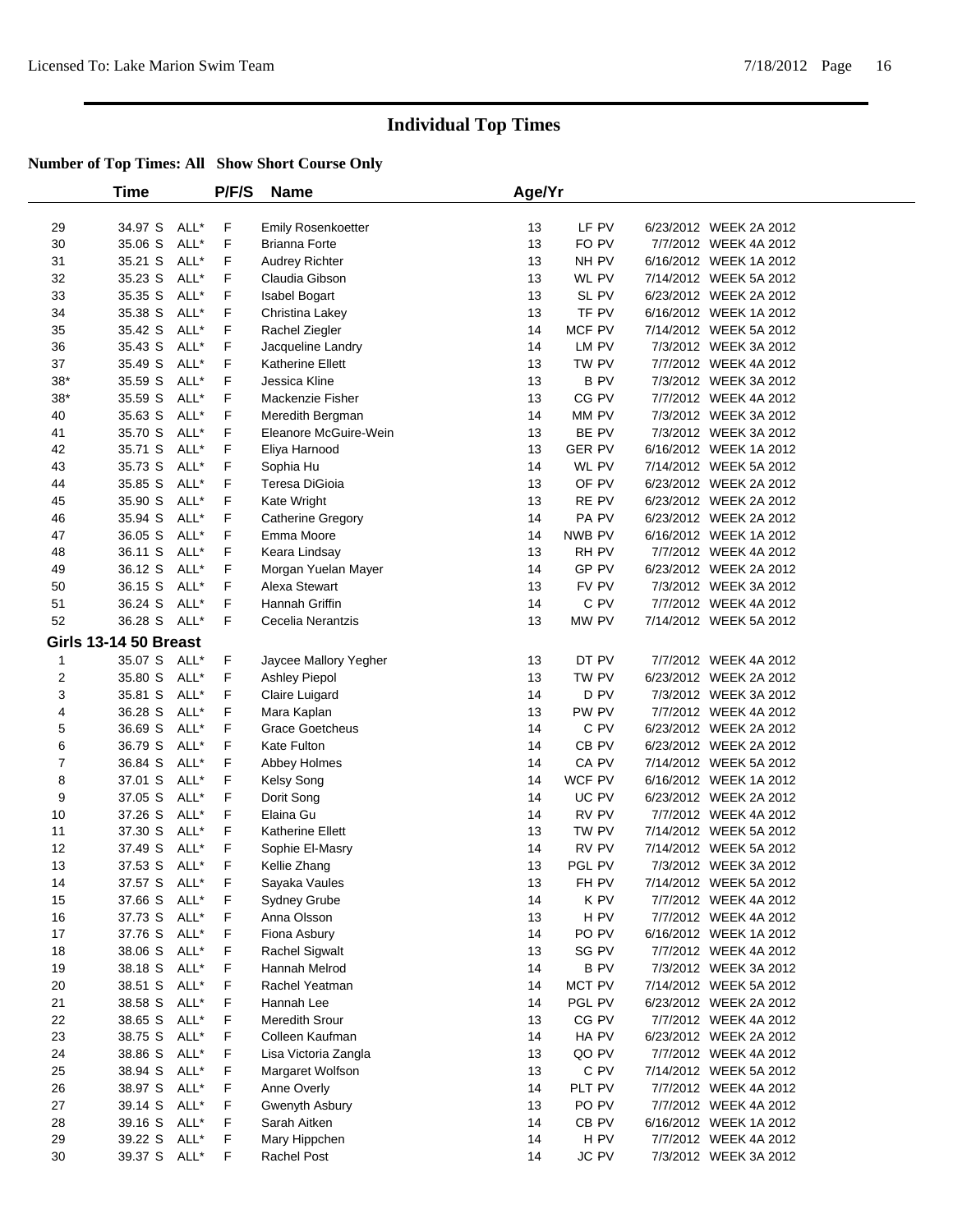|             | Time               |      | P/F/S | <b>Name</b>              | Age/Yr |               |                        |
|-------------|--------------------|------|-------|--------------------------|--------|---------------|------------------------|
| 31          | 39.44 S            | ALL* | F     | Riva Huda Redding        | 14     | KFM PV        | 6/23/2012 WEEK 2A 2012 |
| 32          | 39.51 S            | ALL* | F     | Meghan Giron             | 13     | UC PV         | 7/3/2012 WEEK 3A 2012  |
| $33^{\ast}$ | 39.53 S            | ALL* | F     | Sarah Levendusky         | 13     | A PV          | 7/7/2012 WEEK 4A 2012  |
| $33^*$      | 39.53 S            | ALL* | F     | Melanie Doan             | 14     | SG PV         | 6/23/2012 WEEK 2A 2012 |
| 35          | 39.62 S            | ALL* | F     | Grace Goodkind           | 13     | PW PV         | 7/7/2012 WEEK 4A 2012  |
| 36          | 39.63 S            | ALL* | F     | Morgan Yuelan Mayer      | 14     | GP PV         | 6/16/2012 WEEK 1A 2012 |
| 37          | 39.64 S            | ALL* | F     | Delaney Jacobs           | 14     | MCF PV        | 6/23/2012 WEEK 2A 2012 |
| 38          | 39.82 S            | ALL* | F     | Emma Moore               | 14     | NWB PV        | 6/23/2012 WEEK 2A 2012 |
| 39          | 39.88 S            | ALL* | F     | <b>Frances Shapiro</b>   | 14     | RF PV         | 6/23/2012 WEEK 2A 2012 |
| 40          | 39.93 S            | ALL* | F     | <b>Madison Waechter</b>  | 13     | FR PV         | 7/7/2012 WEEK 4A 2012  |
| 41          | 40.00 S            | ALL* | F     | Jasmine Chang            | 13     | WL PV         | 6/23/2012 WEEK 2A 2012 |
| 42          | 40.04 S            | ALL* | F     | Allison Ruff             | 13     | OG PV         | 6/23/2012 WEEK 2A 2012 |
| 43          | 40.06 S            | ALL* | F     | Kriza Sy                 | 14     | PO PV         | 6/16/2012 WEEK 1A 2012 |
| 44          | 40.07 S            | ALL* | F     | Dylan Gribble            | 13     | MCF PV        | 6/16/2012 WEEK 1A 2012 |
| 45          | 40.09 S            | ALL* | F     | <b>Hallie Srebnick</b>   | 13     | CG PV         | 7/3/2012 WEEK 3A 2012  |
| 46          | 40.15 S            | ALL* | F     | Natalia Ochman           | 14     | <b>GER PV</b> | 7/3/2012 WEEK 3A 2012  |
| 47          | 40.16 S            | ALL* | F     | <b>Catherine Gregory</b> | 14     | PA PV         | 6/23/2012 WEEK 2A 2012 |
| 48          | 40.19 S            | ALL* | F     | Abigail Baruch Fry       | 14     | LF PV         | 6/23/2012 WEEK 2A 2012 |
| 49          | 40.21 S            | ALL* | F     | Kristen Toth             | 14     | A PV          | 6/16/2012 WEEK 1A 2012 |
| $50*$       | 40.41 S            | ALL* | F     | <b>Alexis Pincus</b>     | 14     | WCF PV        | 6/16/2012 WEEK 1A 2012 |
| $50^{\ast}$ | 40.41 S            | ALL* | F     | Fanny Wu                 | 13     | WCF PV        | 7/7/2012 WEEK 4A 2012  |
| 52          | 40.43 S            | ALL* | F     | Lynn Zhang               | 14     | RV PV         | 7/14/2012 WEEK 5A 2012 |
| 53          | 40.44 S            | ALL* | F     | Carley Kolker            | 13     | HA PV         | 7/7/2012 WEEK 4A 2012  |
| 54          | 40.50 S            | ALL* | F     | Ellie Valenti            | 14     | LLD PV        | 6/23/2012 WEEK 2A 2012 |
| 55          | 40.71 S            | ALL* | F     | Julia Reicin             | 13     | PGL PV        | 7/14/2012 WEEK 5A 2012 |
| 56          | 40.72 S            | ALL* | F     | Rolane Qian              | 14     | WTL PV        | 7/7/2012 WEEK 4A 2012  |
| 57          | 40.75 S            | ALL* | F     | Sarah Solomon            | 14     | RS PV         | 7/3/2012 WEEK 3A 2012  |
| 58          | 40.89 S            | ALL* | F     | <b>Emily Wang</b>        | 13     | CLM PV        | 6/23/2012 WEEK 2A 2012 |
| 59          | 40.90 S            | ALL* | F     | <b>Clare Severe</b>      | 14     | SL PV         | 6/23/2012 WEEK 2A 2012 |
| 60          | 40.95 S            | ALL* | F     | Hannah Horng             | 14     | KFM PV        | 6/16/2012 WEEK 1A 2012 |
| 61          | 41.01 S            | ALL* | F     | Emma Falkenstein         | 13     | TF PV         | 7/14/2012 WEEK 5A 2012 |
| 62          | 41.18 S            | ALL* | F     | Deanna Barbara Edwing    | 13     | DT PV         | 7/7/2012 WEEK 4A 2012  |
|             | Girls 13-14 50 Fly |      |       |                          |        |               |                        |
| 1           | 30.17 S ALL*       |      | F.    | Hannah Lindsey           | 14     | RE PV         | 6/16/2012 WEEK 1A 2012 |
| 2           | 30.77 S            | ALL* | F     | Sydney Kirsch            | 14     | C PV          | 7/3/2012 WEEK 3A 2012  |
| 3           | 30.84 S            | ALL* | F     | <b>Kelsy Song</b>        | 14     | WCF PV        | 7/7/2012 WEEK 4A 2012  |
| 4           | 30.88 S            | ALL* | F     | Maddy Zarchin            | 13     | LLD PV        | 6/23/2012 WEEK 2A 2012 |
| 5           | 30.96 S            | ALL* | F     | Dorit Song               | 14     | UC PV         | 7/3/2012 WEEK 3A 2012  |
| 6           | 31.24 S ALL*       |      | F     | Frances Shapiro          | 14     | RF PV         | 7/7/2012 WEEK 4A 2012  |
| 7           | 31.37 S ALL*       |      | F     | Elaina Gu                | 14     | RV PV         | 7/14/2012 WEEK 5A 2012 |
| 8           | 31.46 S            | ALL* | F     | <b>Audrey Richter</b>    | 13     | NH PV         | 6/23/2012 WEEK 2A 2012 |
| 9           | 31.56 S            | ALL* | F     | Sherril Han              | 14     | KFM PV        | 6/23/2012 WEEK 2A 2012 |
| 10          | 31.65 S            | ALL* | F     | Mara Kaplan              | 13     | PW PV         | 7/7/2012 WEEK 4A 2012  |
| 11          | 31.94 S            | ALL* | F     | Dylan Gribble            | 13     | MCF PV        | 6/23/2012 WEEK 2A 2012 |
| 12          | 32.04 S            | ALL* | F     | Caroline Braviak         | 14     | TW PV         | 6/23/2012 WEEK 2A 2012 |
| 13          | 32.19 S            | ALL* | F     | Abbey Holmes             | 14     | CA PV         | 7/7/2012 WEEK 4A 2012  |
| 14          | 32.28 S            | ALL* | F     | Kellie Zhang             | 13     | PGL PV        | 7/7/2012 WEEK 4A 2012  |
| 15          | 32.31 S            | ALL* | F.    | <b>Madison Waechter</b>  | 13     | FR PV         | 7/7/2012 WEEK 4A 2012  |
| 16          | 32.35 S            | ALL* | F     | Fanny Wu                 | 13     | WCF PV        | 7/3/2012 WEEK 3A 2012  |
| 17          | 32.38 S            | ALL* | F     | <b>Brianna Forte</b>     | 13     | FO PV         | 6/16/2012 WEEK 1A 2012 |
| 18          | 32.52 S            | ALL* | F     | Sophie El-Masry          | 14     | RV PV         | 7/14/2012 WEEK 5A 2012 |
| 19          | 32.56 S            | ALL* | F     | Kate Wright              | 13     | RE PV         | 7/7/2012 WEEK 4A 2012  |
| 20          | 32.72 S            | ALL* | F     | Alexa Stewart            | 13     | FV PV         | 6/23/2012 WEEK 2A 2012 |
| 21          | 32.75 S            | ALL* | F     | Sayaka Vaules            | 13     | FH PV         | 6/16/2012 WEEK 1A 2012 |
| 22          | 32.87 S ALL*       |      | F.    | Claire Luigard           | 14     | D PV          | 7/14/2012 WEEK 5A 2012 |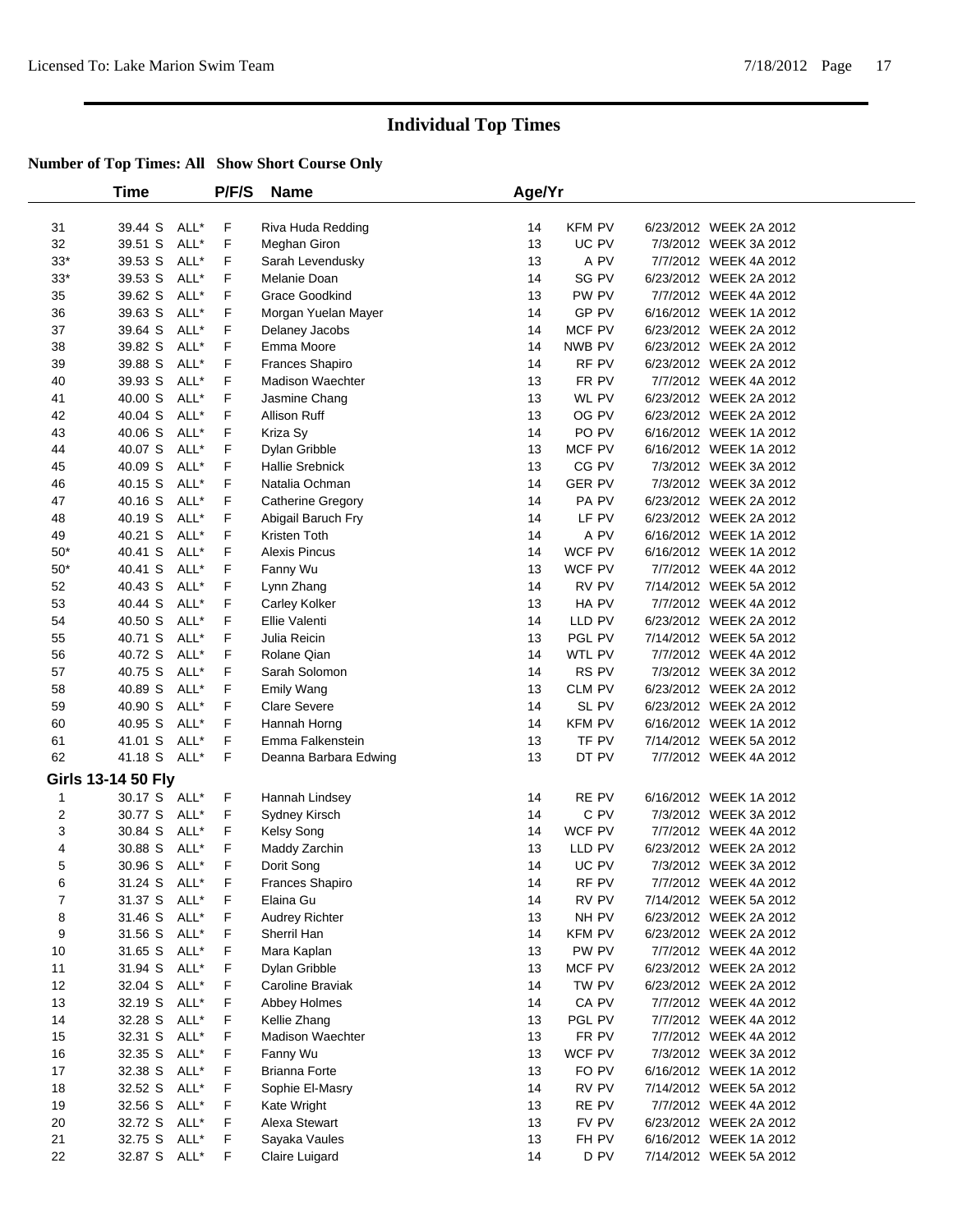|              | Time                   |              | P/F/S  | <b>Name</b>                 | Age/Yr   |                  |                                                 |
|--------------|------------------------|--------------|--------|-----------------------------|----------|------------------|-------------------------------------------------|
| 23           | 32.90 S                | ALL*         | F      | Anne Overly                 | 14       | PLT PV           | 7/7/2012 WEEK 4A 2012                           |
| $24*$        | 32.91 S                | ALL*         | F      | Anna Olsson                 | 13       | H PV             | 6/23/2012 WEEK 2A 2012                          |
| $24*$        | 32.91 S                | ALL*         | F      | Claudia Gibson              | 13       | WL PV            | 7/7/2012 WEEK 4A 2012                           |
| 26           | 32.95 S                | ALL*         | F      | <b>Grace Goetcheus</b>      | 14       | C PV             | 7/7/2012 WEEK 4A 2012                           |
| 27           | 32.99 S                | ALL*         | F      | Sarah Aitken                | 14       | CB <sub>PV</sub> | 7/3/2012 WEEK 3A 2012                           |
| 28           | 33.03 S                | ALL*         | F      | Rona Yu                     | 14       | SB <sub>PV</sub> | 7/7/2012 WEEK 4A 2012                           |
| 29           | 33.18 S                | ALL*         | F      | Lucy Srour                  | 14       | CG PV            | 7/14/2012 WEEK 5A 2012                          |
| 30           | 33.29 S                | ALL*         | F      | Jaycee Mallory Yegher       | 13       | DT PV            | 7/14/2012 WEEK 5A 2012                          |
| 31           | 33.31 S                | ALL*         | F      | Melanie Doan                | 14       | SG PV            | 6/16/2012 WEEK 1A 2012                          |
| 32           | 33.33 S                | ALL*         | F      | Eliya Harnood               | 13       | <b>GER PV</b>    | 6/16/2012 WEEK 1A 2012                          |
| $33*$        | 33.34 S                | ALL*         | F      | Sydney Knapp                | 13       | MCF PV           | 6/23/2012 WEEK 2A 2012                          |
| $33*$        | 33.34 S                | ALL*         | F      | Eleanore McGuire-Wein       | 13       | BE PV            | 6/23/2012 WEEK 2A 2012                          |
| $33*$        | 33.34 S                | ALL*         | F      | Colleen Kaufman             | 14       | HA PV            | 6/23/2012 WEEK 2A 2012                          |
| 36           | 33.35 S                | ALL*         | F      | Kelsea Jo-Anne Edwing       | 13       | DT PV            | 7/14/2012 WEEK 5A 2012                          |
| $37*$        | 33.53 S                | ALL*         | F      | Emma Moore                  | 14       | NWB PV           | 6/16/2012 WEEK 1A 2012                          |
| $37^{\star}$ | 33.53 S                | ALL*         | F      | Mackenzie Fisher            | 13       | CG PV            | 7/7/2012 WEEK 4A 2012                           |
| 39           | 33.62 S                | ALL*         | F      | Ariana Casimates            | 14       | HA PV            | 6/23/2012 WEEK 2A 2012                          |
| 40           | 33.63 S                | ALL*         | F      | Jessica Kline               | 13       | <b>BPV</b>       | 7/14/2012 WEEK 5A 2012                          |
| 41           | 33.69 S                | ALL*         | F      | Catherine Gregory           | 14       | PA PV            | 7/7/2012 WEEK 4A 2012                           |
| 42           | 33.72 S                | ALL*         | F      | Sarah Ockenhouse            | 14       | RC PV            | 6/23/2012 WEEK 2A 2012                          |
| 43           | 33.78 S                | ALL*         | F      | <b>Rachel Sigwalt</b>       | 13       | SG PV            | 6/16/2012 WEEK 1A 2012                          |
| 44           | 33.80 S                | ALL*         | F      | Hannah Lee                  | 14       | PGL PV           | 7/7/2012 WEEK 4A 2012                           |
| 45           | 33.90 S                | ALL*         | F      | Catherine Johnson           | 14       | TF PV            | 7/7/2012 WEEK 4A 2012                           |
| 46           | 33.94 S                | ALL*         | F      | Michaela Hauri              | 14       | QO PV            | 6/23/2012 WEEK 2A 2012                          |
| $47*$        | 33.97 S                | ALL*         | F      | Connie Ho                   | 14       | PGL PV           | 6/23/2012 WEEK 2A 2012                          |
| $47*$        | 33.97 S                | ALL*         | F      | Delaney Jacobs              | 14       | MCF PV           | 7/14/2012 WEEK 5A 2012                          |
| 49*          | 34.03 S                | ALL*         | F      | Sarah Solomon               | 14       | RS PV            | 7/3/2012 WEEK 3A 2012                           |
| 49*          | 34.03 S                | ALL*         | F      | Fiona Asbury                | 14       | PO <sub>PV</sub> | 6/23/2012 WEEK 2A 2012                          |
| 51           | 34.05 S                | ALL*         | F      | Carly Alvarado              | 14       | UC PV            | 6/23/2012 WEEK 2A 2012                          |
|              | Girls 13-14 100 IM     |              |        |                             |          |                  |                                                 |
| 1            | 1:08.18 S ALL*         |              | F      | Hannah Lindsey              | 14       | RE PV            | 6/16/2012 WEEK 1A 2012                          |
| 2            | $1:08.21$ S            | ALL*         | F      | Elaina Gu                   | 14       | RV PV            | 7/3/2012 WEEK 3A 2012                           |
| 3            | 1:09.52 S              | ALL*         | F      | Kelsy Song                  | 14       | WCF PV           | 7/7/2012 WEEK 4A 2012                           |
| 4            | $1:09.89$ S            | ALL*         | F      | Dorit Song                  | 14       | UC PV            | 7/3/2012 WEEK 3A 2012                           |
| 5            | 1:10.69 S              | ALL*         | F      | Abbey Holmes                | 14       | CA PV            | 7/3/2012 WEEK 3A 2012                           |
| 6            | 1:10.87 S              | ALL*         | F      | Sophie El-Masry             | 14       | RV PV            | 7/3/2012 WEEK 3A 2012                           |
| 7            | 1:11.07 S              | ALL*         | F      | Jaycee Mallory Yegher       | 13       | DT PV            | 6/23/2012 WEEK 2A 2012                          |
| 8            | $1:11.13$ S            | ALL*         | F      | <b>Grace Goetcheus</b>      | 14       | C PV             | 6/23/2012 WEEK 2A 2012                          |
| 9            | 1:11.20 S ALL*         |              | F      | Sydney Kirsch               | 14       | C PV             | 7/7/2012 WEEK 4A 2012                           |
| 10           | 1:11.50 S ALL*         |              | F      | Fiona Asbury                | 14       | PO PV            | 7/3/2012 WEEK 3A 2012                           |
| 11           | 1:11.53 S ALL*         |              | F      | Melanie Doan                | 14       | SG PV            | 6/16/2012 WEEK 1A 2012                          |
| 12           | 1:11.87 $S$            | ALL*         | F      | Maddy Zarchin               | 13       | LLD PV           | 6/16/2012 WEEK 1A 2012                          |
| 13           | 1:12.03 S ALL*         |              | F      | Mara Kaplan                 | 13       | PW PV            | 7/7/2012 WEEK 4A 2012                           |
| 14           | $1:12.16$ S            | ALL*         | F      | Claire Luigard              | 14       | D <sub>PV</sub>  | 6/23/2012 WEEK 2A 2012                          |
| 15           | 1:12.40 S              | ALL*         | F      | Madison Waechter            | 13       | FR PV            | 7/7/2012 WEEK 4A 2012                           |
| 16           | 1:12.62 S ALL*         |              | F      | Dylan Gribble               | 13       | MCF PV           | 6/16/2012 WEEK 1A 2012                          |
| 17           | $1:12.78$ S            | ALL*         | F      | Catherine Johnson           | 14       | TF PV            | 7/7/2012 WEEK 4A 2012                           |
| 18           | 1:13.19 S              | ALL*         | F      | Kate Fulton                 | 14       | CB PV            | 7/3/2012 WEEK 3A 2012                           |
| 19           | 1:13.26 S ALL*         |              | F      | Emma Moore                  | 14       | NWB PV           | 6/23/2012 WEEK 2A 2012                          |
| 20<br>21     | $1:13.33$ S            | ALL*<br>ALL* | F<br>F | Caroline Braviak<br>Rona Yu | 14<br>14 | TW PV<br>SB PV   | 6/23/2012 WEEK 2A 2012<br>7/7/2012 WEEK 4A 2012 |
| 22           | 1:13.47 S              | ALL*         |        | Katherine Ellett            | 13       | TW PV            | 7/14/2012 WEEK 5A 2012                          |
| 23           | 1:13.84 S<br>1:13.95 S | ALL*         | F<br>F | Grace Sun                   | 13       | RV PV            | 6/16/2012 WEEK 1A 2012                          |
| 24           | $1:14.16$ S            | ALL*         | F      | Kellie Zhang                | 13       | PGL PV           | 7/7/2012 WEEK 4A 2012                           |
| 25           | 1:14.28 S ALL*         |              | F.     | Fanny Wu                    | 13       | WCF PV           | 6/16/2012 WEEK 1A 2012                          |
|              |                        |              |        |                             |          |                  |                                                 |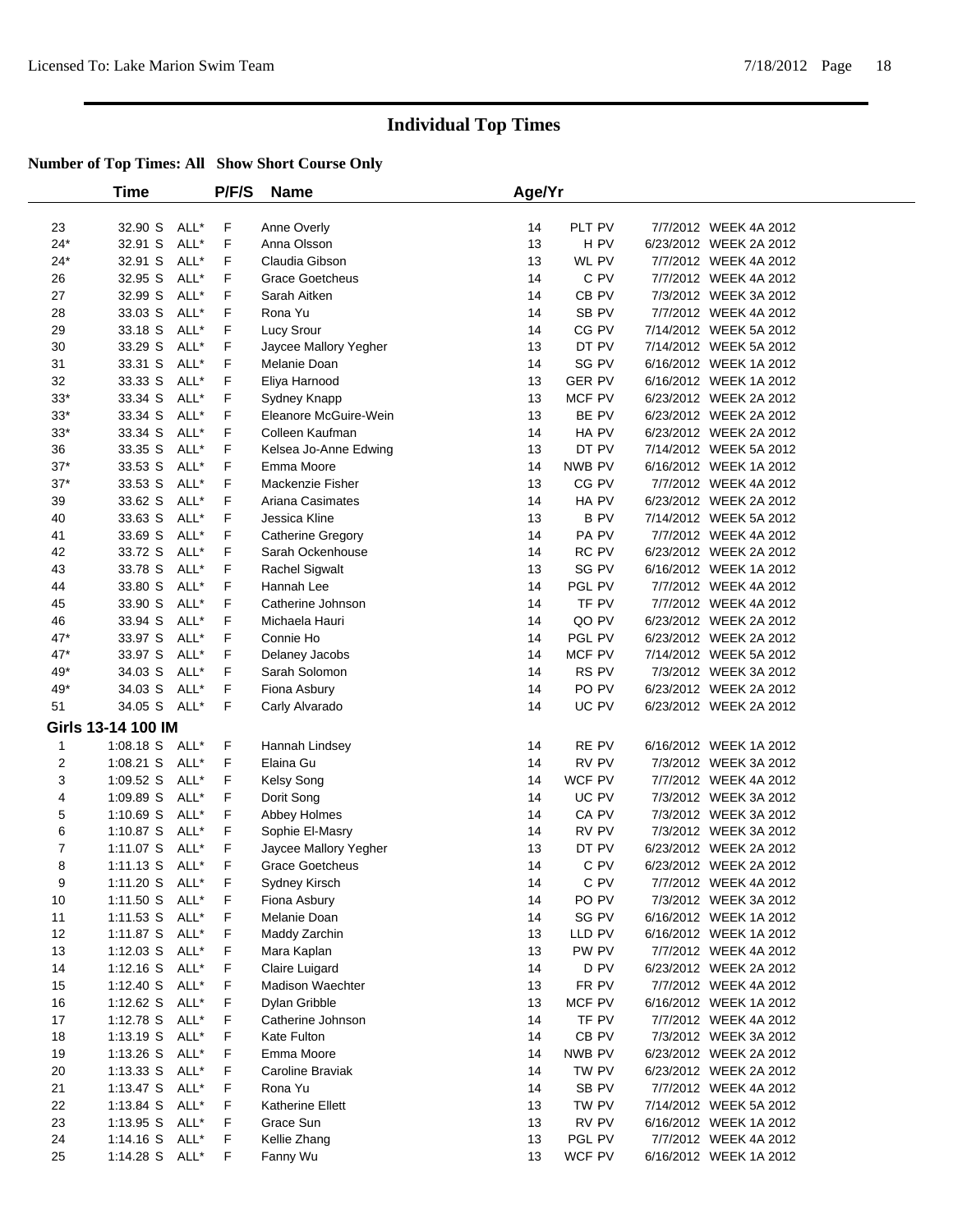|                | <b>Time</b>                 |      | P/F/S | <b>Name</b>            | Age/Yr |                  |                        |  |
|----------------|-----------------------------|------|-------|------------------------|--------|------------------|------------------------|--|
| 26             | 1:14.29 S                   | ALL* | F     | Meghan Giron           | 13     | UC PV            | 6/23/2012 WEEK 2A 2012 |  |
| 27             | 1:14.37 S                   | ALL* | F     | <b>Audrey Richter</b>  | 13     | NH PV            | 6/16/2012 WEEK 1A 2012 |  |
| 28             | $1:14.46$ S                 | ALL* | F     | Carly Alvarado         | 14     | UC PV            | 7/3/2012 WEEK 3A 2012  |  |
| 29             | 1:14.62 S                   | ALL* | F     | Catherine Gregory      | 14     | PA PV            | 6/23/2012 WEEK 2A 2012 |  |
| 30             | $1:14.87$ S                 | ALL* | F     | Sherril Han            | 14     | <b>KFM PV</b>    | 6/16/2012 WEEK 1A 2012 |  |
| 31             | 1:14.88 S                   | ALL* | F     | Anna Olsson            | 13     | H PV             | 7/7/2012 WEEK 4A 2012  |  |
| $32*$          | $1:15.03$ S                 | ALL* | F     | Sydney Grube           | 14     | K PV             | 7/7/2012 WEEK 4A 2012  |  |
| $32*$          | $1:15.03$ S                 | ALL* | F     | Rachel Sigwalt         | 13     | SG PV            | 6/16/2012 WEEK 1A 2012 |  |
| $34*$          | $1:15.14$ S                 | ALL* | F     | Meghan Karl            | 14     | FV PV            | 6/23/2012 WEEK 2A 2012 |  |
| $34*$          | $1:15.14$ S                 | ALL* | F     | Sayaka Vaules          | 13     | FH PV            | 7/7/2012 WEEK 4A 2012  |  |
| 36             | $1:15.17$ S                 | ALL* | F     | Anne Overly            | 14     | PLT PV           | 6/23/2012 WEEK 2A 2012 |  |
| 37             | $1:15.27$ S                 | ALL* | F     | Lily Haeberle          | 13     | FR PV            | 7/3/2012 WEEK 3A 2012  |  |
| 38             | $1:15.34$ S                 | ALL* | F     | Deanna Barbara Edwing  | 13     | DT PV            | 7/3/2012 WEEK 3A 2012  |  |
| 39             | 1:15.40 S                   | ALL* | F     | Frances Shapiro        | 14     | RF PV            | 7/7/2012 WEEK 4A 2012  |  |
| 40             | $1:15.43$ S                 | ALL* | F     | Alexa Stewart          | 13     | FV PV            | 6/23/2012 WEEK 2A 2012 |  |
| 41             | $1:15.49$ S                 | ALL* | F     | Connie Ho              | 14     | PGL PV           | 7/14/2012 WEEK 5A 2012 |  |
| 42             | $1:15.50$ S                 | ALL* | F     | Claudia Gibson         | 13     | WL PV            | 7/14/2012 WEEK 5A 2012 |  |
| $43*$          | $1:15.63$ S                 | ALL* | F     | Morgan Yuelan Mayer    | 14     | GP PV            | 7/14/2012 WEEK 5A 2012 |  |
| 43*            | $1:15.63$ S                 | ALL* | F     | Sarah Levendusky       | 13     | A PV             | 7/7/2012 WEEK 4A 2012  |  |
| 45             | 1:15.68 S                   | ALL* | F     | Ariana Casimates       | 14     | HA PV            | 6/23/2012 WEEK 2A 2012 |  |
| 46             | $1:15.87$ S                 | ALL* | F     | Cecelia Nerantzis      | 13     | MW PV            | 7/14/2012 WEEK 5A 2012 |  |
| 47             | 1:15.88 S                   | ALL* | F     | Colleen Kaufman        | 14     | HA PV            | 7/7/2012 WEEK 4A 2012  |  |
| 48             | $1:16.19$ S                 | ALL* | F     | <b>Lillie Spivey</b>   | 14     | WWD PV           | 6/23/2012 WEEK 2A 2012 |  |
| 49             | 1:16.23 S                   | ALL* | F     | Hannah Lee             | 14     | PGL PV           | 7/3/2012 WEEK 3A 2012  |  |
| 50             | 1:16.28 S                   | ALL* | F     | Sarah Ockenhouse       | 14     | RC PV            | 6/23/2012 WEEK 2A 2012 |  |
| 51             | $1:16.35$ S                 | ALL* | F     | Gail Frances Anderson  | 13     | G PV             | 6/16/2012 WEEK 1A 2012 |  |
| 52             | $1:16.44$ S                 | ALL* | F     | Lynn Zhang             | 14     | RV PV            | 6/16/2012 WEEK 1A 2012 |  |
| 53             | 1:16.50 S                   | ALL* | F     | Kelsea Jo-Anne Edwing  | 13     | DT PV            | 7/3/2012 WEEK 3A 2012  |  |
| 54             | $1:16.59$ S                 | ALL* | F     | Lisa Victoria Zangla   | 13     | QO PV            | 7/7/2012 WEEK 4A 2012  |  |
| 55             | $1:16.63$ S                 | ALL* | F     | Mary Hippchen          | 14     | H <sub>PV</sub>  | 7/7/2012 WEEK 4A 2012  |  |
| 56             | 1:17.08 S                   | ALL* | F     | Kate Wright            | 13     | RE PV            | 6/23/2012 WEEK 2A 2012 |  |
| 57             | 1:17.28 S                   | ALL* | F     | Meredith Bergman       | 14     | MM PV            | 7/3/2012 WEEK 3A 2012  |  |
| 58             | 1:17.29 S                   | ALL* | F     | Isabel Bogart          | 13     | SL PV            | 7/14/2012 WEEK 5A 2012 |  |
| 59             | 1:17.32 S                   | ALL* | F     | Natalia Ochman         | 14     | <b>GER PV</b>    | 7/3/2012 WEEK 3A 2012  |  |
| 60             | 1:17.35 S                   | ALL* | F     | Michaela Hauri         | 14     | QO PV            | 7/7/2012 WEEK 4A 2012  |  |
| 61             | 1:17.37 S                   | ALL* | F     | Eleanore McGuire-Wein  | 13     | BE PV            | 6/23/2012 WEEK 2A 2012 |  |
| 62             | 1:17.49 S                   | ALL* | F     | Birgitt O'Connor       | 14     | WTL PV           | 7/14/2012 WEEK 5A 2012 |  |
| 63             | 1:17.53 S ALL*              |      | F     | Kristen Toth           | 14     | A PV             | 6/16/2012 WEEK 1A 2012 |  |
|                | <b>Girls 15-18 100 Free</b> |      |       |                        |        |                  |                        |  |
| 1              | 58.44 S ALL*                |      | F     | Caroline McTaggart     | 15     | CCR PV           | 6/16/2012 WEEK 1A 2012 |  |
| 2              | 58.79 S                     | ALL* | F     | Anna Kolanowski        | 16     | BE PV            | 7/3/2012 WEEK 3A 2012  |  |
| 3              | 59.22 S                     | ALL* | F     | Reia Tong              | 18     | BE PV            | 7/14/2012 WEEK 5A 2012 |  |
| 4              | 59.88 S                     | ALL* | F     | <b>Charlotte Meyer</b> | 17     | CS <sub>PV</sub> | 6/16/2012 WEEK 1A 2012 |  |
| 5              | $1:00.58$ S                 | ALL* | F     | Chelsea VanderWeele    | 18     | LB PV            | 7/7/2012 WEEK 4A 2012  |  |
| 6              | 1:00.78 S                   | ALL* | F     | Jessica Chen           | 15     | RV PV            | 7/14/2012 WEEK 5A 2012 |  |
| $\overline{7}$ | $1:00.80$ S                 | ALL* | F     | Caroline Fosburgh      | 18     | <b>BPV</b>       | 6/23/2012 WEEK 2A 2012 |  |
| 8              | $1:00.84$ S                 | ALL* | F     | Catherine Mulquin      | 17     | MCT PV           | 6/16/2012 WEEK 1A 2012 |  |
| 9              | 1:00.87 S                   | ALL* | F     | Elizabeth Fosburgh     | 17     | <b>BPV</b>       | 6/23/2012 WEEK 2A 2012 |  |
| 10             | 1:00.90 S                   | ALL* | F     | Kyra Kondis            | 15     | JC PV            | 6/23/2012 WEEK 2A 2012 |  |
| 11             | 1:01.12 S                   | ALL* | F     | Diana Hanson           | 17     | UC PV            | 6/23/2012 WEEK 2A 2012 |  |
| 12             | $1:01.14$ S                 | ALL* | F     | Ellen Anderson         | 18     | NO PV            | 6/23/2012 WEEK 2A 2012 |  |
| 13             | 1:01.20 S ALL*              |      | F     | Kristina Li            | 16     | SB PV            | 6/23/2012 WEEK 2A 2012 |  |
| 14             | $1:01.31$ S                 | ALL* | F     | Rosannah Petit         | 15     | UC PV            | 6/23/2012 WEEK 2A 2012 |  |
| 15             | $1:01.37$ S                 | ALL* | F     | Sarah Kannan           | 15     | BE PV            | 7/3/2012 WEEK 3A 2012  |  |
| 16             | 1:01.39 S ALL*              |      | F     | Morgan Johnson         | 16     | NGV PV           | 7/7/2012 WEEK 4A 2012  |  |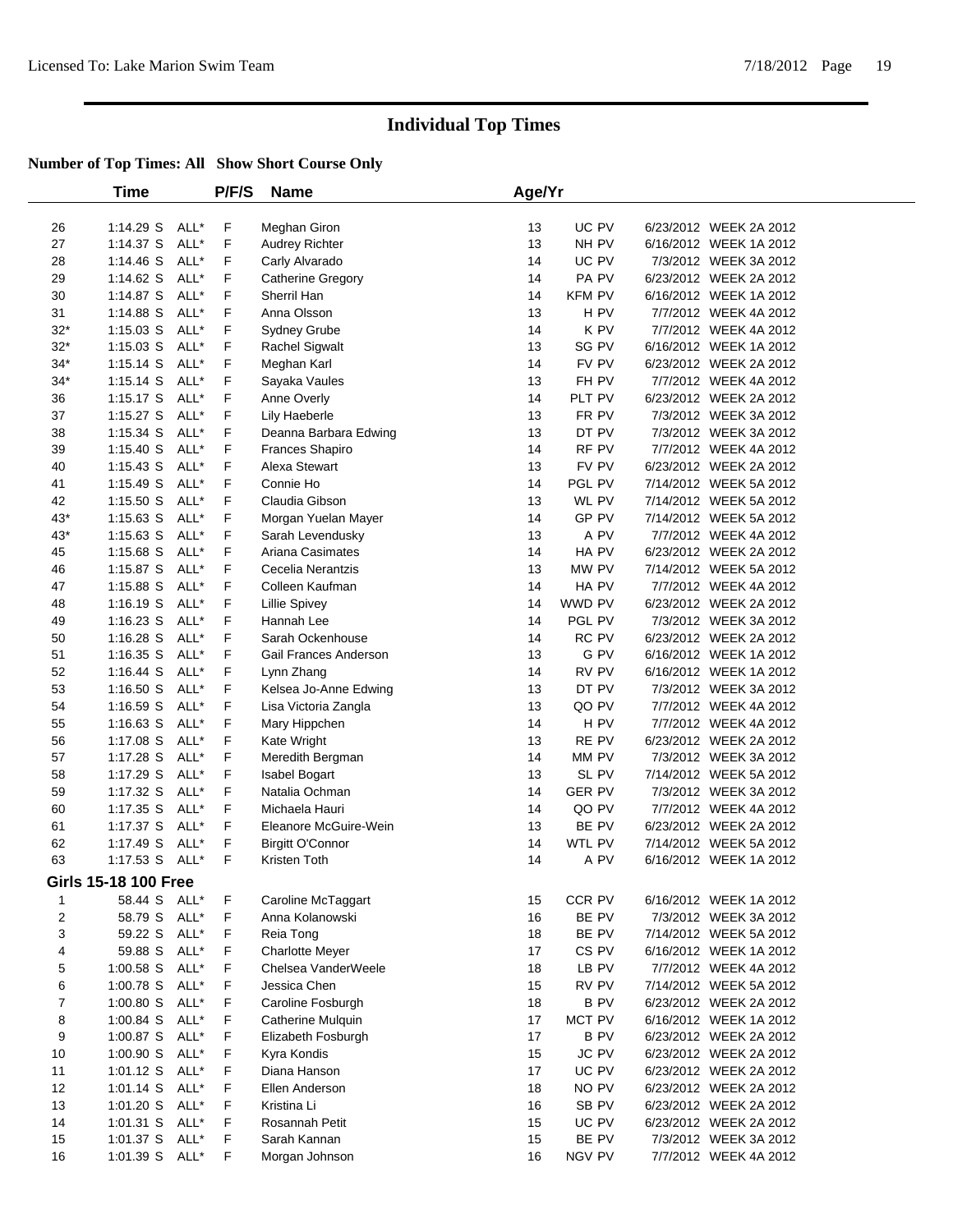|                | Time                        |      | P/F/S | <b>Name</b>                | Age/Yr |               |                        |  |
|----------------|-----------------------------|------|-------|----------------------------|--------|---------------|------------------------|--|
| 17             | $1:01.43$ S                 | ALL* | F     | Scarlett Sun               | 15     | RV PV         | 7/3/2012 WEEK 3A 2012  |  |
| 18             | 1:01.53 S                   | ALL* | F     | <b>Sidney Drill</b>        | 18     | TW PV         | 6/23/2012 WEEK 2A 2012 |  |
| 19             | $1:01.63$ S                 | ALL* | F     | Alicia Tiberino            | 16     | PGL PV        | 6/23/2012 WEEK 2A 2012 |  |
| 20             | 1:01.86 S                   | ALL* | F     | Caroline Clark             | 16     | MCT PV        | 6/23/2012 WEEK 2A 2012 |  |
| 21             | 1:01.87 S                   | ALL* | F     | Natalya Ares               | 17     | IF PV         | 6/23/2012 WEEK 2A 2012 |  |
| 22             | $1:02.13$ S                 | ALL* | F     | Emily Zhang                | 15     | RV PV         | 6/16/2012 WEEK 1A 2012 |  |
| 23             | $1:02.18$ S                 | ALL* | F     | Ashleigh Ferguson          | 18     | WG PV         | 6/23/2012 WEEK 2A 2012 |  |
| 24             | $1:02.43$ S                 | ALL* | F     | Rikki Sargent              | 18     | TA PV         | 6/16/2012 WEEK 1A 2012 |  |
| 25             | 1:02.44 S                   | ALL* | F     | Natsumi Horikawa           | 15     | TW PV         | 6/23/2012 WEEK 2A 2012 |  |
| 26             | $1:02.53$ S                 | ALL* | F     | Grace Dai                  | 17     | <b>GER PV</b> | 7/7/2012 WEEK 4A 2012  |  |
| 27             | 1:02.69 S                   | ALL* | F     | Victoria Kuhn              | 18     | RF PV         | 7/7/2012 WEEK 4A 2012  |  |
| 28             | 1:02.78 S                   | ALL* | F     | Ellie Sherman              | 15     | CG PV         | 7/7/2012 WEEK 4A 2012  |  |
| 29             | 1:02.80 S                   | ALL* | F     | <b>Audrey Gould</b>        | 16     | SL PV         | 7/3/2012 WEEK 3A 2012  |  |
| 30             | 1:02.87 S                   | ALL* | F     | <b>Bridget Dromerick</b>   | 16     | IF PV         | 6/23/2012 WEEK 2A 2012 |  |
| 31             | 1:02.93 S                   | ALL* | F     | <b>Emily Bolek</b>         | 18     | WL PV         | 7/7/2012 WEEK 4A 2012  |  |
| 32             | 1:02.94 S                   | ALL* | F     | Lily Gasaway               | 16     | CCR PV        | 6/23/2012 WEEK 2A 2012 |  |
| 33             | 1:03.22 S                   | ALL* | F     | Kylie Sheapp               | 17     | TA PV         | 6/16/2012 WEEK 1A 2012 |  |
| 34             | $1:03.23$ S                 | ALL* | F     | Jordan Martinko            | 17     | MCT PV        | 7/7/2012 WEEK 4A 2012  |  |
| 35             | $1:03.27$ S                 | ALL* | F     | Sarah Haase                | 18     | FV PV         | 6/16/2012 WEEK 1A 2012 |  |
| 36             | $1:03.30$ S                 | ALL* | F     | Katherine Cleary           | 16     | A PV          | 7/3/2012 WEEK 3A 2012  |  |
| 37             | 1:03.40 S                   | ALL* | F     | Lauren Levy                | 18     | PA PV         | 7/3/2012 WEEK 3A 2012  |  |
| 38             | $1:03.44$ S                 | ALL* | F     | Annie Fagan                | 16     | RS PV         | 7/14/2012 WEEK 5A 2012 |  |
| 39             | 1:03.47 S                   | ALL* | F     | Hedda Boege                | 17     | DA PV         | 6/23/2012 WEEK 2A 2012 |  |
| 40             | 1:03.49 S                   | ALL* | F     | Kimberly Klausing          | 16     | WG PV         | 7/7/2012 WEEK 4A 2012  |  |
| 41             | $1:03.55$ S                 | ALL* | F     | Nicole Orme                | 17     | BE PV         | 7/7/2012 WEEK 4A 2012  |  |
| 42             | 1:03.71 S                   | ALL* | F     | <b>Emily Martin</b>        | 18     | OM PV         | 7/3/2012 WEEK 3A 2012  |  |
| $43*$          | 1:03.72 S                   | ALL* | F     | Katie Mahaffie             | 18     | MM PV         | 7/14/2012 WEEK 5A 2012 |  |
| $43*$          | 1:03.72 S                   | ALL* | F     | Katie Ross                 | 16     | FO PV         | 6/16/2012 WEEK 1A 2012 |  |
| 45             | 1:03.84 S                   | ALL* | F     | <b>Haley Nugent</b>        | 15     | WM PV         | 6/16/2012 WEEK 1A 2012 |  |
| 46             | 1:03.86 S                   | ALL* | F     | Nina Alexandra Cohen       | 16     | DT PV         | 6/16/2012 WEEK 1A 2012 |  |
| 47             | $1:03.97$ S                 | ALL* | F     | Michelle Illig             | 17     | EW PV         | 6/16/2012 WEEK 1A 2012 |  |
| 48             | 1:04.02 S                   | ALL* | F     | Megan Conrad               | 17     | HA PV         | 7/7/2012 WEEK 4A 2012  |  |
| 49             | 1:04.07 S                   | ALL* | F     | Katie Sweeney              | 16     | MCT PV        | 6/16/2012 WEEK 1A 2012 |  |
| 50             | 1:04.10 S                   | ALL* | F     | Yassaman Erfani            | 17     | PO PV         | 7/7/2012 WEEK 4A 2012  |  |
| 51             | $1:04.16$ S                 | ALL* | F     | <b>Allison Srour</b>       | 17     | CG PV         | 7/7/2012 WEEK 4A 2012  |  |
| $52*$          | 1:04.24 S                   | ALL* | F     | Amy Zhou                   | 15     | PGL PV        | 6/23/2012 WEEK 2A 2012 |  |
| $52*$          | $1:04.24$ S                 | ALL* | F     | Kelly Flamand              | 16     | HA PV         | 7/7/2012 WEEK 4A 2012  |  |
| 54             | 1:04.25 S                   | ALL* | F     | <b>Elizabeth Straathof</b> | 15     | OG PV         | 7/7/2012 WEEK 4A 2012  |  |
| 55             | 1:04.27 S                   | ALL* | F     | Sophia Marie Segreti       | 18     | DT PV         | 7/7/2012 WEEK 4A 2012  |  |
| 56             | 1:04.32 S ALL*              |      | F     | <b>Brittany Dickerson</b>  | 16     | WL PV         | 6/16/2012 WEEK 1A 2012 |  |
| 57             | 1:04.52 S ALL*              |      | F     | Jeanette Welch             | 16     | WL PV         | 7/7/2012 WEEK 4A 2012  |  |
|                | <b>Girls 15-18 100 Back</b> |      |       |                            |        |               |                        |  |
| $\mathbf{1}$   | 1:06.14 S ALL*              |      | F     | <b>Charlotte Meyer</b>     | 17     | CS PV         | 6/16/2012 WEEK 1A 2012 |  |
| $\overline{c}$ | 1:06.63 S                   | ALL* | F     | Natsumi Horikawa           | 15     | TW PV         | 6/23/2012 WEEK 2A 2012 |  |
| 3              | 1:07.96 S                   | ALL* | F     | Chelsea VanderWeele        | 18     | LB PV         | 7/7/2012 WEEK 4A 2012  |  |
| 4              | $1:08.04$ S                 | ALL* | F     | Ellen Anderson             | 18     | NO PV         | 7/14/2012 WEEK 5A 2012 |  |
| 5              | 1:08.10 S ALL*              |      | F     | Ashleigh Ferguson          | 18     | WG PV         | 6/23/2012 WEEK 2A 2012 |  |
| 6              | 1:08.39 S                   | ALL* | F     | Morgan Johnson             | 16     | NGV PV        | 7/7/2012 WEEK 4A 2012  |  |
| $\overline{7}$ | 1:08.42 S                   | ALL* | F     | Catherine Mulquin          | 17     | MCT PV        | 7/14/2012 WEEK 5A 2012 |  |
| 8              | 1:08.79 S                   | ALL* | F     | Scarlett Sun               | 15     | RV PV         | 6/16/2012 WEEK 1A 2012 |  |
| 9              | $1:09.13$ S                 | ALL* | F     | Megan Conrad               | 17     | HA PV         | 7/7/2012 WEEK 4A 2012  |  |
| 10             | 1:09.40 S                   | ALL* | F     | Caroline McTaggart         | 15     | CCR PV        | 7/7/2012 WEEK 4A 2012  |  |
| 11             | 1:09.49 S ALL*              |      | F     | Nicole Orme                | 17     | BE PV         | 7/7/2012 WEEK 4A 2012  |  |
| 12             | 1:09.52 $S$                 | ALL* | F     | Kristina Li                | 16     | SB PV         | 6/23/2012 WEEK 2A 2012 |  |
| 13             | $1:09.54$ S                 | ALL* | F     | Grace Dai                  | 17     | <b>GER PV</b> | 7/3/2012 WEEK 3A 2012  |  |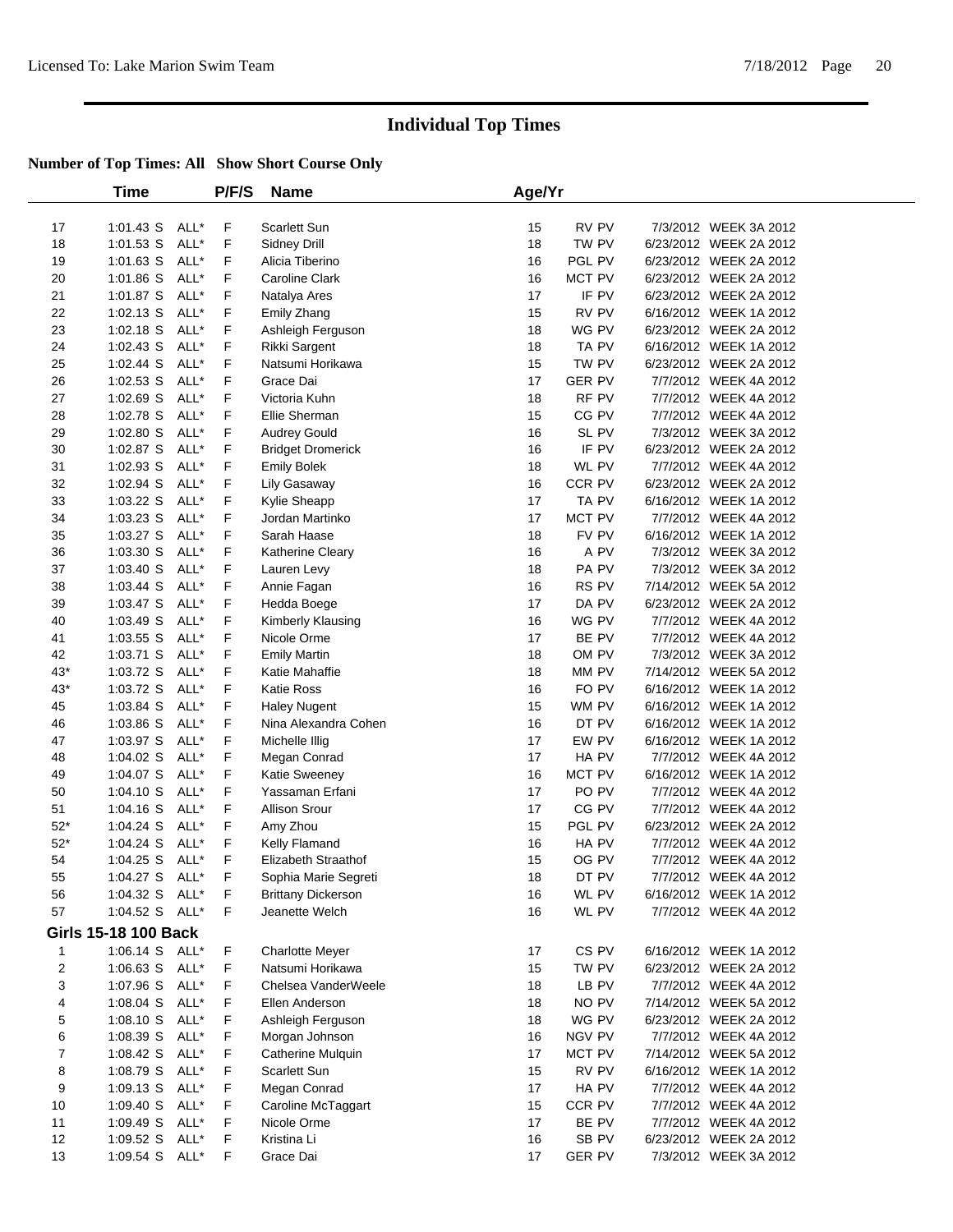|                | <b>Time</b>                   |              | P/F/S  | <b>Name</b>                         | Age/Yr   |                 |                                                  |
|----------------|-------------------------------|--------------|--------|-------------------------------------|----------|-----------------|--------------------------------------------------|
| 14             | 1:09.83 S                     | ALL*         | F      | <b>Caroline Clark</b>               | 16       | MCT PV          | 6/16/2012 WEEK 1A 2012                           |
| 15             | 1:09.90 S                     | ALL*         | F      | Elizabeth Fosburgh                  | 17       | B PV            | 7/3/2012 WEEK 3A 2012                            |
| 16             | $1:10.19$ S                   | ALL*         | F      | Anna Kolanowski                     | 16       | BE PV           | 7/3/2012 WEEK 3A 2012                            |
| 17             | $1:10.26$ S                   | ALL*         | F      | Alicia Tiberino                     | 16       | PGL PV          | 6/23/2012 WEEK 2A 2012                           |
| 18             | 1:10.82 S                     | ALL*         | F      | Jessica Schipani                    | 16       | SG PV           | 7/7/2012 WEEK 4A 2012                            |
| 19             | $1:10.94$ S                   | ALL*         | F      | <b>Emily Bolek</b>                  | 18       | WL PV           | 6/23/2012 WEEK 2A 2012                           |
| 20             | 1:11.32 S                     | ALL*         | F      | Natalya Ares                        | 17       | IF PV           | 7/3/2012 WEEK 3A 2012                            |
| 21             | 1:11.46 S                     | ALL*         | F      | Laura Garcia                        | 16       | IF PV           | 6/23/2012 WEEK 2A 2012                           |
| 22             | $1:11.62$ S                   | ALL*         | F      | Hannah Ship                         | 15       | TW PV           | 6/23/2012 WEEK 2A 2012                           |
| 23             | 1:11.77 S                     | ALL*         | F      | Emily Zhang                         | 15       | RV PV           | 6/16/2012 WEEK 1A 2012                           |
| 24             | 1:11.83 S                     | ALL*         | F      | Amy Zhou                            | 15       | PGL PV          | 7/3/2012 WEEK 3A 2012                            |
| 25             | 1:11.97 S                     | ALL*         | F      | Ellie Sherman                       | 15       | CG PV           | 7/3/2012 WEEK 3A 2012                            |
| 26             | 1:11.98 S                     | ALL*         | F      | Elia Mattke                         | 15       | D PV            | 7/3/2012 WEEK 3A 2012                            |
| 27             | $1:12.13$ S                   | ALL*         | F      | <b>Emily Lathrop</b>                | 17       | RH PV           | 7/7/2012 WEEK 4A 2012                            |
| 28             | $1:12.23$ S                   | ALL*         | F      | Jordan Martinko                     | 17       | MCT PV          | 7/7/2012 WEEK 4A 2012                            |
| 29             | $1:12.25$ S                   | ALL*         | F      | Jenny Gathright                     | 18       | CS PV           | 7/3/2012 WEEK 3A 2012                            |
| 30             | 1:12.40 S                     | ALL*         | F      | Sidney Drill                        | 18       | TW PV           | 6/16/2012 WEEK 1A 2012                           |
| 31             | 1:12.48 S                     | ALL*         | F      | Katherine Cleary                    | 16       | A PV            | 7/3/2012 WEEK 3A 2012                            |
| $32*$          | $1:12.57$ S                   | ALL*         | F      | Nina Alexandra Cohen                | 16       | DT PV           | 6/23/2012 WEEK 2A 2012                           |
| $32*$          | $1:12.57$ S                   | ALL*         | F      | Reia Tong                           | 18       | BE PV           | 6/23/2012 WEEK 2A 2012                           |
| 34             | $1:12.59$ S                   | ALL*         | F      | <b>Haley Nugent</b>                 | 15       | WM PV           | 6/16/2012 WEEK 1A 2012                           |
| 35             | 1:12.60 S                     | ALL*         | F      | Victoria Kuhn                       | 18       | RF PV           | 7/7/2012 WEEK 4A 2012                            |
| 36             | $1:12.66$ S                   | ALL*         | F      | Zoe Ellen Kaplan                    | 16       | DT PV           | 7/7/2012 WEEK 4A 2012                            |
| 37             | 1:12.80 S                     | ALL*         | F      | Emma Raynor                         | 16       | WG PV           | 7/7/2012 WEEK 4A 2012                            |
| 38             | 1:12.89 S                     | ALL*         | F      | <b>Grace Swinnerton</b>             | 17       | LF PV           | 6/16/2012 WEEK 1A 2012                           |
| 39             | 1:12.93 S                     | ALL*         | F      | Jessica Chen                        | 15       | RV PV           | 7/14/2012 WEEK 5A 2012                           |
| 40             | 1:12.94 S                     | ALL*         | F      | Kylie Sheapp                        | 17       | TA PV           | 6/16/2012 WEEK 1A 2012                           |
| 41             | 1:12.97 S                     | ALL*         | F      | Sophia Marie Segreti                | 18       | DT PV           | 6/23/2012 WEEK 2A 2012                           |
| 42             | 1:13.00 S                     | ALL*         | F      | Rosannah Petit                      | 15       | UC PV           | 6/23/2012 WEEK 2A 2012                           |
| $43*$          | $1:13.02$ S                   | ALL*         | F      | Shannon Ridge                       | 17       | EW PV           | 7/7/2012 WEEK 4A 2012                            |
| $43*$          | $1:13.02$ S                   | ALL*         | F      | Anna Epstein                        | 18       | TW PV           | 7/14/2012 WEEK 5A 2012                           |
| 45             | $1:13.31$ S                   | ALL*         | F      | Hedda Boege                         | 17       | DA PV           | 6/23/2012 WEEK 2A 2012                           |
| 46             | $1:13.43$ S                   | ALL*         | F      | Lindsay Knapp                       | 15       | MCF PV          | 6/16/2012 WEEK 1A 2012                           |
| 47             | $1:13.57$ S                   | ALL*         | F      | Katie Dahlin                        | 15       | PL PV           | 6/16/2012 WEEK 1A 2012                           |
| 48*            | 1:13.60 S                     | ALL*         | F      | Lauren Levy                         | 18       | PA PV           | 7/3/2012 WEEK 3A 2012                            |
| 48*            | 1:13.60 S                     | ALL*         | F      | Amanda Kuhn                         | 16       | RF PV           | 7/7/2012 WEEK 4A 2012                            |
| 50             | 1:13.61 S                     | ALL*         | F      | Allie Klatzkin                      | 17       | SB PV           | 6/16/2012 WEEK 1A 2012                           |
| 51             | 1:13.65 S                     | ALL*         | F      | <b>Bridget Dromerick</b>            | 16       | IF PV           | 7/3/2012 WEEK 3A 2012                            |
| 52             | 1:13.72 S                     | ALL*         | F      | Kyra Kondis                         | 15       | JC PV           | 6/16/2012 WEEK 1A 2012                           |
| 53             | 1:13.88 S ALL*                |              | F      | Caroline Rose Nowak                 | 15       | FR PV           | 6/16/2012 WEEK 1A 2012                           |
| 54             | $1:14.21$ S                   | ALL*         | F      | Kimberly Klausing                   | 16       | WG PV           | 6/23/2012 WEEK 2A 2012                           |
| 55             | 1:14.22 S                     | ALL*         | F      | <b>Emily Martin</b><br>Heather Chen | 18       | OM PV           | 6/16/2012 WEEK 1A 2012                           |
| $56^{\ast}$    | $1:14.31$ S                   | ALL*         | F      |                                     | 15       | RV PV           | 7/14/2012 WEEK 5A 2012                           |
| $56^{\ast}$    | $1:14.31$ S<br>$1:14.35$ S    | ALL*<br>ALL* | F<br>F | <b>Katie Sweeney</b><br>Michelle He | 16<br>17 | MCT PV<br>SB PV | 7/3/2012 WEEK 3A 2012<br>7/14/2012 WEEK 5A 2012  |
| 58             |                               | ALL*         | F      | <b>Emmalee Nerantzis</b>            | 17       | MW PV           | 7/14/2012 WEEK 5A 2012                           |
| 59             | $1:14.69$ S                   | ALL*         |        |                                     |          |                 |                                                  |
| 60<br>$61*$    | 1:14.96 S<br>1:14.99 S ALL*   |              | F<br>F | <b>Brittany Dickerson</b>           | 16<br>15 | WL PV<br>HA PV  | 6/16/2012 WEEK 1A 2012<br>6/16/2012 WEEK 1A 2012 |
| $61*$          | 1:14.99 S ALL*                |              | F      | Molly Anderson<br>Michelle Nguyen   | 15       | <b>KFM PV</b>   | 6/23/2012 WEEK 2A 2012                           |
|                | <b>Girls 15-18 100 Breast</b> |              |        |                                     |          |                 |                                                  |
| 1              | 1:13.72 S ALL*                |              | F      | Sarah Haase                         | 18       | FV PV           | 7/7/2012 WEEK 4A 2012                            |
| $\overline{2}$ | 1:15.37 S ALL*                |              | F      | Diana Hanson                        | 17       | UC PV           | 6/23/2012 WEEK 2A 2012                           |
| 3              | 1:16.20 S                     | ALL*         | F      | Jessica Chen                        | 15       | RV PV           | 7/3/2012 WEEK 3A 2012                            |
| 4              | 1:17.18 S ALL*                |              | F      | Zoe Ellen Kaplan                    | 16       | DT PV           | 7/3/2012 WEEK 3A 2012                            |
| 5              | 1:17.53 S ALL*                |              | F.     | Reia Tong                           | 18       | BE PV           | 7/7/2012 WEEK 4A 2012                            |
|                |                               |              |        |                                     |          |                 |                                                  |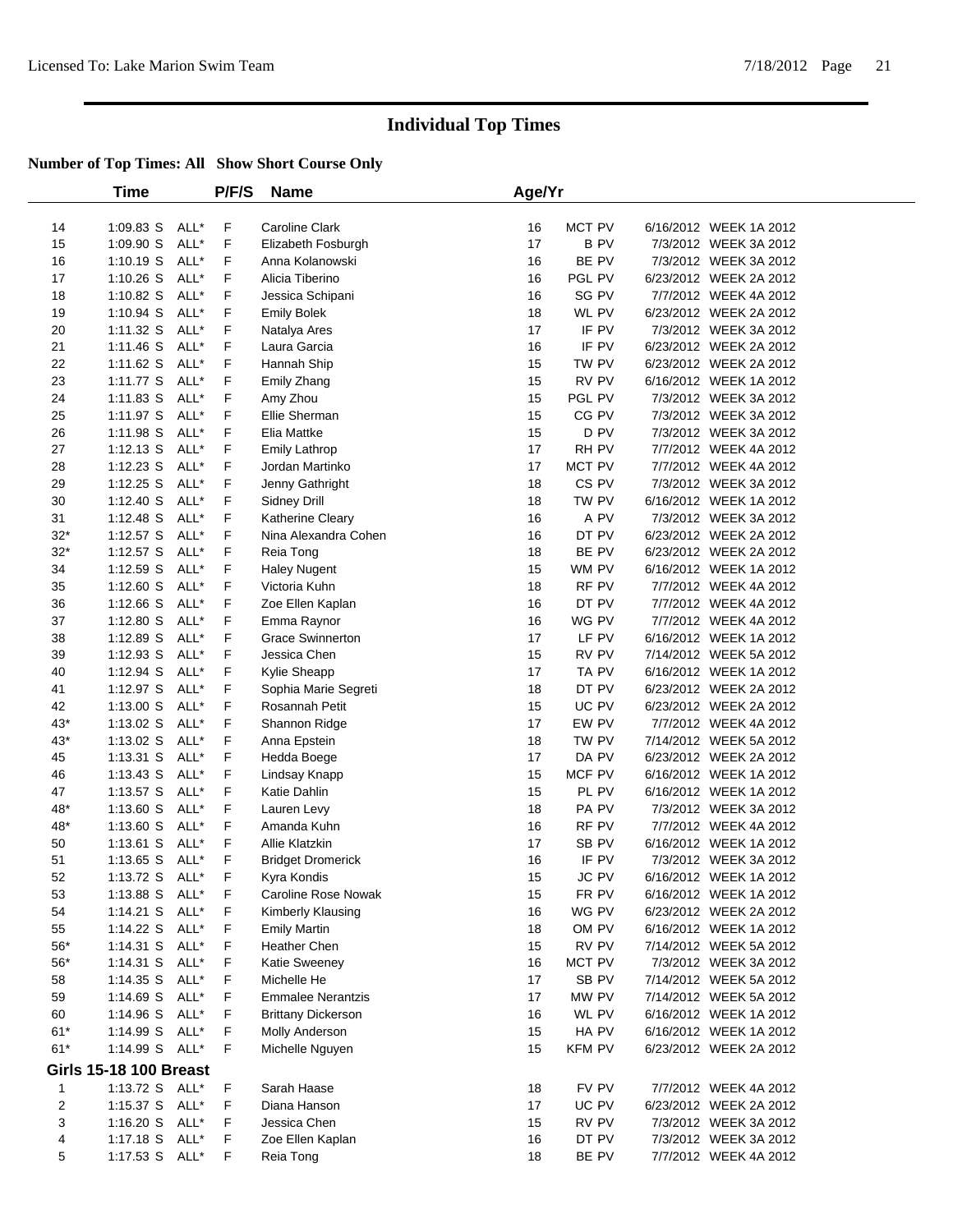|       | Time               |      | P/F/S | <b>Name</b>               | Age/Yr |            |                        |  |
|-------|--------------------|------|-------|---------------------------|--------|------------|------------------------|--|
| 6     | 1:17.70 S ALL*     |      | F     | <b>Audrey Gould</b>       | 16     | SL PV      | 7/3/2012 WEEK 3A 2012  |  |
| $7^*$ | 1:18.30 S          | ALL* | F     | <b>Haley Nugent</b>       | 15     | WM PV      | 7/3/2012 WEEK 3A 2012  |  |
| $7^*$ | 1:18.30 S          | ALL* | F     | Emily Zhang               | 15     | RV PV      | 6/16/2012 WEEK 1A 2012 |  |
| 9     | 1:18.96 S          | ALL* | F     | Lisa Deng                 | 16     | TH PV      | 7/3/2012 WEEK 3A 2012  |  |
| 10    | 1:19.11 S          | ALL* | F     | Caroline Fosburgh         | 18     | <b>BPV</b> | 7/7/2012 WEEK 4A 2012  |  |
| 11    | 1:19.34 S          | ALL* | F     | Kate Zimmerman            | 15     | DA PV      | 6/23/2012 WEEK 2A 2012 |  |
| 12    | $1:19.59$ S        | ALL* | F     | Rikki Sargent             | 18     | TA PV      | 7/3/2012 WEEK 3A 2012  |  |
| 13    | 1:19.88 S          | ALL* | F     | <b>Charlotte Meyer</b>    | 17     | CS PV      | 6/16/2012 WEEK 1A 2012 |  |
| 14    | $1:20.09$ S        | ALL* | F     | Natalie Kronfli           | 16     | IF PV      | 6/23/2012 WEEK 2A 2012 |  |
| 15    | $1:20.14$ S        | ALL* | F     | Amy Hockman               | 16     | HA PV      | 7/7/2012 WEEK 4A 2012  |  |
| 16    | 1:20.19 S          | ALL* | F     | Jessica Schipani          | 16     | SG PV      | 7/7/2012 WEEK 4A 2012  |  |
| 17    | 1:20.97 S          | ALL* | F     | Lauren Levy               | 18     | PA PV      | 7/7/2012 WEEK 4A 2012  |  |
| 18    | 1:21.52 S          | ALL* | F     | Kyra Kondis               | 15     | JC PV      | 6/23/2012 WEEK 2A 2012 |  |
| 19    | $1:21.53$ S        | ALL* | F     | Kelly Lewis               | 16     | NO PV      | 7/7/2012 WEEK 4A 2012  |  |
| $20*$ | 1:21.54 S          | ALL* | F     | Caroline Clark            | 16     | MCT PV     | 7/7/2012 WEEK 4A 2012  |  |
| $20*$ | 1:21.54 S          | ALL* | F     | Kelly Flamand             | 16     | HA PV      | 7/7/2012 WEEK 4A 2012  |  |
| 22    | 1:21.56 S          | ALL* | F     | Sarah Kannan              | 15     | BE PV      | 7/7/2012 WEEK 4A 2012  |  |
| 23    | 1:21.68 S          | ALL* | F     | Emma Luigard              | 17     | D PV       | 7/7/2012 WEEK 4A 2012  |  |
| 24    | $1:22.14$ S        | ALL* | F     | Lauren Gil                | 18     | MCT PV     | 6/16/2012 WEEK 1A 2012 |  |
| 25    | 1:22.28 S          | ALL* | F     | Bethany Hamson            | 15     | RH PV      | 7/3/2012 WEEK 3A 2012  |  |
| 26    | 1:22.41 S          | ALL* | F     | Kaitlyn Toth              | 16     | A PV       | 7/3/2012 WEEK 3A 2012  |  |
| 27    | $1:22.53$ S        | ALL* | F     | Melanie Cirillo           | 15     | TW PV      | 7/14/2012 WEEK 5A 2012 |  |
| 28    | 1:22.56 S          | ALL* | F     | Sofie Pietrantonio        | 17     | CCR PV     | 6/16/2012 WEEK 1A 2012 |  |
| 29    | 1:22.72 S          | ALL* | F     | Leah Hubert               | 16     | SB PV      | 7/7/2012 WEEK 4A 2012  |  |
| 30    | $1:22.81$ S        | ALL* | F     | Susannah Ripley           | 16     | FR PV      | 7/7/2012 WEEK 4A 2012  |  |
| 31    | 1:23.18 S          | ALL* | F     | Alexandra Cantrell        | 17     | KL PV      | 7/3/2012 WEEK 3A 2012  |  |
| 32    | 1:23.19 S          | ALL* | F     | Eva Shpak                 | 18     | TW PV      | 7/14/2012 WEEK 5A 2012 |  |
| 33    | $1:23.25$ S        | ALL* | F     | Ashleigh Ferguson         | 18     | WG PV      | 7/14/2012 WEEK 5A 2012 |  |
| 34    | $1:23.35$ S        | ALL* | F     | Alexa Popera              | 16     | IF PV      | 7/7/2012 WEEK 4A 2012  |  |
| 35    | 1:23.62 S          | ALL* | F     | <b>Brittany Dickerson</b> | 16     | WL PV      | 6/16/2012 WEEK 1A 2012 |  |
| 36    | 1:23.78 S ALL*     |      | F     | Molly Cason               | 17     | LB PV      | 7/14/2012 WEEK 5A 2012 |  |
| 37    | 1:23.94 S          | ALL* | F     | Chelsea VanderWeele       | 18     | LB PV      | 6/23/2012 WEEK 2A 2012 |  |
| 38    | 1:24.07 S          | ALL* | F     | <b>Grace Cleary</b>       | 17     | MM PV      | 7/3/2012 WEEK 3A 2012  |  |
| 39    | 1:24.39 S          | ALL* | F     | Elia Mattke               | 15     | D PV       | 7/14/2012 WEEK 5A 2012 |  |
| 40    | 1:24.62 S ALL*     |      | F     | <b>Emily Hall</b>         | 18     | IF PV      | 7/3/2012 WEEK 3A 2012  |  |
|       | Girls 15-18 50 Fly |      |       |                           |        |            |                        |  |
| 1     | 29.65 S ALL*       |      | F     | Reia Tong                 | 18     | BE PV      | 7/7/2012 WEEK 4A 2012  |  |
| $2^*$ | 29.83 S            | ALL* | F     | Caroline McTaggart        | 15     | CCR PV     | 7/7/2012 WEEK 4A 2012  |  |
| $2^*$ | 29.83 S ALL*       |      | F.    | Diana Hanson              | 17     | UC PV      | 6/23/2012 WEEK 2A 2012 |  |
| 4     | 29.98 S ALL*       |      | F     | Scarlett Sun              | 15     | RV PV      | 7/14/2012 WEEK 5A 2012 |  |
| 5     | 30.22 S ALL*       |      | F     | Allie Klatzkin            | 17     | SB PV      | 7/3/2012 WEEK 3A 2012  |  |
| 6     | 30.24 S            | ALL* | F     | Morgan Johnson            | 16     | NGV PV     | 7/7/2012 WEEK 4A 2012  |  |
| 7     | 30.37 S            | ALL* | F     | Jessica Chen              | 15     | RV PV      | 6/16/2012 WEEK 1A 2012 |  |
| 8     | 30.39 S            | ALL* | F     | Anna Kolanowski           | 16     | BE PV      | 7/7/2012 WEEK 4A 2012  |  |
| 9     | 30.46 S            | ALL* | F     | Caroline Clark            | 16     | MCT PV     | 6/23/2012 WEEK 2A 2012 |  |
| 10    | 30.53 S            | ALL* | F     | Anna Epstein              | 18     | TW PV      | 7/14/2012 WEEK 5A 2012 |  |
| 11    | 30.58 S            | ALL* | F     | Catherine Mulquin         | 17     | MCT PV     | 6/16/2012 WEEK 1A 2012 |  |
| 12    | 30.65 S            | ALL* | F     | Natalya Ares              | 17     | IF PV      | 7/14/2012 WEEK 5A 2012 |  |
| 13    | 30.84 S            | ALL* | F     | Emily Zhang               | 15     | RV PV      | 7/14/2012 WEEK 5A 2012 |  |
| 14    | 30.96 S            | ALL* | F     | Alicia Tiberino           | 16     | PGL PV     | 7/3/2012 WEEK 3A 2012  |  |
| 15    | 31.25 S            | ALL* | F     | Sarah Haase               | 18     | FV PV      | 7/7/2012 WEEK 4A 2012  |  |
| 16    | 31.27 S            | ALL* | F.    | Annie Fagan               | 16     | RS PV      | 7/14/2012 WEEK 5A 2012 |  |
| 17    | 31.38 S            | ALL* | F     | Elizabeth Fosburgh        | 17     | <b>BPV</b> | 6/23/2012 WEEK 2A 2012 |  |
| 18    | 31.52 S            | ALL* | F     | Amy Zhou                  | 15     | PGL PV     | 6/23/2012 WEEK 2A 2012 |  |
| 19    | 31.53 S ALL*       |      | F     | Michelle Illig            | 17     | EW PV      | 7/3/2012 WEEK 3A 2012  |  |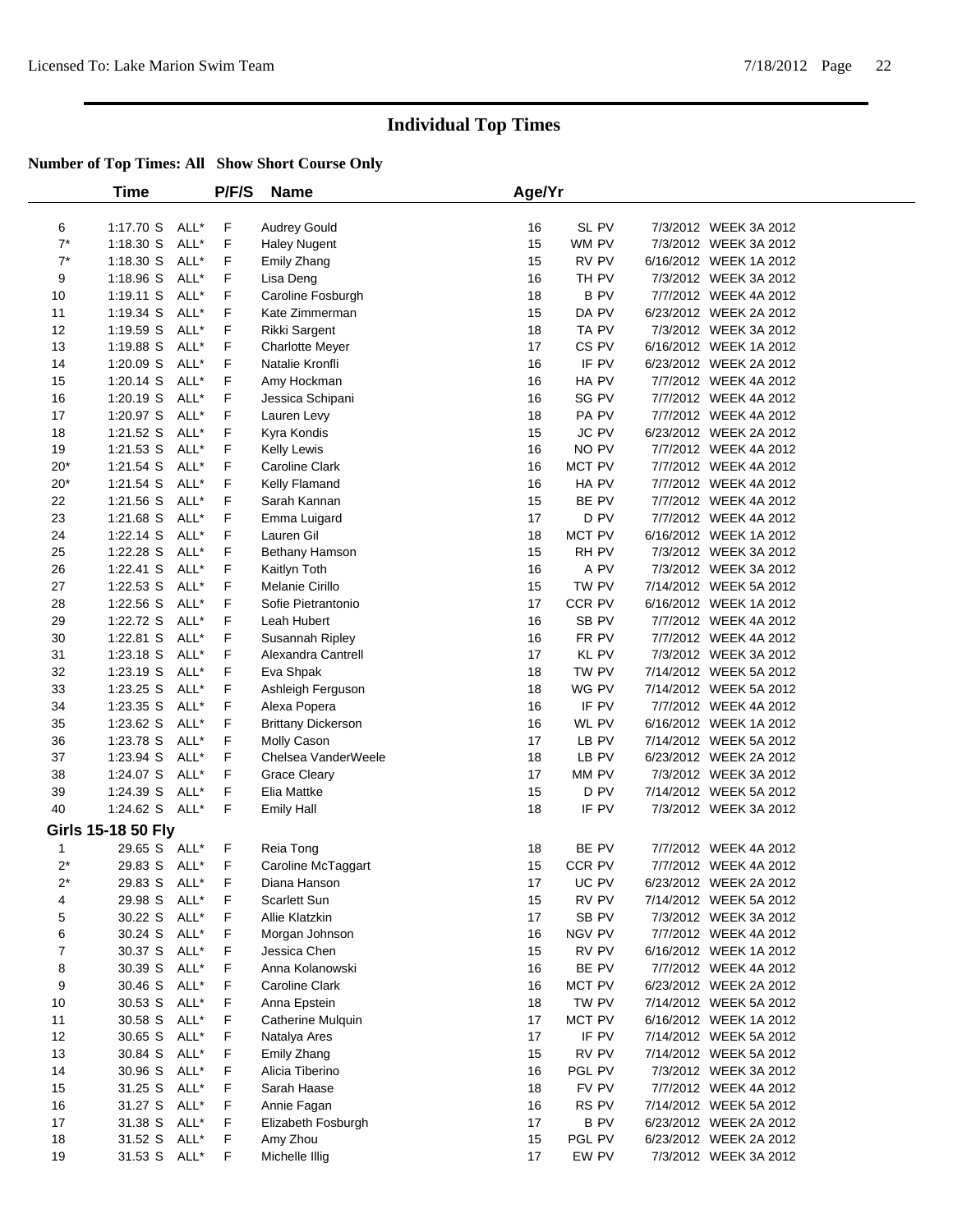|                | <b>Time</b>        |      | P/F/S | <b>Name</b>             | Age/Yr |               |                        |
|----------------|--------------------|------|-------|-------------------------|--------|---------------|------------------------|
| 20             | 31.55 S            | ALL* | F     | <b>Emily Bolek</b>      | 18     | WL PV         | 6/16/2012 WEEK 1A 2012 |
| $21*$          | 31.64 S            | ALL* | F     | Sarah Kannan            | 15     | BE PV         | 6/16/2012 WEEK 1A 2012 |
| $21*$          | 31.64 S            | ALL* | F     | Victoria Kuhn           | 18     | RF PV         | 7/7/2012 WEEK 4A 2012  |
| 23             | 31.68 S            | ALL* | F     | Laura Garcia            | 16     | IF PV         | 6/23/2012 WEEK 2A 2012 |
| 24             | 31.72 S            | ALL* | F     | Kristina Li             | 16     | SB PV         | 7/3/2012 WEEK 3A 2012  |
| 25             | 31.73 S            | ALL* | F     | Ashleigh Ferguson       | 18     | WG PV         | 7/7/2012 WEEK 4A 2012  |
| 26             | 31.74 S            | ALL* | F     | Michelle Nguyen         | 15     | <b>KFM PV</b> | 7/7/2012 WEEK 4A 2012  |
| 27             | 31.75 S            | ALL* | F     | <b>Audrey Gould</b>     | 16     | SL PV         | 7/3/2012 WEEK 3A 2012  |
| 28             | 31.81 S            | ALL* | F     | Nicole Orme             | 17     | BE PV         | 6/16/2012 WEEK 1A 2012 |
| 29             | 31.85 S            | ALL* | F     | Elia Mattke             | 15     | D PV          | 7/3/2012 WEEK 3A 2012  |
| 30             | 31.90 S            | ALL* | F     | Jordan Martinko         | 17     | MCT PV        | 7/7/2012 WEEK 4A 2012  |
| 31             | 31.95 S            | ALL* | F     | Caroline Fosburgh       | 18     | <b>BPV</b>    | 6/23/2012 WEEK 2A 2012 |
| 32             | 31.97 S            | ALL* | F     | Katie Mahaffie          | 18     | MM PV         | 7/14/2012 WEEK 5A 2012 |
| 33             | 32.00 S            | ALL* | F     | Ellie Sherman           | 15     | CG PV         | 7/7/2012 WEEK 4A 2012  |
| 34             | 32.02 S            | ALL* | F     | Caroline Hagerty        | 18     | OG PV         | 7/7/2012 WEEK 4A 2012  |
| 35             | 32.05 S            | ALL* | F     | <b>Haley Nugent</b>     | 15     | WM PV         | 7/3/2012 WEEK 3A 2012  |
| 36             | 32.12 S            | ALL* | F     | Chelsea VanderWeele     | 18     | LB PV         | 7/7/2012 WEEK 4A 2012  |
| 37             | 32.15 S            | ALL* | F     | Ellen Anderson          | 18     | NO PV         | 7/14/2012 WEEK 5A 2012 |
| 38             | 32.24 S            | ALL* | F     | Rikki Sargent           | 18     | TA PV         | 6/16/2012 WEEK 1A 2012 |
| 39             | 32.29 S            | ALL* | F     | Katie Dahlin            | 15     | PL PV         | 6/16/2012 WEEK 1A 2012 |
| $40*$          | 32.31 S            | ALL* | F     | <b>Halie Kellett</b>    | 16     | MO PV         | 6/16/2012 WEEK 1A 2012 |
| $40*$          | 32.31 S            | ALL* | F     | Cara Machlin            | 18     | TW PV         | 7/14/2012 WEEK 5A 2012 |
| 42             | 32.33 S            | ALL* | F     | Yassaman Erfani         | 17     | PO PV         | 7/7/2012 WEEK 4A 2012  |
| $43*$          | 32.34 S            | ALL* | F     | Katherine Cleary        | 16     | A PV          | 7/7/2012 WEEK 4A 2012  |
| $43*$          | 32.34 S            | ALL* | F     | Natsumi Horikawa        | 15     | TW PV         | 7/7/2012 WEEK 4A 2012  |
| 45             | 32.41 S            | ALL* | F     | <b>Emily Lathrop</b>    | 17     | RH PV         | 7/7/2012 WEEK 4A 2012  |
| 46             | 32.45 S            | ALL* | F     | Samantha Holden         | 15     | GP PV         | 6/23/2012 WEEK 2A 2012 |
| 47             | 32.47 S            | ALL* | F     | Jessica Schipani        | 16     | SG PV         | 7/7/2012 WEEK 4A 2012  |
| 48             | 32.55 S            | ALL* | F     | <b>Grace Pereles</b>    | 15     | PO PV         | 7/7/2012 WEEK 4A 2012  |
| 49             | 32.56 S            | ALL* | F     | Sofie Pietrantonio      | 17     | CCR PV        | 7/3/2012 WEEK 3A 2012  |
| 50             | 32.58 S            | ALL* | F     | Rosannah Petit          | 15     | UC PV         | 6/23/2012 WEEK 2A 2012 |
| 51             | 32.64 S            | ALL* | F     | Lindsay Knapp           | 15     | MCF PV        | 7/7/2012 WEEK 4A 2012  |
| 52             | 32.68 S            | ALL* | F     | Molly Anderson          | 15     | HA PV         | 6/16/2012 WEEK 1A 2012 |
| 53             | 32.69 S            | ALL* | F     | Kimberly Klausing       | 16     | WG PV         | 7/7/2012 WEEK 4A 2012  |
| 54             | 32.70 S            | ALL* | F     | Carol Ann Zangla        | 15     | QO PV         | 7/7/2012 WEEK 4A 2012  |
| 55             | 32.71 S            | ALL* | F     | Elizabeth Dickerson     | 18     | WL PV         | 7/14/2012 WEEK 5A 2012 |
| 56             | 32.74 S            | ALL* | F     | <b>Emily Hall</b>       | 18     | IF PV         | 6/16/2012 WEEK 1A 2012 |
| 57             | 32.75 S            | ALL* | F     | <b>Bridget Finnell</b>  | 17     | WG PV         | 7/3/2012 WEEK 3A 2012  |
| 58             | 32.84 S            | ALL* | F     | Emily Clark Mayfield    | 15     | G PV          | 6/23/2012 WEEK 2A 2012 |
| 59             | 32.87 S ALL*       |      | F     | Lily Gasaway            | 16     | CCR PV        | 7/3/2012 WEEK 3A 2012  |
| 60             | 32.88 S            | ALL* | F     | Katie Ross              | 16     | FO PV         | 6/16/2012 WEEK 1A 2012 |
| 61             | 32.89 S            | ALL* | F     | Shannon Ridge           | 17     | EW PV         | 7/7/2012 WEEK 4A 2012  |
| 62             | 32.90 S            | ALL* | F     | Nicole Marders          | 16     | RE PV         | 7/7/2012 WEEK 4A 2012  |
| 63             | 32.94 S            | ALL* | F     | Sophia Marie Segreti    | 18     | DT PV         | 6/23/2012 WEEK 2A 2012 |
| 64             | 32.96 S            | ALL* | F     | Hannah Ship             | 15     | TW PV         | 7/14/2012 WEEK 5A 2012 |
| $65^{\ast}$    | 33.00 S ALL*       |      | F     | Emma Luigard            | 17     | D PV          | 6/16/2012 WEEK 1A 2012 |
| $65*$          | 33.00 S ALL*       |      | F     | <b>Grace Swinnerton</b> | 17     | LF PV         | 6/16/2012 WEEK 1A 2012 |
|                | Girls 15-18 100 IM |      |       |                         |        |               |                        |
| 1              | 1:07.63 S ALL*     |      | F     | <b>Charlotte Meyer</b>  | 17     | CS PV         | 6/16/2012 WEEK 1A 2012 |
| 2              | 1:08.24 S ALL*     |      | F     | Diana Hanson            | 17     | UC PV         | 6/23/2012 WEEK 2A 2012 |
| 3              | 1:08.37 S          | ALL* | F     | Reia Tong               | 18     | BE PV         | 6/23/2012 WEEK 2A 2012 |
| 4              | 1:08.44 S ALL*     |      | F.    | Anna Kolanowski         | 16     | BE PV         | 7/3/2012 WEEK 3A 2012  |
| 5              | $1:08.93$ S        | ALL* | F     | <b>Scarlett Sun</b>     | 15     | RV PV         | 7/3/2012 WEEK 3A 2012  |
| 6              | 1:08.97 S          | ALL* | F     | Jessica Chen            | 15     | RV PV         | 6/16/2012 WEEK 1A 2012 |
| $\overline{7}$ | 1:09.14 S ALL*     |      | F     | Emily Zhang             | 15     | RV PV         | 7/3/2012 WEEK 3A 2012  |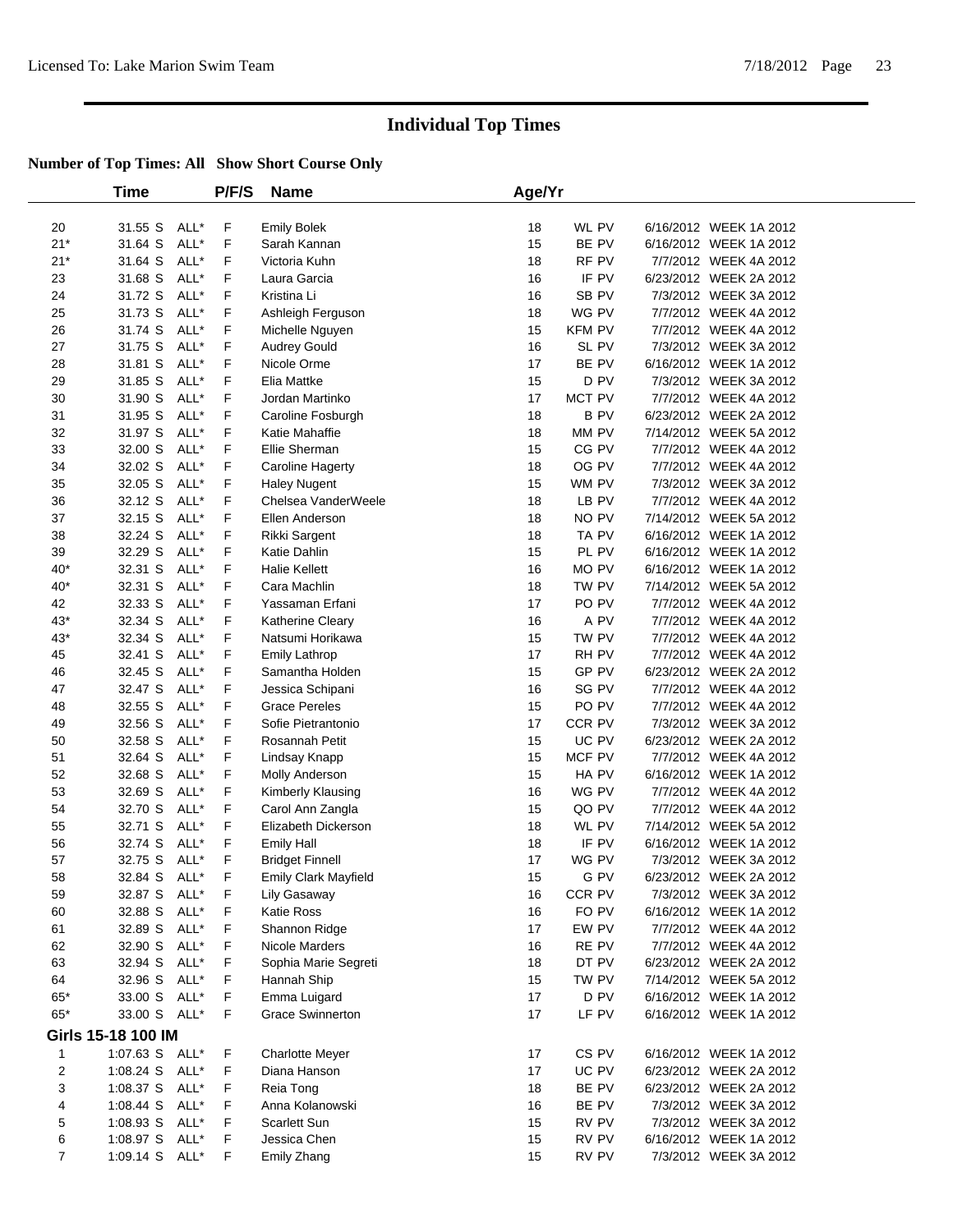|                | Time                   |      | P/F/S | <b>Name</b>               | Age/Yr |               |                        |
|----------------|------------------------|------|-------|---------------------------|--------|---------------|------------------------|
| 8              | 1:09.36 S              | ALL* | F     | Caroline Clark            | 16     | MCT PV        | 6/23/2012 WEEK 2A 2012 |
| 9              | 1:10.00 S              | ALL* | F     | Morgan Johnson            | 16     | NGV PV        | 7/7/2012 WEEK 4A 2012  |
| 10             | $1:10.18$ S            | ALL* | F     | Catherine Mulquin         | 17     | MCT PV        | 6/16/2012 WEEK 1A 2012 |
| 11             | 1:10.19 S              | ALL* | F     | Caroline Fosburgh         | 18     | <b>BPV</b>    | 6/23/2012 WEEK 2A 2012 |
| 12             | 1:10.22 S              | ALL* | F     | Kristina Li               | 16     | SB PV         | 7/3/2012 WEEK 3A 2012  |
| 13             | 1:10.38 S              | ALL* | F     | Caroline McTaggart        | 15     | CCR PV        | 7/7/2012 WEEK 4A 2012  |
| 14             | 1:10.48 S              | ALL* | F     | Natsumi Horikawa          | 15     | TW PV         | 6/23/2012 WEEK 2A 2012 |
| 15             | $1:10.53$ S            | ALL* | F     | Natalya Ares              | 17     | IF PV         | 7/3/2012 WEEK 3A 2012  |
| 16             | $1:10.83$ S            | ALL* | F     | Ashleigh Ferguson         | 18     | WG PV         | 6/23/2012 WEEK 2A 2012 |
| 17             | 1:10.85 S              | ALL* | F     | Elizabeth Fosburgh        | 17     | <b>BPV</b>    | 6/23/2012 WEEK 2A 2012 |
| 18             | 1:11.02 S              | ALL* | F     | <b>Katherine Cleary</b>   | 16     | A PV          | 7/3/2012 WEEK 3A 2012  |
| 19             | 1:11.22 S              | ALL* | F     | Chelsea VanderWeele       | 18     | LB PV         | 7/7/2012 WEEK 4A 2012  |
| 20             | 1:11.30 S              | ALL* | F     | <b>Haley Nugent</b>       | 15     | WM PV         | 7/7/2012 WEEK 4A 2012  |
| 21             | 1:11.39 S              | ALL* | F     | Ellen Anderson            | 18     | NO PV         | 7/14/2012 WEEK 5A 2012 |
| 22             | 1:11.77 S              | ALL* | F     | Ellie Sherman             | 15     | CG PV         | 7/7/2012 WEEK 4A 2012  |
| 23             | 1:11.80 S              | ALL* | F     | Rikki Sargent             | 18     | TA PV         | 6/16/2012 WEEK 1A 2012 |
| 24             | 1:11.90 S              | ALL* | F     | Sarah Haase               | 18     | FV PV         | 6/16/2012 WEEK 1A 2012 |
| 25             | $1:12.13$ S            | ALL* | F     | Amy Zhou                  | 15     | PGL PV        | 7/3/2012 WEEK 3A 2012  |
| 26             | 1:12.29 S              | ALL* | F     | Kate Zimmerman            | 15     | DA PV         | 7/3/2012 WEEK 3A 2012  |
| $27*$          | $1:12.56$ S            | ALL* | F     | Elia Mattke               | 15     | D PV          | 7/3/2012 WEEK 3A 2012  |
| $27*$          | 1:12.56 S              | ALL* | F     | Alicia Tiberino           | 16     | PGL PV        | 6/23/2012 WEEK 2A 2012 |
| 29             | 1:12.59 S              | ALL* | F     | Lisa Deng                 | 16     | TH PV         | 7/3/2012 WEEK 3A 2012  |
| 30             | $1:12.63$ S            | ALL* | F     | <b>Emily Bolek</b>        | 18     | WL PV         | 6/23/2012 WEEK 2A 2012 |
| 31             | 1:12.66 S              | ALL* | F     | Jordan Martinko           | 17     | MCT PV        | 6/16/2012 WEEK 1A 2012 |
| 32             | 1:12.69 S              | ALL* | F     | Lauren Levy               | 18     | PA PV         | 7/3/2012 WEEK 3A 2012  |
| 33             | 1:12.72 S              | ALL* | F     | Jessica Schipani          | 16     | SG PV         | 7/7/2012 WEEK 4A 2012  |
| 34             | 1:12.94 S              | ALL* | F     | Michelle Illig            | 17     | EW PV         | 6/16/2012 WEEK 1A 2012 |
| 35             | 1:12.97 S              | ALL* | F     | Kylie Sheapp              | 17     | TA PV         | 6/16/2012 WEEK 1A 2012 |
| 36             | 1:12.99 S              | ALL* | F     | Zoe Ellen Kaplan          | 16     | DT PV         | 6/16/2012 WEEK 1A 2012 |
| 37             | 1:13.12 S              | ALL* | F     | Sarah Kannan              | 15     | BE PV         | 7/3/2012 WEEK 3A 2012  |
| 38             | 1:13.27 S              | ALL* | F     | <b>Emily Lathrop</b>      | 17     | RH PV         | 7/7/2012 WEEK 4A 2012  |
| 39             | $1:13.46$ S            | ALL* | F     | Kelly Flamand             | 16     | HA PV         | 7/7/2012 WEEK 4A 2012  |
| 40             | 1:13.55 S              | ALL* | F     | <b>Audrey Gould</b>       | 16     | SL PV         | 7/3/2012 WEEK 3A 2012  |
| 41             | 1:13.63 S              | ALL* | F     | Laura Garcia              | 16     | IF PV         | 6/23/2012 WEEK 2A 2012 |
| 42             | 1:13.64 S              | ALL* | F     | Rosannah Petit            | 15     | UC PV         | 6/23/2012 WEEK 2A 2012 |
| $43*$          | 1:13.65 S              | ALL* | F     | Anna Epstein              | 18     | TW PV         | 7/14/2012 WEEK 5A 2012 |
| $43*$          | 1:13.65 S              | ALL* | F     | Grace Dai                 | 17     | <b>GER PV</b> | 7/7/2012 WEEK 4A 2012  |
| 45*            | 1:13.70 S              | ALL* | F     | Sofie Pietrantonio        | 17     | CCR PV        | 7/7/2012 WEEK 4A 2012  |
| 45*            | 1:13.70 S              | ALL* | F     | Carol Ann Zangla          | 15     | QO PV         | 7/7/2012 WEEK 4A 2012  |
| 47             | 1:13.75 S ALL*         |      | F     | Hedda Boege               | 17     | DA PV         | 6/23/2012 WEEK 2A 2012 |
| 48             | 1:13.76 S ALL*         |      | F     | Kyra Kondis               | 15     | JC PV         | 6/23/2012 WEEK 2A 2012 |
| 49*            | 1:13.87 S ALL*         |      | F     | Katie Dahlin              | 15     | PL PV         | 6/16/2012 WEEK 1A 2012 |
| 49*            | 1:13.87 S ALL*         |      | F     | <b>Brittany Dickerson</b> | 16     | WL PV         | 6/16/2012 WEEK 1A 2012 |
| 51             | 1:13.90 S ALL*         |      | F     | Natalie Kronfli           | 16     | IF PV         | 6/16/2012 WEEK 1A 2012 |
| 52             | 1:13.92 S ALL*         |      | F     | Nicole Orme               | 17     | BE PV         | 6/16/2012 WEEK 1A 2012 |
|                | Boys 8 & Under 25 Free |      |       |                           |        |               |                        |
| $\mathbf{1}$   | 15.46 S ALL*           |      | F     | David Fitch               | 8      | PO PV         | 7/7/2012 WEEK 4A 2012  |
| $\overline{c}$ | 16.13 S ALL*           |      | F     | Leo Seen                  | 8      | UC PV         | 7/3/2012 WEEK 3A 2012  |
| 3              | 16.17 S ALL*           |      | F     | Benjamin Nachod           | 8      | <b>GER PV</b> | 7/7/2012 WEEK 4A 2012  |
| 4              | 16.57 S ALL*           |      | F     | <b>Zach Martin</b>        | 8      | QO PV         | 6/23/2012 WEEK 2A 2012 |
| 5              | 16.65 S ALL*           |      | F     | Ethan Tun                 | 8      | PO PV         | 7/14/2012 WEEK 5A 2012 |
| 6              | 16.73 S ALL*           |      | F     | Harrison F. Cerone        | 8      | DT PV         | 7/7/2012 WEEK 4A 2012  |
| 7              | 16.83 S ALL*           |      | F     | <b>Martin Soros</b>       | 8      | WM PV         | 7/7/2012 WEEK 4A 2012  |
| 8              | 17.24 S                | ALL* | F     | <b>Oliver Orcev</b>       | 8      | WG PV         | 7/7/2012 WEEK 4A 2012  |
| 9              | 17.42 S ALL*           |      | F     | <b>Emmanuel Odim</b>      | 8      | RV PV         | 6/23/2012 WEEK 2A 2012 |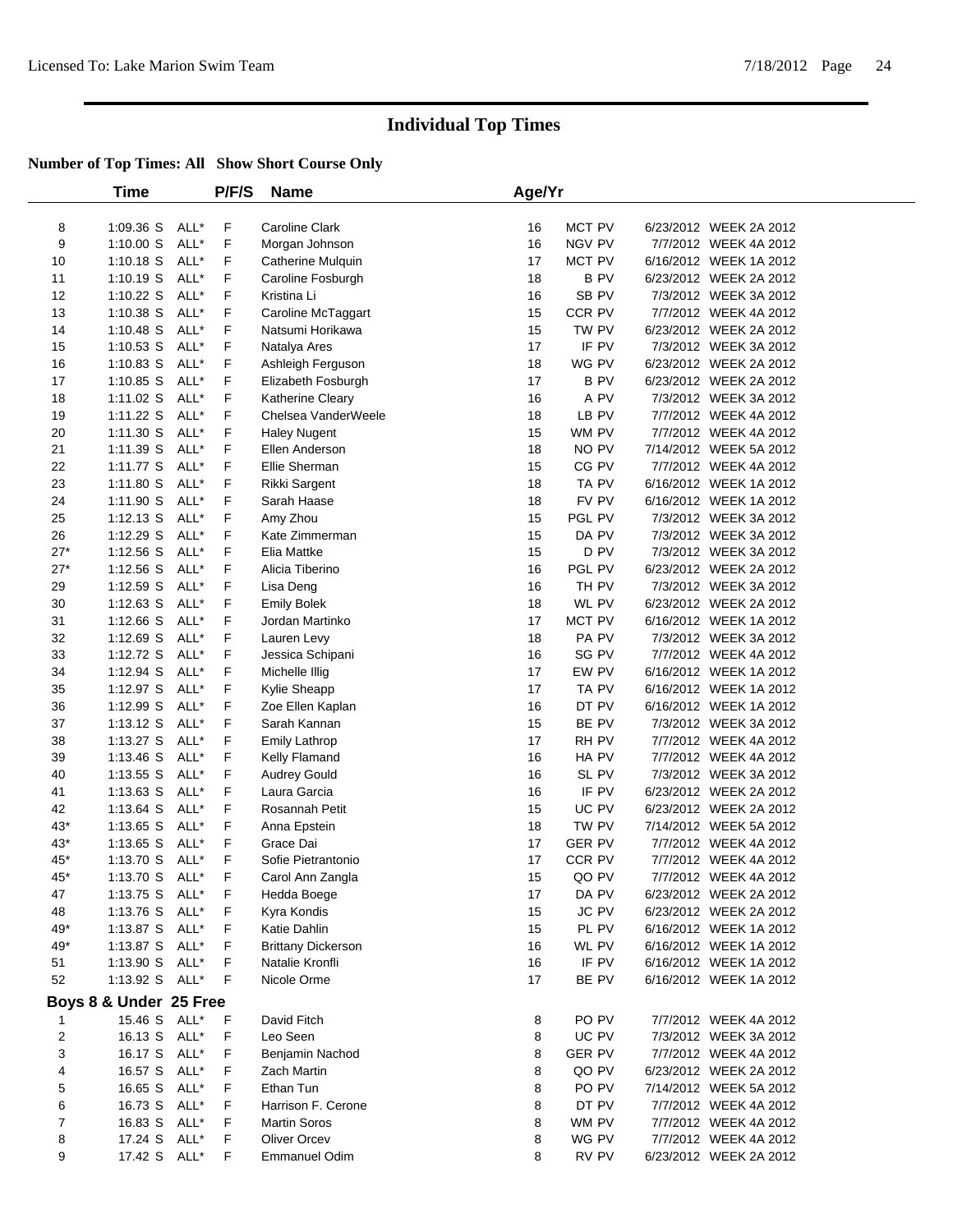|          | Time                   |              | P/F/S  | <b>Name</b>                     | Age/Yr         |                 |                                                  |  |
|----------|------------------------|--------------|--------|---------------------------------|----------------|-----------------|--------------------------------------------------|--|
| 10       | 17.44 S                | ALL*         | F      | Josh Wolfson                    | 8              | TH PV           | 6/23/2012 WEEK 2A 2012                           |  |
| 11       | 17.46 S                | ALL*         | F      | Zane Clark                      | 8              | MCT PV          | 7/14/2012 WEEK 5A 2012                           |  |
| 12       | 17.57 S                | ALL*         | F      | Jordan Webster                  | 8              | MCT PV          | 7/3/2012 WEEK 3A 2012                            |  |
| 13       | 17.59 S                | ALL*         | F      | Alex Karayianis                 | 8              | RV PV           | 6/23/2012 WEEK 2A 2012                           |  |
| 14       | 17.63 S                | ALL*         | F      | Umi Vilbig                      | 8              | WTL PV          | 7/7/2012 WEEK 4A 2012                            |  |
| 15       | 17.68 S                | ALL*         | F      | Adam Liewehr                    | 8              | A PV            | 7/14/2012 WEEK 5A 2012                           |  |
| 16       | 17.79 S                | ALL*         | F      | James Marder                    | 8              | LF PV           | 6/16/2012 WEEK 1A 2012                           |  |
| 17       | 17.81 S                | ALL*         | F      | Asher Good                      | $\overline{7}$ | WM PV           | 7/7/2012 WEEK 4A 2012                            |  |
| 18       | 17.84 S                | ALL*         | F      | Andrew Gload                    | 8              | SG PV           | 7/14/2012 WEEK 5A 2012                           |  |
| 19       | 18.01 S                | ALL*         | F      | <b>Matthew Dietrich</b>         | 8              | H PV            | 7/3/2012 WEEK 3A 2012                            |  |
| 20       | 18.02 S                | ALL*         | F      | <b>Patrick Lively</b>           | 8              | C PV            | 7/7/2012 WEEK 4A 2012                            |  |
| 21       | 18.03 S                | ALL*         | F      | Conor McKenna                   | 8              | QO PV           | 7/7/2012 WEEK 4A 2012                            |  |
| 22       | 18.05 S                | ALL*         | F      | Jackson Van Wagener             | 8              | WM PV           | 7/3/2012 WEEK 3A 2012                            |  |
| 23       | 18.06 S                | ALL*         | F      | Jordan Zhang                    | 8              | SB PV           | 6/16/2012 WEEK 1A 2012                           |  |
| 24       | 18.09 S                | ALL*         | F      | Jett Lee                        | 8              | MCT PV          | 7/7/2012 WEEK 4A 2012                            |  |
| 25       | 18.12 S                | ALL*         | F      | Ethan Badrian                   | 8              | TF PV           | 7/7/2012 WEEK 4A 2012                            |  |
| 26       | 18.16 S                | ALL*         | F      | Aaban Syed                      | 8              | RH PV           | 7/14/2012 WEEK 5A 2012                           |  |
| 27       | 18.19 S                | ALL*         | F      | Nathan Beukema                  | 8              | K PV            | 7/7/2012 WEEK 4A 2012                            |  |
| 28       | 18.23 S                | ALL*         | F      | Sumner Smith                    | 8              | RF PV           | 6/23/2012 WEEK 2A 2012                           |  |
| 29       | 18.27 S                | ALL*         | F      | <b>Charles Eliot Alberino</b>   | 8              | PW PV           | 7/3/2012 WEEK 3A 2012                            |  |
| 30       | 18.38 S                | ALL*         | F      | Matthew Pennybacker             | 8              | MM PV           | 7/3/2012 WEEK 3A 2012                            |  |
| 31       | 18.43 S                | ALL*         | F      | Benjamin Peter Linteris         | 8              | DT PV           | 6/16/2012 WEEK 1A 2012                           |  |
| 32       | 18.44 S                | ALL*         | F      | Michael Hess                    | 8              | DA PV           | 7/3/2012 WEEK 3A 2012                            |  |
| 33       | 18.45 S                | ALL*         | F      | Sachin Krishna-Rogers           | 8              | MS MD           | 6/16/2012 WEEK 1A 2012                           |  |
| 34       | 18.48 S                | ALL*         | F      | Steven Michael Dunne            | 8              | QO PV           | 7/7/2012 WEEK 4A 2012                            |  |
| $35*$    | 18.59 S                | ALL*         | F      | John Weaver                     | 8              | BE PV           | 7/14/2012 WEEK 5A 2012                           |  |
| $35*$    | 18.59 S                | ALL*         | F      | <b>Theodore Hamilton</b>        | 8              | LF PV           | 6/23/2012 WEEK 2A 2012                           |  |
| 37       | 18.61 S                | ALL*         | F      | Dillon Dunathan                 | $\overline{7}$ | DA PV           | 7/7/2012 WEEK 4A 2012                            |  |
| 38       | 18.62 S                | ALL*         | F      | Cole Greenberg                  | 8              | QO PV           | 7/14/2012 WEEK 5A 2012                           |  |
| 39       | 18.63 S                | ALL*         | F      | James Lieske                    | 8              | WG PV           | 6/23/2012 WEEK 2A 2012                           |  |
| 40       | 18.68 S                | ALL*         | F      | <b>Tyler Smith</b>              | 8              | TW PV           | 7/14/2012 WEEK 5A 2012                           |  |
| 41       | 18.69 S                | ALL*         | F      | Zachary Owen                    | 8              | MO PV           | 7/3/2012 WEEK 3A 2012                            |  |
| 42       | 18.71 S                | ALL*         | F      | <b>Justin Morales</b>           | 8              | WHI PV          | 7/7/2012 WEEK 4A 2012                            |  |
| 43       | 18.78 S                | ALL*         | F      | Guillaume Atencia               | $\overline{7}$ | BE PV           | 7/7/2012 WEEK 4A 2012                            |  |
| 44       | 18.81 S                | ALL*         | F      | Joshua Hou                      | 8              | RV PV           | 7/7/2012 WEEK 4A 2012                            |  |
| 45       | 18.85 S                | ALL*         | F      | Seamus Regan                    | $\overline{7}$ | C PV            | 7/14/2012 WEEK 5A 2012                           |  |
|          | Boys 8 & Under 25 Back |              |        |                                 |                |                 |                                                  |  |
| 1        | 19.82 S ALL*           |              | F      | David Fitch                     | 8              | PO PV           | 7/3/2012 WEEK 3A 2012                            |  |
| 2        | 19.85 S ALL*           |              | F      | <b>Emmanuel Odim</b>            | 8              | RV PV           | 6/23/2012 WEEK 2A 2012                           |  |
| 3        | 19.99 S ALL*           |              | F      | Joshua Hou                      | 8              | RV PV           | 7/3/2012 WEEK 3A 2012                            |  |
| 4        | 20.16 S                | ALL*         | F      | Benjamin Nachod                 | 8              | <b>GER PV</b>   | 7/14/2012 WEEK 5A 2012                           |  |
| 5        | 20.42 S                | ALL*         | F      | Josh Wolfson                    | 8              | TH PV           | 6/23/2012 WEEK 2A 2012                           |  |
| 6        | 20.69 S                | ALL*         | F      | Leo Seen                        | 8              | UC PV           | 6/16/2012 WEEK 1A 2012                           |  |
| 7        | 20.75 S                | ALL*         | F      | Harrison F. Cerone              | 8              | DT PV           | 7/7/2012 WEEK 4A 2012                            |  |
| 8        | 20.82 S                | ALL*         | F      | Jackson Van Wagener             | 8              | WM PV           | 7/7/2012 WEEK 4A 2012                            |  |
| 9        | 20.99 S                | ALL*         | F      | Alex Wolk                       | 8              | SG PV           | 7/7/2012 WEEK 4A 2012                            |  |
| 10       | 21.05 S                | ALL*         | F      | Zach Martin                     | 8              | QO PV           | 6/23/2012 WEEK 2A 2012                           |  |
| 11       | 21.09 S                | ALL*         | F      | <b>Martin Soros</b>             | 8              | WM PV           | 6/16/2012 WEEK 1A 2012                           |  |
| 12       | 21.38 S                | ALL*         | F      | Ethan Tun                       | 8              | PO PV<br>MCT PV | 6/16/2012 WEEK 1A 2012                           |  |
| 13       | 21.67 S                | ALL*         | F      | Jordan Webster                  | 8              |                 | 7/3/2012 WEEK 3A 2012                            |  |
| 14       | 21.69 S                | ALL*         | F      | Jett Lee                        | 8              | MCT PV          | 6/16/2012 WEEK 1A 2012                           |  |
| 15       | 21.78 S                | ALL*<br>ALL* | F<br>F | Alex Karayianis<br>Adam Liewehr | 8              | RV PV<br>A PV   | 6/23/2012 WEEK 2A 2012<br>7/14/2012 WEEK 5A 2012 |  |
| 16<br>17 | 21.96 S<br>22.12 S     | ALL*         | F      | Zachary Owen                    | 8<br>8         | MO PV           | 7/7/2012 WEEK 4A 2012                            |  |
| 18       | 22.14 S ALL*           |              | F      |                                 | 8              | SB PV           | 7/7/2012 WEEK 4A 2012                            |  |
|          |                        |              |        | Jordan Zhang                    |                |                 |                                                  |  |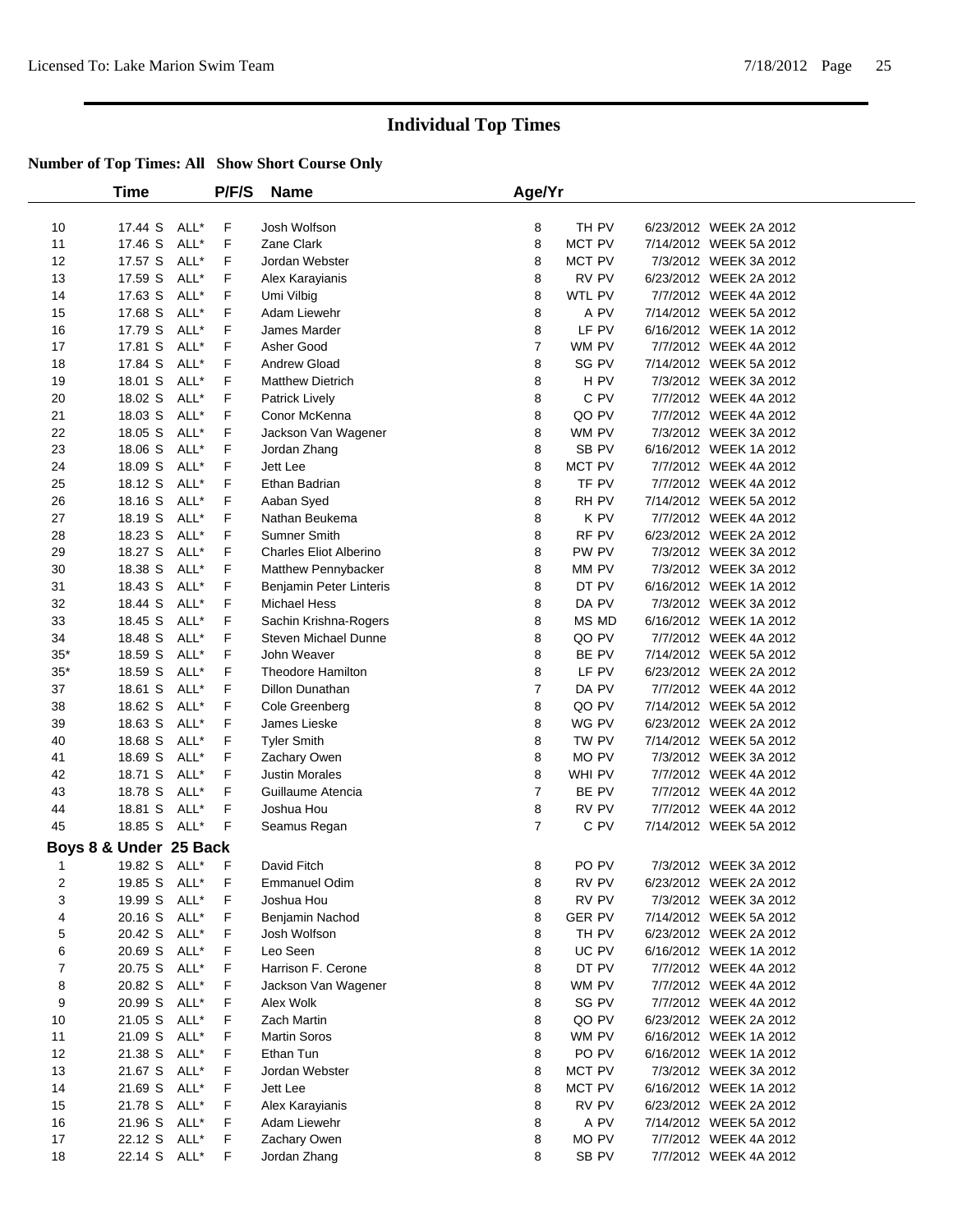|       | Time                     |      | P/F/S | <b>Name</b>                   | Age/Yr         |               |                        |  |
|-------|--------------------------|------|-------|-------------------------------|----------------|---------------|------------------------|--|
| 19    | 22.19 S ALL*             |      | F     | Jason Bretz                   | 8              | WTL PV        | 7/7/2012 WEEK 4A 2012  |  |
| 20    | 22.25 S                  | ALL* | F     | Asher Good                    | $\overline{7}$ | WM PV         | 7/3/2012 WEEK 3A 2012  |  |
| 21    | 22.35 S                  | ALL* | F     | Umi Vilbig                    | 8              | WTL PV        | 7/3/2012 WEEK 3A 2012  |  |
| 22    | 22.43 S                  | ALL* | F     | <b>Michael Hess</b>           | 8              | DA PV         | 7/7/2012 WEEK 4A 2012  |  |
| 23    | 22.49 S                  | ALL* | F     | <b>Theodore Hamilton</b>      | 8              | LF PV         | 7/7/2012 WEEK 4A 2012  |  |
| 24    | 22.71 S                  | ALL* | F     | Michael McLean                | 8              | HA PV         | 7/7/2012 WEEK 4A 2012  |  |
| 25    | 22.81 S                  | ALL* | F     | Cole Greenberg                | 8              | QO PV         | 7/14/2012 WEEK 5A 2012 |  |
| $26*$ | 22.90 S                  | ALL* | F     | Ashton Yiyang Sun             | 6              | <b>KFM PV</b> | 6/23/2012 WEEK 2A 2012 |  |
| $26*$ | 22.90 S                  | ALL* | F     | Sumner Smith                  | 8              | RF PV         | 6/23/2012 WEEK 2A 2012 |  |
| 28    | 22.93 S                  | ALL* | F     | <b>Brendan Stewart</b>        | 8              | FV PV         | 6/16/2012 WEEK 1A 2012 |  |
| 29    | 23.06 S                  | ALL* | F     | Liam McDonough                | 8              | NWB PV        | 7/14/2012 WEEK 5A 2012 |  |
| 30    | 23.09 S                  | ALL* | F     | Anthony Noah Spano            | 8              | <b>KL PV</b>  | 7/7/2012 WEEK 4A 2012  |  |
| 31    | 23.39 S                  | ALL* | F     | James Lieske                  | 8              | WG PV         | 6/16/2012 WEEK 1A 2012 |  |
| 32    | 23.42 S                  | ALL* | F     | Benjamin Peter Linteris       | 8              | DT PV         | 6/16/2012 WEEK 1A 2012 |  |
| 33    | 23.44 S                  | ALL* | F     | Nadav Golan                   | 8              | NH PV         | 7/7/2012 WEEK 4A 2012  |  |
| 34    | 23.49 S                  | ALL* | F     | Patrick Lively                | 8              | C PV          | 6/16/2012 WEEK 1A 2012 |  |
| 35    | 23.53 S                  | ALL* | F     | Charlie Olsen                 | 8              | MM PV         | 6/16/2012 WEEK 1A 2012 |  |
| 36    | 23.73 S                  | ALL* | F     | Jordan Opdahl                 | 8              | OF PV         | 7/3/2012 WEEK 3A 2012  |  |
| 37    | 23.74 S                  | ALL* | F     | C. Andrew Davis               | 8              | KFM PV        | 7/14/2012 WEEK 5A 2012 |  |
| 38    | 23.76 S                  | ALL* | F     | Saul Remick                   | 8              | MM PV         | 6/23/2012 WEEK 2A 2012 |  |
| 39    | 23.85 S                  | ALL* | F     | <b>Elijah Sheets</b>          | 8              | <b>KFM PV</b> | 7/14/2012 WEEK 5A 2012 |  |
| 40    | 24.00 S ALL*             |      | F     | Conor McKenna                 | 8              | QO PV         | 7/7/2012 WEEK 4A 2012  |  |
|       | Boys 8 & Under 25 Breast |      |       |                               |                |               |                        |  |
| 1     | 21.06 S                  | ALL* | F     | Harrison F. Cerone            | 8              | DT PV         | 6/16/2012 WEEK 1A 2012 |  |
| 2     | 22.00 S                  | ALL* | F     | David Fitch                   | 8              | PO PV         | 6/23/2012 WEEK 2A 2012 |  |
| 3     | 22.10 S                  | ALL* | F     | Ethan Tun                     | 8              | PO PV         | 6/16/2012 WEEK 1A 2012 |  |
| 4     | 22.18 S                  | ALL* | F     | Leo Seen                      | 8              | UC PV         | 7/3/2012 WEEK 3A 2012  |  |
| 5     | 22.79 S                  | ALL* | F     | James Marder                  | 8              | LF PV         | 7/14/2012 WEEK 5A 2012 |  |
| 6     | 23.13 S                  | ALL* | F     | <b>Martin Soros</b>           | 8              | WM PV         | 7/7/2012 WEEK 4A 2012  |  |
| 7     | 23.35 S                  | ALL* | F     | Nadav Golan                   | 8              | NH PV         | 7/7/2012 WEEK 4A 2012  |  |
| 8     | 23.56 S                  | ALL* | F     | Benjamin Nachod               | 8              | <b>GER PV</b> | 7/3/2012 WEEK 3A 2012  |  |
| 9     | 23.91 S                  | ALL* | F     | Anthony Noah Spano            | 8              | KL PV         | 7/14/2012 WEEK 5A 2012 |  |
| 10    | 24.07 S                  | ALL* | F     | Cameron Brown                 | 8              | CCR PV        | 7/14/2012 WEEK 5A 2012 |  |
| 11    | 24.23 S                  | ALL* | F     | Charles Lin                   | 8              | PGL PV        | 7/3/2012 WEEK 3A 2012  |  |
| 12    | 24.37 S                  | ALL* | F     | Ethan Fu                      | 7              | RV PV         | 7/7/2012 WEEK 4A 2012  |  |
| 13    | 24.49 S                  | ALL* | F     | Joshua Hou                    | 8              | RV PV         | 7/3/2012 WEEK 3A 2012  |  |
| 14    | 24.50 S                  | ALL* | F     | Sachin Krishna-Rogers         | 8              | MS MD         | 7/7/2012 WEEK 4A 2012  |  |
| 15    | 24.52 S ALL*             |      | F     | Seamus Regan                  | $\overline{7}$ | C PV          | 7/14/2012 WEEK 5A 2012 |  |
| 16    | 24.54 S ALL*             |      | F.    | Emmanuel Odim                 | 8              | RV PV         | 7/3/2012 WEEK 3A 2012  |  |
| 17    | 24.73 S ALL*             |      | F     | <b>Theodore Hamilton</b>      | 8              | LF PV         | 7/7/2012 WEEK 4A 2012  |  |
| 18    | 25.01 S ALL*             |      | F     | Zachary Owen                  | 8              | MO PV         | 7/14/2012 WEEK 5A 2012 |  |
| 19    | 25.04 S ALL*             |      | F     | Jordan Opdahl                 | 8              | OF PV         | 7/7/2012 WEEK 4A 2012  |  |
| 20    | 25.09 S ALL*             |      | F     | Peter Zelinsky                | 8              | D PV          | 6/16/2012 WEEK 1A 2012 |  |
| 21    | 25.13 S                  | ALL* | F     | Alok Barua                    | 8              | <b>KFM PV</b> | 7/14/2012 WEEK 5A 2012 |  |
| 22    | 25.16 S                  | ALL* | F     | Aaban Syed                    | 8              | RH PV         | 6/23/2012 WEEK 2A 2012 |  |
| 23    | 25.30 S ALL*             |      | F     | Aidan House                   | 8              | BE PV         | 6/16/2012 WEEK 1A 2012 |  |
| 24    | 25.44 S                  | ALL* | F     | <b>Charles Eliot Alberino</b> | 8              | PW PV         | 7/7/2012 WEEK 4A 2012  |  |
| 25    | 25.50 S                  | ALL* | F     | Jordan Zhang                  | 8              | SB PV         | 6/23/2012 WEEK 2A 2012 |  |
| 26    | 25.51 S                  | ALL* | F     | <b>Steven Michael Dunne</b>   | 8              | QO PV         | 7/3/2012 WEEK 3A 2012  |  |
| 27    | 25.56 S                  | ALL* | F     | Josh Wolfson                  | 8              | TH PV         | 7/3/2012 WEEK 3A 2012  |  |
| 28    | 25.69 S ALL*             |      | F     | Zane Clark                    | 8              | MCT PV        | 7/7/2012 WEEK 4A 2012  |  |
| 29    | 25.70 S ALL*             |      | F     | Umi Vilbig                    | 8              | WTL PV        | 7/3/2012 WEEK 3A 2012  |  |
| 30    | 25.71 S ALL*             |      | F     | <b>Matthew Dietrich</b>       | 8              | H PV          | 7/3/2012 WEEK 3A 2012  |  |
| $31*$ | 25.78 S                  | ALL* | F     | Nathaniel Van Zoeren          | 8              | NWB PV        | 7/3/2012 WEEK 3A 2012  |  |
| $31*$ | 25.78 S ALL*             |      | F     | Alex Wolk                     | 8              | SG PV         | 7/7/2012 WEEK 4A 2012  |  |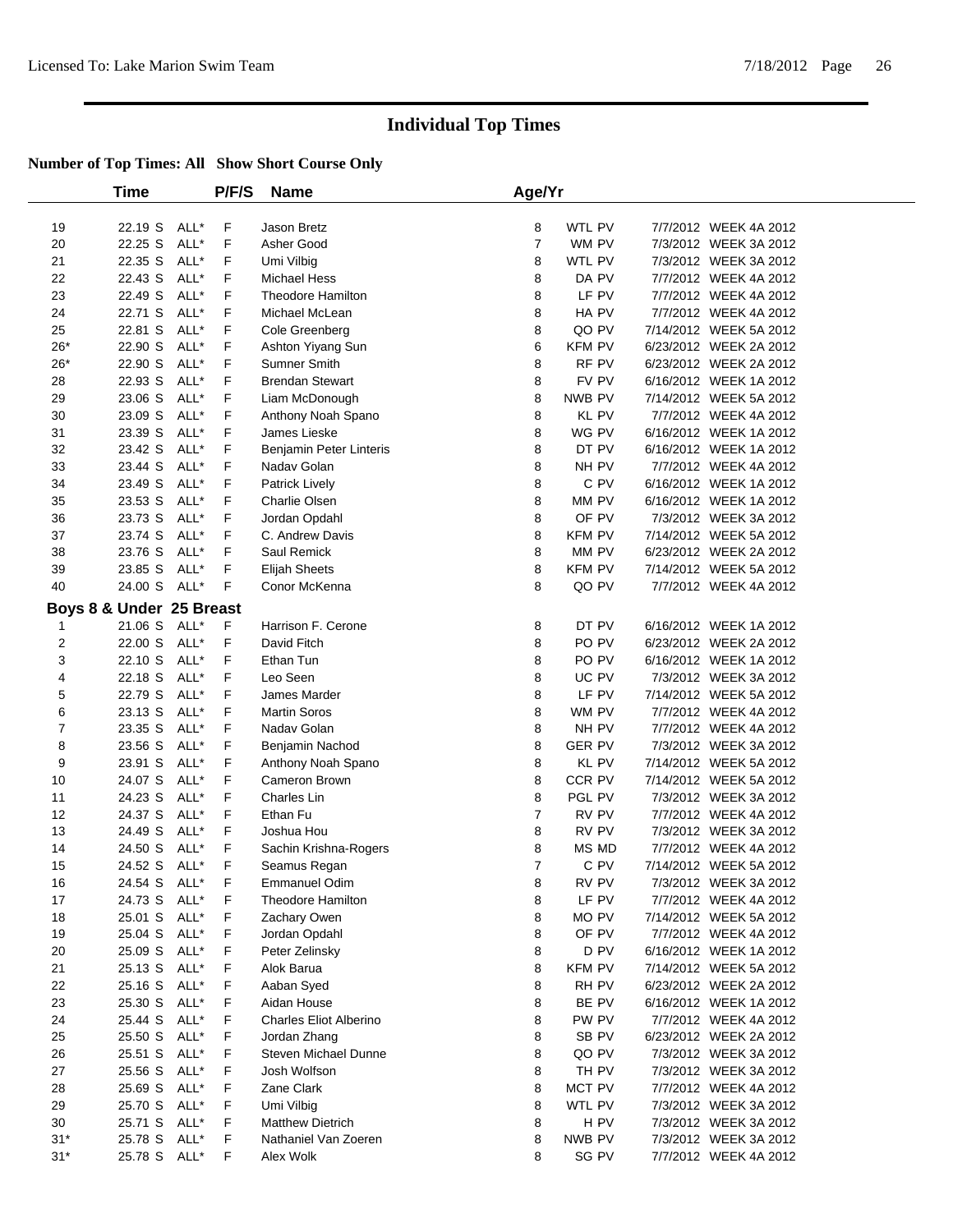|                | Time                   |              | P/F/S  | <b>Name</b>                     | Age/Yr         |                 |                                                 |  |
|----------------|------------------------|--------------|--------|---------------------------------|----------------|-----------------|-------------------------------------------------|--|
|                |                        |              |        |                                 |                |                 |                                                 |  |
| 33             | 25.88 S ALL*           |              | F      | Cole Francis Sullivan           | $\overline{7}$ | FR PV           | 7/7/2012 WEEK 4A 2012                           |  |
| 34             | 25.97 S ALL*           |              | F      | Asher Good                      | $\overline{7}$ | WM PV           | 7/14/2012 WEEK 5A 2012                          |  |
|                | Boys 8 & Under 25 Fly  |              |        |                                 |                |                 |                                                 |  |
| $\mathbf{1}$   | 18.59 S ALL*           |              | F      | Leo Seen                        | 8              | UC PV           | 7/3/2012 WEEK 3A 2012                           |  |
| $\overline{2}$ | 18.76 S                | ALL*         | F      | Benjamin Nachod                 | 8              | <b>GER PV</b>   | 7/14/2012 WEEK 5A 2012                          |  |
| 3              | 18.81 S                | ALL*         | F      | Ethan Tun                       | 8              | PO PV           | 7/14/2012 WEEK 5A 2012                          |  |
| 4              | 18.87 S ALL*           |              | F      | Zach Martin                     | 8              | QO PV           | 6/23/2012 WEEK 2A 2012                          |  |
| 5              | 19.17 S                | ALL*         | F      | Josh Wolfson                    | 8              | TH PV           | 6/23/2012 WEEK 2A 2012                          |  |
| 6              | 19.23 S                | ALL*         | F      | Harrison F. Cerone              | 8              | DT PV           | 7/3/2012 WEEK 3A 2012                           |  |
| $\overline{7}$ | 19.55 S ALL*           |              | F      | David Fitch                     | 8              | PO PV           | 7/14/2012 WEEK 5A 2012                          |  |
| 8              | 19.74 S                | ALL*         | F      | <b>Brendan Stewart</b>          | 8              | FV PV           | 6/16/2012 WEEK 1A 2012                          |  |
| 9              | 19.81 S                | ALL*         | F      | <b>Martin Soros</b>             | 8              | WM PV           | 7/7/2012 WEEK 4A 2012                           |  |
| 10             | 19.95 S                | ALL*         | F      | Conor McKenna                   | 8              | QO PV           | 7/7/2012 WEEK 4A 2012                           |  |
| 11             | 20.11 S                | ALL*         | F      | Benjamin Peter Linteris         | 8              | DT PV           | 6/16/2012 WEEK 1A 2012                          |  |
| 12             | 20.15 S                | ALL*         | F      | Ethan Fu                        | $\overline{7}$ | RV PV           | 7/7/2012 WEEK 4A 2012                           |  |
| 13             | 20.40 S ALL*           |              | F      | Alex Karayianis                 | 8              | RV PV           | 6/16/2012 WEEK 1A 2012                          |  |
| 14             | 20.44 S                | ALL*         | F      | Jordan Webster                  | 8              | MCT PV          | 7/7/2012 WEEK 4A 2012                           |  |
| 15             | 20.63 S                | ALL*         | F      | Alex Wolk                       | 8              | SG PV           | 7/7/2012 WEEK 4A 2012                           |  |
| 16             | 20.72 S                | ALL*         | F      | Adam Liewehr                    | 8              | A PV            | 7/14/2012 WEEK 5A 2012                          |  |
| 17             | 20.78 S                | ALL*         | F      | James Marder                    | 8              | LF PV           | 7/7/2012 WEEK 4A 2012                           |  |
| 18             | 20.85 S                | ALL*         | F      | Asher Good                      | $\overline{7}$ | WM PV           | 7/3/2012 WEEK 3A 2012                           |  |
| 19             | 20.91 S ALL*           |              | F      | Jordan Zhang                    | 8              | SB PV           | 7/14/2012 WEEK 5A 2012                          |  |
| 20             | 21.01 S                | ALL*         | F      | Noah Palosky                    | 8              | NWB PV          | 7/14/2012 WEEK 5A 2012                          |  |
| 21             | 21.14 S                | ALL*         | F      | Jackson Van Wagener             | 8              | WM PV           | 7/3/2012 WEEK 3A 2012                           |  |
| 22             | 21.15 S                | ALL*<br>ALL* | F<br>F | Zane Clark                      | 8              | MCT PV<br>LF PV | 7/7/2012 WEEK 4A 2012                           |  |
| 23<br>$24*$    | 21.22 S<br>21.25 S     | ALL*         | F      | Theodore Hamilton<br>Aaban Syed | 8<br>8         | RH PV           | 7/3/2012 WEEK 3A 2012<br>7/14/2012 WEEK 5A 2012 |  |
| $24*$          | 21.25 S                | ALL*         | F      | Oliver Orcev                    | 8              | WG PV           | 7/3/2012 WEEK 3A 2012                           |  |
| $24*$          | 21.25 S                | ALL*         | F      | Seamus Regan                    | 7              | C PV            | 6/23/2012 WEEK 2A 2012                          |  |
| 27             | 21.47 S                | ALL*         | F      | Umi Vilbig                      | 8              | WTL PV          | 7/14/2012 WEEK 5A 2012                          |  |
| 28             | 21.50 S                | ALL*         | F      | Kristopher Lawson               | $\overline{7}$ | BE PV           | 7/14/2012 WEEK 5A 2012                          |  |
| 29             | 21.54 S                | ALL*         | F      | Joshua Hou                      | 8              | RV PV           | 7/14/2012 WEEK 5A 2012                          |  |
| 30             | 21.68 S                | ALL*         | F      | <b>Elijah Sheets</b>            | 8              | <b>KFM PV</b>   | 6/23/2012 WEEK 2A 2012                          |  |
| 31             | 21.71 S                | ALL*         | F      | <b>Charles Eliot Alberino</b>   | 8              | PW PV           | 7/7/2012 WEEK 4A 2012                           |  |
| 32             | 21.85 S                | ALL*         | F      | Everett Oehler                  | 8              | WG PV           | 7/3/2012 WEEK 3A 2012                           |  |
| 33             | 21.87 S                | ALL*         | F      | Max Wool                        | 8              | WL PV           | 7/7/2012 WEEK 4A 2012                           |  |
| 34             | 21.96 S                | ALL*         | F      | <b>Tommy Myers</b>              | 8              | FV PV           | 7/3/2012 WEEK 3A 2012                           |  |
| 35             | 22.01 S ALL*           |              | F      | Jett Lee                        | 8              | MCT PV          | 7/7/2012 WEEK 4A 2012                           |  |
| 36             | 22.22 S ALL*           |              | F.     | Dan Wei Zuo                     | $7^{\circ}$    | TH PV           | 6/23/2012 WEEK 2A 2012                          |  |
| 37             | 22.46 S ALL*           |              | F      | Patrick Lively                  | 8              | C PV            | 7/7/2012 WEEK 4A 2012                           |  |
| 38             | 22.60 S ALL*           |              | F      | Nadav Golan                     | 8              | NH PV           | 7/14/2012 WEEK 5A 2012                          |  |
| 39             | 22.65 S ALL*           |              | F      | Nathan Beukema                  | 8              | K PV            | 7/7/2012 WEEK 4A 2012                           |  |
| 40             | 22.68 S ALL*           |              | F      | <b>Steven Michael Dunne</b>     | 8              | QO PV           | 7/3/2012 WEEK 3A 2012                           |  |
| 41             | 22.72 S ALL*           |              | F      | Zachary Owen                    | 8              | MO PV           | 6/16/2012 WEEK 1A 2012                          |  |
| 42             | 22.88 S ALL*           |              | F      | <b>Matthew Dietrich</b>         | 8              | H PV            | 6/23/2012 WEEK 2A 2012                          |  |
| 43             | 22.91 S ALL*           |              | F      | Dale Ren                        | 8              | <b>GER PV</b>   | 7/3/2012 WEEK 3A 2012                           |  |
| 44             | 22.97 S ALL*           |              | F      | Spencer Levy                    | 8              | CS PV           | 7/14/2012 WEEK 5A 2012                          |  |
| 45             | 22.98 S                | ALL*         | F      | James Lieske                    | 8              | WG PV           | 7/7/2012 WEEK 4A 2012                           |  |
| 46             | 23.02 S ALL*           |              | F      | Guillaume Atencia               | $\overline{7}$ | BE PV           | 7/7/2012 WEEK 4A 2012                           |  |
| 47             | 23.04 S                | ALL*         | F      | Charlie Olsen                   | 8              | MM PV           | 6/16/2012 WEEK 1A 2012                          |  |
| 48             | 23.05 S ALL*           |              | F      | Joshua Cheng                    | $\overline{7}$ | TH PV           | 7/14/2012 WEEK 5A 2012                          |  |
| 49             | 23.11 S ALL*           |              | F      | Quinn Connolly                  | 8              | OG PV           | 7/14/2012 WEEK 5A 2012                          |  |
|                | Boys 12 & Under 100 IM |              |        |                                 |                |                 |                                                 |  |
| $\mathbf{1}$   | 1:07.59 S ALL*         |              | F      | Sanjay Wijesekera               | 12             | RV PV           | 7/3/2012 WEEK 3A 2012                           |  |
| $\overline{c}$ | 1:09.33 S ALL*         |              | F      | John Clado                      | 11             | RV PV           | 7/3/2012 WEEK 3A 2012                           |  |
|                |                        |              |        |                                 |                |                 |                                                 |  |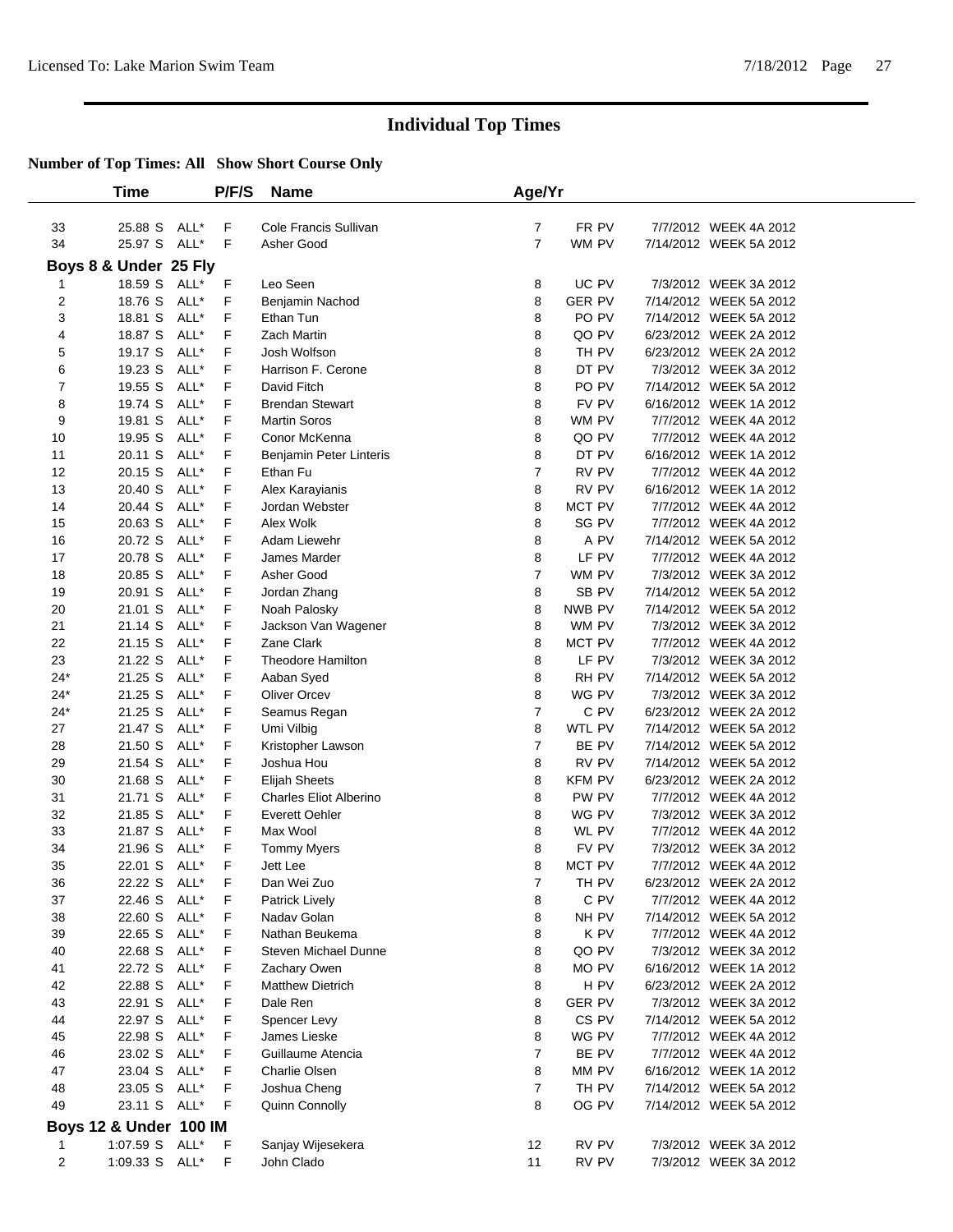|                | <b>Time</b>    |      | P/F/S | <b>Name</b>               | Age/Yr |               |                        |  |
|----------------|----------------|------|-------|---------------------------|--------|---------------|------------------------|--|
| 3              | 1:10.61 S ALL* |      | F     | Eli Fouts                 | 12     | MCF PV        | 7/3/2012 WEEK 3A 2012  |  |
| 4              | 1:11.25 S      | ALL* | F     | <b>Brady Ott</b>          | 12     | SG PV         | 7/7/2012 WEEK 4A 2012  |  |
| 5              | 1:11.34 S      | ALL* | F     | <b>Timothy Ellett</b>     | 11     | TW PV         | 6/23/2012 WEEK 2A 2012 |  |
| 6              | $1:11.47$ S    | ALL* | F     | Noah Garvey               | 12     | WCF PV        | 7/7/2012 WEEK 4A 2012  |  |
| $\overline{7}$ | $1:12.47$ S    | ALL* | F     | <b>Robert Qian</b>        | 12     | UC PV         | 7/7/2012 WEEK 4A 2012  |  |
| 8              | 1:12.56 S      | ALL* | F     | Jeffrey Su                | 12     | <b>BPV</b>    | 6/16/2012 WEEK 1A 2012 |  |
| $9^{\ast}$     | $1:12.59$ S    | ALL* | F     | Theodore Jagodits         | 12     | PL PV         | 6/16/2012 WEEK 1A 2012 |  |
| $9^{\ast}$     | 1:12.59 S      | ALL* | F     | John Sita                 | 12     | BE PV         | 7/3/2012 WEEK 3A 2012  |  |
| 11             | 1:12.66 S      | ALL* | F     | David Lieberman           | 12     | LF PV         | 7/14/2012 WEEK 5A 2012 |  |
| 12             | $1:12.81$ S    | ALL* | F     | Gregory Fall McCarthy     | 12     | G PV          | 7/14/2012 WEEK 5A 2012 |  |
| 13             | 1:13.09 S      | ALL* | F     | Justin Kim                | 12     | WCF PV        | 6/23/2012 WEEK 2A 2012 |  |
| 14             | $1:13.33$ S    | ALL* | F     | David Umansky             | 12     | RV PV         | 7/14/2012 WEEK 5A 2012 |  |
| 15             | $1:13.41$ S    | ALL* | F     | Alexander Chung           | 12     | PGL PV        | 6/23/2012 WEEK 2A 2012 |  |
| 16             | 1:13.57 S      | ALL* | F     | Matthew Nguyen            | 12     | KFM PV        | 6/23/2012 WEEK 2A 2012 |  |
| 17             | $1:13.65$ S    | ALL* | F     | Joseph Howley             | 12     | PW PV         | 7/7/2012 WEEK 4A 2012  |  |
| 18             | $1:14.33$ S    | ALL* | F     | Michael Wong              | 12     | <b>GER PV</b> | 7/3/2012 WEEK 3A 2012  |  |
| 19             | 1:14.75 S      | ALL* | F     | John Wills                | 12     | OG PV         | 7/7/2012 WEEK 4A 2012  |  |
| 20             | 1:14.97 S      | ALL* | F     | Nathan Wratney            | 11     | C PV          | 7/7/2012 WEEK 4A 2012  |  |
| 21             | 1:15.12 S      | ALL* | F     | <b>Matthew Braviak</b>    | 12     | TW PV         | 7/14/2012 WEEK 5A 2012 |  |
| 22             | 1:15.75 S      | ALL* | F     | Zachary Bergman           | 12     | MM PV         | 7/7/2012 WEEK 4A 2012  |  |
| 23             | $1:15.82$ S    | ALL* | F     | Aaron Stanton             | 11     | SG PV         | 7/7/2012 WEEK 4A 2012  |  |
| 24             | $1:16.14$ S    | ALL* | F     | Kyle Barclay              | 12     | TH PV         | 7/14/2012 WEEK 5A 2012 |  |
| 25             | 1:16.54 S      | ALL* | F     | Kevin Song                | 12     | WCF PV        | 7/3/2012 WEEK 3A 2012  |  |
| 26             | 1:16.59 S      | ALL* | F     | Djordje Orcev             | 11     | WG PV         | 6/23/2012 WEEK 2A 2012 |  |
| 27             | $1:16.70$ S    | ALL* | F     | Danny Calder              | 11     | MO PV         | 6/23/2012 WEEK 2A 2012 |  |
| 28             | 1:16.84 S      | ALL* | F     | Remington Ro              | 12     | MCT PV        | 6/23/2012 WEEK 2A 2012 |  |
| 29             | $1:17.32$ S    | ALL* | F     | <b>Connor Demitz</b>      | 12     | GP PV         | 7/7/2012 WEEK 4A 2012  |  |
| 30             | 1:17.39 S      | ALL* | F     | Kevin Ho                  | 11     | PGL PV        | 7/3/2012 WEEK 3A 2012  |  |
| 31             | 1:17.47 S      | ALL* | F     | Christopher Emerson       | 12     | WM PV         | 7/3/2012 WEEK 3A 2012  |  |
| 32             | $1:17.51$ S    | ALL* | F     | Kai Vilbig                | 12     | WTL PV        | 7/14/2012 WEEK 5A 2012 |  |
| 33             | $1:17.63$ S    | ALL* | F     | Duncan Crane              | 12     | RC PV         | 6/23/2012 WEEK 2A 2012 |  |
| 34             | 1:17.66 S      | ALL* | F     | Aaron Lazar               | 11     | PW PV         | 7/14/2012 WEEK 5A 2012 |  |
| 35             | 1:17.68 S      | ALL* | F     | Nathan Higgins            | 12     | SB PV         | 7/14/2012 WEEK 5A 2012 |  |
| 36             | 1:17.85 S      | ALL* | F     | Tony Guardado             | 12     | WG PV         | 7/7/2012 WEEK 4A 2012  |  |
| 37             | 1:17.90 S      | ALL* | F     | Bryan Jong                | 12     | SB PV         | 7/14/2012 WEEK 5A 2012 |  |
| 38             | 1:18.18 S      | ALL* | F     | Zachary Youth             | 11     | GP PV         | 7/7/2012 WEEK 4A 2012  |  |
| 39             | $1:18.41$ S    | ALL* | F     | Daniel Wang               | 10     | RS PV         | 7/7/2012 WEEK 4A 2012  |  |
| 40             | 1:18.50 S      | ALL* | F     | <b>Wyatt Talcott</b>      | 12     | RF PV         | 7/7/2012 WEEK 4A 2012  |  |
| 41             | $1:18.54$ S    | ALL* | F     | Colby Chung               | 11     | <b>GER PV</b> | 7/14/2012 WEEK 5A 2012 |  |
| 42             | 1:18.65 S ALL* |      | F     | Declan Black              | 12     | TA PV         | 7/7/2012 WEEK 4A 2012  |  |
| 43             | $1:18.67$ S    | ALL* | F     | John Judges Hodges        | 11     | DT PV         | 7/7/2012 WEEK 4A 2012  |  |
| 44             | 1:18.70 S      | ALL* | F     | Miles Brown               | 12     | SG PV         | 7/7/2012 WEEK 4A 2012  |  |
| 45             | 1:18.75 S      | ALL* | F     | <b>Christopher Blazes</b> | 12     | <b>BPV</b>    | 7/3/2012 WEEK 3A 2012  |  |
| 46             | 1:18.76 S      | ALL* | F     | Nathan Kim                | 12     | UC PV         | 6/16/2012 WEEK 1A 2012 |  |
| 47             | $1:18.93$ S    | ALL* | F     | Gabriel Laracuente        | 10     | QO PV         | 7/7/2012 WEEK 4A 2012  |  |
| 48*            | 1:18.99 S      | ALL* | F     | Krystian Ochman           | 12     | <b>GER PV</b> | 6/23/2012 WEEK 2A 2012 |  |
| 48*            | 1:18.99 S      | ALL* | F     | Tyler Van Wagener         | 12     | WM PV         | 7/7/2012 WEEK 4A 2012  |  |
| 50             | 1:19.19 S      | ALL* | F     | Justin Burgett            | 12     | TW PV         | 6/23/2012 WEEK 2A 2012 |  |
| 51             | 1:19.24 S      | ALL* | F     | John Lathrop              | 12     | RH PV         | 6/23/2012 WEEK 2A 2012 |  |
| 52             | 1:19.28 S      | ALL* | F     | Jason Ryan McFadden       | 12     | KL PV         | 7/7/2012 WEEK 4A 2012  |  |
| 53             | $1:19.32$ S    | ALL* | F     | Daniel Chapman            | 11     | PLT PV        | 6/16/2012 WEEK 1A 2012 |  |
| 54             | 1:19.52 $S$    | ALL* | F     | Luke Xia                  | 11     | UC PV         | 7/3/2012 WEEK 3A 2012  |  |
| 55             | 1:19.66 S      | ALL* | F     | Michael Tran              | 12     | FM PV         | 7/7/2012 WEEK 4A 2012  |  |
| $56^{\ast}$    | 1:19.89 S      | ALL* | F     | Alex Loane                | 12     | LLD PV        | 7/14/2012 WEEK 5A 2012 |  |
| $56*$          | 1:19.89 S      | ALL* | F     | Eric Zimmerman            | 12     | DA PV         | 7/14/2012 WEEK 5A 2012 |  |
|                |                |      |       |                           |        |               |                        |  |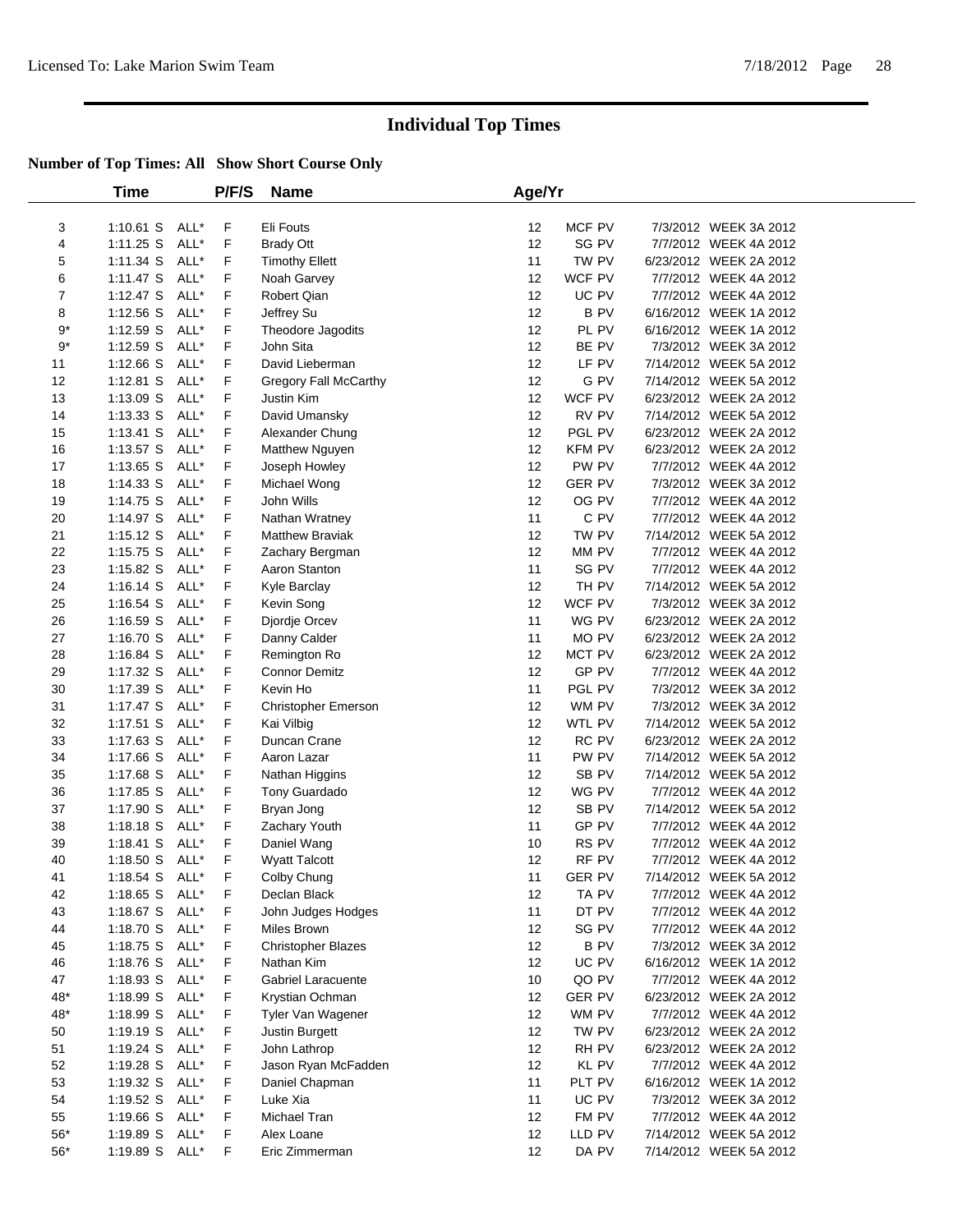|                | Time                         |      | P/F/S | <b>Name</b>               | Age/Yr |               |                        |  |
|----------------|------------------------------|------|-------|---------------------------|--------|---------------|------------------------|--|
|                |                              |      |       |                           |        |               |                        |  |
|                | <b>Boys 9-10 50 Free</b>     |      |       |                           |        |               |                        |  |
|                | 30.94 S ALL*                 |      | F     | Jacob Lindner             | 10     | LLD PV        | 7/3/2012 WEEK 3A 2012  |  |
| $\overline{2}$ | 31.24 S                      | ALL* | F.    | Gabriel Laracuente        | 10     | QO PV         | 6/23/2012 WEEK 2A 2012 |  |
| 3              | 31.31 S                      | ALL* | F.    | Daniel Wang               | 10     | RS PV         | 7/7/2012 WEEK 4A 2012  |  |
| 4              | 31.59 S                      | ALL* | F     | Ryan Gruner               | 10     | SG PV         | 7/14/2012 WEEK 5A 2012 |  |
| 5              | 31.72 S                      | ALL* | F     | Alan Li                   | 10     | RV PV         | 6/16/2012 WEEK 1A 2012 |  |
| 6              | 31.84 S                      | ALL* | F     | Kenny Song                | 10     | WCF PV        | 7/3/2012 WEEK 3A 2012  |  |
| 7              | 32.31 S                      | ALL* | F     | Michael Sabad             | 10     | <b>GER PV</b> | 7/3/2012 WEEK 3A 2012  |  |
| 8              | 32.87 S                      | ALL* | F.    | Nicholas Karayianis       | 10     | RV PV         | 7/3/2012 WEEK 3A 2012  |  |
| 9              | 32.99 S                      | ALL* | F     | Harrison Oehler           | 10     | WG PV         | 6/16/2012 WEEK 1A 2012 |  |
| 10             | 33.24 S                      | ALL* | F     | Noah Rutberg              | 9      | RE PV         | 6/23/2012 WEEK 2A 2012 |  |
| 11             | 33.35 S                      | ALL* | F     | Sean Keller               | 10     | CB PV         | 7/3/2012 WEEK 3A 2012  |  |
| 12             | 33.47 S                      | ALL* | F.    | Jacob Rosner              | 10     | PW PV         | 7/14/2012 WEEK 5A 2012 |  |
| 13             | 33.53 S                      | ALL* | F     | Ben Long Zuo              | 9      | TH PV         | 7/14/2012 WEEK 5A 2012 |  |
| 14             | 33.64 S                      | ALL* | F.    | Niles Egan                | 10     | NCC PV        | 7/14/2012 WEEK 5A 2012 |  |
| 15             | 33.67 S                      | ALL* | F     | Johann Grinschgl          | 10     | MM PV         | 7/3/2012 WEEK 3A 2012  |  |
| 16             | 33.71 S                      | ALL* | F     | Jonathan Crocker          | 10     | MCT PV        | 7/14/2012 WEEK 5A 2012 |  |
| 17             | 33.78 S                      | ALL* | F     | Daniel Garcia             | 9      | IF PV         | 7/3/2012 WEEK 3A 2012  |  |
| 18             | 33.80 S                      | ALL* | F     | Jordan Gross              | 10     | CG PV         | 6/16/2012 WEEK 1A 2012 |  |
| 19             | 33.82 S                      | ALL* | F     | <b>Matthew Pottker</b>    | 10     | WM PV         | 7/7/2012 WEEK 4A 2012  |  |
| 20             | 33.85 S                      | ALL* | F.    | Evan McLaughlin           | 10     | WL PV         | 7/14/2012 WEEK 5A 2012 |  |
| 21             | 33.86 S                      | ALL* | F     | Joseph Yifan Huang        | 10     | KFM PV        | 6/23/2012 WEEK 2A 2012 |  |
| 22             | 33.94 S                      | ALL* | F     | Noah Ferguson             | 10     | SG PV         | 7/7/2012 WEEK 4A 2012  |  |
| 23             | 34.07 S                      | ALL* | F     | James Collishaw           | 9      | OG PV         | 7/7/2012 WEEK 4A 2012  |  |
| 24             | 34.20 S                      | ALL* | F.    | Michael Tang              | 10     | TH PV         | 6/16/2012 WEEK 1A 2012 |  |
| 25             | 34.21 S                      | ALL* | F     | Cole Bagshaw              | 10     | C PV          | 7/7/2012 WEEK 4A 2012  |  |
| 26             | 34.35 S                      | ALL* | F.    | Andy Ram                  | 10     | RS PV         | 7/7/2012 WEEK 4A 2012  |  |
| 27             | 34.43 S                      | ALL* | F     | Sammy Matusek             | 10     | MCT PV        | 7/14/2012 WEEK 5A 2012 |  |
| 28             | 34.48 S                      | ALL* | F     | Mark Lattner              | 10     | DA PV         | 6/23/2012 WEEK 2A 2012 |  |
| 29             | 34.57 S                      | ALL* | F     | <b>Brady Meyers</b>       | 10     | OG PV         | 7/7/2012 WEEK 4A 2012  |  |
| 30             | 34.58 S                      | ALL* | F     | <b>Brett Feyerick</b>     | 9      | TH PV         | 7/7/2012 WEEK 4A 2012  |  |
| 31             | 34.73 S                      | ALL* | F     | Nicholas West             | 9      | NWB PV        | 7/3/2012 WEEK 3A 2012  |  |
| 32             | 34.76 S                      | ALL* | F.    | Maximillano Casey-Bolanos | 10     | NWB PV        | 7/7/2012 WEEK 4A 2012  |  |
| 33             | 34.82 S                      | ALL* | F.    | Zach Bayler               | 10     | RH PV         | 7/3/2012 WEEK 3A 2012  |  |
| $34*$          | 34.90 S                      | ALL* | F     | Michael O'Neil            | 10     | NO PV         | 7/3/2012 WEEK 3A 2012  |  |
| $34*$          | 34.90 S                      | ALL* | F     | Christopher Vu            | 9      | SG PV         | 7/14/2012 WEEK 5A 2012 |  |
| 36             | 34.93 S                      | ALL* | F.    | lan Gunsel Song           | 10     | WCF PV        | 6/23/2012 WEEK 2A 2012 |  |
| 37             | 34.94 S                      | ALL* | F     | Cole Mitchell             | 9      | CCR PV        | 7/7/2012 WEEK 4A 2012  |  |
| 38             | 34.97 S ALL*                 |      | F     | Marco Casareto            | 10     | OM PV         | 7/3/2012 WEEK 3A 2012  |  |
| 39             | 35.03 S ALL*                 |      | F     | Joshua Roberts            | 10     | MO PV         | 7/3/2012 WEEK 3A 2012  |  |
| 40             | 35.05 S ALL*                 |      | F     | Anthony Qin               | 10     | RV PV         | 7/14/2012 WEEK 5A 2012 |  |
| 41             | 35.13 S ALL*                 |      | F.    | Cameron Darnell           | 10     | TW PV         | 7/14/2012 WEEK 5A 2012 |  |
| 42             | 35.18 S                      | ALL* | F     | Vincent Gao               | 10     | UC PV         | 6/23/2012 WEEK 2A 2012 |  |
|                | 35.23 S                      | ALL* |       |                           | 9      | QO PV         | 7/14/2012 WEEK 5A 2012 |  |
| 43             |                              |      | F     | Victor Nunzio Zangla      |        | NH PV         | 7/7/2012 WEEK 4A 2012  |  |
| 44             | 35.35 S ALL*<br>35.43 S ALL* |      | F     | Andrew Loayza             | 10     | EG PV         |                        |  |
| 45             |                              |      | F.    | Max Fischer               | 10     |               | 6/23/2012 WEEK 2A 2012 |  |
| 46             | 35.59 S ALL*                 |      | F     | Alec Cooper               | 9      | PA PV         | 6/23/2012 WEEK 2A 2012 |  |
| 47             | 35.67 S ALL*<br>35.69 S      |      | F     | Jack Gonzalez             | 10     | MM PV         | 7/3/2012 WEEK 3A 2012  |  |
| 48             | 35.70 S ALL*                 | ALL* | F     | Michael Amberman          | 10     | OM PV         | 7/7/2012 WEEK 4A 2012  |  |
| 49             |                              |      | F     | Dolan Plummer             | 9      | EW PV         | 7/7/2012 WEEK 4A 2012  |  |
| 50             | 35.71 S ALL*                 |      | F.    | Steven Camacho            | 10     | FH PV         | 7/14/2012 WEEK 5A 2012 |  |
| 51             | 35.74 S ALL*                 |      | F.    | Nam Lam                   | 10     | <b>GER PV</b> | 7/3/2012 WEEK 3A 2012  |  |
| 52             | 35.76 S ALL*                 |      | F     | Alain Vu                  | 10     | <b>JC PV</b>  | 7/14/2012 WEEK 5A 2012 |  |
| 53             | 35.80 S ALL*                 |      | F.    | Alexander Ochman          | 9      | <b>GER PV</b> | 7/14/2012 WEEK 5A 2012 |  |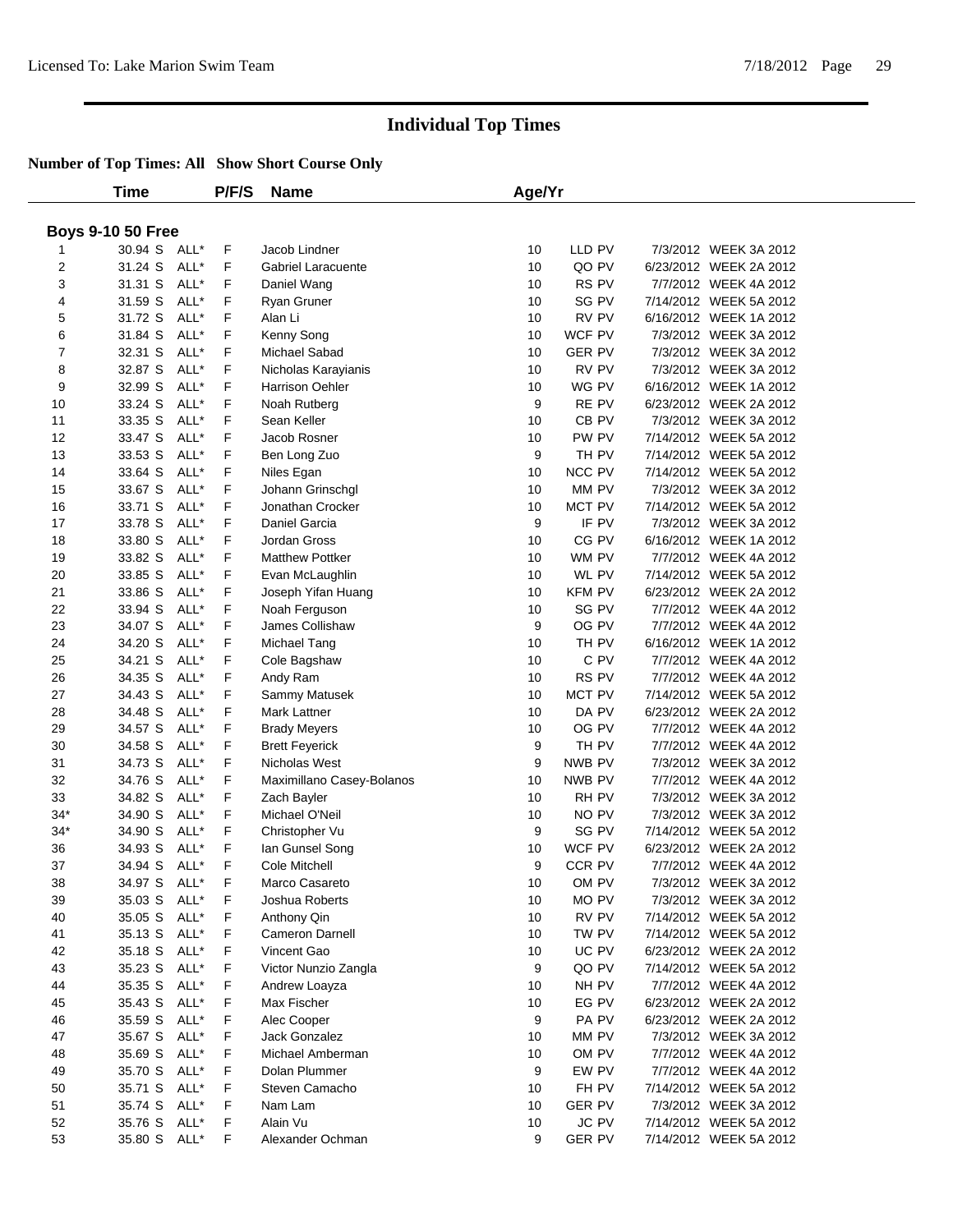|                | <b>Time</b>              |      | P/F/S   | <b>Name</b>               | Age/Yr          |                        |                                                 |  |
|----------------|--------------------------|------|---------|---------------------------|-----------------|------------------------|-------------------------------------------------|--|
|                |                          |      |         |                           |                 |                        |                                                 |  |
|                | <b>Boys 9-10 25 Back</b> |      |         |                           |                 |                        |                                                 |  |
|                | 16.57 S ALL*             |      | F.      | Kenny Song                | 10              | WCF PV                 | 7/3/2012 WEEK 3A 2012                           |  |
| 2              | 16.85 S                  | ALL* | F.      | Jacob Lindner             | 10              | LLD PV                 | 6/23/2012 WEEK 2A 2012                          |  |
| 3              | 16.93 S                  | ALL* | F.      | <b>Gabriel Laracuente</b> | 10              | QO PV                  | 7/3/2012 WEEK 3A 2012                           |  |
| 4              | 17.18 S                  | ALL* | F       | Ryan Gruner               | 10              | SG PV                  | 6/16/2012 WEEK 1A 2012                          |  |
| 5              | 17.50 S                  | ALL* | F       | Jordan Gross              | 10              | CG PV                  | 6/23/2012 WEEK 2A 2012                          |  |
| 6              | 17.58 S                  | ALL* | F       | Harrison Oehler           | 10              | WG PV                  | 7/3/2012 WEEK 3A 2012                           |  |
| $\overline{7}$ | 17.76 S                  | ALL* | F       |                           | 9               | TH PV                  | 7/14/2012 WEEK 5A 2012                          |  |
| 8              | 18.16 S                  | ALL* | F       | <b>Brett Feyerick</b>     | 10              | RS PV                  | 7/14/2012 WEEK 5A 2012                          |  |
|                |                          | ALL* |         | Daniel Wang               |                 | RV PV                  |                                                 |  |
| 9              | 18.27 S                  |      | F.      | Nicholas Karayianis       | 10              |                        | 7/3/2012 WEEK 3A 2012<br>7/14/2012 WEEK 5A 2012 |  |
| 10             | 18.33 S                  | ALL* | F<br>F. | Michael Sabad             | 10<br>9         | <b>GER PV</b><br>SG PV |                                                 |  |
| 11             | 18.37 S                  | ALL* |         | Christopher Vu            |                 |                        | 6/23/2012 WEEK 2A 2012                          |  |
| 12             | 18.45 S                  | ALL* | F       | James Collishaw           | 9               | OG PV                  | 7/7/2012 WEEK 4A 2012                           |  |
| 13             | 18.50 S                  | ALL* | F       | Ben Long Zuo              | 9               | TH PV                  | 6/23/2012 WEEK 2A 2012                          |  |
| 14             | 18.51 S                  | ALL* | F.      | Nicholas West             | 9               | NWB PV                 | 7/3/2012 WEEK 3A 2012                           |  |
| 15             | 18.59 S                  | ALL* | F       | Niles Egan                | 10              | NCC PV                 | 6/23/2012 WEEK 2A 2012                          |  |
| 16             | 18.60 S                  | ALL* | F       | Jonathan Crocker          | 10              | MCT PV                 | 7/7/2012 WEEK 4A 2012                           |  |
| 17             | 18.62 S                  | ALL* | F       | <b>Matthew Pottker</b>    | 10              | WM PV                  | 7/3/2012 WEEK 3A 2012                           |  |
| 18             | 18.69 S                  | ALL* | F       | Zach Bayler               | 10              | RH PV                  | 6/16/2012 WEEK 1A 2012                          |  |
| 19             | 18.76 S                  | ALL* | F       | Alec Cooper               | 9               | PA PV                  | 6/16/2012 WEEK 1A 2012                          |  |
| 20             | 18.83 S                  | ALL* | F       | Noah Rutberg              | 9               | RE PV                  | 6/16/2012 WEEK 1A 2012                          |  |
| 21             | 18.87 S                  | ALL* | F       | Steven Camacho            | 10              | FH PV                  | 7/3/2012 WEEK 3A 2012                           |  |
| 22             | 18.97 S                  | ALL* | F       | Mark Lattner              | 10              | DA PV                  | 6/16/2012 WEEK 1A 2012                          |  |
| 23             | 19.02 S                  | ALL* | F.      | Maximillano Casey-Bolanos | 10              | NWB PV                 | 7/7/2012 WEEK 4A 2012                           |  |
| 24             | 19.08 S                  | ALL* | F.      | Sean Keller               | 10              | CB PV                  | 7/14/2012 WEEK 5A 2012                          |  |
| $25*$          | 19.16 S                  | ALL* | F       | Joshua Roberts            | 10              | MO PV                  | 7/7/2012 WEEK 4A 2012                           |  |
| $25*$          | 19.16 S                  | ALL* | F       | Noah Ferguson             | 10              | SG PV                  | 7/7/2012 WEEK 4A 2012                           |  |
| 27             | 19.29 S                  | ALL* | F       | Marco Casareto            | 10              | OM PV                  | 7/7/2012 WEEK 4A 2012                           |  |
| 28             | 19.31 S                  | ALL* | F       | Michael Tang              | 10              | TH PV                  | 7/14/2012 WEEK 5A 2012                          |  |
| 29             | 19.35 S                  | ALL* | F       | Kyle Lawson               | 9               | BE PV                  | 6/16/2012 WEEK 1A 2012                          |  |
| 30             | 19.38 S                  | ALL* | F       | Joshua Jacobson           | 9               | H PV                   | 7/7/2012 WEEK 4A 2012                           |  |
| 31             | 19.41 S                  | ALL* | F       | Victor Nunzio Zangla      | 9               | QO PV                  | 7/7/2012 WEEK 4A 2012                           |  |
| 32             | 19.55 S                  | ALL* | F       | Anthony Qin               | 10              | RV PV                  | 7/14/2012 WEEK 5A 2012                          |  |
| 33             | 19.57 S                  | ALL* | F       | Jacob Rosner              | 10              | PW PV                  | 7/14/2012 WEEK 5A 2012                          |  |
| 34             | 19.63 S                  | ALL* | F       | <b>Harry Montes</b>       | 10              | BE PV                  | 6/16/2012 WEEK 1A 2012                          |  |
| 35             | 19.64 S                  | ALL* | F       | Isaac Wang                | 10              | QO PV                  | 6/16/2012 WEEK 1A 2012                          |  |
| 36             | 19.65 S                  | ALL* | F.      | <b>Teddy Russell</b>      | 10              | RF PV                  | 7/14/2012 WEEK 5A 2012                          |  |
| $37*$          | 19.75 S                  | ALL* | F       | lan Gunsel Song           | 10              | WCF PV                 | 7/3/2012 WEEK 3A 2012                           |  |
| $37*$          | 19.75 S ALL*             |      | F       | Brendan Falatko           | 10 <sup>1</sup> | SG PV                  | 7/3/2012 WEEK 3A 2012                           |  |
| $39*$          | 19.77 S ALL*             |      | F       | Sam Peraza                | 10              | CS <sub>PV</sub>       | 7/3/2012 WEEK 3A 2012                           |  |
| $39*$          | 19.77 S ALL*             |      | F.      | <b>Brady Meyers</b>       | 10              | OG PV                  | 6/16/2012 WEEK 1A 2012                          |  |
| 41             | 19.82 S                  | ALL* | F       | Erich Mayne               | 10              | WL PV                  | 7/14/2012 WEEK 5A 2012                          |  |
| 42             | 19.85 S                  | ALL* | F       | Michael O'Neil            | 10              | NO PV                  | 7/7/2012 WEEK 4A 2012                           |  |
| 43             | 19.88 S                  | ALL* | F       | Cameron Barclay           | 9               | TH PV                  | 6/16/2012 WEEK 1A 2012                          |  |
| 44             | 19.90 S                  | ALL* | F       | Michael Amberman          | 10              | OM PV                  | 6/23/2012 WEEK 2A 2012                          |  |
| $45*$          | 19.97 S ALL*             |      | F.      | Hunter DiCello            | 10              | WCF PV                 | 6/23/2012 WEEK 2A 2012                          |  |
| 45*            | 19.97 S ALL*             |      | F       | Joseph Yifan Huang        | 10              | <b>KFM PV</b>          | 7/3/2012 WEEK 3A 2012                           |  |
| 47             | 20.03 S                  | ALL* | F.      | Dolan Plummer             | 9               | EW PV                  | 7/14/2012 WEEK 5A 2012                          |  |
| 48             | 20.04 S ALL*             |      | F.      | <b>Brian Rose</b>         | 9               | WG PV                  | 7/7/2012 WEEK 4A 2012                           |  |
|                | Boys 9-10 25 Breast      |      |         |                           |                 |                        |                                                 |  |
|                | 18.83 S ALL*             |      | F       | Kenny Song                | 10              | WCF PV                 | 7/7/2012 WEEK 4A 2012                           |  |
| 1<br>2         | 19.31 S ALL*             |      | F       | Alan Li                   | 10              | RV PV                  | 6/23/2012 WEEK 2A 2012                          |  |
| 3              | 19.40 S                  | ALL* | F       | Jacob Lindner             | 10              | LLD PV                 | 7/3/2012 WEEK 3A 2012                           |  |
|                |                          |      |         |                           |                 |                        |                                                 |  |
| 4              | 19.56 S ALL*             |      | F       | Daniel Wang               | 10              | RS PV                  | 6/23/2012 WEEK 2A 2012                          |  |
| 5              | 19.59 S ALL*             |      | F       | Ryan Gruner               | 10              | SG PV                  | 7/14/2012 WEEK 5A 2012                          |  |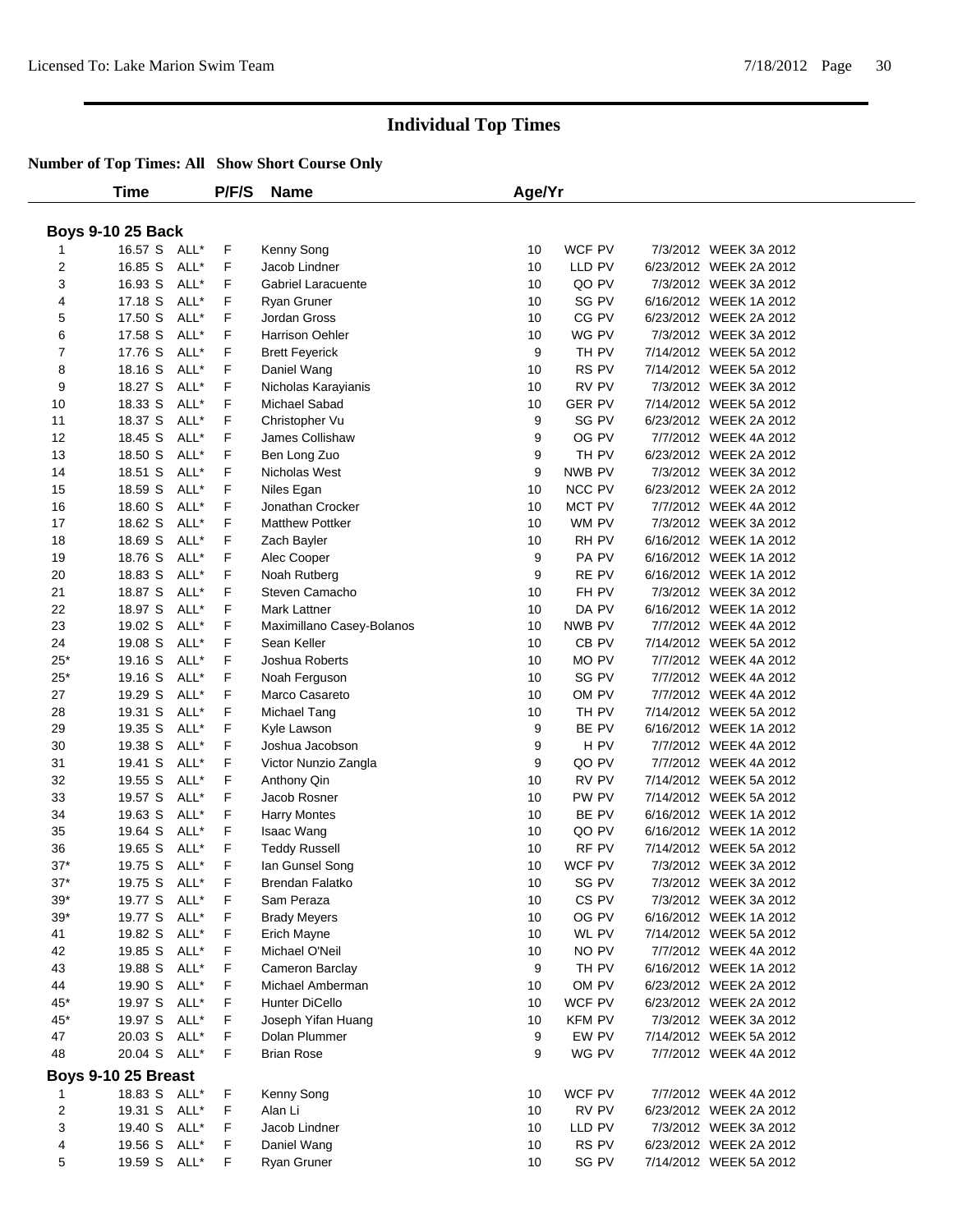|                | <b>Time</b>             |      | P/F/S       | <b>Name</b>               | Age/Yr           |               |                        |  |
|----------------|-------------------------|------|-------------|---------------------------|------------------|---------------|------------------------|--|
| 6              | 19.62 S                 | ALL* | F           | Cole Bagshaw              | 10               | C PV          | 7/7/2012 WEEK 4A 2012  |  |
| $\overline{7}$ | 19.81 S                 | ALL* | F           | Michael Penafiel          | 10               | K PV          | 7/7/2012 WEEK 4A 2012  |  |
| 8              | 20.05 S                 | ALL* | F           | Daniel Garcia             | 9                | IF PV         | 6/16/2012 WEEK 1A 2012 |  |
| 9              | 20.07 S                 | ALL* | F           | Evan McLaughlin           | 10               | WL PV         | 7/14/2012 WEEK 5A 2012 |  |
| $10*$          | 20.22 S                 | ALL* | F           | Johann Grinschgl          | 10               | MM PV         | 7/7/2012 WEEK 4A 2012  |  |
| $10*$          | 20.22 S                 | ALL* | F           | <b>Gabriel Laracuente</b> | 10               | QO PV         | 7/7/2012 WEEK 4A 2012  |  |
| 12             | 20.29 S                 | ALL* | F           | Joseph Alfredo Nonato     | 10               | <b>CLM PV</b> | 6/16/2012 WEEK 1A 2012 |  |
| 13             | 20.30 S                 | ALL* | F           | Ben Long Zuo              | 9                | TH PV         | 7/7/2012 WEEK 4A 2012  |  |
| 14             | 20.34 S                 | ALL* | F           | Jordan Gross              | 10               | CG PV         | 7/7/2012 WEEK 4A 2012  |  |
| 15             | 20.36 S                 | ALL* | F           | <b>Timothy Furgeson</b>   | 10               | PLT PV        | 6/16/2012 WEEK 1A 2012 |  |
| 16             | 20.48 S                 | ALL* | F           | Harrison Oehler           | 10               | WG PV         | 6/16/2012 WEEK 1A 2012 |  |
| 17             | 20.52 S                 | ALL* | F           | Alexander Ochman          | $\boldsymbol{9}$ | <b>GER PV</b> | 7/3/2012 WEEK 3A 2012  |  |
| 18             | 20.58 S                 | ALL* | F           | Steven Camacho            | 10               | FH PV         | 6/23/2012 WEEK 2A 2012 |  |
| 19             | 20.63 S                 | ALL* | F           | Michael Sabad             | 10               | <b>GER PV</b> | 6/23/2012 WEEK 2A 2012 |  |
| 20             | 20.95 S                 | ALL* | F           | Jonathan Crocker          | 10               | MCT PV        | 7/14/2012 WEEK 5A 2012 |  |
| 21             | 21.24 S                 | ALL* | F           | Joseph Yifan Huang        | 10               | <b>KFM PV</b> | 6/23/2012 WEEK 2A 2012 |  |
| 22             | 21.25 S                 | ALL* | F           | Joseph Dietrich           | 10               | H PV          | 7/3/2012 WEEK 3A 2012  |  |
| 23             | 21.29 S                 | ALL* | F           | Noah Tunde Atanda         | 10               | NH PV         | 7/7/2012 WEEK 4A 2012  |  |
| 24             | 21.37 S                 | ALL* | F           | Cole Mitchell             | 9                | CCR PV        | 7/7/2012 WEEK 4A 2012  |  |
| $25^{\ast}$    | 21.38 S                 | ALL* | F           | Andy Ram                  | 10               | RS PV         | 7/7/2012 WEEK 4A 2012  |  |
| $25*$          | 21.38 S                 | ALL* | F           | Sammy Matusek             | 10               | MCT PV        | 6/23/2012 WEEK 2A 2012 |  |
| 27             | 21.43 S                 | ALL* | F           | Ben Rabin                 | 10               | TW PV         | 7/14/2012 WEEK 5A 2012 |  |
| 28             | 21.44 S                 | ALL* | F           | Mark Lattner              | 10               | DA PV         | 6/23/2012 WEEK 2A 2012 |  |
| 29             | 21.51 S                 | ALL* | F           | Christopher Trahern       | 10               | MCT PV        | 7/14/2012 WEEK 5A 2012 |  |
| 30             | 21.52 S                 | ALL* | F           | James Collishaw           | 9                | OG PV         | 7/7/2012 WEEK 4A 2012  |  |
| 31             | 21.63 S                 | ALL* | F           | Ethan Rindner             | 10               | EG PV         | 6/16/2012 WEEK 1A 2012 |  |
| 32             | 21.67 S                 | ALL* | F           | <b>Talon Campbell</b>     | 10               | A PV          | 7/7/2012 WEEK 4A 2012  |  |
| 33             | 21.72 S                 | ALL* | F           | Tommy O'Donnell           | 9                | W PV          | 7/3/2012 WEEK 3A 2012  |  |
| 34             | 21.75 S                 | ALL* | F           | Joshua Levine             | 9                | MM PV         | 7/7/2012 WEEK 4A 2012  |  |
| 35             | 21.78 S                 | ALL* | F           | Jason Liu                 | 9                | UC PV         | 6/16/2012 WEEK 1A 2012 |  |
| 36             | 21.81 S                 | ALL* | F           | Rakesh Khanna             | 10               | SO PV         | 7/7/2012 WEEK 4A 2012  |  |
| 37             | 21.87 S                 | ALL* | F           | Michael O'Neil            | 10               | NO PV         | 7/3/2012 WEEK 3A 2012  |  |
| 38             | 21.90 S                 | ALL* | F           | Joshua Roberts            | 10               | MO PV         | 7/3/2012 WEEK 3A 2012  |  |
| 39             | 21.94 S                 | ALL* | F           | Zach Bayler               | 10               | RH PV         | 7/7/2012 WEEK 4A 2012  |  |
| $40*$          | 21.96 S                 | ALL* | F           | Alexi Roussos             | 10               | CG PV         | 7/7/2012 WEEK 4A 2012  |  |
| $40*$          | 21.96 S                 | ALL* | F           | Michael Tang              | 10               | TH PV         | 7/14/2012 WEEK 5A 2012 |  |
| 42             | 21.99 S                 | ALL* | F           | Dolan Plummer             | 9                | EW PV         | 7/14/2012 WEEK 5A 2012 |  |
| 43             | 22.00 S                 | ALL* | F           | <b>Brooks Zarchin</b>     | 9                | TA PV         | 7/3/2012 WEEK 3A 2012  |  |
| 44*            | 22.02 S                 | ALL* | F           | Ishaan Oberoi             | 10               | <b>KFM PV</b> | 6/23/2012 WEEK 2A 2012 |  |
| 44*            | 22.02 S ALL*            |      | F           | Ryan Cornish              | 9                | PW PV         | 7/14/2012 WEEK 5A 2012 |  |
| 44*            | 22.02 S                 | ALL* | F           | Sean Farley               | 10               | RE PV         | 7/7/2012 WEEK 4A 2012  |  |
| 47             | 22.04 S                 | ALL* | F           | Christopher Vu            | 9                | SG PV         | 6/23/2012 WEEK 2A 2012 |  |
| 48             | 22.14 S ALL*            |      | F           | Ethan Wilson              | 10               | NWB PV        | 7/14/2012 WEEK 5A 2012 |  |
| 49*            | 22.15 S                 | ALL* | F           | Sean Ryan McCaffrey       | 10               | G PV          | 6/23/2012 WEEK 2A 2012 |  |
| 49*            | 22.15 S                 | ALL* | F           | Ray Mizui                 | 10               | BE PV         | 7/14/2012 WEEK 5A 2012 |  |
| 51             | 22.16 S                 | ALL* | F           | <b>Griffith Potts</b>     | 10               | A PV          | 7/3/2012 WEEK 3A 2012  |  |
| 52             | 22.19 S                 | ALL* | $\mathsf F$ | <b>Michael Paulos</b>     | 10               | PA PV         | 7/3/2012 WEEK 3A 2012  |  |
|                | <b>Boys 9-10 25 Fly</b> |      |             |                           |                  |               |                        |  |
| 1              | 15.39 S ALL*            |      | F           | Alan Li                   | 10               | RV PV         | 6/16/2012 WEEK 1A 2012 |  |
| $\overline{c}$ | 15.79 S                 | ALL* | F           | Ryan Gruner               | 10               | SG PV         | 7/14/2012 WEEK 5A 2012 |  |
| 3              | 15.84 S                 | ALL* | F           | Daniel Wang               | 10               | RS PV         | 6/23/2012 WEEK 2A 2012 |  |
| 4              | 15.90 S ALL*            |      | F           | <b>Gabriel Laracuente</b> | 10               | QO PV         | 7/7/2012 WEEK 4A 2012  |  |
| 5              | 15.93 S                 | ALL* | F           | Jacob Lindner             | 10               | LLD PV        | 6/16/2012 WEEK 1A 2012 |  |
| 6              | 16.06 S                 | ALL* | F           | Kenny Song                | 10               | WCF PV        | 7/7/2012 WEEK 4A 2012  |  |
| $\overline{7}$ | 16.09 S                 | ALL* | F           | Jordan Gross              | 10               | CG PV         | 7/7/2012 WEEK 4A 2012  |  |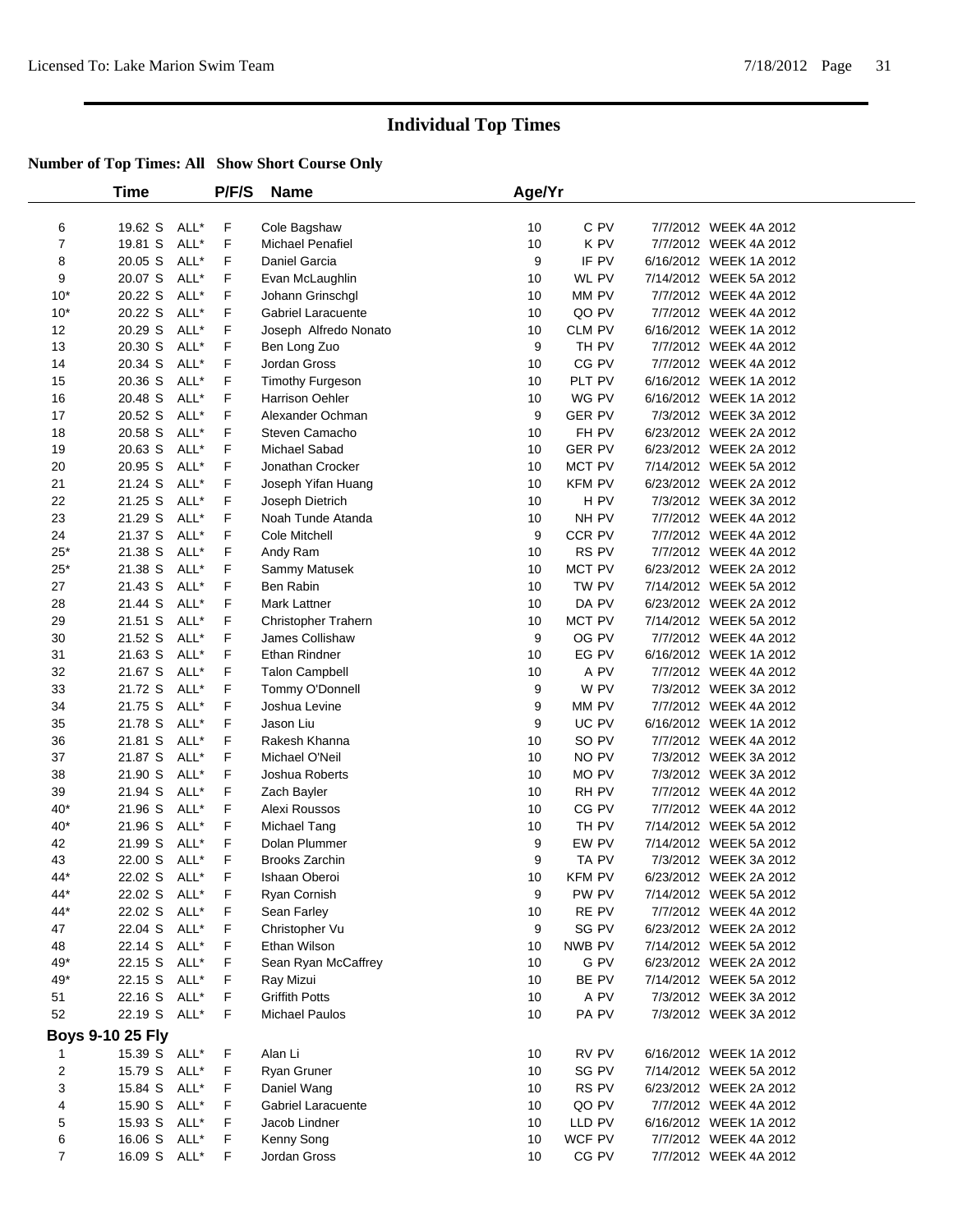|             | Time               |              | P/F/S  | <b>Name</b>                     | Age/Yr   |                |                                                 |  |
|-------------|--------------------|--------------|--------|---------------------------------|----------|----------------|-------------------------------------------------|--|
| 8           | 16.25 S            | ALL*         | F      | Michael Sabad                   | 10       | <b>GER PV</b>  | 6/16/2012 WEEK 1A 2012                          |  |
| 9           | 16.31 S            | ALL*         | F      | Ben Long Zuo                    | 9        | TH PV          | 7/14/2012 WEEK 5A 2012                          |  |
| 10          | 16.35 S            | ALL*         | F      | <b>Brett Feyerick</b>           | 9        | TH PV          | 7/14/2012 WEEK 5A 2012                          |  |
| 11          | 16.56 S            | ALL*         | F      | Niles Egan                      | 10       | NCC PV         | 7/7/2012 WEEK 4A 2012                           |  |
| 12          | 16.64 S            | ALL*         | F      | Steven Camacho                  | 10       | FH PV          | 7/7/2012 WEEK 4A 2012                           |  |
| 13          | 16.85 S            | ALL*         | F      | Evan McLaughlin                 | 10       | WL PV          | 6/23/2012 WEEK 2A 2012                          |  |
| 14          | 16.89 S            | ALL*         | F      | <b>Matthew Pottker</b>          | 10       | WM PV          | 7/14/2012 WEEK 5A 2012                          |  |
| 15          | 16.90 S            | ALL*         | F      | Noah Rutberg                    | 9        | RE PV          | 7/7/2012 WEEK 4A 2012                           |  |
| 16          | 17.01 S            | ALL*         | F      | Jacob Rosner                    | 10       | PW PV          | 7/14/2012 WEEK 5A 2012                          |  |
| 17          | 17.04 S            | ALL*         | F      | Sammy Matusek                   | 10       | MCT PV         | 7/14/2012 WEEK 5A 2012                          |  |
| 18          | 17.07 S            | ALL*         | F      | Johann Grinschgl                | 10       | MM PV          | 6/23/2012 WEEK 2A 2012                          |  |
| 19          | 17.11 S            | ALL*         | F      | <b>Harrison Oehler</b>          | 10       | WG PV          | 7/14/2012 WEEK 5A 2012                          |  |
| 20          | 17.21 S            | ALL*         | F      | Alec Cooper                     | 9        | PA PV          | 7/3/2012 WEEK 3A 2012                           |  |
| 21          | 17.43 S            | ALL*         | F      | Maximillano Casey-Bolanos       | 10       | NWB PV         | 7/7/2012 WEEK 4A 2012                           |  |
| 22          | 17.46 S            | ALL*         | F      | <b>Justin Clark</b>             | 9        | MCT PV         | 7/14/2012 WEEK 5A 2012                          |  |
| $23*$       | 17.53 S            | ALL*         | F      | Daniel Garcia                   | 9        | IF PV          | 6/16/2012 WEEK 1A 2012                          |  |
| $23*$       | 17.53 S            | ALL*         | F      | <b>Harry Montes</b>             | 10       | BE PV          | 6/16/2012 WEEK 1A 2012                          |  |
| 25          | 17.59 S            | ALL*         | F      | Sean Keller                     | 10       | CB PV          | 6/23/2012 WEEK 2A 2012                          |  |
| 26          | 17.60 S            | ALL*         | F      | Quintin Cheadle                 | 10       | NH PV          | 7/7/2012 WEEK 4A 2012                           |  |
| 27          | 17.66 S            | ALL*         | F      | Noah Ferguson                   | 10       | SG PV          | 7/14/2012 WEEK 5A 2012                          |  |
| $28*$       | 17.72 S            | ALL*         | F      | <b>Michael Paulos</b>           | 10       | PA PV          | 6/23/2012 WEEK 2A 2012                          |  |
| $28*$       | 17.72 S            | ALL*         | F      | Nicholas Karayianis             | 10       | RV PV          | 6/23/2012 WEEK 2A 2012                          |  |
| $30*$       | 17.75 S            | ALL*         | F      | Hunter DiCello                  | 10       | WCF PV         | 7/3/2012 WEEK 3A 2012                           |  |
| $30*$       | 17.75 S            | ALL*         | F      | Kaden Hoffman                   | 10       | PLT PV         | 7/14/2012 WEEK 5A 2012                          |  |
| $32*$       | 17.77 S            | ALL*         | F      | Michael Amberman                | 10       | OM PV          | 6/23/2012 WEEK 2A 2012                          |  |
| $32*$       | 17.77 S            | ALL*         | F      | Ethan Rindner                   | 10       | EG PV          | 6/16/2012 WEEK 1A 2012                          |  |
| 34          | 17.81 S            | ALL*         | F      | George Siarkas                  | 10       | TA PV          | 7/14/2012 WEEK 5A 2012                          |  |
| 35          | 17.85 S            | ALL*         | F      | Adam Melrod                     | 9        | MO PV          | 6/23/2012 WEEK 2A 2012                          |  |
| 36          | 18.05 S            | ALL*         | F      | Andy Ram                        | 10       | RS PV          | 7/3/2012 WEEK 3A 2012                           |  |
| $37*$       | 18.07 S            | ALL*         | F      | Joseph Yifan Huang              | 10       | <b>KFM PV</b>  | 7/7/2012 WEEK 4A 2012                           |  |
| $37*$       | 18.07 S            | ALL*         | F      | Cole Bagshaw                    | 10       | C PV           | 7/7/2012 WEEK 4A 2012                           |  |
| 39          | 18.15 S            | ALL*         | F      | Chris Ma                        | 9        | RV PV          | 7/7/2012 WEEK 4A 2012                           |  |
| 40          | 18.17 S            | ALL*         | F      | <b>Brady Meyers</b>             | 10       | OG PV          | 6/23/2012 WEEK 2A 2012                          |  |
| $41*$       | 18.19 S            | ALL*         | F      | Dominic Valis                   | 9        | DF PV          | 7/3/2012 WEEK 3A 2012                           |  |
| $41*$       | 18.19 S            | ALL*         | F      | Victor Nunzio Zangla            | 9        | QO PV          | 6/16/2012 WEEK 1A 2012                          |  |
| 43          | 18.21 S            | ALL*         | F      | Kyle Lawson                     | 9        | BE PV          | 7/7/2012 WEEK 4A 2012                           |  |
| 44          | 18.22 S            | ALL*         | F      | Tommy O'Donnell                 | 9        | W PV           | 6/16/2012 WEEK 1A 2012                          |  |
| 45          | 18.23 S            | ALL*         | F      | Nam Lam                         | 10       | <b>GER PV</b>  | 7/3/2012 WEEK 3A 2012                           |  |
| 46*         | 18.25 S            | ALL*         | F      | lan Gunsel Song                 | 10       | WCF PV         | 6/23/2012 WEEK 2A 2012                          |  |
| 46*         | 18.25 S ALL*       |              | F      | Liam Jones                      | 9        | WG PV          | 7/7/2012 WEEK 4A 2012                           |  |
| 48          | 18.28 S            | ALL*         | F      | Max Fischer                     | 10       | EG PV          | 7/3/2012 WEEK 3A 2012                           |  |
| 49          | 18.33 S            | ALL*         | F      | Percy Ackerman                  | 9        | OG PV          | 7/7/2012 WEEK 4A 2012                           |  |
| $50*$       | 18.38 S            | ALL*         | F      | Nicholas West                   | 9        | NWB PV         | 7/7/2012 WEEK 4A 2012                           |  |
| $50*$       | 18.38 S            | ALL*         | F      | Connor Burke                    | 9        | K PV           | 7/7/2012 WEEK 4A 2012                           |  |
| 52          | 18.39 S            | ALL*         | F      | Florian Knollmann               | 10       | MO PV          | 7/3/2012 WEEK 3A 2012                           |  |
| $53^{\ast}$ | 18.42 S            | ALL*<br>ALL* | F      | Hayes Goetcheus                 | 10       | C PV           | 7/3/2012 WEEK 3A 2012<br>7/14/2012 WEEK 5A 2012 |  |
| $53*$       | 18.42 S<br>18.43 S | ALL*         | F<br>F | <b>Teddy Russell</b>            | 10<br>10 | RF PV          | 6/23/2012 WEEK 2A 2012                          |  |
| 55          |                    | ALL*         | F      | Zach Bayler                     | 9        | RH PV<br>TH PV | 7/14/2012 WEEK 5A 2012                          |  |
| 56<br>57    | 18.44 S<br>18.45 S | ALL*         | F      | Cameron Barclay<br>Mark Lattner | 10       | DA PV          | 6/23/2012 WEEK 2A 2012                          |  |
| 58          | 18.54 S            | ALL*         | F      | <b>Brian Rose</b>               | 9        | WG PV          | 7/7/2012 WEEK 4A 2012                           |  |
| 59          | 18.59 S            | ALL*         | F      | <b>Griffith Potts</b>           | 10       | A PV           | 6/16/2012 WEEK 1A 2012                          |  |
| $60*$       | 18.60 S            | ALL*         | F      | Jonik Surprenant                | 9        | SG PV          | 7/7/2012 WEEK 4A 2012                           |  |
| $60*$       | 18.60 S            | ALL*         | F      | Sean Farley                     | $10$     | RE PV          | 6/16/2012 WEEK 1A 2012                          |  |
| 62          | 18.64 S            | ALL*         | F      | Jack Gonzalez                   | 10       | MM PV          | 6/23/2012 WEEK 2A 2012                          |  |
|             |                    |              |        |                                 |          |                |                                                 |  |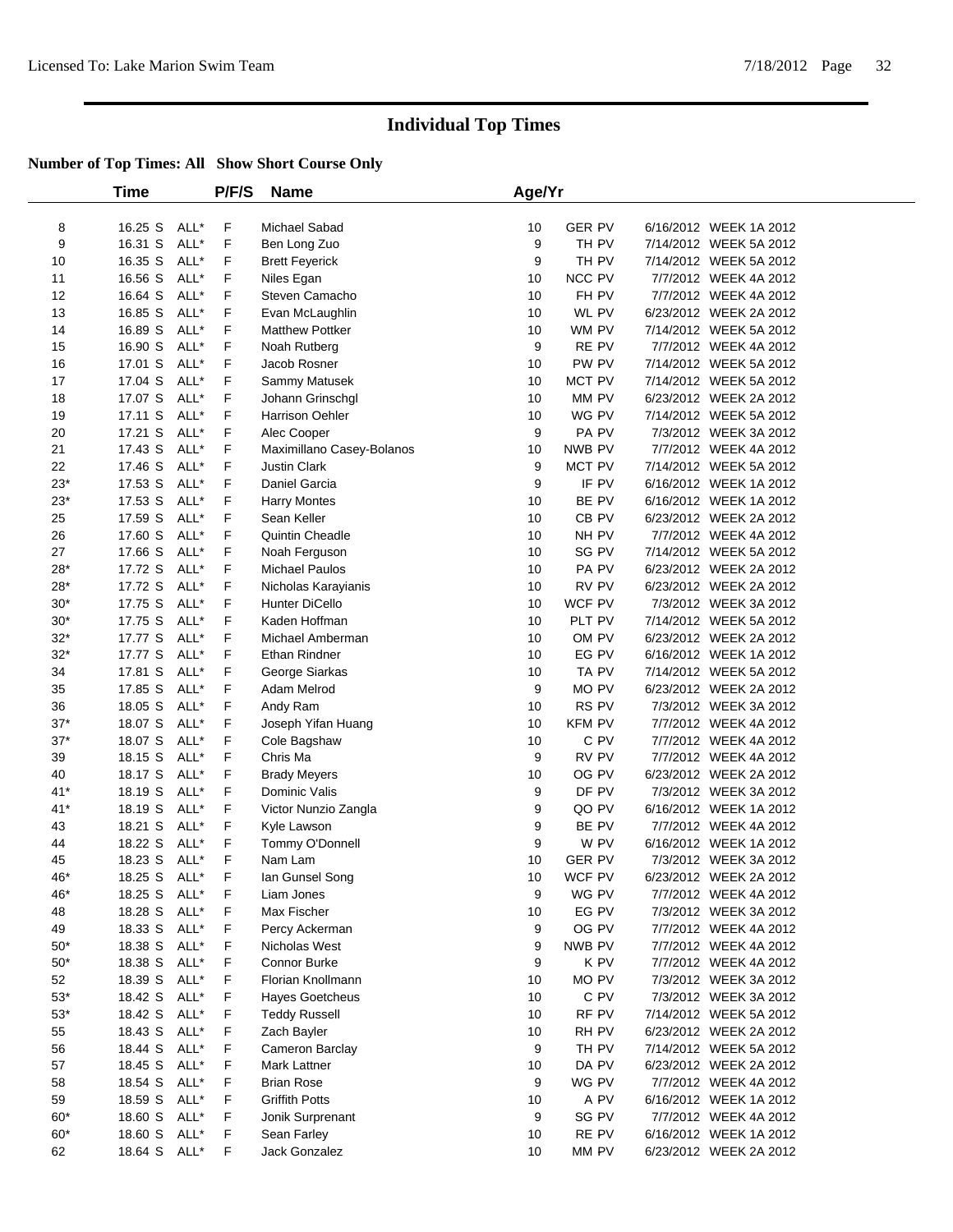|       | Time                      |      | <b>P/F/S</b> | <b>Name</b>            | Age/Yr |                  |                        |
|-------|---------------------------|------|--------------|------------------------|--------|------------------|------------------------|
|       |                           |      |              |                        |        |                  |                        |
| 63    | 18.65 S                   | ALL* | F            | Jeremy Neff            | 10     | MCT PV           | 7/14/2012 WEEK 5A 2012 |
| 64    | 18.67 S                   | ALL* | F            | William Hoffman Delett | 10     | OG PV            | 7/14/2012 WEEK 5A 2012 |
| 65    | 18.69 S                   | ALL* | F            | Sam Peraza             | 10     | CS <sub>PV</sub> | 7/3/2012 WEEK 3A 2012  |
|       | <b>Boys 11-12 50 Free</b> |      |              |                        |        |                  |                        |
| 1     | 27.46 S                   | ALL* | F            | Sanjay Wijesekera      | 12     | RV PV            | 7/14/2012 WEEK 5A 2012 |
| 2     | 27.71 S                   | ALL* | F            | <b>Brady Ott</b>       | 12     | SG PV            | 7/7/2012 WEEK 4A 2012  |
| 3     | 28.73 S                   | ALL* | F            | <b>Justin Kim</b>      | 12     | WCF PV           | 6/16/2012 WEEK 1A 2012 |
| 4     | 28.79 S                   | ALL* | F            | Eli Fouts              | 12     | MCF PV           | 6/23/2012 WEEK 2A 2012 |
| 5     | 28.90 S                   | ALL* | F            | Theodore Jagodits      | 12     | PL PV            | 6/16/2012 WEEK 1A 2012 |
| 6     | 29.01 S                   | ALL* | F            | <b>Timothy Ellett</b>  | 11     | TW PV            | 6/23/2012 WEEK 2A 2012 |
| 7     | 29.22 S                   | ALL* | F            | David Umansky          | 12     | RV PV            | 7/14/2012 WEEK 5A 2012 |
| 8     | 29.30 S                   | ALL* | F            | John Sita              | 12     | BE PV            | 7/3/2012 WEEK 3A 2012  |
| 9     | 29.44 S                   | ALL* | F            | <b>Matthew Braviak</b> | 12     | TW PV            | 7/14/2012 WEEK 5A 2012 |
| 10    | 29.48 S                   | ALL* | $\mathsf F$  | Jeffrey Su             | 12     | <b>BPV</b>       | 7/14/2012 WEEK 5A 2012 |
| 11    | 29.49 S                   | ALL* | F            | Noah Garvey            | 12     | WCF PV           | 7/7/2012 WEEK 4A 2012  |
| 12    | 29.56 S                   | ALL* | F            | Daniel Chapman         | 11     | PLT PV           | 6/16/2012 WEEK 1A 2012 |
| 13    | 29.68 S                   | ALL* | F            | Tyler Van Wagener      | 12     | WM PV            | 7/14/2012 WEEK 5A 2012 |
| 14    | 29.69 S                   | ALL* | F            | Gregory Fall McCarthy  | 12     | G PV             | 7/14/2012 WEEK 5A 2012 |
| 15    | 29.72 S                   | ALL* | F            | David Lieberman        | 12     | LF PV            | 7/7/2012 WEEK 4A 2012  |
| 16    | 29.83 S                   | ALL* | F            | Matthew Nguyen         | 12     | <b>KFM PV</b>    | 6/23/2012 WEEK 2A 2012 |
| 17    | 29.86 S                   | ALL* | F            | Joseph Howley          | 12     | PW PV            | 6/16/2012 WEEK 1A 2012 |
| 18    | 29.87 S                   | ALL* | F            | Nathan Wratney         | 11     | C PV             | 6/23/2012 WEEK 2A 2012 |
| 19    | 29.89 S                   | ALL* | F            | Duncan Crane           | 12     | RC PV            | 6/23/2012 WEEK 2A 2012 |
| 20    | 29.93 S                   | ALL* | F            | John Judges Hodges     | 11     | DT PV            | 6/23/2012 WEEK 2A 2012 |
| 21    | 30.00 S                   | ALL* | F            | Aaron Stanton          | 11     | SG PV            | 7/14/2012 WEEK 5A 2012 |
| 22    | 30.06 S                   | ALL* | $\mathsf F$  | Krystian Ochman        | 12     | <b>GER PV</b>    | 7/14/2012 WEEK 5A 2012 |
| 23    | 30.25 S                   | ALL* | F            | Miles Brown            | 12     | SG PV            | 6/16/2012 WEEK 1A 2012 |
| 24    | 30.27 S                   | ALL* | F            | Michael Wong           | 12     | <b>GER PV</b>    | 7/14/2012 WEEK 5A 2012 |
| 25    | 30.37 S                   | ALL* | F            | Remington Ro           | 12     | MCT PV           | 7/3/2012 WEEK 3A 2012  |
| 26    | 30.48 S                   | ALL* | F            | <b>Robert Qian</b>     | 12     | UC PV            | 7/3/2012 WEEK 3A 2012  |
| 27    | 30.61 S                   | ALL* | F            | John Wills             | 12     | OG PV            | 7/7/2012 WEEK 4A 2012  |
| 28    | 30.63 S                   | ALL* | F            | Kevin Song             | 12     | WCF PV           | 7/3/2012 WEEK 3A 2012  |
| 29    | 30.69 S                   | ALL* | F            | Zachary Bergman        | 12     | MM PV            | 7/3/2012 WEEK 3A 2012  |
| $30*$ | 30.72 S                   | ALL* | F            | <b>Connor Demitz</b>   | 12     | GP PV            | 7/7/2012 WEEK 4A 2012  |
| $30*$ | 30.72 S                   | ALL* | F            | <b>Wyatt Talcott</b>   | 12     | RF PV            | 6/23/2012 WEEK 2A 2012 |
| 32    | 30.75 S                   | ALL* | F            | Jacob Sorensen         | 11     | GP PV            | 6/16/2012 WEEK 1A 2012 |
| 33    | 30.82 S                   | ALL* | F            | Nathan Kim             | 12     | UC PV            | 7/14/2012 WEEK 5A 2012 |
| 34    | 30.85 S                   | ALL* | F            | Alexander Chung        | 12     | PGL PV           | 6/16/2012 WEEK 1A 2012 |
| $35*$ | 30.87 S ALL*              |      | F.           | Connor Dickinson       | 11     | NCC PV           | 7/14/2012 WEEK 5A 2012 |
| $35*$ | 30.87 S ALL*              |      | F            | Djordje Orcev          | 11     | WG PV            | 6/23/2012 WEEK 2A 2012 |
| $35*$ | 30.87 S ALL*              |      | F            | Max Anthony Jordan     | 12     | PW PV            | 7/14/2012 WEEK 5A 2012 |
| 38    | 30.91 S                   | ALL* | F            | Danny Calder           | 11     | MO PV            | 6/23/2012 WEEK 2A 2012 |
| 39    | 30.94 S ALL*              |      | F            | Jeffrey Qin            | 11     | RV PV            | 7/14/2012 WEEK 5A 2012 |
| 40    | 31.03 S                   | ALL* | F            | Steven Mendley         | 11     | RV PV            | 6/23/2012 WEEK 2A 2012 |
| 41    | 31.09 S                   | ALL* | F            | Nathan Higgins         | 12     | SB PV            | 7/14/2012 WEEK 5A 2012 |
| $42*$ | 31.12 S ALL*              |      | F            | Jonathan Odim          | 11     | RV PV            | 7/14/2012 WEEK 5A 2012 |
| 42*   | 31.12 S                   | ALL* | F            | <b>Brian Cernoch</b>   | 12     | OF PV            | 6/23/2012 WEEK 2A 2012 |
| 44    | 31.24 S                   | ALL* | F            | <b>Matthew Mulquin</b> | 12     | <b>MCT PV</b>    | 7/14/2012 WEEK 5A 2012 |
| 45    | 31.25 S                   | ALL* | F            | Christopher Emerson    | 12     | WM PV            | 7/3/2012 WEEK 3A 2012  |
| 46    | 31.28 S                   | ALL* | F            | Jason Ryan McFadden    | 12     | KL PV            | 7/7/2012 WEEK 4A 2012  |
| 47    | 31.36 S ALL*              |      | F            | Jonathan Mendley       | 12     | RV PV            | 6/16/2012 WEEK 1A 2012 |
| 48    | 31.37 S ALL*              |      | F            | Colby Chung            | 11     | <b>GER PV</b>    | 7/3/2012 WEEK 3A 2012  |
| 49    | 31.38 S ALL*              |      | F            | <b>Trent Folk</b>      | 12     | RS PV            | 7/7/2012 WEEK 4A 2012  |
|       | <b>Boys 11-12 50 Back</b> |      |              |                        |        |                  |                        |
| 1     | 31.35 S ALL*              |      | F            | Sanjay Wijesekera      | 12     | RV PV            | 6/16/2012 WEEK 1A 2012 |
|       |                           |      |              |                        |        |                  |                        |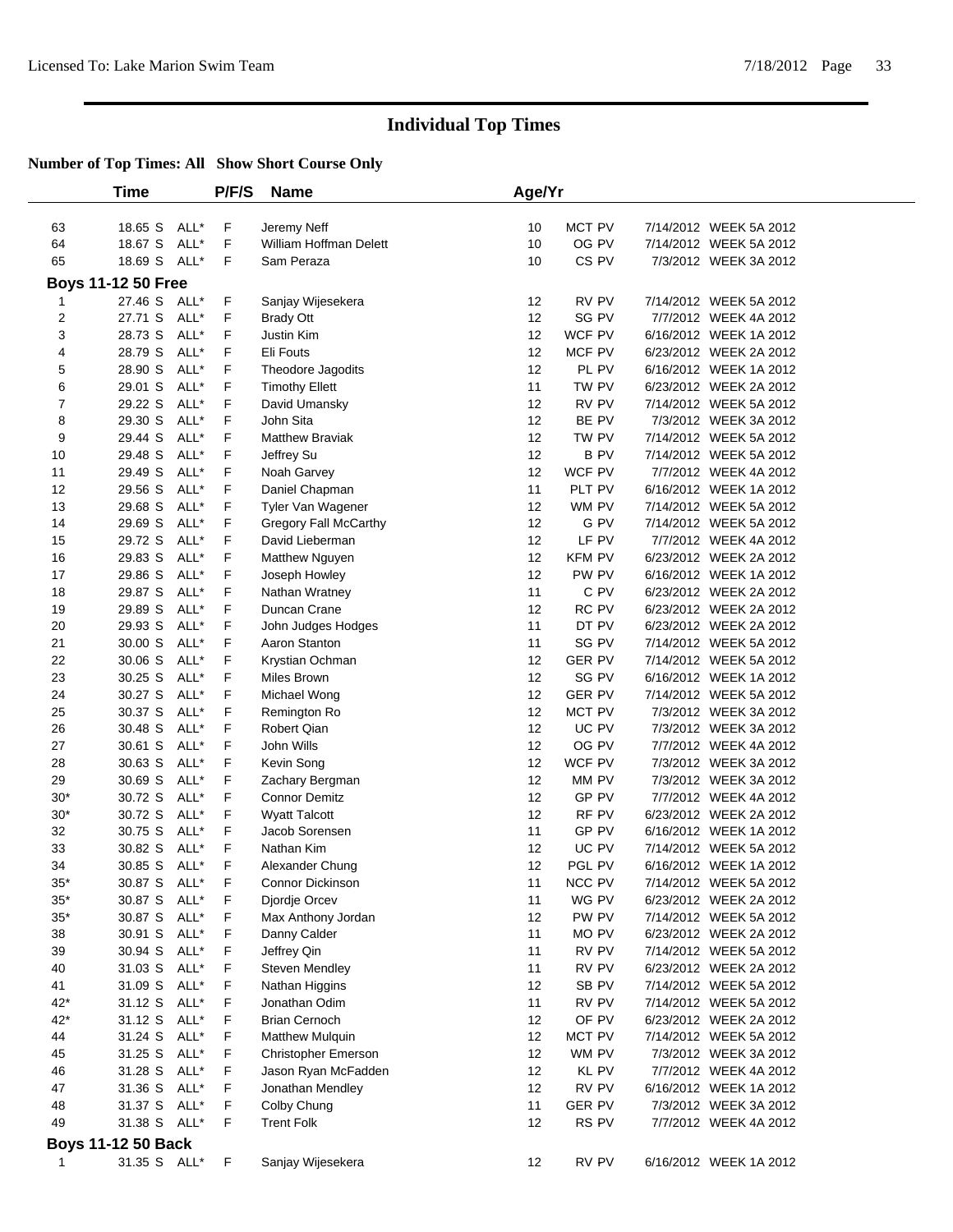|                         | Time                        |      | P/F/S       | <b>Name</b>            | Age/Yr            |               |                        |  |
|-------------------------|-----------------------------|------|-------------|------------------------|-------------------|---------------|------------------------|--|
|                         |                             |      |             |                        |                   |               |                        |  |
| 2                       | 32.08 S                     | ALL* | F           | Eli Fouts              | 12                | MCF PV        | 6/23/2012 WEEK 2A 2012 |  |
| 3                       | 32.23 S                     | ALL* | F           | <b>Brady Ott</b>       | 12                | SG PV         | 7/7/2012 WEEK 4A 2012  |  |
| 4                       | 33.02 S                     | ALL* | F           | John Clado             | 11                | RV PV         | 7/3/2012 WEEK 3A 2012  |  |
| 5                       | 33.25 S                     | ALL* | F           | John Wills             | 12                | OG PV         | 7/7/2012 WEEK 4A 2012  |  |
| 6                       | 33.31 S                     | ALL* | F           | <b>Justin Kim</b>      | 12                | WCF PV        | 7/3/2012 WEEK 3A 2012  |  |
| 7                       | 33.56 S                     | ALL* | F           | <b>Timothy Ellett</b>  | 11                | TW PV         | 7/7/2012 WEEK 4A 2012  |  |
| 8                       | 33.63 S                     | ALL* | F           | Jeffrey Su             | 12                | <b>BPV</b>    | 7/14/2012 WEEK 5A 2012 |  |
| 9                       | 33.73 S                     | ALL* | F           | Alexander Chung        | 12                | PGL PV        | 7/7/2012 WEEK 4A 2012  |  |
| 10                      | 33.76 S                     | ALL* | F           | John Sita              | 12                | BE PV         | 6/23/2012 WEEK 2A 2012 |  |
| 11                      | 33.89 S                     | ALL* | F           | Aaron Lazar            | 11                | PW PV         | 7/7/2012 WEEK 4A 2012  |  |
| 12                      | 34.08 S                     | ALL* | F           | Michael Wong           | 12                | <b>GER PV</b> | 7/7/2012 WEEK 4A 2012  |  |
| 13                      | 34.09 S                     | ALL* | F           | Matthew Nguyen         | 12                | <b>KFM PV</b> | 6/23/2012 WEEK 2A 2012 |  |
| 14                      | 34.10 S                     | ALL* | F           | Djordje Orcev          | 11                | WG PV         | 6/16/2012 WEEK 1A 2012 |  |
| 15                      | 34.22 S                     | ALL* | F           | Gregory Fall McCarthy  | 12                | G PV          | 6/23/2012 WEEK 2A 2012 |  |
| 16                      | 34.45 S                     | ALL* | F           | Nathan Higgins         | 12                | SB PV         | 7/14/2012 WEEK 5A 2012 |  |
| 17                      | 34.59 S                     | ALL* | F           | Jack Rose              | 11                | WG PV         | 7/7/2012 WEEK 4A 2012  |  |
| 18                      | 34.81 S                     | ALL* | F           | Nathan Kim             | 12                | UC PV         | 6/16/2012 WEEK 1A 2012 |  |
| 19                      | 34.96 S                     | ALL* | F           | Kyle Barclay           | 12                | TH PV         | 7/14/2012 WEEK 5A 2012 |  |
| 20                      | 34.97 S                     | ALL* | F           | <b>Matthew Braviak</b> | 12                | TW PV         | 7/14/2012 WEEK 5A 2012 |  |
| 21                      | 35.07 S                     | ALL* | F           | Daniel Chapman         | 11                | PLT PV        | 7/3/2012 WEEK 3A 2012  |  |
| 22                      | 35.09 S                     | ALL* | F           | Duncan Crane           | 12                | RC PV         | 6/23/2012 WEEK 2A 2012 |  |
| $23*$                   | 35.13 S                     | ALL* | F           | <b>Connor Demitz</b>   | 12                | GP PV         | 7/3/2012 WEEK 3A 2012  |  |
| $23*$                   | 35.13 S                     | ALL* | F           | <b>Matthew Mulquin</b> | 12                | MCT PV        | 7/14/2012 WEEK 5A 2012 |  |
| 25                      | 35.31 S                     | ALL* | F           | Remington Ro           | 12                | MCT PV        | 7/3/2012 WEEK 3A 2012  |  |
| 26                      | 35.41 S                     | ALL* | F           | Nathan Wratney         | 11                | C PV          | 6/23/2012 WEEK 2A 2012 |  |
| 27                      | 35.83 S                     | ALL* | F           | Andrei Schwartz        | 11                | RV PV         | 7/3/2012 WEEK 3A 2012  |  |
| 28                      | 35.96 S                     | ALL* | F           | Theodore Jagodits      | 12                | PL PV         | 7/3/2012 WEEK 3A 2012  |  |
| 29                      | 35.99 S                     | ALL* | F           | Jeffrey Qin            | 11                | RV PV         | 7/7/2012 WEEK 4A 2012  |  |
| 30                      | 36.13 S                     | ALL* | F           | John Lathrop           | 12                | RH PV         | 7/3/2012 WEEK 3A 2012  |  |
| 31                      | 36.25 S                     | ALL* | F           | Aaron Stanton          | 11                | SG PV         | 7/3/2012 WEEK 3A 2012  |  |
| 32                      | 36.50 S                     | ALL* | F           | <b>Wyatt Talcott</b>   | 12                | RF PV         | 6/23/2012 WEEK 2A 2012 |  |
| 33                      | 36.53 S                     | ALL* | F           | Justin Burgett         | 12                | TW PV         | 6/23/2012 WEEK 2A 2012 |  |
| 34                      | 36.67 S                     | ALL* | F           | Kevin Song             | 12                | WCF PV        | 7/7/2012 WEEK 4A 2012  |  |
| 35                      | 36.84 S                     | ALL* | F           | John Judges Hodges     | 11                | DT PV         | 6/23/2012 WEEK 2A 2012 |  |
| 36                      | 36.93 S                     | ALL* | F           | Declan Black           | 12                | TA PV         | 7/7/2012 WEEK 4A 2012  |  |
| 37                      | 37.21 S                     | ALL* | F           | Jason Ryan McFadden    | 12                | KL PV         | 7/7/2012 WEEK 4A 2012  |  |
| $38^{\ast}$             | 37.25 S                     | ALL* | F           | Alex Brun              | 11                | LLD PV        | 7/7/2012 WEEK 4A 2012  |  |
| $38^{\ast}$             | 37.25 S                     | ALL* | F           | Michael Tran           | 12                | FM PV         | 7/14/2012 WEEK 5A 2012 |  |
| $38*$                   | 37.25 S                     | ALL* | F           | Luke Xia               | 11                | UC PV         | 7/3/2012 WEEK 3A 2012  |  |
| 41                      | 37.28 S ALL*                |      | F           | Chris Houlihan         | 12                | NCC PV        | 7/7/2012 WEEK 4A 2012  |  |
| 42                      | 37.31 S                     | ALL* | F           | Lawrence Redmond       | 12                | TH PV         | 6/23/2012 WEEK 2A 2012 |  |
| 43                      | 37.33 S                     | ALL* | F           | Mac Patrick Adelman    | 12                | DT PV         | 7/14/2012 WEEK 5A 2012 |  |
| 44                      | 37.40 S ALL*                |      | F           | Danny Calder           | 11                | MO PV         | 7/7/2012 WEEK 4A 2012  |  |
| 45                      | 37.56 S                     | ALL* | F           | John Marder            | 11                | LF PV         | 7/14/2012 WEEK 5A 2012 |  |
| 46                      | 37.74 S                     | ALL* | F           | Kai Vilbig             | 12                | WTL PV        | 7/14/2012 WEEK 5A 2012 |  |
| 47                      | 37.94 S ALL*                |      | F           | Colby Chung            | 11                | <b>GER PV</b> | 7/3/2012 WEEK 3A 2012  |  |
| 48                      | 37.99 S                     | ALL* | F           | Kevin MH Tat           | 12                | CLM PV        | 6/16/2012 WEEK 1A 2012 |  |
| 49                      | 38.00 S ALL*                |      | F           | Bobby O'Donnell        | 11                | W PV          | 7/3/2012 WEEK 3A 2012  |  |
| 50                      | 38.03 S ALL*                |      | F           | Kevin Ho               | 11                | PGL PV        | 6/16/2012 WEEK 1A 2012 |  |
|                         | <b>Boys 11-12 50 Breast</b> |      |             |                        |                   |               |                        |  |
| 1                       | 34.72 S ALL*                |      | F           | Noah Garvey            | 12                | WCF PV        | 6/16/2012 WEEK 1A 2012 |  |
| $\overline{\mathbf{c}}$ | 36.03 S ALL*                |      | F.          | John Clado             | 11                | RV PV         | 7/3/2012 WEEK 3A 2012  |  |
| 3                       | 36.69 S ALL*                |      | F           | Robert Qian            | $12 \overline{ }$ | UC PV         | 7/3/2012 WEEK 3A 2012  |  |
| 4                       | 37.08 S                     | ALL* | F           | <b>Timothy Ellett</b>  | 11                | TW PV         | 7/14/2012 WEEK 5A 2012 |  |
| 5                       | 37.41 S ALL*                |      | $\mathsf F$ | <b>Wyatt Talcott</b>   | 12                | RF PV         | 6/23/2012 WEEK 2A 2012 |  |
|                         |                             |      |             |                        |                   |               |                        |  |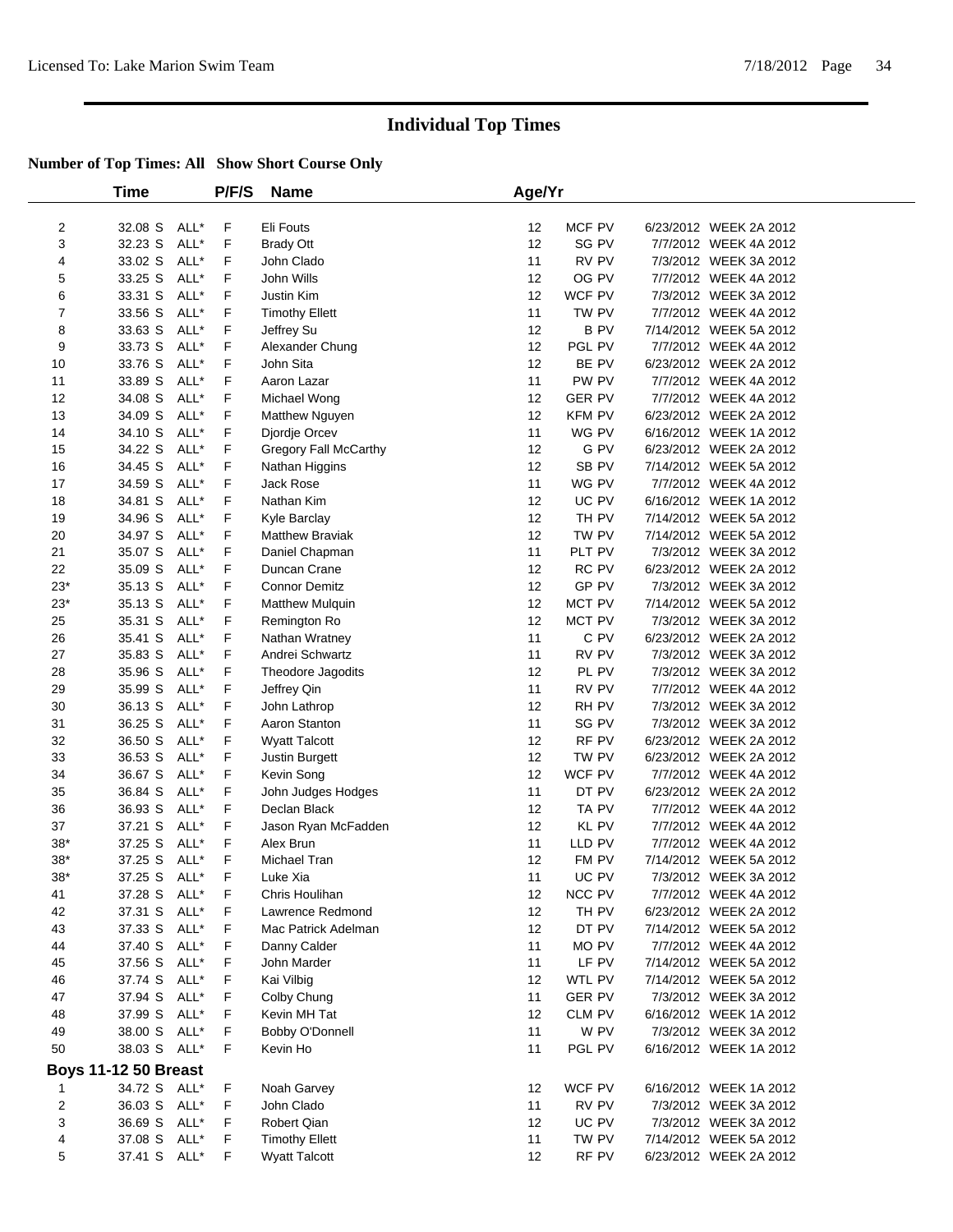|             | Time               |              | P/F/S  | <b>Name</b>                             | Age/Yr          |                      |                                                  |  |
|-------------|--------------------|--------------|--------|-----------------------------------------|-----------------|----------------------|--------------------------------------------------|--|
|             |                    |              |        |                                         |                 |                      |                                                  |  |
| 6           | 37.53 S            | ALL*         | F      | Joseph Howley                           | 12              | PW PV                | 6/16/2012 WEEK 1A 2012                           |  |
| $7^*$       | 37.63 S            | ALL*         | F      | Aaron Stanton                           | 11              | SG PV                | 7/7/2012 WEEK 4A 2012                            |  |
| $7^*$       | 37.63 S            | ALL*         | F      | John Sita                               | 12              | BE PV                | 7/14/2012 WEEK 5A 2012                           |  |
| 9           | 38.22 S            | ALL*         | F      | Zachary Youth                           | 11              | GP PV                | 6/23/2012 WEEK 2A 2012                           |  |
| 10          | 38.52 S            | ALL*         | F      | <b>Christopher Blazes</b>               | 12              | <b>BPV</b>           | 7/3/2012 WEEK 3A 2012                            |  |
| 11          | 38.77 S            | ALL*         | F      | Theodore Jagodits                       | 12              | PL PV                | 7/14/2012 WEEK 5A 2012                           |  |
| 12          | 38.88 S            | ALL*         | F      | Kevin Song                              | 12              | WCF PV               | 7/3/2012 WEEK 3A 2012                            |  |
| 13          | 38.97 S            | ALL*         | F      | David Lieberman                         | 12              | LF PV                | 7/14/2012 WEEK 5A 2012                           |  |
| 14          | 39.10 S            | ALL*         | F      | Zachary Bergman                         | 12              | MM PV<br>PGL PV      | 7/3/2012 WEEK 3A 2012                            |  |
| 15          | 39.12 S            | ALL*         | F<br>F | Alexander Chung                         | 12              |                      | 6/16/2012 WEEK 1A 2012                           |  |
| 16          | 39.22 S<br>39.31 S | ALL*<br>ALL* |        | David Umansky                           | 12<br>11        | RV PV<br>RV PV       | 7/14/2012 WEEK 5A 2012<br>6/16/2012 WEEK 1A 2012 |  |
| 17          |                    | ALL*         | F      | Steven Mendley<br>Glenn Ren             | 12              |                      | 6/23/2012 WEEK 2A 2012                           |  |
| 18          | 39.41 S            |              | F      |                                         |                 | <b>GER PV</b>        |                                                  |  |
| 19          | 39.56 S            | ALL*         | F      | John Howley                             | 11              | PW PV                | 7/7/2012 WEEK 4A 2012                            |  |
| 20          | 39.90 S            | ALL*<br>ALL* | F<br>F | Gregory Fall McCarthy<br>Jacob Sorensen | 12<br>11        | G PV<br>GP PV        | 6/16/2012 WEEK 1A 2012<br>6/23/2012 WEEK 2A 2012 |  |
| 21          | 39.93 S            |              | F      |                                         |                 |                      |                                                  |  |
| 22          | 39.99 S            | ALL*         |        | Miles Brown                             | 12              | SG PV                | 7/7/2012 WEEK 4A 2012                            |  |
| 23          | 40.15 S            | ALL*<br>ALL* | F      | Justin Kim                              | 12              | WCF PV<br><b>BPV</b> | 7/7/2012 WEEK 4A 2012                            |  |
| 24          | 40.27 S            |              | F      | Jeffrey Su                              | 12              |                      | 6/23/2012 WEEK 2A 2012                           |  |
| 25          | 40.30 S            | ALL*         | F<br>F | Matthew Nguyen                          | 12<br>12        | <b>KFM PV</b>        | 6/23/2012 WEEK 2A 2012                           |  |
| 26          | 40.37 S<br>40.44 S | ALL*<br>ALL* | F      | Remington Ro                            | 12              | MCT PV<br>FV PV      | 6/23/2012 WEEK 2A 2012<br>6/23/2012 WEEK 2A 2012 |  |
| 27<br>28    | 40.56 S            | ALL*         | F      | John Pate<br>Luke Xia                   | 11              | UC PV                | 7/7/2012 WEEK 4A 2012                            |  |
|             |                    | ALL*         | F      | John Wills                              | 12              | OG PV                | 7/3/2012 WEEK 3A 2012                            |  |
| 29<br>30    | 40.62 S<br>40.65 S | ALL*         | F      | James Tirrell                           | 12              | LM PV                | 7/14/2012 WEEK 5A 2012                           |  |
|             | 40.87 S            | ALL*         | F      |                                         | 12              | IF PV                | 7/7/2012 WEEK 4A 2012                            |  |
| 31<br>$32*$ | 41.15 S            | ALL*         | F      | John Popera                             | 12              | <b>GER PV</b>        | 7/7/2012 WEEK 4A 2012                            |  |
| $32*$       | 41.15 S            | ALL*         | F      | Krystian Ochman<br>Kyle Barclay         | 12              | TH PV                | 7/14/2012 WEEK 5A 2012                           |  |
| 34          | 41.17 S            | ALL*         | F      | Tony Guardado                           | 12              | WG PV                | 7/3/2012 WEEK 3A 2012                            |  |
| 35          | 41.30 S            | ALL*         | F      | Christopher Joe Fogle                   | 12              | KL PV                | 7/14/2012 WEEK 5A 2012                           |  |
| 36          | 41.40 S            | ALL*         | F      | Max Anthony Jordan                      | 12              | PW PV                | 7/7/2012 WEEK 4A 2012                            |  |
| $37*$       | 41.44 S            | ALL*         | F      | Declan Black                            | 12              | TA PV                | 6/23/2012 WEEK 2A 2012                           |  |
| $37*$       | 41.44 S            | ALL*         | F      | <b>William Keto</b>                     | 12              | CCR PV               | 7/14/2012 WEEK 5A 2012                           |  |
| 39          | 41.54 S            | ALL*         | F      | Samuel Swinnerton                       | 12              | LF PV                | 7/14/2012 WEEK 5A 2012                           |  |
| 40          | 41.65 S            | ALL*         | F      | Kevin Scher                             | 11              | WL PV                | 7/14/2012 WEEK 5A 2012                           |  |
| 41          | 41.99 S            | ALL*         | F      | John Judges Hodges                      | 11              | DT PV                | 7/7/2012 WEEK 4A 2012                            |  |
| 42          | 42.00 S            | ALL*         | F      | Connor Dickinson                        | 11              | NCC PV               | 6/23/2012 WEEK 2A 2012                           |  |
| $43*$       | 42.01 S            | ALL*         | F      | Samuel Ellestad                         | 12              | DA PV                | 7/7/2012 WEEK 4A 2012                            |  |
| $43*$       | 42.01 S            | ALL*         | F      | Kevin Ho                                | 11              | PGL PV               | 6/23/2012 WEEK 2A 2012                           |  |
| 45          | 42.02 S ALL*       |              | F      | Colby Chung                             | 11              | <b>GER PV</b>        | 7/14/2012 WEEK 5A 2012                           |  |
| 46*         | 42.07 S            | ALL*         | F      | Kai Vilbig                              | 12              | WTL PV               | 7/7/2012 WEEK 4A 2012                            |  |
| 46*         | 42.07 S            | ALL*         | F      | Lawrence Coleman                        | 11              | CB PV                | 7/7/2012 WEEK 4A 2012                            |  |
| 48          | 42.12 S            | ALL*         | F      | Davis Goetcheus                         | 12              | C PV                 | 7/7/2012 WEEK 4A 2012                            |  |
| 49          | 42.23 S            | ALL*         | F      | <b>Christopher Emerson</b>              | 12              | WM PV                | 7/7/2012 WEEK 4A 2012                            |  |
| 50          | 42.37 S            | ALL*         | F      | Spencer Newman                          | 12              | NGV PV               | 6/23/2012 WEEK 2A 2012                           |  |
| 51          | 42.40 S            | ALL*         | F      | Justin Burgett                          | 12              | TW PV                | 6/23/2012 WEEK 2A 2012                           |  |
| 52          | 42.49 S            | ALL*         | F      | Bryan Jong                              | 12              | SB PV                | 7/14/2012 WEEK 5A 2012                           |  |
| 53          | 42.55 S            | ALL*         | F      | <b>Connor Demitz</b>                    | 12              | GP PV                | 6/23/2012 WEEK 2A 2012                           |  |
| 54          | 42.94 S            | ALL*         | F      | Allan Lee                               | 12              | RV PV                | 7/3/2012 WEEK 3A 2012                            |  |
| 55          | 42.98 S            | ALL*         | F      | Kieran Joseph McKeon                    | 12              | DT PV                | 7/7/2012 WEEK 4A 2012                            |  |
| 56          | 43.00 S            | ALL*         | F      | Joseph Davis Barnes                     | 12              | W PV                 | 6/23/2012 WEEK 2A 2012                           |  |
| 57          | 43.06 S            | ALL*         | F      | Zachary Nachod                          | 11              | <b>GER PV</b>        | 6/16/2012 WEEK 1A 2012                           |  |
| 58          | 43.08 S            | ALL*         | F      | Alex Loane                              | 12              | LLD PV               | 6/23/2012 WEEK 2A 2012                           |  |
| 59          | 43.22 S            | ALL*         | F      | Simran Krishna-Rogers                   | 12              | MS MD                | 7/14/2012 WEEK 5A 2012                           |  |
| 60          | 43.23 S            | ALL*         | F      | Alexander Abrosimov                     | 12 <sup>2</sup> | WL PV                | 7/14/2012 WEEK 5A 2012                           |  |
|             |                    |              |        |                                         |                 |                      |                                                  |  |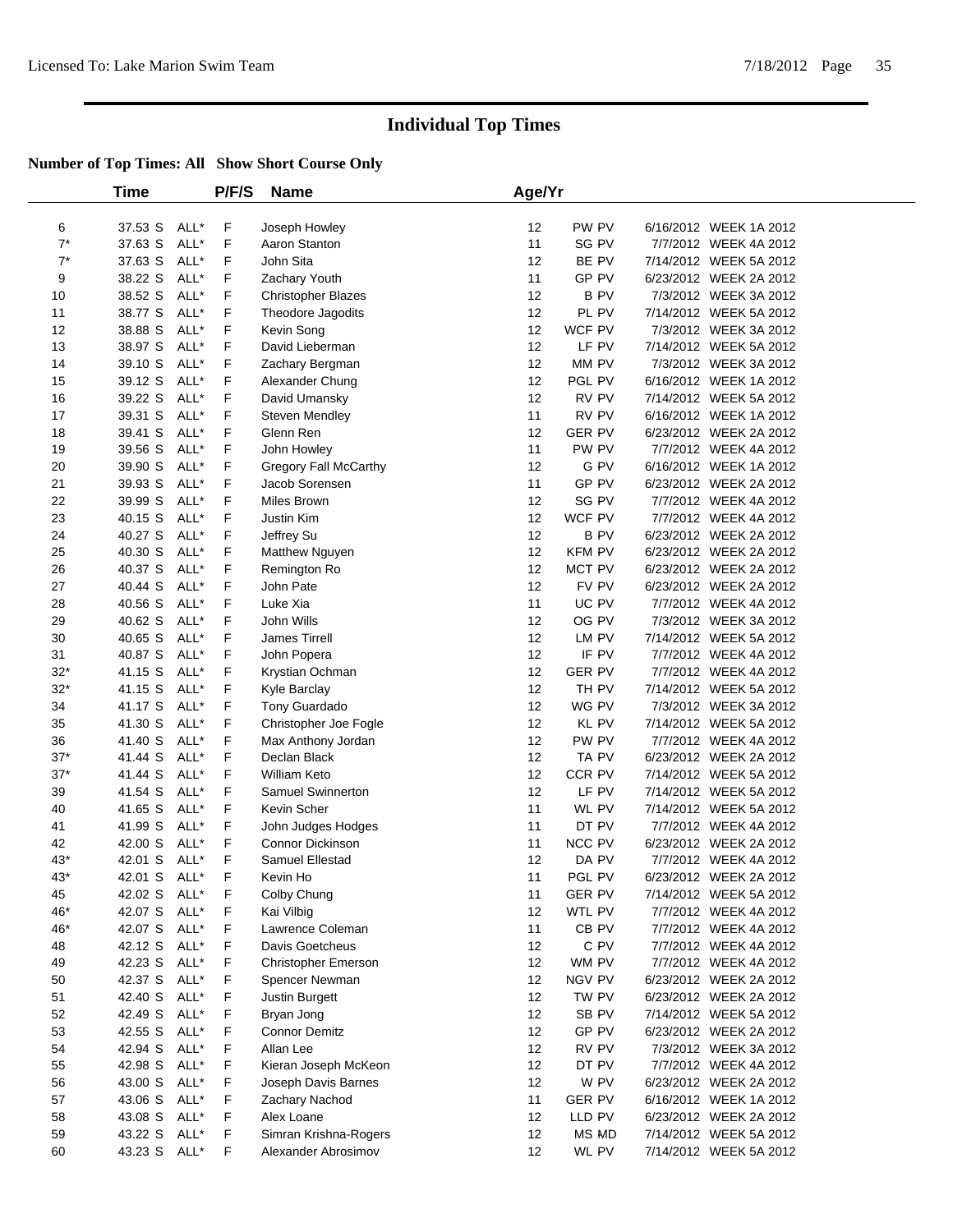|                | Time                      |      | P/F/S | <b>Name</b>                  | Age/Yr |                  |                        |  |
|----------------|---------------------------|------|-------|------------------------------|--------|------------------|------------------------|--|
|                |                           |      |       |                              |        |                  |                        |  |
|                | <b>Boys 11-12 50 Fly</b>  |      |       |                              |        |                  |                        |  |
|                | 30.16 S ALL*              |      | F     | Sanjay Wijesekera            | 12     | RV PV            | 6/16/2012 WEEK 1A 2012 |  |
| $\overline{c}$ | 30.56 S ALL*              |      | F     | <b>Brady Ott</b>             | 12     | SG PV            | 7/14/2012 WEEK 5A 2012 |  |
| 3              | 31.59 S ALL*              |      | F.    | Jeffrey Su                   | 12     | <b>BPV</b>       | 6/23/2012 WEEK 2A 2012 |  |
| 4              | 31.60 S                   | ALL* | F     | Michael Wong                 | 12     | <b>GER PV</b>    | 7/7/2012 WEEK 4A 2012  |  |
| 5              | 31.63 S                   | ALL* | F     | John Clado                   | 11     | RV PV            | 7/14/2012 WEEK 5A 2012 |  |
| 6              | 31.66 S                   | ALL* | F     | <b>Timothy Ellett</b>        | 11     | TW PV            | 7/3/2012 WEEK 3A 2012  |  |
| $\overline{7}$ | 31.67 S                   | ALL* | F     | Eli Fouts                    | 12     | MCF PV           | 6/23/2012 WEEK 2A 2012 |  |
| 8              | 31.87 S                   | ALL* | F     | <b>Matthew Braviak</b>       | 12     | TW PV            | 6/23/2012 WEEK 2A 2012 |  |
| 9              | 31.93 S                   | ALL* | F     | Theodore Jagodits            | 12     | PL PV            | 6/16/2012 WEEK 1A 2012 |  |
| 10             | 32.00 S                   | ALL* | F     | Danny Calder                 | 11     | MO PV            | 6/23/2012 WEEK 2A 2012 |  |
| 11             | 32.03 S                   | ALL* | F     | David Lieberman              | 12     | LF PV            | 7/7/2012 WEEK 4A 2012  |  |
| 12             | 32.28 S                   | ALL* | F     | Kevin Song                   | 12     | WCF PV           | 7/3/2012 WEEK 3A 2012  |  |
| 13             | 32.51 S                   | ALL* | F     | Justin Kim                   | 12     | WCF PV           | 7/7/2012 WEEK 4A 2012  |  |
| 14             | 32.72 S                   | ALL* | F     | Noah Garvey                  | 12     | WCF PV           | 6/16/2012 WEEK 1A 2012 |  |
| 15             | 32.75 S                   | ALL* | F     | Joseph Howley                | 12     | PW PV            | 7/14/2012 WEEK 5A 2012 |  |
| 16             | 32.81 S                   | ALL* | F     | Djordje Orcev                | 11     | WG PV            | 6/16/2012 WEEK 1A 2012 |  |
| 17             | 32.83 S                   | ALL* | F     | Aaron Stanton                | 11     | SG PV            | 7/7/2012 WEEK 4A 2012  |  |
| 18             | 33.03 S                   | ALL* | F     | Robert Qian                  | 12     | UC PV            | 7/7/2012 WEEK 4A 2012  |  |
| 19             | 33.45 S                   | ALL* | F     | Kevin Ho                     | 11     | PGL PV           | 7/7/2012 WEEK 4A 2012  |  |
| 20             | 33.65 S                   | ALL* | F     | David Umansky                | 12     | RV PV            | 7/3/2012 WEEK 3A 2012  |  |
| 21             | 33.67 S                   | ALL* | F     | Zachary Bergman              | 12     | MM PV            | 7/3/2012 WEEK 3A 2012  |  |
| 22             | 34.09 S                   | ALL* | F     | Daniel Chapman               | 11     | PLT PV           | 6/16/2012 WEEK 1A 2012 |  |
| 23             | 34.13 S                   | ALL* | F     | <b>Gregory Fall McCarthy</b> | 12     | G PV             | 6/16/2012 WEEK 1A 2012 |  |
| 24             | 34.20 S                   | ALL* | F     | Max Anthony Jordan           | 12     | PW PV            | 7/14/2012 WEEK 5A 2012 |  |
| 25             | 34.28 S                   | ALL* | F     | Krystian Ochman              | 12     | <b>GER PV</b>    | 6/16/2012 WEEK 1A 2012 |  |
| 26             | 34.31 S                   | ALL* | F     | Kyle Barclay                 | 12     | TH PV            | 7/14/2012 WEEK 5A 2012 |  |
| 27             | 34.38 S                   | ALL* | F     | Colby Chung                  | 11     | <b>GER PV</b>    | 7/3/2012 WEEK 3A 2012  |  |
| 28             | 34.65 S                   | ALL* | F     | Michael Tran                 | 12     | FM PV            | 7/14/2012 WEEK 5A 2012 |  |
| 29             | 34.66 S                   | ALL* | F     | Nathan Kim                   | 12     | UC PV            | 7/7/2012 WEEK 4A 2012  |  |
| 30             | 34.85 S                   | ALL* | F     | Eli Park                     | 12     | D PV             | 7/3/2012 WEEK 3A 2012  |  |
| 31             | 34.86 S                   | ALL* | F     | Nathan Wratney               | 11     | C PV             | 6/16/2012 WEEK 1A 2012 |  |
| 32             | 34.87 S                   | ALL* | F     | Bobby O'Donnell              | 11     | W PV             | 7/7/2012 WEEK 4A 2012  |  |
| 33             | 34.91 S                   | ALL* | F     | Zachary Youth                | 11     | GP PV            | 7/7/2012 WEEK 4A 2012  |  |
| 34             | 34.99 S                   | ALL* | F     | Alex Brun                    | 11     | LLD PV           | 7/7/2012 WEEK 4A 2012  |  |
| 35             | 35.03 S                   | ALL* | F     | Alexander Chung              | 12     | PGL PV           | 6/23/2012 WEEK 2A 2012 |  |
| 36             | 35.09 S                   | ALL* | F     | Matthew Nguyen               | 12     | <b>KFM PV</b>    | 7/14/2012 WEEK 5A 2012 |  |
| 37             | 35.14 S                   | ALL* | F     | Bryan Jong                   | 12     | SB <sub>PV</sub> | 7/3/2012 WEEK 3A 2012  |  |
| 38             | 35.18 S ALL*              |      | F     | Duncan Crane                 | 12     | RC PV            | 6/23/2012 WEEK 2A 2012 |  |
| 39             | 35.22 S ALL*              |      | F     | <b>Christopher Emerson</b>   | 12     | WM PV            | 7/3/2012 WEEK 3A 2012  |  |
| $40*$          | 35.25 S ALL*              |      | F     | Ryan Vipavetz                | 11     | MB PV            | 6/23/2012 WEEK 2A 2012 |  |
| $40*$          | 35.25 S ALL*              |      | F     | Remington Ro                 | 12     | MCT PV           | 6/16/2012 WEEK 1A 2012 |  |
| 42             | 35.31 S ALL*              |      | F     | Diego Morales                | 11     | QO PV            | 7/14/2012 WEEK 5A 2012 |  |
| 43             | 35.50 S                   | ALL* | F     | Alex Loane                   | 12     | LLD PV           | 6/16/2012 WEEK 1A 2012 |  |
| 44             | 35.58 S ALL*              |      | F     | John Judges Hodges           | 11     | DT PV            | 6/23/2012 WEEK 2A 2012 |  |
| 45             | 35.69 S ALL*              |      | F     | Justin Burgett               | 12     | TW PV            | 6/23/2012 WEEK 2A 2012 |  |
| 46             | 35.90 S ALL*              |      | F     | Christopher Joe Fogle        | 12     | KL PV            | 7/14/2012 WEEK 5A 2012 |  |
| 47             | 36.03 S                   | ALL* | F     | Peter Baird                  | 12     | WG PV            | 6/23/2012 WEEK 2A 2012 |  |
| 48             | 36.04 S                   | ALL* | F     | <b>Connor Demitz</b>         | 12     | GP PV            | 7/3/2012 WEEK 3A 2012  |  |
| 49             | 36.07 S ALL*              |      | F     | Aaron Lazar                  | 11     | PW PV            | 7/14/2012 WEEK 5A 2012 |  |
| 50             | 36.13 S ALL*              |      | F     | Eric Zimmerman               | 12     | DA PV            | 7/3/2012 WEEK 3A 2012  |  |
| 51             | 36.30 S ALL*              |      | F     | Sebastian Jacome             | 11     | SG PV            | 6/16/2012 WEEK 1A 2012 |  |
|                |                           |      |       |                              |        |                  |                        |  |
|                | <b>Boys 13-14 50 Free</b> |      |       |                              |        |                  |                        |  |
| 1              | 25.78 S ALL*              |      | F     | Adrian Lin                   | 14     | PO <sub>PV</sub> | 7/3/2012 WEEK 3A 2012  |  |
| $\overline{c}$ | 26.05 S ALL*              |      | F.    | Jason Lazar                  | 14     | PW PV            | 7/3/2012 WEEK 3A 2012  |  |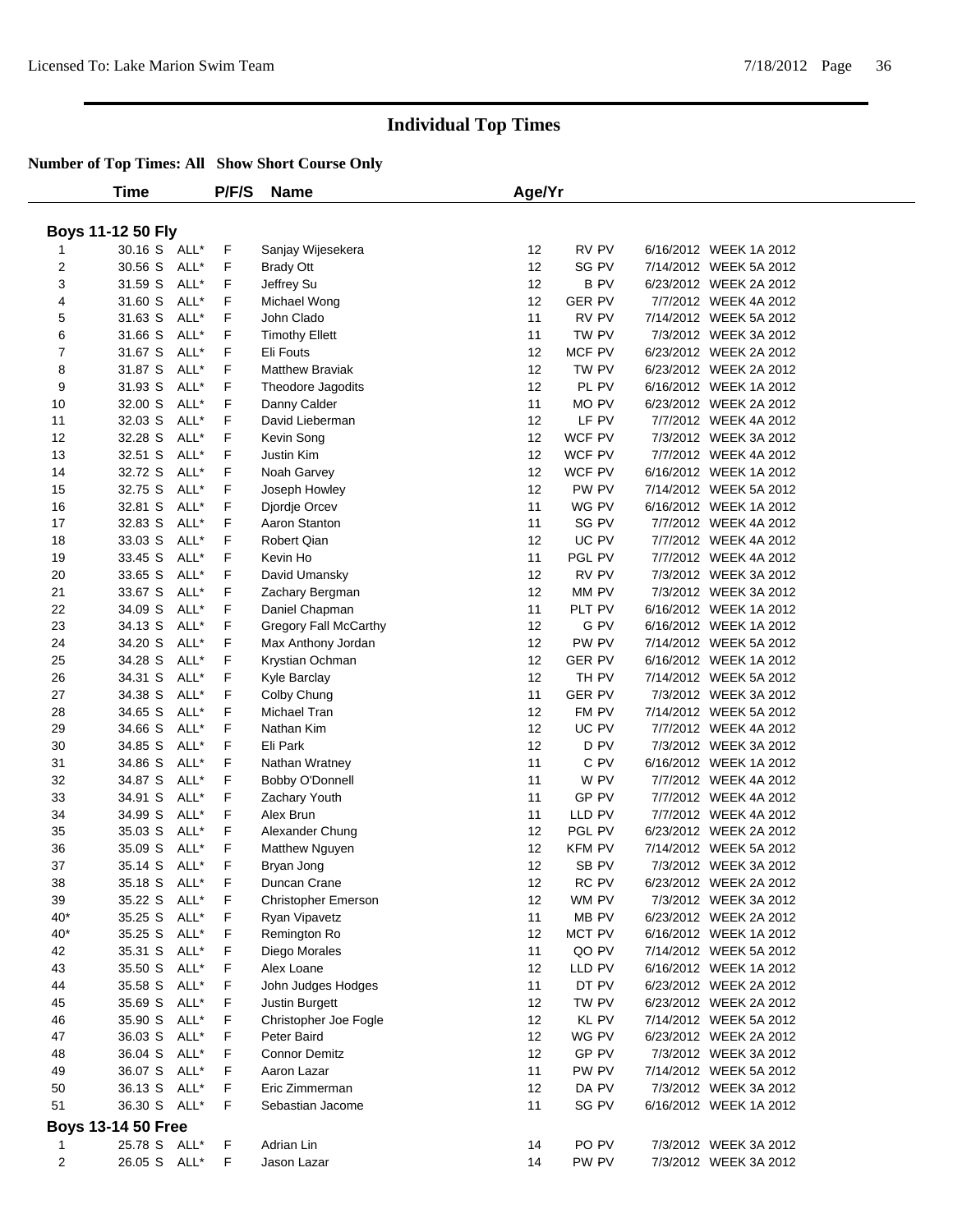|                | Time                      |      | P/F/S | <b>Name</b>             | Age/Yr |               |                        |  |
|----------------|---------------------------|------|-------|-------------------------|--------|---------------|------------------------|--|
|                |                           |      |       |                         |        |               |                        |  |
| 3              | 26.31 S                   | ALL* | F     | John Jeang              | 14     | RV PV         | 7/14/2012 WEEK 5A 2012 |  |
| 4              | 26.42 S                   | ALL* | F     | Abraham Kim             | 14     | CG PV         | 6/16/2012 WEEK 1A 2012 |  |
| 5              | 26.53 S                   | ALL* | F     | Daniel Yook             | 14     | RS PV         | 7/3/2012 WEEK 3A 2012  |  |
| 6              | 26.72 S                   | ALL* | F     | Vinicius Silva          | 14     | TW PV         | 7/14/2012 WEEK 5A 2012 |  |
| $\overline{7}$ | 26.81 S                   | ALL* | F     | <b>Brandon Cu</b>       | 13     | UC PV         | 6/23/2012 WEEK 2A 2012 |  |
| 8              | 26.82 S                   | ALL* | F     | Jordan Davila           | 14     | WM PV         | 7/3/2012 WEEK 3A 2012  |  |
| 9              | 26.90 S                   | ALL* | F     | Jase Ashkin             | 14     | <b>KFM PV</b> | 6/16/2012 WEEK 1A 2012 |  |
| 10             | 26.93 S                   | ALL* | F     | Kenneth Afolabi-Brown   | 13     | LM PV         | 7/7/2012 WEEK 4A 2012  |  |
| 11             | 26.96 S                   | ALL* | F     | Karl Treichel           | 14     | RV PV         | 7/14/2012 WEEK 5A 2012 |  |
| 12             | 26.97 S                   | ALL* | F     | Sawyer Hazel            | 14     | WL PV         | 7/3/2012 WEEK 3A 2012  |  |
| 13             | 27.01 S                   | ALL* | F     | <b>Colin Mackey</b>     | 14     | CG PV         | 6/23/2012 WEEK 2A 2012 |  |
| 14             | 27.06 S                   | ALL* | F     | <b>Griffin Alaniz</b>   | 13     | CB PV         | 7/3/2012 WEEK 3A 2012  |  |
| 15             | 27.07 S                   | ALL* | F     | <b>Bouke Edskes</b>     | 14     | UC PV         | 6/16/2012 WEEK 1A 2012 |  |
| 16             | 27.13 S                   | ALL* | F     | <b>Brandon Tarbrake</b> | 14     | SG PV         | 6/16/2012 WEEK 1A 2012 |  |
| 17             | 27.17 S                   | ALL* | F     | Lucky Sun               | 14     | PGL PV        | 7/7/2012 WEEK 4A 2012  |  |
| 18             | 27.24 S                   | ALL* | F     | Daniel James May        | 14     | PW PV         | 7/3/2012 WEEK 3A 2012  |  |
| 19             | 27.25 S                   | ALL* | F     | Samuel Tarter           | 13     | UC PV         | 7/7/2012 WEEK 4A 2012  |  |
| 20             | 27.28 S                   | ALL* | F     | Tommy Gillespie         | 14     | RC PV         | 7/3/2012 WEEK 3A 2012  |  |
| $21*$          | 27.37 S                   | ALL* | F     | Patrick Johannessen     | 14     | OF PV         | 7/3/2012 WEEK 3A 2012  |  |
| $21*$          | 27.37 S                   | ALL* | F     | John Lawrence Henneman  | 14     | KL PV         | 6/23/2012 WEEK 2A 2012 |  |
| 23             | 27.39 S                   | ALL* | F     | James Flood             | 14     | CCR PV        | 7/7/2012 WEEK 4A 2012  |  |
| 24             | 27.50 S                   | ALL* | F     | Ethan Amitay            | 14     | FO PV         | 7/7/2012 WEEK 4A 2012  |  |
| 25             | 27.51 S                   | ALL* | F     | Eddie Yao               | 14     | CG PV         | 7/3/2012 WEEK 3A 2012  |  |
| $26*$          | 27.53 S                   | ALL* | F     | Kaden Sukachevin        | 14     | H PV          | 6/23/2012 WEEK 2A 2012 |  |
| $26*$          | 27.53 S                   | ALL* | F     | Jacob Halem             | 13     | MCF PV        | 6/23/2012 WEEK 2A 2012 |  |
| $28*$          | 27.59 S                   | ALL* | F     | Matthew Kenney          | 14     | A PV          | 7/7/2012 WEEK 4A 2012  |  |
| $28*$          | 27.59 S                   | ALL* | F     | <b>Tyler Gutman</b>     | 14     | OG PV         | 6/23/2012 WEEK 2A 2012 |  |
| 30             | 27.61 S                   | ALL* | F     | Nozomi Horikawa         | 13     | TW PV         | 7/7/2012 WEEK 4A 2012  |  |
| 31             | 27.64 S                   | ALL* | F     | Kevin Berry             | 14     | GP PV         | 6/23/2012 WEEK 2A 2012 |  |
| 32             | 27.66 S                   | ALL* | F     | <b>Mark Girguis</b>     | 14     | MB PV         | 6/23/2012 WEEK 2A 2012 |  |
| 33             | 27.68 S                   | ALL* | F     | Christopher Cochran     | 14     | TH PV         | 7/14/2012 WEEK 5A 2012 |  |
| 34             | 27.72 S                   | ALL* | F     | Alan Li                 | 13     | <b>GER PV</b> | 7/7/2012 WEEK 4A 2012  |  |
| 35             | 27.73 S                   | ALL* | F     | Ryan O'Leary            | 13     | UC PV         | 7/3/2012 WEEK 3A 2012  |  |
| $36*$          | 27.92 S                   | ALL* | F     | Jack Cosgrove           | 14     | CB PV         | 7/3/2012 WEEK 3A 2012  |  |
| $36*$          | 27.92 S                   | ALL* | F     | Andy Rothstein          | 13     | TH PV         | 6/16/2012 WEEK 1A 2012 |  |
| 38             | 28.00 S                   | ALL* | F     | Ward William Simcox     | 14     | <b>KL PV</b>  | 7/7/2012 WEEK 4A 2012  |  |
| $39*$          | 28.05 S                   | ALL* | F     | Grayson Blanchard       | 14     | WTL PV        | 7/3/2012 WEEK 3A 2012  |  |
| $39*$          | 28.05 S                   | ALL* | F     | Alex Munson             | 14     | HA PV         | 7/7/2012 WEEK 4A 2012  |  |
| 41             | 28.09 S                   | ALL* | F     | Ross Philip Lippe       | 14     | DT PV         | 7/3/2012 WEEK 3A 2012  |  |
| 42             | 28.12 S ALL*              |      | F     | Max Goldberg            | 14     | SL PV         | 7/7/2012 WEEK 4A 2012  |  |
| 43             | 28.13 S                   | ALL* | F     | Aram Dommerholt         | 14     | WM PV         | 7/7/2012 WEEK 4A 2012  |  |
| 44             | 28.18 S                   | ALL* | F     | David Zhang             | 14     | <b>GER PV</b> | 7/14/2012 WEEK 5A 2012 |  |
| 45             | 28.29 S ALL*              |      | F     | Pieter Fosburgh         | 14     | <b>BPV</b>    | 7/14/2012 WEEK 5A 2012 |  |
| 46             | 28.37 S ALL*              |      | F     | <b>Matthew Tiberino</b> | 13     | PGL PV        | 7/3/2012 WEEK 3A 2012  |  |
| 47             | 28.40 S ALL*              |      | F     | Christopher Wiggins     | 13     | SG PV         | 6/16/2012 WEEK 1A 2012 |  |
|                |                           |      |       |                         |        |               |                        |  |
|                | <b>Boys 13-14 50 Back</b> |      |       |                         |        |               |                        |  |
| 1              | 29.05 S ALL*              |      | F     | John Jeang              | 14     | RV PV         | 7/14/2012 WEEK 5A 2012 |  |
| $\overline{c}$ | 29.74 S ALL*              |      | F     | Daniel Yook             | 14     | RS PV         | 6/23/2012 WEEK 2A 2012 |  |
| 3              | 30.37 S ALL*              |      | F     | <b>Griffin Alaniz</b>   | 13     | CB PV         | 7/7/2012 WEEK 4A 2012  |  |
| 4              | 30.40 S                   | ALL* | F     | Jase Ashkin             | 14     | <b>KFM PV</b> | 6/16/2012 WEEK 1A 2012 |  |
| 5              | 30.72 S ALL*              |      | F     | <b>Tyler Gutman</b>     | 14     | OG PV         | 7/7/2012 WEEK 4A 2012  |  |
| 6              | 30.78 S ALL*              |      | F     | Nozomi Horikawa         | 13     | TW PV         | 7/3/2012 WEEK 3A 2012  |  |
| 7              | 30.79 S                   | ALL* | F     | John Lawrence Henneman  | 14     | KL PV         | 7/7/2012 WEEK 4A 2012  |  |
| 8              | 30.83 S                   | ALL* | F     | <b>Bouke Edskes</b>     | 14     | UC PV         | 7/14/2012 WEEK 5A 2012 |  |
| 9              | 31.03 S ALL*              |      | F     | Matthew Tiberino        | 13     | PGL PV        | 6/16/2012 WEEK 1A 2012 |  |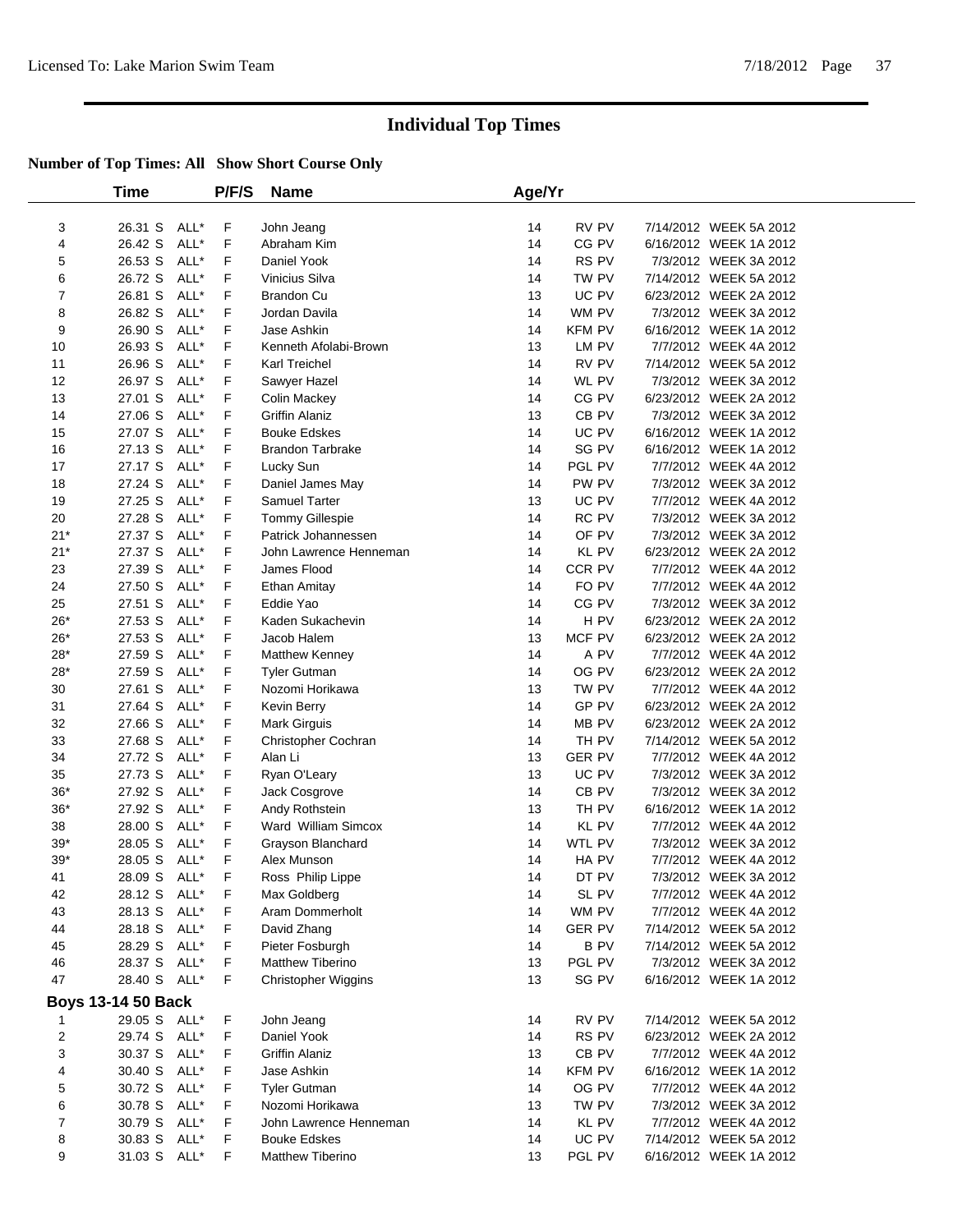|                             | Time         |      | P/F/S | <b>Name</b>             | Age/Yr |               |                        |  |
|-----------------------------|--------------|------|-------|-------------------------|--------|---------------|------------------------|--|
| 10                          | 31.12 S      | ALL* | F     | Brandon Cu              | 13     | UC PV         | 7/3/2012 WEEK 3A 2012  |  |
| 11                          | 31.15 S      | ALL* | F     | Sawyer Hazel            | 14     | WL PV         | 7/3/2012 WEEK 3A 2012  |  |
| 12                          | 31.28 S      | ALL* | F     | Jordan Davila           | 14     | WM PV         | 6/23/2012 WEEK 2A 2012 |  |
| 13                          | 31.35 S      | ALL* | F     | Adrian Lin              | 14     | PO PV         | 7/7/2012 WEEK 4A 2012  |  |
| 14                          | 31.37 S      | ALL* | F     | Daniel Chen             | 13     | RV PV         | 7/3/2012 WEEK 3A 2012  |  |
| 15                          | 31.70 S      | ALL* | F     | Colin Mackey            | 14     | CG PV         | 7/3/2012 WEEK 3A 2012  |  |
| $16*$                       | 31.81 S      | ALL* | F     | Tommy Gillespie         | 14     | RC PV         | 6/23/2012 WEEK 2A 2012 |  |
| $16*$                       | 31.81 S      | ALL* | F     | Jack Cosgrove           | 14     | CB PV         | 7/3/2012 WEEK 3A 2012  |  |
| 18                          | 31.82 S      | ALL* | F     | Jacob Halem             | 13     | MCF PV        | 7/7/2012 WEEK 4A 2012  |  |
| 19                          | 32.18 S      | ALL* | F     | William Wei An          | 14     | CLM PV        | 6/23/2012 WEEK 2A 2012 |  |
| 20                          | 32.32 S      | ALL* | F     | Jack Chlopak            | 13     | SO PV         | 7/3/2012 WEEK 3A 2012  |  |
| 21                          | 32.37 S      | ALL* | F     | Samuel Tarter           | 13     | UC PV         | 7/3/2012 WEEK 3A 2012  |  |
| 22                          | 32.57 S      | ALL* | F     | Andy Rothstein          | 13     | TH PV         | 6/23/2012 WEEK 2A 2012 |  |
| 23                          | 32.58 S      | ALL* | F     | Vinicius Silva          | 14     | TW PV         | 6/16/2012 WEEK 1A 2012 |  |
| 24                          | 32.59 S      | ALL* | F     | Peter Thomas Orban      | 14     | W PV          | 7/7/2012 WEEK 4A 2012  |  |
| 25                          | 32.74 S      | ALL* | F     | Alex Munson             | 14     | HA PV         | 7/7/2012 WEEK 4A 2012  |  |
| 26                          | 32.91 S      | ALL* | F     | Grayson Blanchard       | 14     | WTL PV        | 7/3/2012 WEEK 3A 2012  |  |
| 27                          | 32.97 S      | ALL* | F     | Kevin Berry             | 14     | GP PV         | 7/14/2012 WEEK 5A 2012 |  |
| 28                          | 33.04 S      | ALL* | F     | Alan Yan                | 14     | PGL PV        | 7/7/2012 WEEK 4A 2012  |  |
| 29                          | 33.16 S      | ALL* | F     | Benito De Leon          | 14     | WCF PV        | 7/14/2012 WEEK 5A 2012 |  |
| 30                          | 33.18 S      | ALL* | F     | Daniel James May        | 14     | PW PV         | 7/14/2012 WEEK 5A 2012 |  |
| 31                          | 33.27 S      | ALL* | F     | Abraham Kim             | 14     | CG PV         | 7/3/2012 WEEK 3A 2012  |  |
| 32                          | 33.40 S      | ALL* | F     | Jeremy Chung            | 14     | WL PV         | 7/14/2012 WEEK 5A 2012 |  |
| 33                          | 33.44 S      | ALL* | F     | David Rubenstein        | 13     | PA PV         | 7/3/2012 WEEK 3A 2012  |  |
| 34                          | 33.50 S      | ALL* | F     | Colin McLaughlin        | 14     | DA PV         | 7/3/2012 WEEK 3A 2012  |  |
| 35                          | 33.56 S      | ALL* | F     | Mark Girguis            | 14     | MB PV         | 7/7/2012 WEEK 4A 2012  |  |
| 36                          | 33.58 S      | ALL* | F     | Matthew Kenney          | 14     | A PV          | 6/23/2012 WEEK 2A 2012 |  |
| 37                          | 33.62 S      | ALL* | F     | Ryan O'Leary            | 13     | UC PV         | 7/7/2012 WEEK 4A 2012  |  |
| 38                          | 33.63 S      | ALL* | F     | Gregory Afolabi-Brown   | 13     | LM PV         | 7/14/2012 WEEK 5A 2012 |  |
| 39                          | 33.71 S      | ALL* | F     | Drew Gerber             | 14     | CG PV         | 7/7/2012 WEEK 4A 2012  |  |
| 40                          | 33.85 S      | ALL* | F     | Hunter Freeman          | 14     | CA PV         | 7/3/2012 WEEK 3A 2012  |  |
| 41                          | 33.96 S      | ALL* | F     | Hunter Reed             | 14     | FH PV         | 7/14/2012 WEEK 5A 2012 |  |
| 42                          | 34.09 S      | ALL* | F     | Simon Li                | 13     | <b>GER PV</b> | 6/16/2012 WEEK 1A 2012 |  |
| 43                          | 34.16 S      | ALL* | F     | <b>Brandon Tarbrake</b> | 14     | SG PV         | 6/23/2012 WEEK 2A 2012 |  |
| 44                          | 34.17 S      | ALL* | F     | Paul Van Nevel          | 14     | DF PV         | 7/7/2012 WEEK 4A 2012  |  |
| 45                          | 34.19 S      | ALL* | F     | Alan Li                 | 13     | <b>GER PV</b> | 7/14/2012 WEEK 5A 2012 |  |
| 46                          | 34.22 S      | ALL* | F     | Corey Morin             | 14     | LLD PV        | 6/23/2012 WEEK 2A 2012 |  |
| 47                          | 34.25 S      | ALL* | F.    | Patrick Johannessen     | 14     | OF PV         | 7/7/2012 WEEK 4A 2012  |  |
| <b>Boys 13-14 50 Breast</b> |              |      |       |                         |        |               |                        |  |
| 1                           | 32.84 S ALL* |      | F     | Abraham Kim             | 14     | CG PV         | 7/7/2012 WEEK 4A 2012  |  |
| 2                           | 33.59 S      | ALL* | F     | Kenneth Afolabi-Brown   | 13     | LM PV         | 7/3/2012 WEEK 3A 2012  |  |
| 3                           | 33.78 S      | ALL* | F     | <b>Ethan Amitay</b>     | 14     | FO PV         | 6/16/2012 WEEK 1A 2012 |  |
| 4                           | 33.90 S      | ALL* | F     | Samuel Tarter           | 13     | UC PV         | 6/23/2012 WEEK 2A 2012 |  |
| 5                           | 34.03 S      | ALL* | F     | Lucky Sun               | 14     | PGL PV        | 6/23/2012 WEEK 2A 2012 |  |
| 6                           | 34.09 S      | ALL* | F     | Drew Gerber             | 14     | CG PV         | 7/3/2012 WEEK 3A 2012  |  |
| 7                           | 34.12 S      | ALL* | F     | Ryan O'Leary            | 13     | UC PV         | 7/3/2012 WEEK 3A 2012  |  |
| 8                           | 34.18 S      | ALL* | F     | <b>Bouke Edskes</b>     | 14     | UC PV         | 6/23/2012 WEEK 2A 2012 |  |
| 9                           | 34.38 S      | ALL* | F     | Eddie Yao               | 14     | CG PV         | 7/7/2012 WEEK 4A 2012  |  |
| 10                          | 34.40 S      | ALL* | F     | James Flood             | 14     | CCR PV        | 7/7/2012 WEEK 4A 2012  |  |
| 11                          | 34.62 S      | ALL* | F     | Alexander Vissering     | 13     | OG PV         | 6/23/2012 WEEK 2A 2012 |  |
| 12                          | 34.72 S      | ALL* | F     | Jason Lazar             | 14     | PW PV         | 7/7/2012 WEEK 4A 2012  |  |
| 13                          | 34.79 S      | ALL* | F     | Dariush Youssefiani     | 14     | CG PV         | 7/3/2012 WEEK 3A 2012  |  |
| 14                          | 34.97 S      | ALL* | F     | Aram Dommerholt         | 14     | WM PV         | 7/3/2012 WEEK 3A 2012  |  |
| 15                          | 35.30 S      | ALL* | F     | Nozomi Horikawa         | 13     | TW PV         | 6/23/2012 WEEK 2A 2012 |  |
| $16*$                       | 35.47 S ALL* |      | F     | Kaden Sukachevin        | 14     | H PV          | 7/7/2012 WEEK 4A 2012  |  |
|                             |              |      |       |                         |        |               |                        |  |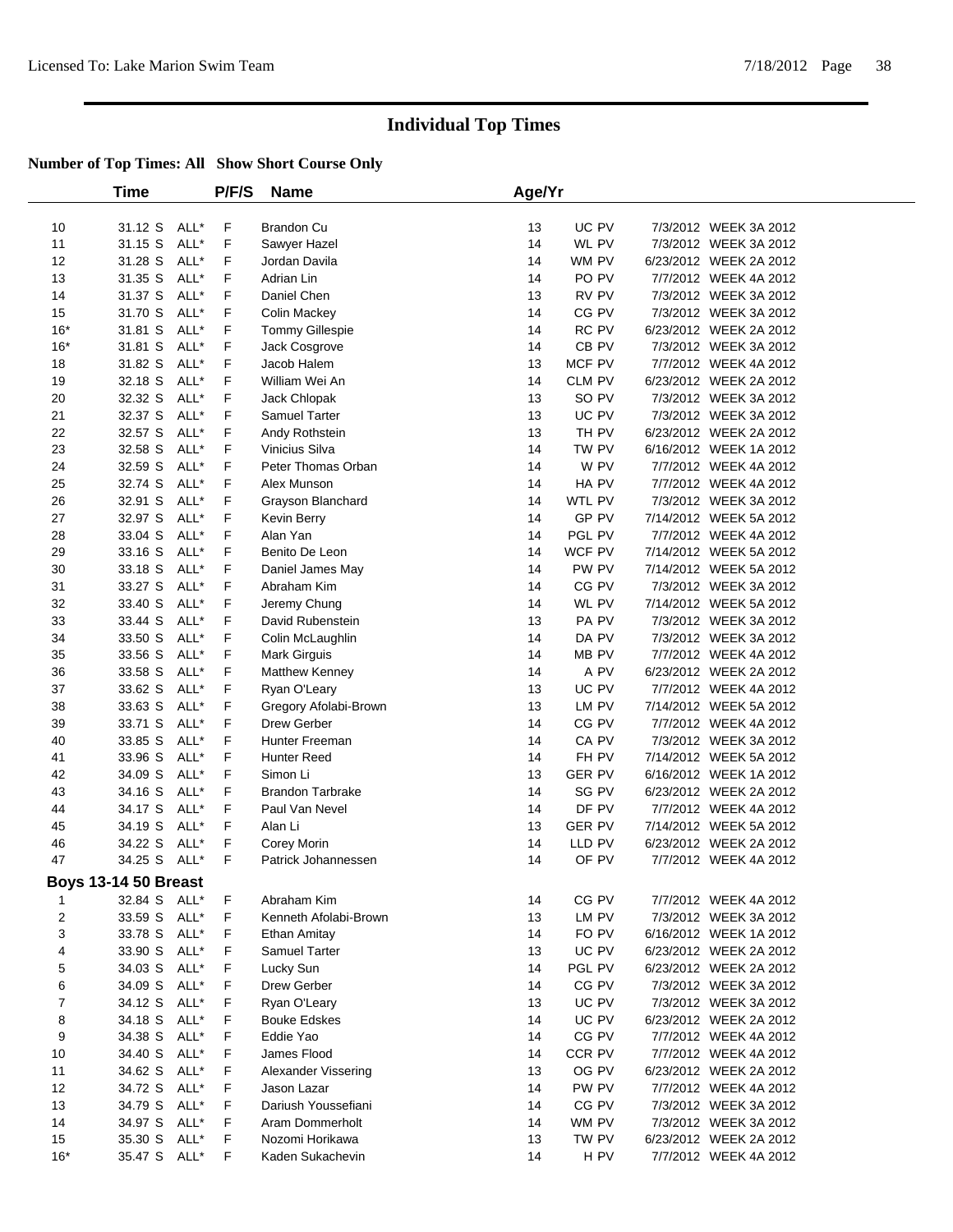|       | <b>Time</b>              |      | P/F/S | <b>Name</b>               | Age/Yr |                  |                        |  |
|-------|--------------------------|------|-------|---------------------------|--------|------------------|------------------------|--|
| $16*$ | 35.47 S                  | ALL* | F     | Jacob Halem               | 13     | MCF PV           | 7/3/2012 WEEK 3A 2012  |  |
| 18    | 35.54 S                  | ALL* | F     | John Jeang                | 14     | RV PV            | 6/16/2012 WEEK 1A 2012 |  |
| $19*$ | 35.56 S                  | ALL* | F     | Mark Girguis              | 14     | MB PV            | 7/7/2012 WEEK 4A 2012  |  |
| $19*$ | 35.56 S                  | ALL* | F     | Karl Treichel             | 14     | RV PV            | 7/14/2012 WEEK 5A 2012 |  |
| 21    | 35.72 S                  | ALL* | F     | Jason Tang                | 13     | UC PV            | 6/23/2012 WEEK 2A 2012 |  |
| 22    | 36.15 S                  | ALL* | F     | Alan Li                   | 13     | <b>GER PV</b>    | 7/3/2012 WEEK 3A 2012  |  |
| 23    | 36.23 S                  | ALL* | F     | Christopher Wiggins       | 13     | SG PV            | 7/7/2012 WEEK 4A 2012  |  |
| 24    | 36.46 S                  | ALL* | F     | Jeremy Chung              | 14     | WL PV            | 7/7/2012 WEEK 4A 2012  |  |
| 25    | 36.53 S                  | ALL* | F     | Ryan Gallagher            | 14     | TA PV            | 7/3/2012 WEEK 3A 2012  |  |
| 26    | 36.60 S                  | ALL* | F     | <b>Travis Cromes</b>      | 13     | H PV             | 6/23/2012 WEEK 2A 2012 |  |
| 27    | 36.69 S                  | ALL* | F     | Steven Bae                | 14     | RV PV            | 7/14/2012 WEEK 5A 2012 |  |
| 28    | 36.75 S                  | ALL* | F     | Jack Qian                 | 14     | FH PV            | 7/3/2012 WEEK 3A 2012  |  |
| 29    | 36.81 S                  | ALL* | F     | Austin Kong               | 14     | HA PV            | 7/14/2012 WEEK 5A 2012 |  |
| 30    | 36.82 S                  | ALL* | F     | Matthew Tiberino          | 13     | PGL PV           | 7/7/2012 WEEK 4A 2012  |  |
| 31    | 36.85 S                  | ALL* | F     | Gregory Afolabi-Brown     | 13     | $\mathsf{LM}$ PV | 7/7/2012 WEEK 4A 2012  |  |
| 32    | 36.88 S                  | ALL* | F     | Ross Philip Lippe         | 14     | DT PV            | 6/16/2012 WEEK 1A 2012 |  |
| 33    | 37.09 S                  | ALL* | F     | <b>Timothy Bonvillain</b> | 13     | DA PV            | 7/7/2012 WEEK 4A 2012  |  |
| 34    | 37.21 S                  | ALL* | F     | Ben David Kaplan          | 13     | DT PV            | 7/7/2012 WEEK 4A 2012  |  |
| 35    | 37.30 S                  | ALL* | F     | John Kernan               | 14     | FR PV            | 6/23/2012 WEEK 2A 2012 |  |
| 36    | 37.33 S                  | ALL* | F     | <b>Brian Fries</b>        | 13     | MCF PV           | 7/7/2012 WEEK 4A 2012  |  |
| 37    | 37.40 S                  | ALL* | F     | Grayson Blanchard         | 14     | WTL PV           | 7/7/2012 WEEK 4A 2012  |  |
| 38    | 37.41 S                  | ALL* | F     | <b>Nick Fitzwilliam</b>   | 13     | CLM PV           | 7/7/2012 WEEK 4A 2012  |  |
| 39    | 37.56 S                  | ALL* | F     | Alex Rubino               | 14     | A PV             | 7/3/2012 WEEK 3A 2012  |  |
| 40    | 37.66 S                  | ALL* | F     | Jeffrey Cirillo           | 13     | TW PV            | 7/7/2012 WEEK 4A 2012  |  |
| $41*$ | 37.81 S                  | ALL* | F     | Alan Yan                  | 14     | PGL PV           | 7/3/2012 WEEK 3A 2012  |  |
| $41*$ | 37.81 S                  | ALL* | F     | Kyle Yikai Liu            | 13     | DT PV            | 7/7/2012 WEEK 4A 2012  |  |
| 43    | 37.84 S                  | ALL* | F     | Christopher Nguyen        | 13     | HA PV            | 7/14/2012 WEEK 5A 2012 |  |
| 44    | 37.86 S                  | ALL* | F     | <b>Noah Pereles</b>       | 13     | PO PV            | 7/7/2012 WEEK 4A 2012  |  |
| 45    | 37.88 S                  | ALL* | F     | Jakob Hammond             | 13     | FR PV            | 6/16/2012 WEEK 1A 2012 |  |
| 46    | 37.92 S                  | ALL* | F     | Giovanni Tranquill        | 13     | RE PV            | 7/7/2012 WEEK 4A 2012  |  |
| 47    | 37.93 S                  | ALL* | F     | Matthew Kenney            | 14     | A PV             | 6/23/2012 WEEK 2A 2012 |  |
| 48    | 37.96 S                  | ALL* | F     | Dylan Webster             | 14     | MCT PV           | 7/7/2012 WEEK 4A 2012  |  |
| 49    | 37.97 S                  | ALL* | F     | Matthew Frohman           | 13     | LM PV            | 7/7/2012 WEEK 4A 2012  |  |
| 50    | 38.02 S                  | ALL* | F     | Augustin Gonzalez         | 13     | NWB PV           | 6/23/2012 WEEK 2A 2012 |  |
| 51    | 38.10 S                  | ALL* | F     | Evan Lewis                | 13     | <b>KFM PV</b>    | 6/16/2012 WEEK 1A 2012 |  |
| 52    | 38.16 S ALL*             |      | F     | <b>Brandon Tarbrake</b>   | 14     | SG PV            | 7/3/2012 WEEK 3A 2012  |  |
|       | <b>Boys 13-14 50 Fly</b> |      |       |                           |        |                  |                        |  |
| 1     | 27.86 S ALL*             |      | F     | John Jeang                | 14     | RV PV            | 7/14/2012 WEEK 5A 2012 |  |
| 2     | 28.55 S ALL*             |      | F.    | Karl Treichel             | 14     | RV PV            | 7/14/2012 WEEK 5A 2012 |  |
| 3     | 29.09 S ALL*             |      | F     | Kevin Berry               | 14     | GP PV            | 7/14/2012 WEEK 5A 2012 |  |
| 4     | 29.28 S                  | ALL* | F     | <b>Griffin Alaniz</b>     | 13     | CB PV            | 7/7/2012 WEEK 4A 2012  |  |
| 5     | 29.32 S                  | ALL* | F     | Sawyer Hazel              | 14     | WL PV            | 7/7/2012 WEEK 4A 2012  |  |
| 6     | 29.35 S                  | ALL* | F     | James Flood               | 14     | CCR PV           | 7/7/2012 WEEK 4A 2012  |  |
| $7^*$ | 29.47 S                  | ALL* | F     | Jase Ashkin               | 14     | <b>KFM PV</b>    | 6/23/2012 WEEK 2A 2012 |  |
| $7^*$ | 29.47 S                  | ALL* | F     | Vinicius Silva            | 14     | TW PV            | 6/23/2012 WEEK 2A 2012 |  |
| 9     | 29.52 S                  | ALL* | F     | John Lawrence Henneman    | 14     | KL PV            | 7/7/2012 WEEK 4A 2012  |  |
| 10    | 29.59 S                  | ALL* | F     | <b>Bouke Edskes</b>       | 14     | UC PV            | 7/7/2012 WEEK 4A 2012  |  |
| 11    | 29.61 S                  | ALL* | F     | Daniel Yook               | 14     | RS PV            | 7/3/2012 WEEK 3A 2012  |  |
| 12    | 29.89 S                  | ALL* | F     | <b>Brandon Cu</b>         | 13     | UC PV            | 7/14/2012 WEEK 5A 2012 |  |
| 13    | 29.98 S                  | ALL* | F     | Adrian Lin                | 14     | PO <sub>PV</sub> | 7/3/2012 WEEK 3A 2012  |  |
| 14    | 29.99 S                  | ALL* | F     | Nozomi Horikawa           | 13     | TW PV            | 6/23/2012 WEEK 2A 2012 |  |
| 15    | 30.01 S ALL*             |      | F     | Colin Mackey              | 14     | CG PV            | 7/14/2012 WEEK 5A 2012 |  |
| 16    | 30.02 S                  | ALL* | F     | Samuel Tarter             | 13     | UC PV            | 6/23/2012 WEEK 2A 2012 |  |
| 17    | 30.03 S                  | ALL* | F     | <b>Tommy Gillespie</b>    | 14     | RC PV            | 7/3/2012 WEEK 3A 2012  |  |
| 18    | 30.07 S ALL*             |      | F     | Ethan Amitay              | 14     | FO PV            | 6/23/2012 WEEK 2A 2012 |  |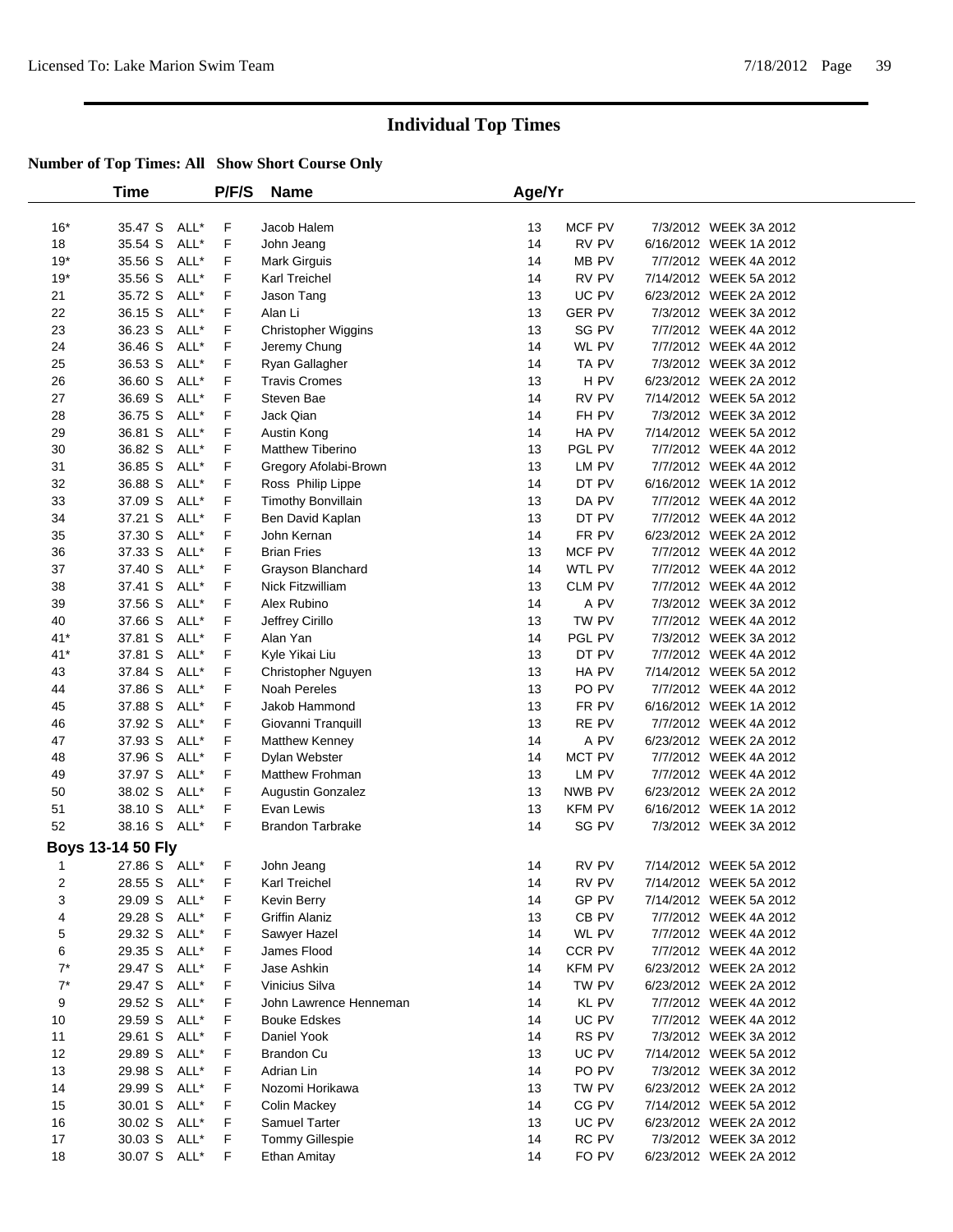|       | Time              |      | P/F/S | <b>Name</b>             | Age/Yr |               |                        |  |
|-------|-------------------|------|-------|-------------------------|--------|---------------|------------------------|--|
| 19    | 30.13 S           | ALL* | F     | Jacob Halem             | 13     | MCF PV        | 7/7/2012 WEEK 4A 2012  |  |
| $20*$ | 30.18 S           | ALL* | F     | Kenneth Afolabi-Brown   | 13     | LM PV         | 7/3/2012 WEEK 3A 2012  |  |
| $20*$ | 30.18 S           | ALL* | F     | Abraham Kim             | 14     | CG PV         | 7/3/2012 WEEK 3A 2012  |  |
| 22    | 30.22 S           | ALL* | F     | Christopher Wiggins     | 13     | SG PV         | 7/14/2012 WEEK 5A 2012 |  |
| 23    | 30.35 S           | ALL* | F     | Kaden Sukachevin        | 14     | H PV          | 7/3/2012 WEEK 3A 2012  |  |
| 24    | 30.37 S           | ALL* | F     | Lucky Sun               | 14     | PGL PV        | 7/7/2012 WEEK 4A 2012  |  |
| 25    | 30.52 S           | ALL* | F     | William Wei An          | 14     | CLM PV        | 7/7/2012 WEEK 4A 2012  |  |
| 26    | 30.60 S           | ALL* | F     | Austin Kong             | 14     | HA PV         | 7/14/2012 WEEK 5A 2012 |  |
| 27    | 30.65 S           | ALL* | F     | Eddie Yao               | 14     | CG PV         | 7/7/2012 WEEK 4A 2012  |  |
| 28    | 30.85 S           | ALL* | F     | Grayson Blanchard       | 14     | WTL PV        | 7/3/2012 WEEK 3A 2012  |  |
| 29    | 30.99 S           | ALL* | F     | Jason Tang              | 13     | UC PV         | 6/23/2012 WEEK 2A 2012 |  |
| 30    | 31.16 S           | ALL* | F     | David Rubenstein        | 13     | PA PV         | 7/7/2012 WEEK 4A 2012  |  |
| $31*$ | 31.22 S           | ALL* | F     | Alexander Vissering     | 13     | OG PV         | 7/14/2012 WEEK 5A 2012 |  |
| $31*$ | 31.22 S           | ALL* | F     | Christopher Cochran     | 14     | TH PV         | 6/16/2012 WEEK 1A 2012 |  |
| 33    | 31.23 S           | ALL* | F     | <b>Tyler Gutman</b>     | 14     | OG PV         | 7/14/2012 WEEK 5A 2012 |  |
| $34*$ | 31.24 S           | ALL* | F     | Alan Yan                | 14     | PGL PV        | 7/7/2012 WEEK 4A 2012  |  |
| $34*$ | 31.24 S           | ALL* | F     | Alex Munson             | 14     | HA PV         | 7/14/2012 WEEK 5A 2012 |  |
| 36    | 31.27 S           | ALL* | F     | David Zhang             | 14     | <b>GER PV</b> | 7/14/2012 WEEK 5A 2012 |  |
| 37    | 31.28 S           | ALL* | F     | Ward William Simcox     | 14     | <b>KL PV</b>  | 7/7/2012 WEEK 4A 2012  |  |
| 38    | 31.43 S           | ALL* | F     | Jack Cosgrove           | 14     | CB PV         | 7/3/2012 WEEK 3A 2012  |  |
| 39    | 31.53 S           | ALL* | F     | Colin McLaughlin        | 14     | DA PV         | 6/23/2012 WEEK 2A 2012 |  |
| 40    | 31.56 S           | ALL* | F     | Jack Qian               | 14     | FH PV         | 7/7/2012 WEEK 4A 2012  |  |
| 41    | 31.58 S           | ALL* | F     | Felix Knollmann         | 14     | MO PV         | 7/3/2012 WEEK 3A 2012  |  |
| 42    | 31.60 S           | ALL* | F     | Jared Payabyab          | 13     | TN PV         | 7/3/2012 WEEK 3A 2012  |  |
| 43    | 31.66 S           | ALL* | F     | Andy Rothstein          | 13     | TH PV         | 7/14/2012 WEEK 5A 2012 |  |
| 44    | 31.73 S           | ALL* | F     | <b>Brandon Tarbrake</b> | 14     | SG PV         | 6/16/2012 WEEK 1A 2012 |  |
| 45    | 31.78 S           | ALL* | F     | Aram Dommerholt         | 14     | WM PV         | 7/3/2012 WEEK 3A 2012  |  |
| 46    | 31.82 S           | ALL* | F     | Alan Li                 | 13     | <b>GER PV</b> | 7/3/2012 WEEK 3A 2012  |  |
| 47*   | 31.87 S           | ALL* | F     | <b>Grant Fricke</b>     | 14     | <b>JC PV</b>  | 7/7/2012 WEEK 4A 2012  |  |
| $47*$ | 31.87 S           | ALL* | F     | <b>Matthew Tiberino</b> | 13     | PGL PV        | 7/3/2012 WEEK 3A 2012  |  |
| $47*$ | 31.87 S           | ALL* | F     | Ross Philip Lippe       | 14     | DT PV         | 6/16/2012 WEEK 1A 2012 |  |
| 50    | 31.91 S           | ALL* | F     | Benito De Leon          | 14     | WCF PV        | 7/14/2012 WEEK 5A 2012 |  |
| 51    | 31.93 S           | ALL* | F     | Zachary Paulos          | 13     | PA PV         | 7/3/2012 WEEK 3A 2012  |  |
| 52    | 31.95 S           | ALL* | F     | Gregory Afolabi-Brown   | 13     | LM PV         | 6/23/2012 WEEK 2A 2012 |  |
| 53    | 31.96 S           | ALL* | F     | Jordan Davila           | 14     | WM PV         | 7/3/2012 WEEK 3A 2012  |  |
| 54    | 31.97 S ALL*      |      | F     | Jackson Dakota Coyne    | 14     | G PV          | 7/7/2012 WEEK 4A 2012  |  |
|       | Boys 13-14 100 IM |      |       |                         |        |               |                        |  |
| 1     | 1:03.83 S ALL*    |      | F     | Daniel Yook             | 14     | RS PV         | 7/7/2012 WEEK 4A 2012  |  |
| 2     | 1:04.99 S ALL*    |      | F.    | Abraham Kim             | 14     | CG PV         | 7/3/2012 WEEK 3A 2012  |  |
| 3     | 1:05.46 S ALL*    |      | F     | <b>Bouke Edskes</b>     | 14     | UC PV         | 6/23/2012 WEEK 2A 2012 |  |
| 4     | 1:06.32 S         | ALL* | F     | Nozomi Horikawa         | 13     | TW PV         | 6/23/2012 WEEK 2A 2012 |  |
| 5     | $1:06.43$ S       | ALL* | F     | John Jeang              | 14     | RV PV         | 7/14/2012 WEEK 5A 2012 |  |
| 6     | 1:06.53 S ALL*    |      | F     | Karl Treichel           | 14     | RV PV         | 7/14/2012 WEEK 5A 2012 |  |
| 7     | 1:07.05 S         | ALL* | F     | Samuel Tarter           | 13     | UC PV         | 6/16/2012 WEEK 1A 2012 |  |
| 8     | 1:07.19 S         | ALL* | F     | Adrian Lin              | 14     | PO PV         | 7/7/2012 WEEK 4A 2012  |  |
| 9     | 1:07.34 S         | ALL* | F     | Jase Ashkin             | 14     | <b>KFM PV</b> | 6/16/2012 WEEK 1A 2012 |  |
| 10    | 1:07.42 S         | ALL* | F     | <b>Brandon Cu</b>       | 13     | UC PV         | 7/14/2012 WEEK 5A 2012 |  |
| 11    | 1:07.52 S         | ALL* | F     | James Flood             | 14     | CCR PV        | 7/7/2012 WEEK 4A 2012  |  |
| 12    | 1:07.65 S         | ALL* | F     | Lucky Sun               | 14     | PGL PV        | 7/7/2012 WEEK 4A 2012  |  |
| 13    | 1:07.75 S         | ALL* | F     | Sawyer Hazel            | 14     | WL PV         | 7/3/2012 WEEK 3A 2012  |  |
| 14    | 1:07.88 S         | ALL* | F     | Jacob Halem             | 13     | MCF PV        | 7/14/2012 WEEK 5A 2012 |  |
| 15    | 1:07.89 S ALL*    |      | F     | Griffin Alaniz          | 13     | CB PV         | 6/23/2012 WEEK 2A 2012 |  |
| 16    | 1:07.99 S         | ALL* | F     | Alexander Vissering     | 13     | OG PV         | 7/14/2012 WEEK 5A 2012 |  |
| 17    | $1:08.33$ S       | ALL* | F     | Kaden Sukachevin        | 14     | H PV          | 7/7/2012 WEEK 4A 2012  |  |
| 18    | 1:08.59 S ALL*    |      | F     | Mark Girguis            | 14     | MB PV         | 6/23/2012 WEEK 2A 2012 |  |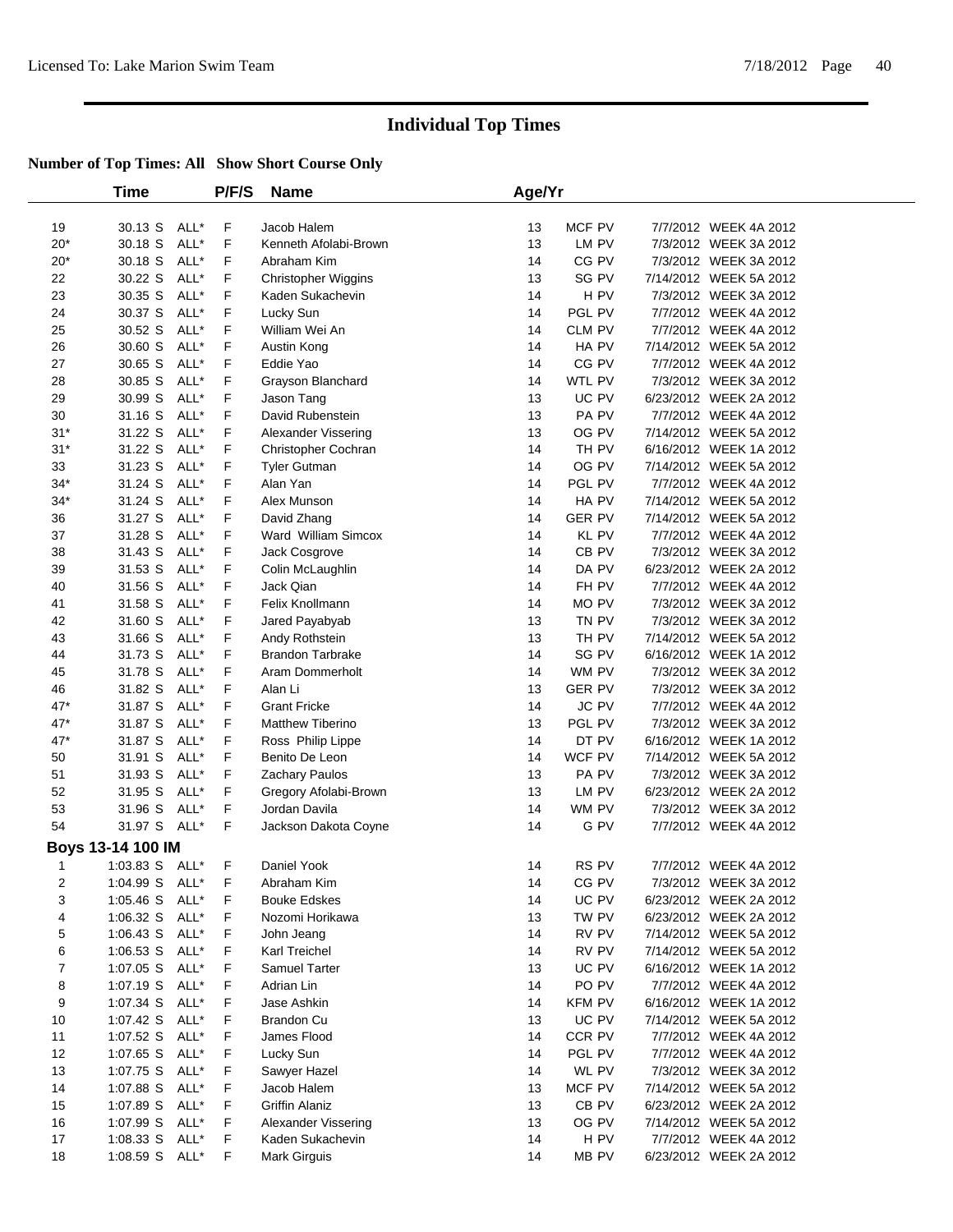|                | Time                |      | P/F/S | <b>Name</b>              | Age/Yr |               |                        |  |
|----------------|---------------------|------|-------|--------------------------|--------|---------------|------------------------|--|
| 19             | 1:08.73 S ALL*      |      | F     | John Lawrence Henneman   | 14     | <b>KL PV</b>  | 7/7/2012 WEEK 4A 2012  |  |
| 20             | $1:08.81$ S         | ALL* | F     | Colin Mackey             | 14     | CG PV         | 7/14/2012 WEEK 5A 2012 |  |
| 21             | 1:08.96 S           | ALL* | F     | Jason Tang               | 13     | UC PV         | 6/23/2012 WEEK 2A 2012 |  |
| 22             | 1:08.99 S           | ALL* | F     | Vinicius Silva           | 14     | TW PV         | 6/23/2012 WEEK 2A 2012 |  |
| 23             | 1:09.00 S           | ALL* | F     | <b>Ethan Amitay</b>      | 14     | FO PV         | 7/7/2012 WEEK 4A 2012  |  |
| 24             | 1:09.10 S           | ALL* | F     | Jack Chlopak             | 13     | SO PV         | 7/7/2012 WEEK 4A 2012  |  |
| 25             | $1:09.15$ S         | ALL* | F     | <b>Tommy Gillespie</b>   | 14     | RC PV         | 6/23/2012 WEEK 2A 2012 |  |
| 26             | $1:09.26$ S         | ALL* | F     | Alan Li                  | 13     | <b>GER PV</b> | 7/7/2012 WEEK 4A 2012  |  |
| 27             | 1:09.55 S           | ALL* | F     | Kenneth Afolabi-Brown    | 13     | LM PV         | 7/14/2012 WEEK 5A 2012 |  |
| 28             | 1:09.72 S           | ALL* | F     | <b>Matthew Tiberino</b>  | 13     | PGL PV        | 6/23/2012 WEEK 2A 2012 |  |
| 29             | 1:09.78 S           | ALL* | F     | Eddie Yao                | 14     | CG PV         | 7/3/2012 WEEK 3A 2012  |  |
| 30             | 1:09.92 S           | ALL* | F     | Matthew Kenney           | 14     | A PV          | 6/23/2012 WEEK 2A 2012 |  |
| 31             | $1:10.19$ S         | ALL* | F     | Aram Dommerholt          | 14     | WM PV         | 6/23/2012 WEEK 2A 2012 |  |
| 32             | $1:10.23$ S         | ALL* | F     | Daniel James May         | 14     | PW PV         | 7/14/2012 WEEK 5A 2012 |  |
| 33             | $1:10.33$ S         | ALL* | F     | William Wei An           | 14     | CLM PV        | 6/23/2012 WEEK 2A 2012 |  |
| 34             | 1:10.37 S           | ALL* | F     | <b>Brandon Tarbrake</b>  | 14     | SG PV         | 6/16/2012 WEEK 1A 2012 |  |
| 35             | $1:10.49$ S         | ALL* | F     | Alex Munson              | 14     | HA PV         | 7/7/2012 WEEK 4A 2012  |  |
| 36             | 1:10.53 S ALL*      |      | F     | Kevin Berry              | 14     | GP PV         | 7/3/2012 WEEK 3A 2012  |  |
| 37             | 1:10.75 S ALL*      |      | F     | Ryan O'Leary             | 13     | UC PV         | 6/16/2012 WEEK 1A 2012 |  |
| 38             | 1:10.87 S ALL*      |      | F     | Austin Kong              | 14     | HA PV         | 7/14/2012 WEEK 5A 2012 |  |
| 39             | $1:10.92$ S         | ALL* | F     | Christopher Cochran      | 14     | TH PV         | 6/23/2012 WEEK 2A 2012 |  |
| 40             | 1:11.02 S           | ALL* | F     | Daniel Chen              | 13     | RV PV         | 6/16/2012 WEEK 1A 2012 |  |
| 41             | $1:11.25$ S         | ALL* | F     | David Rubenstein         | 13     | PA PV         | 7/3/2012 WEEK 3A 2012  |  |
| 42             | 1:11.56 S           | ALL* | F     | Jason Lazar              | 14     | PW PV         | 7/14/2012 WEEK 5A 2012 |  |
| 43             | 1:11.70 S           | ALL* | F     | Grayson Blanchard        | 14     | WTL PV        | 7/3/2012 WEEK 3A 2012  |  |
| 44             | $1:11.77$ S         | ALL* | F     | Jack Qian                | 14     | FH PV         | 6/23/2012 WEEK 2A 2012 |  |
| 45             | 1:11.81 S           | ALL* | F     | Dariush Youssefiani      | 14     | CG PV         | 6/16/2012 WEEK 1A 2012 |  |
| 46             | 1:11.93 S           | ALL* | F     | Andy Rothstein           | 13     | TH PV         | 6/16/2012 WEEK 1A 2012 |  |
| 47             | $1:12.14$ S         | ALL* | F     | Nick Fitzwilliam         | 13     | CLM PV        | 7/3/2012 WEEK 3A 2012  |  |
| 48             | $1:12.15$ S         | ALL* | F     | Alan Yan                 | 14     | PGL PV        | 6/23/2012 WEEK 2A 2012 |  |
| 49*            | $1:12.26$ S         | ALL* | F     | Gregory Afolabi-Brown    | 13     | LM PV         | 7/3/2012 WEEK 3A 2012  |  |
| 49*            | $1:12.26$ S         | ALL* | F     | <b>Tyler Gutman</b>      | 14     | OG PV         | 6/23/2012 WEEK 2A 2012 |  |
| 51             | $1:12.27$ S         | ALL* | F     | Jeremy Chung             | 14     | WL PV         | 6/16/2012 WEEK 1A 2012 |  |
| 52             | 1:12.28 S           | ALL* | F     | Jackson Dakota Coyne     | 14     | G PV          | 7/7/2012 WEEK 4A 2012  |  |
| 53             | 1:12.30 S ALL*      |      | F     | Felix Knollmann          | 14     | MO PV         | 7/14/2012 WEEK 5A 2012 |  |
| $54^{\ast}$    | $1:12.31$ S         | ALL* | F     | Jakob Hammond            | 13     | FR PV         | 6/16/2012 WEEK 1A 2012 |  |
| $54^{\ast}$    | $1:12.31$ S         | ALL* | F     | Ryan Gallagher           | 14     | TA PV         | 7/3/2012 WEEK 3A 2012  |  |
| 56             | $1:12.41$ S         | ALL* | F.    | Drew Gerber              | 14     | CG PV         | 6/23/2012 WEEK 2A 2012 |  |
|                |                     |      |       |                          |        |               |                        |  |
|                | Boys 15-18 100 Free |      |       |                          |        |               |                        |  |
| 1              | 53.51 S ALL*        |      | F     | Jack Conger              | 17     | FV PV         | 7/7/2012 WEEK 4A 2012  |  |
| $\overline{c}$ | 53.56 S ALL*        |      | F     | <b>Grant Goddard</b>     | 15     | PA PV         | 7/7/2012 WEEK 4A 2012  |  |
| 3              | 53.72 S ALL*        |      | F     | <b>Barry Mangold</b>     | 17     | TW PV         | 6/16/2012 WEEK 1A 2012 |  |
| 4              | 53.97 S             | ALL* | F     | <b>Garrett Powell</b>    | 17     | TW PV         | 7/7/2012 WEEK 4A 2012  |  |
| 5              | 54.19 S             | ALL* | F     | Jonathan Ekstrom         | 18     | RC PV         | 6/23/2012 WEEK 2A 2012 |  |
| 6              | 54.63 S             | ALL* | F     | Graham Baird             | 15     | RC PV         | 7/7/2012 WEEK 4A 2012  |  |
| $7^*$          | 54.93 S             | ALL* | F     | <b>Jack Allen Foster</b> | 16     | G PV          | 6/23/2012 WEEK 2A 2012 |  |
| $7^*$          | 54.93 S             | ALL* | F     | Christopher Wysocki      | 18     | CG PV         | 7/7/2012 WEEK 4A 2012  |  |
| 9              | 55.19 S             | ALL* | F     | John Freeman             | 16     | KL PV         | 6/16/2012 WEEK 1A 2012 |  |
| 10             | 55.22 S             | ALL* | F     | Xavier Laracuente        | 15     | QO PV         | 7/3/2012 WEEK 3A 2012  |  |
| 11             | 55.31 S             | ALL* | F     | Andrew Gibson            | 15     | WL PV         | 6/23/2012 WEEK 2A 2012 |  |
| 12             | 55.34 S             | ALL* | F     | Ryan Whitescarver        | 18     | OG PV         | 7/7/2012 WEEK 4A 2012  |  |
| 13             | 55.50 S             | ALL* | F     | Nicholas Mion            | 16     | NWB PV        | 6/16/2012 WEEK 1A 2012 |  |
| 14             | 55.55 S             | ALL* | F     | Harrison Gu              | 16     | RV PV         | 7/3/2012 WEEK 3A 2012  |  |
| 15             | 55.57 S             | ALL* | F     | Patrick Scordato         | 17     | MO PV         | 7/7/2012 WEEK 4A 2012  |  |
| 16             | 55.58 S             | ALL* | F     | Carsten Vissering        | 15     | OG PV         | 6/23/2012 WEEK 2A 2012 |  |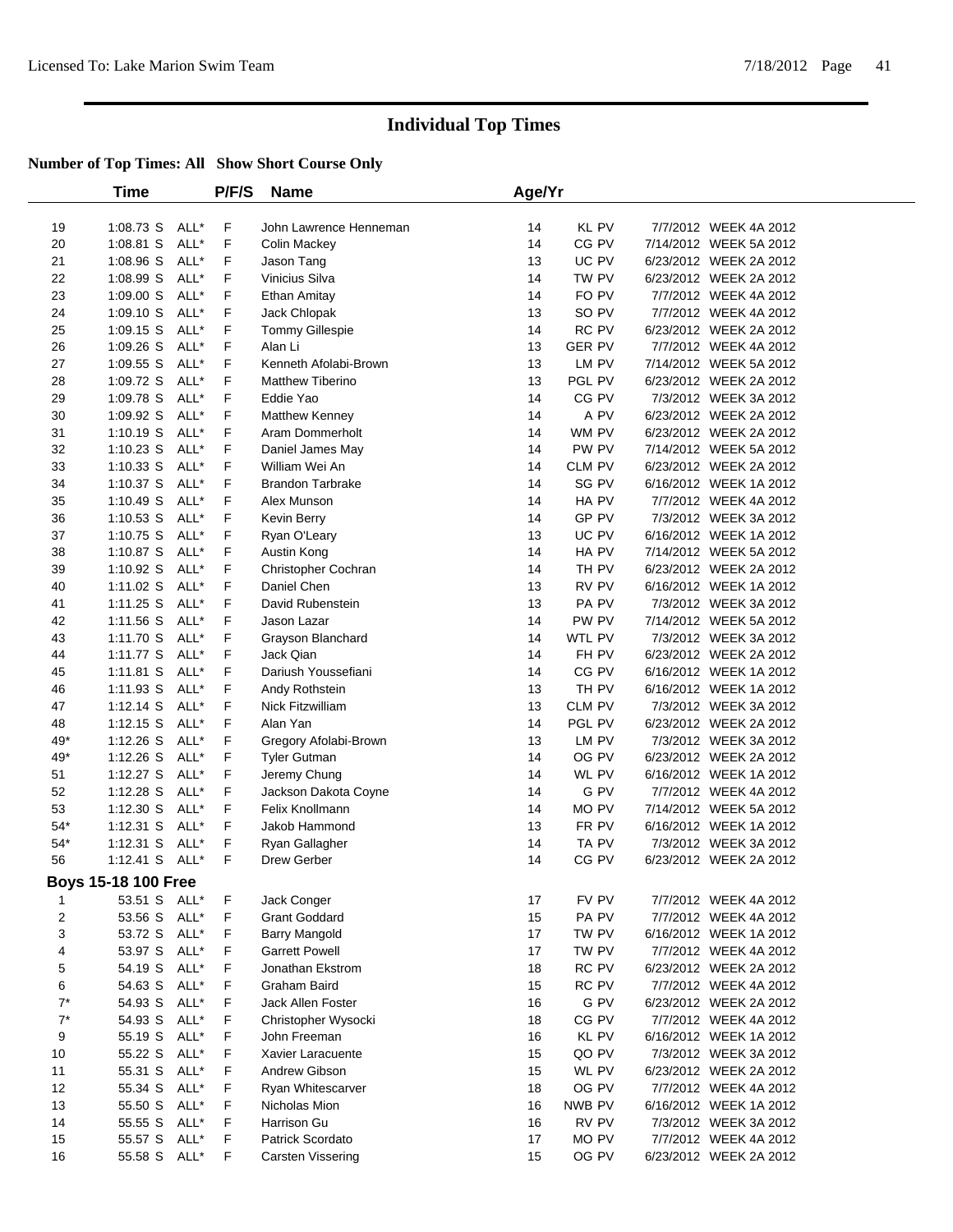|              | Time         |      | P/F/S | <b>Name</b>                 | Age/Yr |                  |                        |
|--------------|--------------|------|-------|-----------------------------|--------|------------------|------------------------|
| 17           | 55.59 S      | ALL* | F     | Andrew Valentine            | 16     | PW PV            | 7/7/2012 WEEK 4A 2012  |
| 18           | 55.65 S      | ALL* | F     | Nathaniel Hull              | 18     | BE PV            | 7/3/2012 WEEK 3A 2012  |
| 19           | 55.66 S      | ALL* | F     | Alex Wu                     | 16     | WCF PV           | 7/3/2012 WEEK 3A 2012  |
| 20           | 55.69 S      | ALL* | F     | Johnny Mooers               | 16     | C PV             | 7/7/2012 WEEK 4A 2012  |
| 21           | 55.72 S      | ALL* | F     | John Royals                 | 18     | BE PV            | 7/7/2012 WEEK 4A 2012  |
| 22           | 55.75 S      | ALL* | F     | <b>Brennan Novak</b>        | 15     | PGL PV           | 6/23/2012 WEEK 2A 2012 |
| 23           | 55.84 S      | ALL* | F     | <b>Brandon Goldstein</b>    | 15     | LLD PV           | 6/16/2012 WEEK 1A 2012 |
| 24           | 55.90 S      | ALL* | F     | Steve Ge                    | 16     | RV PV            | 7/3/2012 WEEK 3A 2012  |
| $25*$        | 56.03 S      | ALL* | F     | Cory Camp                   | 17     | RH PV            | 7/3/2012 WEEK 3A 2012  |
| $25*$        | 56.03 S      | ALL* | F     | Rory Lewis                  | 15     | K PV             | 6/16/2012 WEEK 1A 2012 |
| 27           | 56.14 S      | ALL* | F     | Michael Fu                  | 18     | RV PV            | 7/3/2012 WEEK 3A 2012  |
| 28           | 56.16 S      | ALL* | F     | John Janezich               | 16     | <b>BPV</b>       | 6/23/2012 WEEK 2A 2012 |
| 29           | 56.18 S      | ALL* | F     | Christopher Root            | 17     | C PV             | 6/23/2012 WEEK 2A 2012 |
| 30           | 56.19 S      | ALL* | F     | Niklas Hammond              | 18     | FR PV            | 7/14/2012 WEEK 5A 2012 |
| 31           | 56.24 S      | ALL* | F     | Kevin Fu                    | 17     | RV PV            | 7/3/2012 WEEK 3A 2012  |
| 32           | 56.34 S      | ALL* | F     | Alvin Wang                  | 16     | QO PV            | 6/16/2012 WEEK 1A 2012 |
| 33           | 56.36 S      | ALL* | F     | <b>Michael Thomas</b>       | 16     | NWB PV           | 6/16/2012 WEEK 1A 2012 |
| $34*$        | 56.38 S      | ALL* | F     | Joshua Kiehl                | 17     | DA PV            | 7/3/2012 WEEK 3A 2012  |
| $34*$        | 56.38 S      | ALL* | F     | Jean-Marc Nugent            | 16     | TW PV            | 6/16/2012 WEEK 1A 2012 |
| 36           | 56.44 S      | ALL* | F     | <b>Bryan Doremus</b>        | 18     | PW PV            | 7/7/2012 WEEK 4A 2012  |
| 37           | 56.45 S      | ALL* | F     | <b>Brian Tsau</b>           | 15     | TH PV            | 6/23/2012 WEEK 2A 2012 |
| 38           | 56.49 S      | ALL* | F     | <b>Matthew Din</b>          | 16     | WG PV            | 7/14/2012 WEEK 5A 2012 |
| 39           | 56.55 S      | ALL* | F     | <b>Austin Dickey</b>        | 17     | WL PV            | 6/16/2012 WEEK 1A 2012 |
| 40           | 56.62 S      | ALL* | F     | Matthew Gibson              | 17     | EW PV            | 6/23/2012 WEEK 2A 2012 |
| $41*$        | 56.68 S      | ALL* | F     | Gavin Springer              | 15     | SO PV            | 6/23/2012 WEEK 2A 2012 |
| $41*$        | 56.68 S      | ALL* | F     | Sam Trible                  | 17     | PLT PV           | 6/16/2012 WEEK 1A 2012 |
| 43           | 56.78 S      | ALL* | F     | Gregory Subong Song         | 15     | DT PV            | 6/16/2012 WEEK 1A 2012 |
| 44           | 56.83 S      | ALL* | F     | Fletcher Horwitz Tollefson  | 18     | GP PV            | 6/23/2012 WEEK 2A 2012 |
| 45           | 56.84 S      | ALL* | F     | Andreas Lair Ferrari        | 17     | <b>BPV</b>       | 6/23/2012 WEEK 2A 2012 |
| 46           | 56.90 S      | ALL* | F     | Emmanuel Katsigiannakis     | 15     | RV PV            | 6/16/2012 WEEK 1A 2012 |
| 47           | 56.93 S      | ALL* | F     | James Hisnanick             | 15     | H <sub>PV</sub>  | 7/7/2012 WEEK 4A 2012  |
| 48           | 56.99 S      | ALL* | F     | <b>Austin Cole</b>          | 17     | IF PV            | 7/3/2012 WEEK 3A 2012  |
| 49           | 57.00 S      | ALL* | F     | Rio Hodges                  | 17     | KL PV            | 6/16/2012 WEEK 1A 2012 |
| 50           | 57.03 S      | ALL* | F     | Steven Goldberg             | 17     | SL PV            | 7/7/2012 WEEK 4A 2012  |
| 51           | 57.06 S      | ALL* | F     | Joey Bieda                  | 17     | CG PV            | 7/3/2012 WEEK 3A 2012  |
| 52           | 57.07 S      | ALL* | F     | Evan Garfield               | 18     | MCT PV           | 7/14/2012 WEEK 5A 2012 |
| 53           | 57.12 S      | ALL* | F     | Austin Moore                | 17     | FR PV            | 7/7/2012 WEEK 4A 2012  |
| 54           | 57.16 S      | ALL* | F     | Xavier Pugliese             | 18     | BE PV            | 7/3/2012 WEEK 3A 2012  |
| 55           | 57.17 S      | ALL* | F     | Michael Ledecky             | 18     | PA <sub>PV</sub> | 7/14/2012 WEEK 5A 2012 |
| 56           | 57.19 S ALL* |      | F     | <b>Nikos Tragotsis</b>      | 15     | WL PV            | 7/3/2012 WEEK 3A 2012  |
| $57^{\ast}$  | 57.20 S      | ALL* | F     | <b>Matthew Petraites</b>    | 16     | WTL PV           | 7/7/2012 WEEK 4A 2012  |
| $57^{\star}$ | 57.20 S      | ALL* | F     | Michael Sullivan            | 15     | BE PV            | 6/16/2012 WEEK 1A 2012 |
| 59           | 57.21 S      | ALL* | F     | Andrew Greenhalgh           | 16     | NCC PV           | 7/7/2012 WEEK 4A 2012  |
| 60           | 57.23 S      | ALL* | F     | <b>Spencer Sterling</b>     | 18     | A PV             | 7/7/2012 WEEK 4A 2012  |
| 61           | 57.25 S      | ALL* | F     | <b>Brian Murphy</b>         | 18     | OM PV            | 7/7/2012 WEEK 4A 2012  |
| 62           | 57.28 S      | ALL* | F     | <b>Patrick Reyes</b>        | 17     | K PV             | 6/16/2012 WEEK 1A 2012 |
| $63*$        | 57.40 S      | ALL* | F     | <b>Brian Daza</b>           | 17     | WM PV            | 6/16/2012 WEEK 1A 2012 |
| $63^{\ast}$  | 57.40 S      | ALL* | F     | John Rozier                 | 18     | CB PV            | 7/7/2012 WEEK 4A 2012  |
| 65           | 57.44 S      | ALL* | F     | Lanson Tang                 | 16     | UC PV            | 7/7/2012 WEEK 4A 2012  |
| 66           | 57.53 S      | ALL* | F     | <b>Christopher Goodkind</b> | 15     | PW PV            | 7/7/2012 WEEK 4A 2012  |
| 67           | 57.56 S      | ALL* | F     | Colin Asbury                | 18     | PO PV            | 6/23/2012 WEEK 2A 2012 |
| 68           | 57.59 S      | ALL* | F     | Jorge Rios Jr               | 17     | LB PV            | 7/7/2012 WEEK 4A 2012  |
| 69           | 57.61 S      | ALL* | F     | Zachary Eisig               | 17     | DA PV            | 6/23/2012 WEEK 2A 2012 |
| 70           | 57.63 S      | ALL* | F     | Nicholas Lechner            | 18     | NO PV            | 7/7/2012 WEEK 4A 2012  |
| 71           | 57.68 S      | ALL* | F     | Joey Snodderly              | 15     | TW PV            | 6/16/2012 WEEK 1A 2012 |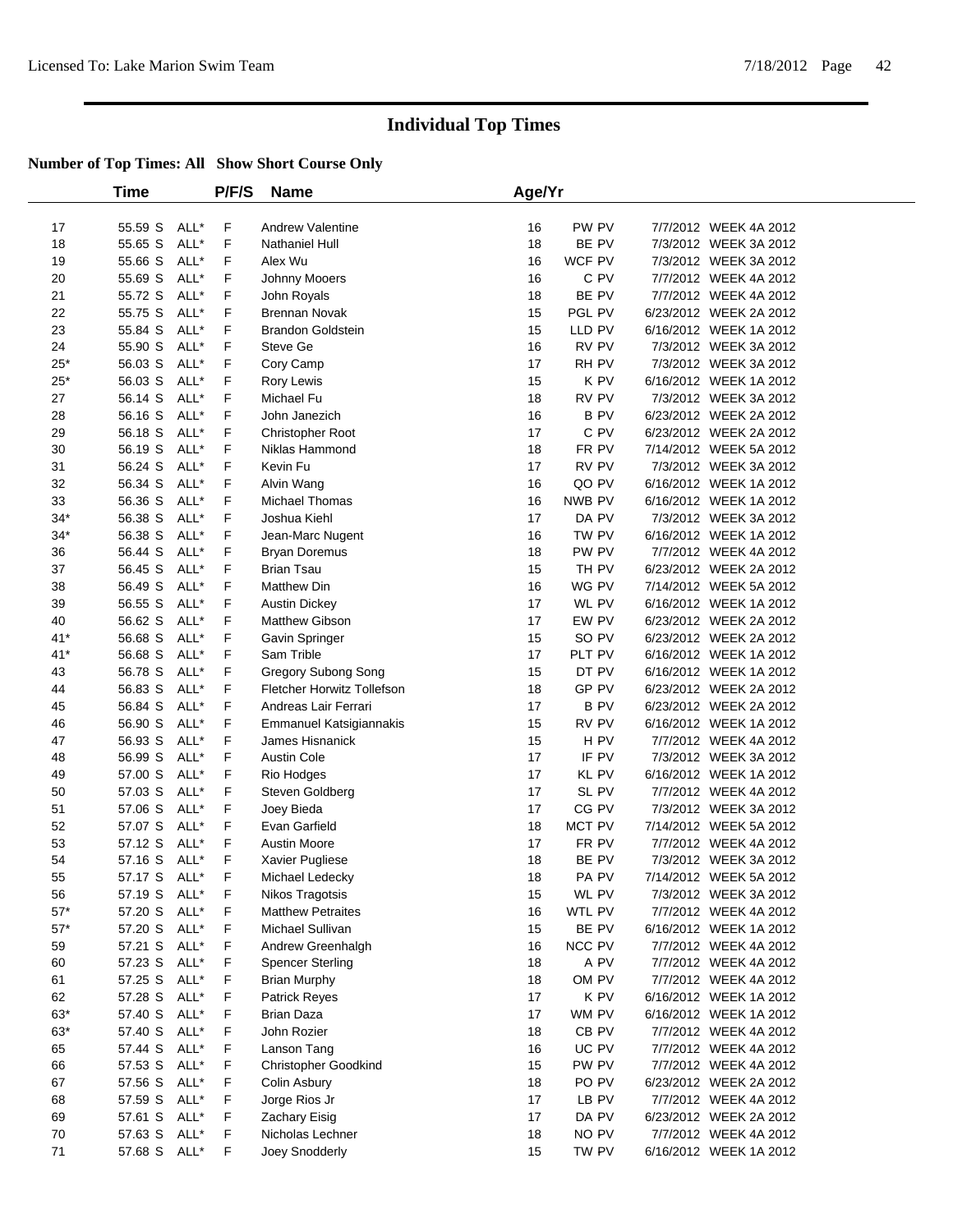|             | Time                       |      | <b>P/F/S</b> | <b>Name</b>                | Age/Yr |               |                        |
|-------------|----------------------------|------|--------------|----------------------------|--------|---------------|------------------------|
| 72          | 57.73 S                    | ALL* | F            | Collin Stanhope            | 17     | PO PV         | 7/7/2012 WEEK 4A 2012  |
| $73*$       | 57.75 S                    | ALL* | F            | Eric Eig                   | 17     | IF PV         | 7/3/2012 WEEK 3A 2012  |
| $73*$       | 57.75 S                    | ALL* | F            | Kenneth Ke                 | 17     | SB PV         | 7/14/2012 WEEK 5A 2012 |
| $73*$       | 57.75 S                    | ALL* | F            |                            | 18     | PGL PV        | 6/23/2012 WEEK 2A 2012 |
| 76          |                            | ALL* | F            | Sammy Lee                  | 17     | CB PV         | 7/3/2012 WEEK 3A 2012  |
| 77          | 57.78 S                    | ALL* |              | Cliff Henderson            | 18     | NO PV         | 6/23/2012 WEEK 2A 2012 |
|             | 57.82 S                    |      | F            | <b>Tyler Pham</b>          |        |               |                        |
| 78          | 57.83 S                    | ALL* | F            | Michael Liam Kirchner      | 16     | C PV          | 6/23/2012 WEEK 2A 2012 |
| 79          | 57.89 S                    | ALL* | F            | Jamie Stevenson            | 17     | CCR PV        | 6/16/2012 WEEK 1A 2012 |
| 80          | 57.97 S ALL*               |      | F            | Anatol Liu                 | 15     | RV PV         | 6/23/2012 WEEK 2A 2012 |
|             | <b>Boys 15-18 100 Back</b> |      |              |                            |        |               |                        |
| 1           | 53.48 S ALL*               |      | F            | Jack Conger                | 17     | FV PV         | 7/14/2012 WEEK 5A 2012 |
| 2           | 58.44 S                    | ALL* | F            | <b>Garrett Powell</b>      | 17     | TW PV         | 7/7/2012 WEEK 4A 2012  |
| 3           | 59.73 S                    | ALL* | F            | Jonathan Ekstrom           | 18     | RC PV         | 6/23/2012 WEEK 2A 2012 |
| $4^*$       | 1:00.69 S                  | ALL* | F            | <b>Tyler Pham</b>          | 18     | NO PV         | 7/7/2012 WEEK 4A 2012  |
| $4^*$       | 1:00.69 S                  | ALL* | F            | Andrew Gibson              | 15     | WL PV         | 7/7/2012 WEEK 4A 2012  |
| 6           | $1:01.11$ S                | ALL* | F            | Matthew Gibson             | 17     | EW PV         | 7/3/2012 WEEK 3A 2012  |
| 7           | $1:01.61$ S                | ALL* | F            | <b>Jack Allen Foster</b>   | 16     | G PV          | 7/3/2012 WEEK 3A 2012  |
| 8           | 1:01.66 S                  | ALL* | F            | <b>Grant Goddard</b>       | 15     | PA PV         | 6/16/2012 WEEK 1A 2012 |
| 9           | 1:01.72 S                  | ALL* | F            | Jorge Rios Jr              | 17     | LB PV         | 6/23/2012 WEEK 2A 2012 |
| 10          | 1:01.84 S                  | ALL* | F            | <b>Brandon Goldstein</b>   | 15     | LLD PV        | 7/3/2012 WEEK 3A 2012  |
| 11          | 1:01.98 S                  | ALL* | F            | John Freeman               | 16     | KL PV         | 6/16/2012 WEEK 1A 2012 |
| 12          | $1:02.22$ S                | ALL* | F            | Cory Camp                  | 17     | RH PV         | 6/23/2012 WEEK 2A 2012 |
| 13          | $1:02.46$ S                | ALL* | F            | Hugo Menguy                | 16     | BE PV         | 6/23/2012 WEEK 2A 2012 |
| 14          | $1:02.59$ S                | ALL* | F            | Sam Trible                 | 17     | PLT PV        | 6/16/2012 WEEK 1A 2012 |
| 15          | $1:02.61$ S                | ALL* | F            | Duncan Johnson             | 16     | MW PV         | 7/7/2012 WEEK 4A 2012  |
| 16          | 1:02.71 S                  | ALL* | F            | Sammy Lee                  | 18     | PGL PV        | 7/3/2012 WEEK 3A 2012  |
| 17          | 1:02.90 S                  | ALL* | F            | Eric Lin                   | 16     | UC PV         | 7/7/2012 WEEK 4A 2012  |
| 18          | 1:03.03 S                  | ALL* | F            | Gavin Springer             | 15     | SO PV         | 6/23/2012 WEEK 2A 2012 |
| 19          | $1:03.15$ S                | ALL* | F            | Alvin Wang                 | 16     | QO PV         | 7/7/2012 WEEK 4A 2012  |
| 20          | 1:03.18 S                  | ALL* | F            | Andreas Lair Ferrari       | 17     | <b>BPV</b>    | 6/16/2012 WEEK 1A 2012 |
| 21          | $1:03.23$ S                | ALL* | F            | Michael Cleary             | 18     | A PV          | 7/7/2012 WEEK 4A 2012  |
| 22          | 1:03.43 S                  | ALL* | F            | <b>Christopher Garrity</b> | 18     | LF PV         | 7/14/2012 WEEK 5A 2012 |
| $23*$       | 1:03.71 S                  | ALL* | F            | <b>Arthur Arcaz</b>        | 16     | TW PV         | 6/23/2012 WEEK 2A 2012 |
| $23*$       | 1:03.71 S                  | ALL* | F            | Jeffrey Samuel Kopp        | 16     | DT PV         | 7/7/2012 WEEK 4A 2012  |
| $25*$       | 1:03.75 S                  | ALL* | F            | Xavier Pugliese            | 18     | BE PV         | 7/14/2012 WEEK 5A 2012 |
| $25^{\ast}$ | 1:03.75 S                  | ALL* | F            | Kevin Fu                   | 17     | RV PV         | 6/23/2012 WEEK 2A 2012 |
| $27*$       | 1:03.78 S                  | ALL* | F            | Evan Connolly              | 15     | OG PV         | 6/23/2012 WEEK 2A 2012 |
| $27*$       | 1:03.78 S                  | ALL* | F            | Andrew Latona              | 16     | SG PV         | 7/7/2012 WEEK 4A 2012  |
| 29          | 1:03.89 S ALL*             |      | F            | Andrew Mann                | 16     | KL PV         | 7/3/2012 WEEK 3A 2012  |
| 30          | 1:04.08 S ALL*             |      | F            | <b>Austin Cole</b>         | 17     | IF PV         | 7/3/2012 WEEK 3A 2012  |
| 31          | $1:04.13$ S                | ALL* | F            | Nikos Tragotsis            | 15     | WL PV         | 7/3/2012 WEEK 3A 2012  |
| 32          | $1:04.23$ S                | ALL* | F            | Ryan Whitescarver          | 18     | OG PV         | 7/14/2012 WEEK 5A 2012 |
| 33          | 1:04.37 S ALL*             |      | F            | Peter Liang Wang           | 15     | <b>KFM PV</b> | 7/7/2012 WEEK 4A 2012  |
| 34          | $1:04.56$ S                | ALL* | F            | <b>Brian Murphy</b>        | 18     | OM PV         | 6/16/2012 WEEK 1A 2012 |
| 35          | $1:04.57$ S                | ALL* | F            | Michael Kasner             | 18     | PL PV         | 6/16/2012 WEEK 1A 2012 |
|             |                            |      |              | Kevin Schwartzman          |        | QO PV         |                        |
| 36          | 1:04.60 S                  | ALL* | F            |                            | 18     |               | 7/14/2012 WEEK 5A 2012 |
| 37          | 1:04.62 S                  | ALL* | F            | Michael Sullivan           | 15     | BE PV         | 7/3/2012 WEEK 3A 2012  |
| 38          | $1:04.81$ S                | ALL* | F            | Rory Lewis                 | 15     | K PV          | 6/16/2012 WEEK 1A 2012 |
| 39          | 1:04.82 S                  | ALL* | F            | Alexander Pavlakis         | 16     | WG PV         | 7/7/2012 WEEK 4A 2012  |
| 40          | 1:04.95 S                  | ALL* | F            | Johnny Mooers              | 16     | C PV          | 7/3/2012 WEEK 3A 2012  |
| 41          | 1:04.96 S                  | ALL* | F            | <b>Todd Erickson</b>       | 17     | PGL PV        | 7/7/2012 WEEK 4A 2012  |
| 42          | $1:05.08$ S                | ALL* | F            | Brandon Loiacono           | 17     | HA PV         | 6/23/2012 WEEK 2A 2012 |
| 43          | $1:05.13$ S                | ALL* | F            | Joey Snodderly             | 15     | TW PV         | 6/23/2012 WEEK 2A 2012 |
| 44          | $1:05.19$ S                | ALL* | F            | Christopher Wysocki        | 18     | CG PV         | 7/7/2012 WEEK 4A 2012  |
| $45*$       | 1:05.21 S ALL*             |      | F.           | Michael Thomas             | 16     | NWB PV        | 6/23/2012 WEEK 2A 2012 |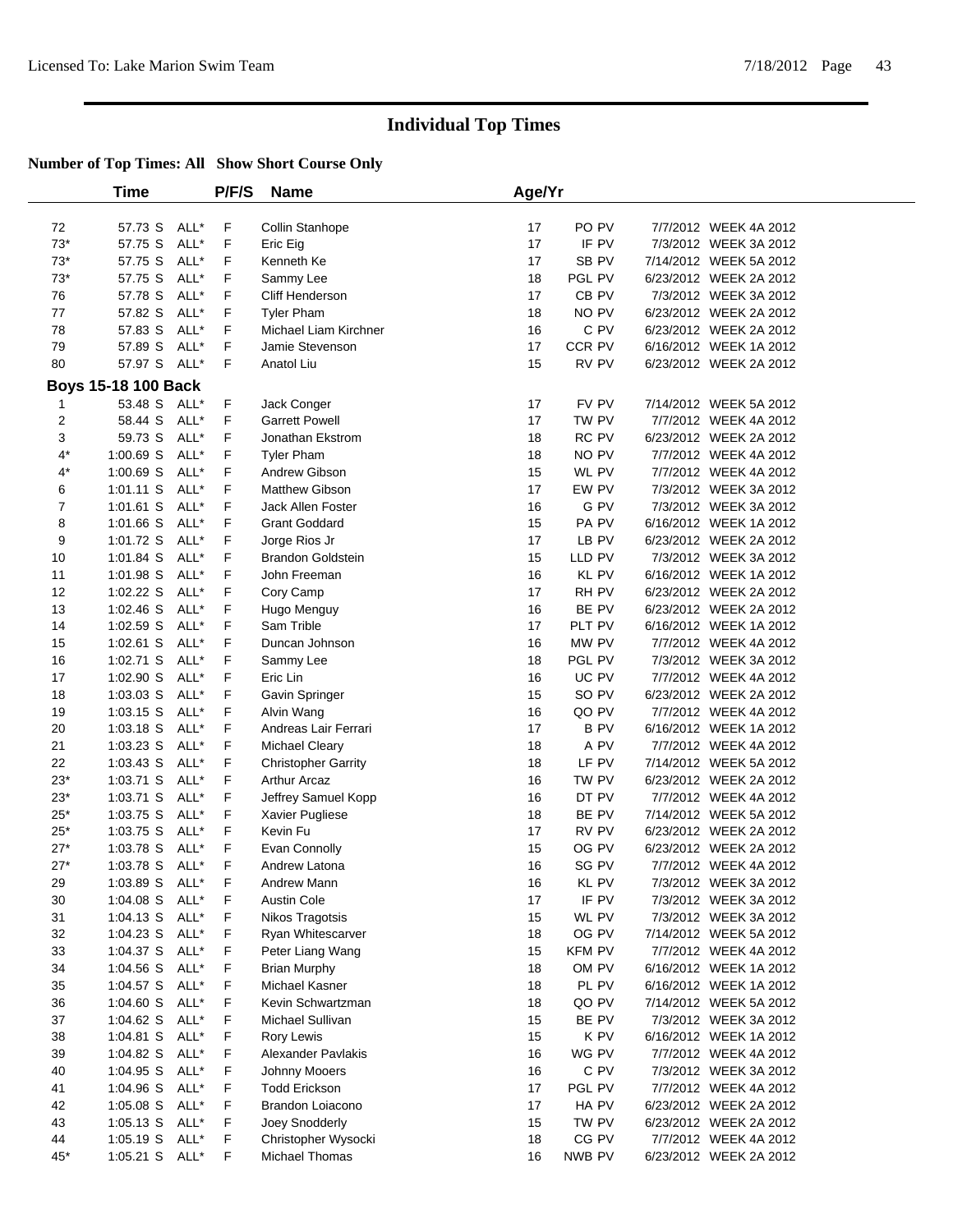|       | Time                         |              | P/F/S | <b>Name</b>                | Age/Yr |                  |                        |  |
|-------|------------------------------|--------------|-------|----------------------------|--------|------------------|------------------------|--|
| $45*$ | $1:05.21$ S                  | ALL*         | F     | John Rozier                | 18     | CB <sub>PV</sub> | 7/14/2012 WEEK 5A 2012 |  |
| 47    | 1:05.29 S                    | ALL*         | F     | Joshua Kiehl               | 17     | DA PV            | 7/7/2012 WEEK 4A 2012  |  |
| 48*   | 1:05.37 S                    | ALL*         | F     | Robert Allsopp             | 16     | MCF PV           | 7/3/2012 WEEK 3A 2012  |  |
| 48*   | 1:05.37 S                    | ALL*         | F     | Emmanuel Katsigiannakis    | 15     | RV PV            | 6/16/2012 WEEK 1A 2012 |  |
| 50    | 1:05.47 S                    | ALL*         | F     | Graham Baird               | 15     | RC PV            | 6/23/2012 WEEK 2A 2012 |  |
| 51    | 1:05.57 S                    | ALL*         | F     | Stefan Sigwalt             | 16     | SG PV            | 7/7/2012 WEEK 4A 2012  |  |
| 52    | 1:05.67 S                    | ALL*         | F     | Niklas Hammond             | 18     | FR PV            | 7/3/2012 WEEK 3A 2012  |  |
| 53    | 1:05.80 S                    | ALL*         | F     | Jack Mcguire               | 15     | PO PV            | 7/14/2012 WEEK 5A 2012 |  |
| 54    | 1:05.82 S                    | ALL*         | F     | <b>Matthew Petraites</b>   | 16     | WTL PV           | 6/23/2012 WEEK 2A 2012 |  |
| 55    | 1:05.95 S                    | ALL*         | F     | <b>Brian Tsau</b>          | 15     | TH PV            | 6/23/2012 WEEK 2A 2012 |  |
| 56    | 1:05.97 S                    | ALL*         | F     | Eric Sandon Ruggieri       | 18     | G PV             | 7/14/2012 WEEK 5A 2012 |  |
| 57    | 1:06.07 S                    | ALL*         | F     | Austin von Heeringen       | 16     | WTL PV           | 6/16/2012 WEEK 1A 2012 |  |
| 58    | 1:06.12 S                    | ALL*         | F     | <b>Brennan Novak</b>       | 15     | PGL PV           | 6/23/2012 WEEK 2A 2012 |  |
| 59    |                              |              | F     |                            | 17     | CCR PV           | 6/23/2012 WEEK 2A 2012 |  |
|       | $1:06.16$ S                  | ALL*<br>ALL* | F     | Jamie Stevenson            | 17     |                  | 6/16/2012 WEEK 1A 2012 |  |
| 60    | 1:06.33 S                    | ALL*         | F     | Rio Hodges                 | 18     | KL PV            |                        |  |
| 61    | 1:06.37 S                    |              |       | Daniel Tarbrake            |        | SG PV            | 7/3/2012 WEEK 3A 2012  |  |
| 62    | 1:06.38 S                    | ALL*         | F     | James Hisnanick            | 15     | H PV             | 6/23/2012 WEEK 2A 2012 |  |
| 63    | 1:06.44 S                    | ALL*         | F     | <b>Cliff Henderson</b>     | 17     | CB <sub>PV</sub> | 6/16/2012 WEEK 1A 2012 |  |
| 64    | 1:06.63 S                    | ALL*         | F     | Evan Garfield              | 18     | MCT PV           | 7/14/2012 WEEK 5A 2012 |  |
| 65    | 1:06.71 S                    | ALL*         | F     | Patrick Scordato           | 17     | MO PV            | 6/16/2012 WEEK 1A 2012 |  |
| 66    | 1:07.09 S                    | ALL*         | F     | Nicholas Mion              | 16     | NWB PV           | 6/16/2012 WEEK 1A 2012 |  |
| 67    | 1:07.11 S                    | ALL*         | F     | John Royals                | 18     | BE PV            | 6/23/2012 WEEK 2A 2012 |  |
| 68    | 1:07.15 S                    | ALL*         | F     | Michael Liam Kirchner      | 16     | C PV             | 6/23/2012 WEEK 2A 2012 |  |
| 69    | 1:07.22 S                    | ALL*         | F     | Jake Engel                 | 16     | QO PV            | 6/23/2012 WEEK 2A 2012 |  |
| 70    | 1:07.39 S                    | ALL*         | F     | <b>Spencer Sterling</b>    | 18     | A PV             | 7/7/2012 WEEK 4A 2012  |  |
| 71    | 1:07.62 S                    | ALL*         | F     | <b>Michael Palmiere</b>    | 16     | LLD PV           | 6/16/2012 WEEK 1A 2012 |  |
| 72    | 1:07.71 S                    | ALL*         | F     | David Altobelli            | 17     | SG PV            | 6/23/2012 WEEK 2A 2012 |  |
| 73    | 1:07.82 S                    | ALL*         | F     | Justin Hedlund             | 15     | WHI PV           | 7/7/2012 WEEK 4A 2012  |  |
| 74    | 1:07.83 S                    | ALL*         | F     | <b>Matthew Flamand</b>     | 18     | HA PV            | 7/14/2012 WEEK 5A 2012 |  |
| 75    | 1:07.84 S                    | ALL*         | F     | Winston Liu                | 18     | TH PV            | 6/16/2012 WEEK 1A 2012 |  |
| 76*   | 1:07.88 S                    | ALL*         | F     | <b>Robert Caverly</b>      | 17     | WCF PV           | 7/7/2012 WEEK 4A 2012  |  |
| $76*$ | 1:07.88 S                    | ALL*         | F     | <b>Christopher Root</b>    | 17     | C PV             | 7/7/2012 WEEK 4A 2012  |  |
| 78    | 1:07.96 S                    | ALL*         | F     | Eric Eig                   | 17     | IF PV            | 6/16/2012 WEEK 1A 2012 |  |
|       | <b>Boys 15-18 100 Breast</b> |              |       |                            |        |                  |                        |  |
| 1     | 1:05.94 S                    | ALL*         | F     | Carsten Vissering          | 15     | OG PV            | 7/3/2012 WEEK 3A 2012  |  |
| 2     | 1:06.63 S                    | ALL*         | F     | <b>Austin Dickey</b>       | 17     | WL PV            | 7/7/2012 WEEK 4A 2012  |  |
| 3     | 1:07.29 S                    | ALL*         | F     | <b>Matthew Din</b>         | 16     | WG PV            | 7/7/2012 WEEK 4A 2012  |  |
| 4     | 1:07.69 S                    | ALL*         | F     | Harrison Gu                | 16     | RV PV            | 7/3/2012 WEEK 3A 2012  |  |
| 5     | 1:07.90 S ALL*               |              | F     | Gregory Subong Song        | 15     | DT PV            | 7/7/2012 WEEK 4A 2012  |  |
| 6     | 1:07.99 S ALL*               |              | F     | Jonathan Ekstrom           | 18     | RC PV            | 6/23/2012 WEEK 2A 2012 |  |
| 7     | 1:08.67 S                    | ALL*         | F     | Leo Mercer                 | 17     | WG PV            | 7/7/2012 WEEK 4A 2012  |  |
| 8     | 1:09.01 S                    | ALL*         | F     | Eric Lin                   | 16     | UC PV            | 7/3/2012 WEEK 3A 2012  |  |
| 9     | $1:09.16$ S                  | ALL*         | F     | Eric Sandon Ruggieri       | 18     | G PV             | 6/23/2012 WEEK 2A 2012 |  |
| $10$  | 1:09.46 S                    | ALL*         | F     | Fletcher Horwitz Tollefson | 18     | GP PV            | 6/23/2012 WEEK 2A 2012 |  |
| $11*$ | 1:09.50 S                    | ALL*         | F     | <b>Matthew Petraites</b>   | 16     | WTL PV           | 7/7/2012 WEEK 4A 2012  |  |
| $11*$ | 1:09.50 S                    | ALL*         | F     | Jeremy Liu                 | 16     | QO PV            | 7/3/2012 WEEK 3A 2012  |  |
| 13    | $1:09.63$ S                  | ALL*         | F     | Steven Goldberg            | 17     | SL PV            | 6/23/2012 WEEK 2A 2012 |  |
| 14    | 1:09.83 S                    | ALL*         | F     | Jean-Marc Nugent           | 16     | TW PV            | 6/23/2012 WEEK 2A 2012 |  |
| 15    | 1:09.86 S                    | ALL*         | F     | Lanson Tang                | 16     | UC PV            | 7/3/2012 WEEK 3A 2012  |  |
| $16$  | 1:09.90 S                    | ALL*         | F     | Andrew Qian                | 16     | UC PV            | 6/23/2012 WEEK 2A 2012 |  |
| 17    | 1:10.37 S                    | ALL*         | F     | Adrien Downey              | 18     | NWB PV           | 7/7/2012 WEEK 4A 2012  |  |
| 18    | $1:10.53$ S                  | ALL*         | F     | Michael Fu                 | 18     | RV PV            | 7/14/2012 WEEK 5A 2012 |  |
| 19    | 1:11.02 S                    | ALL*         | F     | Mark Richardson            | 16     | EW PV            | 7/7/2012 WEEK 4A 2012  |  |
| 20    | 1:11.13 S                    | ALL*         | F     | <b>Garrett Powell</b>      | 17     | TW PV            | 7/7/2012 WEEK 4A 2012  |  |
| 21    | 1:11.40 S                    | ALL*         | F     | Anatol Liu                 | 15     | RV PV            | 7/3/2012 WEEK 3A 2012  |  |
|       |                              |              |       |                            |        |                  |                        |  |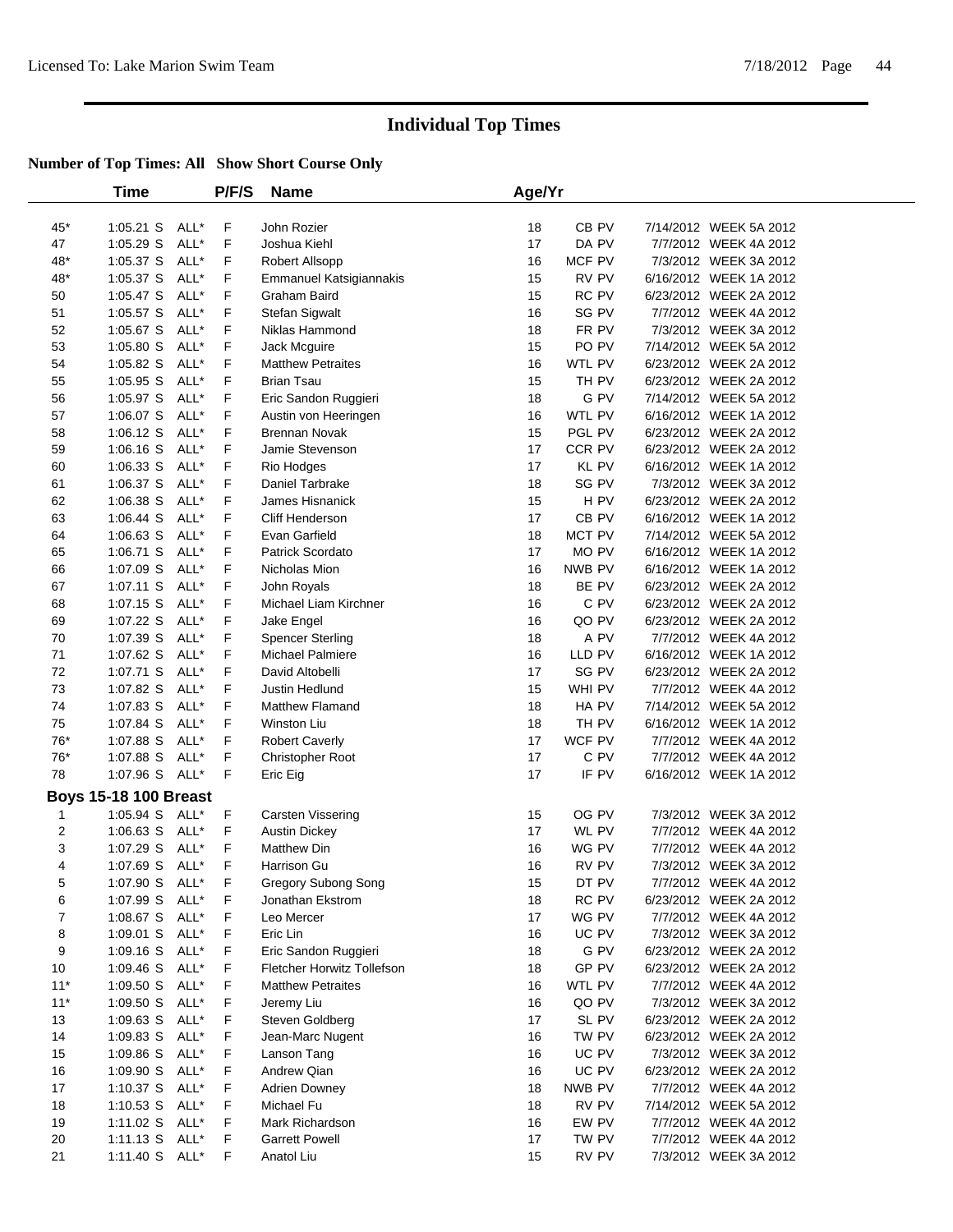|                         | Time              |      | P/F/S | <b>Name</b>             | Age/Yr |               |                        |  |
|-------------------------|-------------------|------|-------|-------------------------|--------|---------------|------------------------|--|
| 22                      | 1:11.62 S         | ALL* | F     | Patrick Scordato        | 17     | MO PV         | 7/7/2012 WEEK 4A 2012  |  |
| 23                      | $1:11.85$ S       | ALL* | F     | Kohler Sukachevin       | 16     | H PV          | 7/7/2012 WEEK 4A 2012  |  |
| 24                      | 1:12.03 S         | ALL* | F     | Jorge Rios Jr           | 17     | LB PV         | 6/23/2012 WEEK 2A 2012 |  |
| 25                      | 1:12.09 S         | ALL* | F     | <b>Patrick Reyes</b>    | 17     | K PV          | 7/7/2012 WEEK 4A 2012  |  |
| 26                      | $1:12.21$ S       | ALL* | F     | Evan Garfield           | 18     | MCT PV        | 7/14/2012 WEEK 5A 2012 |  |
| 27                      | $1:12.23$ S       | ALL* | F     | <b>Chandler Tucker</b>  | 16     | CB PV         | 7/7/2012 WEEK 4A 2012  |  |
| 28                      | $1:12.27$ S       | ALL* | F     | Jake Parker             | 16     | MS MD         | 6/23/2012 WEEK 2A 2012 |  |
| 29                      | 1:12.30 S         | ALL* | F     | Coby Zucker             | 15     | OF PV         | 6/23/2012 WEEK 2A 2012 |  |
| $30\,$                  | 1:12.38 S         | ALL* | F     | Steve Ge                | 16     | RV PV         | 7/3/2012 WEEK 3A 2012  |  |
| 31                      | 1:12.44 S         | ALL* | F     | <b>Brian Murphy</b>     | 18     | OM PV         | 7/7/2012 WEEK 4A 2012  |  |
| 32                      | 1:12.71 S         | ALL* | F     | <b>Tyler Pham</b>       | 18     | NO PV         | 7/7/2012 WEEK 4A 2012  |  |
| 33                      | 1:12.83 S         | ALL* | F     | Andrew Mann             | 16     | KL PV         | 7/7/2012 WEEK 4A 2012  |  |
| 34                      | 1:13.00 S         | ALL* | F     | Cliff Henderson         | 17     | CB PV         | 7/7/2012 WEEK 4A 2012  |  |
| 35                      | $1:13.03$ S       | ALL* | F     | <b>Michael Palmiere</b> | 16     | LLD PV        | 6/23/2012 WEEK 2A 2012 |  |
| 36                      | 1:13.05 S         | ALL* | F     | Samuel Jaffe            | 16     | SG PV         | 7/3/2012 WEEK 3A 2012  |  |
| 37                      | 1:13.12 S         | ALL* | F     | <b>Scott Powell</b>     | 15     | FV PV         | 7/3/2012 WEEK 3A 2012  |  |
| 38                      | $1:13.31$ S       | ALL* | F     | Joshua Kiehl            | 17     | DA PV         | 6/23/2012 WEEK 2A 2012 |  |
| 39                      | 1:13.35 S         | ALL* | F     | Alex Wu                 | 16     | WCF PV        | 6/16/2012 WEEK 1A 2012 |  |
| 40                      | 1:13.37 S         | ALL* | F     | <b>Matthew Triau</b>    | 15     | MCT PV        | 7/14/2012 WEEK 5A 2012 |  |
| 41                      | 1:13.38 S         | ALL* | F     | Niklas Hammond          | 18     | FR PV         | 7/14/2012 WEEK 5A 2012 |  |
| 42                      | $1:13.63$ S       | ALL* | F     | Kevin Mackenzie         | 16     | NWB PV        | 7/7/2012 WEEK 4A 2012  |  |
| 43                      | 1:13.80 S         | ALL* | F     | Aidan Pongrace          | 17     | RF PV         | 7/3/2012 WEEK 3A 2012  |  |
| 44                      | 1:14.03 S         | ALL* | F     | Huy Lam                 | 17     | <b>GER PV</b> | 6/16/2012 WEEK 1A 2012 |  |
| 45                      | 1:14.13 S         | ALL* | F     | Kevin Schwartzman       | 18     | QO PV         | 6/16/2012 WEEK 1A 2012 |  |
| 46                      | $1:14.18$ S       | ALL* | F     | Alex Garner             | 18     | RF PV         | 7/7/2012 WEEK 4A 2012  |  |
| 47                      | 1:14.30 S         | ALL* | F     | Lukas Hammond           | 16     | FR PV         | 7/3/2012 WEEK 3A 2012  |  |
| 48                      | 1:14.40 S         | ALL* | F     | Jared Wang              | 18     | BE PV         | 7/7/2012 WEEK 4A 2012  |  |
| 49                      | 1:14.48 S         | ALL* | F     | <b>Michael Cleary</b>   | 18     | A PV          | 7/7/2012 WEEK 4A 2012  |  |
| 50                      | 1:14.50 S         | ALL* | F     | Xavier Pugliese         | 18     | BE PV         | 7/14/2012 WEEK 5A 2012 |  |
| 51                      | 1:14.77 S         | ALL* | F     | Sammy Lee               | 18     | PGL PV        | 6/16/2012 WEEK 1A 2012 |  |
| 52                      | 1:14.78 S         | ALL* | F     | Peter Liang Wang        | 15     | <b>KFM PV</b> | 7/14/2012 WEEK 5A 2012 |  |
| 53                      | 1:14.93 S         | ALL* | F     | Kyle Foster             | 16     | WL PV         | 7/14/2012 WEEK 5A 2012 |  |
| 54                      | 1:14.95 S         | ALL* | F     | Collin Stanhope         | 17     | PO PV         | 7/7/2012 WEEK 4A 2012  |  |
| 55                      | 1:14.96 S         | ALL* | F     | <b>Austin Cole</b>      | 17     | IF PV         | 6/23/2012 WEEK 2A 2012 |  |
| 56                      | 1:15.10 S         | ALL* | F     | Andy Rosenthal          | 18     | TH PV         | 7/7/2012 WEEK 4A 2012  |  |
| $57^{\star}$            | 1:15.47 S         | ALL* | F     | Kieran Broder           | 16     | A PV          | 7/7/2012 WEEK 4A 2012  |  |
| $57^{\ast}$             | $1:15.47$ S       | ALL* | F     | Luke Plummer            | 17     | EW PV         | 7/7/2012 WEEK 4A 2012  |  |
| 59                      | 1:15.59 S         | ALL* | F     | Rory Lewis              | 15     | K PV          | 7/3/2012 WEEK 3A 2012  |  |
| 60                      | 1:15.67 S         | ALL* | F     | Michael Belt            | 16     | RF PV         | 7/14/2012 WEEK 5A 2012 |  |
| 61                      | 1:15.73 S ALL*    |      | F     | Graham Baird            | 15     | RC PV         | 7/7/2012 WEEK 4A 2012  |  |
| 62                      | 1:15.77 S         | ALL* | F     | David Hogan             | 16     | LF PV         | 7/7/2012 WEEK 4A 2012  |  |
| 63                      | 1:15.89 S         | ALL* | F     | Brandon Loiacono        | 17     | HA PV         | 6/23/2012 WEEK 2A 2012 |  |
| 64                      | 1:15.97 S ALL*    |      | F     | Jeffrey Hsieh           | 17     | CLM PV        | 6/23/2012 WEEK 2A 2012 |  |
| 65                      | 1:15.99 S         | ALL* | F     | Calvin Tran             | 15     | PGL PV        | 7/3/2012 WEEK 3A 2012  |  |
| 66                      | $1:16.06$ S       | ALL* | F     | Paul Gigioli            | 18     | OM PV         | 7/14/2012 WEEK 5A 2012 |  |
| $67*$                   | 1:16.09 S ALL*    |      | F     | Alex Witkin             | 15     | OM PV         | 7/3/2012 WEEK 3A 2012  |  |
| $67*$                   | 1:16.09 S ALL*    |      | F     | Miguel Antonio Tyshing  | 15     | DT PV         | 7/3/2012 WEEK 3A 2012  |  |
|                         | Boys 15-18 50 Fly |      |       |                         |        |               |                        |  |
| 1                       | 25.89 S ALL*      |      | F     | Jack Conger             | 17     | FV PV         | 6/16/2012 WEEK 1A 2012 |  |
| $\overline{\mathbf{c}}$ | 26.73 S ALL*      |      | F     | Jack Allen Foster       | 16     | G PV          | 6/23/2012 WEEK 2A 2012 |  |
| 3                       | 27.18 S ALL*      |      | F     | Graham Baird            | 15     | RC PV         | 6/23/2012 WEEK 2A 2012 |  |
| 4                       | 27.24 S ALL*      |      | F     | <b>Matthew Gibson</b>   | 17     | EW PV         | 7/7/2012 WEEK 4A 2012  |  |
| 5                       | 27.44 S           | ALL* | F     | <b>Bryan Doremus</b>    | 18     | PW PV         | 7/7/2012 WEEK 4A 2012  |  |
| 6                       | 27.53 S           | ALL* | F     | <b>Grant Goddard</b>    | 15     | PA PV         | 7/7/2012 WEEK 4A 2012  |  |
| $\overline{7}$          | 27.58 S ALL*      |      | F     | Patrick Scordato        | 17     | MO PV         | 7/7/2012 WEEK 4A 2012  |  |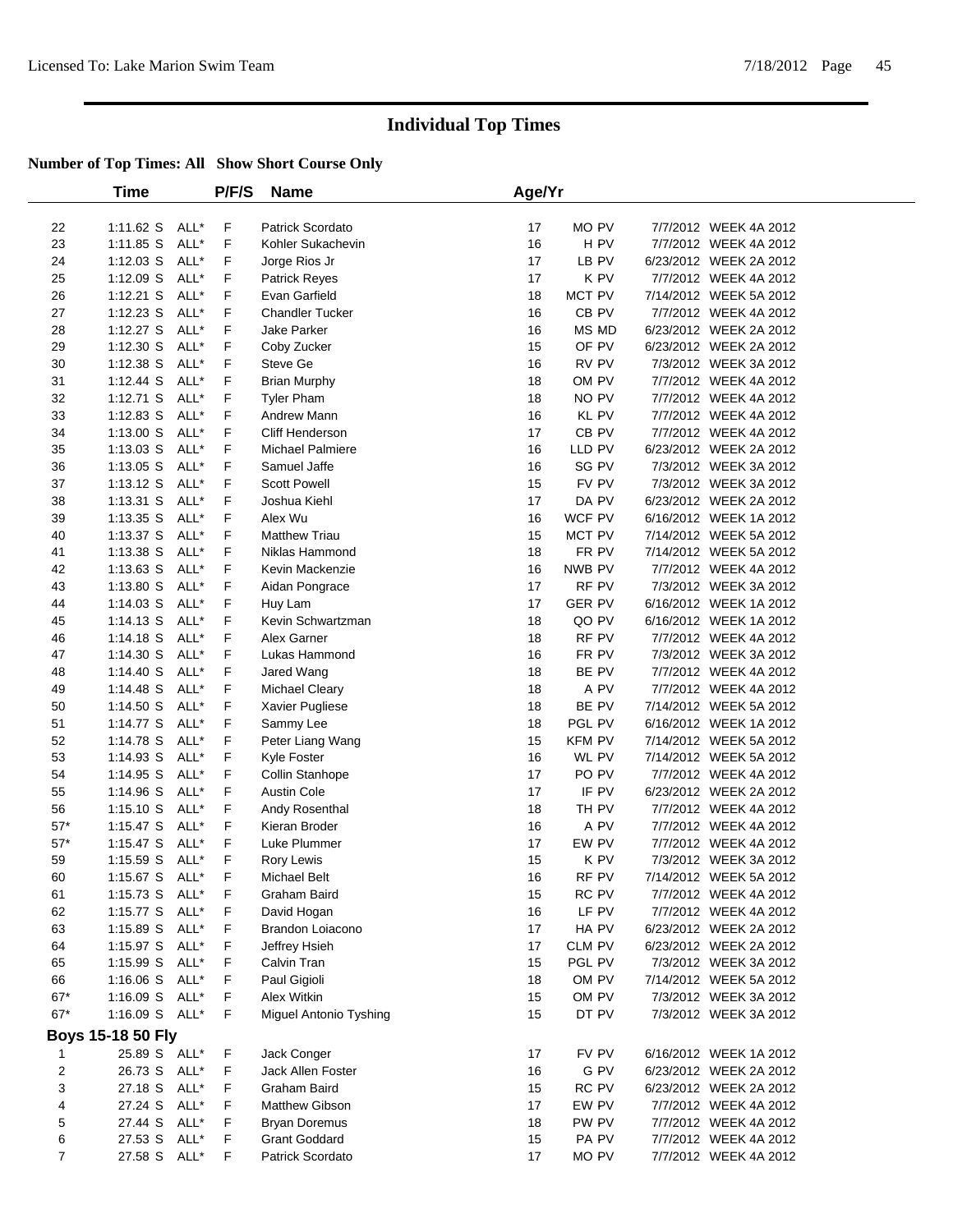|              | Time               |              | <b>P/F/S</b> | <b>Name</b>                       | Age/Yr   |                  |                                                  |  |
|--------------|--------------------|--------------|--------------|-----------------------------------|----------|------------------|--------------------------------------------------|--|
| 8            | 27.62 S            | ALL*         | F            | Jonathan Ekstrom                  | 18       | RC PV            | 7/14/2012 WEEK 5A 2012                           |  |
| 9            | 27.74 S            | ALL*         | F            | <b>Andrew Valentine</b>           | 16       | PW PV            | 7/3/2012 WEEK 3A 2012                            |  |
| 10           | 27.78 S            | ALL*         | F            | Daniel Tarbrake                   | 18       | SG PV            | 7/7/2012 WEEK 4A 2012                            |  |
| 11           | 27.81 S            | ALL*         | F            | Jean-Marc Nugent                  | 16       | TW PV            | 7/7/2012 WEEK 4A 2012                            |  |
| 12           | 27.86 S            | ALL*         | F            | Johnny Mooers                     | 16       | C PV             | 7/3/2012 WEEK 3A 2012                            |  |
| $13*$        | 27.87 S            | ALL*         | F            | <b>Christopher Garrity</b>        | 18       | LF PV            | 7/14/2012 WEEK 5A 2012                           |  |
| $13*$        | 27.87 S            | ALL*         | F            | Andrew Gibson                     | 15       | WL PV            | 6/16/2012 WEEK 1A 2012                           |  |
| 15           | 27.88 S            | ALL*         | F            | <b>Tyler Pham</b>                 | 18       | NO PV            | 7/3/2012 WEEK 3A 2012                            |  |
| 16           | 27.89 S            | ALL*         | F            | Carsten Vissering                 | 15       | OG PV            | 7/7/2012 WEEK 4A 2012                            |  |
| 17           | 27.92 S            | ALL*         | F            | Rory Lewis                        | 15       | K PV             | 6/16/2012 WEEK 1A 2012                           |  |
| 18           | 27.97 S            | ALL*         | F            | John Rozier                       | 18       | CB <sub>PV</sub> | 7/14/2012 WEEK 5A 2012                           |  |
| $19*$        | 27.98 S            | ALL*         | F            | Duncan Johnson                    | 16       | MW PV            | 7/14/2012 WEEK 5A 2012                           |  |
| $19*$        | 27.98 S            | ALL*         | F            | <b>Barry Mangold</b>              | 17       | TW PV            | 7/14/2012 WEEK 5A 2012                           |  |
| 21           | 28.00 S            | ALL*         | F            | Patrick Reyes                     | 17       | K PV             | 6/23/2012 WEEK 2A 2012                           |  |
| 22           | 28.01 S            | ALL*         | F            | Kenneth Ke                        | 17       | SB PV            | 7/7/2012 WEEK 4A 2012                            |  |
| 23           | 28.03 S            | ALL*         | F            | <b>Michael Thomas</b>             | 16       | NWB PV           | 7/3/2012 WEEK 3A 2012                            |  |
| 24           | 28.04 S            | ALL*         | F            | Sam Trible                        | 17       | PLT PV           | 6/16/2012 WEEK 1A 2012                           |  |
| 25           | 28.05 S            | ALL*         | F            | Eric Eig                          | 17       | IF PV            | 6/16/2012 WEEK 1A 2012                           |  |
| 26           | 28.10 S            | ALL*         | F            | Nicholas Mannella                 | 17       | UC PV            | 7/7/2012 WEEK 4A 2012                            |  |
| 27           | 28.13 S            | ALL*         | F            | Gregory Subong Song               | 15       | DT PV            | 7/3/2012 WEEK 3A 2012                            |  |
| 28           | 28.14 S            | ALL*         | F            | <b>Spencer Sterling</b>           | 18       | A PV             | 7/7/2012 WEEK 4A 2012                            |  |
| 29           | 28.20 S            | ALL*         | F            | Brandon Loiacono                  | 17       | HA PV            | 7/7/2012 WEEK 4A 2012                            |  |
| 30           | 28.27 S            | ALL*         | F            | Christopher Wysocki               | 18       | CG PV            | 7/7/2012 WEEK 4A 2012                            |  |
| 31           | 28.28 S            | ALL*         | F            | Xavier Laracuente                 | 15       | QO PV            | 7/7/2012 WEEK 4A 2012                            |  |
| 32           | 28.32 S            | ALL*         | F            | Michael Fu                        | 18       | RV PV            | 7/7/2012 WEEK 4A 2012                            |  |
| 33           | 28.36 S            | ALL*         | F            | John Royals                       | 18       | BE PV            | 6/23/2012 WEEK 2A 2012                           |  |
| 34           | 28.37 S            | ALL*         | F            | <b>Arthur Arcaz</b>               | 16       | TW PV            | 7/14/2012 WEEK 5A 2012                           |  |
| 35           | 28.38 S            | ALL*         | F            | Eric Sandon Ruggieri              | 18       | G PV             | 7/14/2012 WEEK 5A 2012                           |  |
| 36           | 28.39 S            | ALL*         | F            | Colin Asbury                      | 18       | PO PV            | 6/23/2012 WEEK 2A 2012                           |  |
| 37           | 28.40 S            | ALL*         | F            | Jake Engel                        | 16       | QO PV            | 6/23/2012 WEEK 2A 2012                           |  |
| $38*$        | 28.43 S            | ALL*         | F            | Alex Wu                           | 16       | WCF PV           | 7/3/2012 WEEK 3A 2012                            |  |
| $38*$        | 28.43 S            | ALL*         | F            | Harrison Gu                       | 16       | RV PV            | 6/23/2012 WEEK 2A 2012                           |  |
| 40           | 28.44 S            | ALL*         | F            | Cory Camp                         | 17       | RH PV            | 6/23/2012 WEEK 2A 2012                           |  |
| $41*$        | 28.46 S            | ALL*         | F            | Austin Moore                      | 17       | FR PV            | 7/3/2012 WEEK 3A 2012                            |  |
| $41*$        | 28.46 S            | ALL*         | F            | <b>Garrett Powell</b>             | 17       | TW PV            | 6/16/2012 WEEK 1A 2012                           |  |
| 43           | 28.49 S            | ALL*         | F            | Kohler Sukachevin                 | 16       | H <sub>PV</sub>  | 7/7/2012 WEEK 4A 2012                            |  |
| 44           | 28.52 S            | ALL*         | F            | Joey Bieda                        | 17       | CG PV            | 7/7/2012 WEEK 4A 2012                            |  |
| 45           | 28.53 S            | ALL*         | F            | Eric Lin                          | 16       | UC PV            | 7/3/2012 WEEK 3A 2012                            |  |
| 46*          | 28.57 S            | ALL*         | F            | <b>Brandon Goldstein</b>          | 15       | LLD PV           | 7/7/2012 WEEK 4A 2012                            |  |
| 46*          | 28.57 S ALL*       |              | F            | Jack McCarty                      | 16       | PL PV            | 6/16/2012 WEEK 1A 2012                           |  |
| 48           | 28.60 S            | ALL*         | F            | John Freeman                      | 16       | KL PV            | 6/16/2012 WEEK 1A 2012                           |  |
| 49*          | 28.65 S            | ALL*         | F            | Kevin Gu                          | 15       | PGL PV           | 7/7/2012 WEEK 4A 2012                            |  |
| 49*          | 28.65 S            | ALL*         | F            | <b>Elliot Shein</b>               | 18       | FV PV            | 7/14/2012 WEEK 5A 2012                           |  |
| 51           | 28.67 S            | ALL*         | F            | Nicolas Notaro                    | 16       | MM PV            | 7/3/2012 WEEK 3A 2012                            |  |
| $52^{\star}$ | 28.75 S            | ALL*         | F            | Michael Ledecky                   | 18       | PA PV            | 7/7/2012 WEEK 4A 2012                            |  |
| $52^{\star}$ | 28.75 S            | ALL*         | F            | Andrew Mann                       | 16       | KL PV            | 6/23/2012 WEEK 2A 2012                           |  |
| 54           | 28.81 S            | ALL*         | F            | Xavier Pugliese                   | 18       | BE PV            | 7/14/2012 WEEK 5A 2012<br>7/14/2012 WEEK 5A 2012 |  |
| 55           | 28.83 S            | ALL*         | F            | James Orsak                       | 16       | TW PV            |                                                  |  |
| 56<br>57     | 28.85 S<br>28.87 S | ALL*<br>ALL* | F<br>F       | Patrick Berry<br>Michael Palmiere | 18<br>16 | GP PV<br>LLD PV  | 7/14/2012 WEEK 5A 2012<br>6/23/2012 WEEK 2A 2012 |  |
| 58           | 28.89 S            | ALL*         | F            | Ryan Greene                       | 18       | MW PV            | 7/14/2012 WEEK 5A 2012                           |  |
| 59           | 28.90 S            | ALL*         | F            | Jacob Weiss                       | 16       | WL PV            | 6/16/2012 WEEK 1A 2012                           |  |
| 60           | 28.92 S            | ALL*         | F            | Adam Bloom                        | 17       | RF PV            | 7/14/2012 WEEK 5A 2012                           |  |
| 61           | 28.93 S            | ALL*         | F            | Andy Rosenthal                    | 18       | TH PV            | 6/16/2012 WEEK 1A 2012                           |  |
| 62           | 28.94 S            | ALL*         | F            | Jorge Rios Jr                     | 17       | LB PV            | 6/23/2012 WEEK 2A 2012                           |  |
|              |                    |              |              |                                   |          |                  |                                                  |  |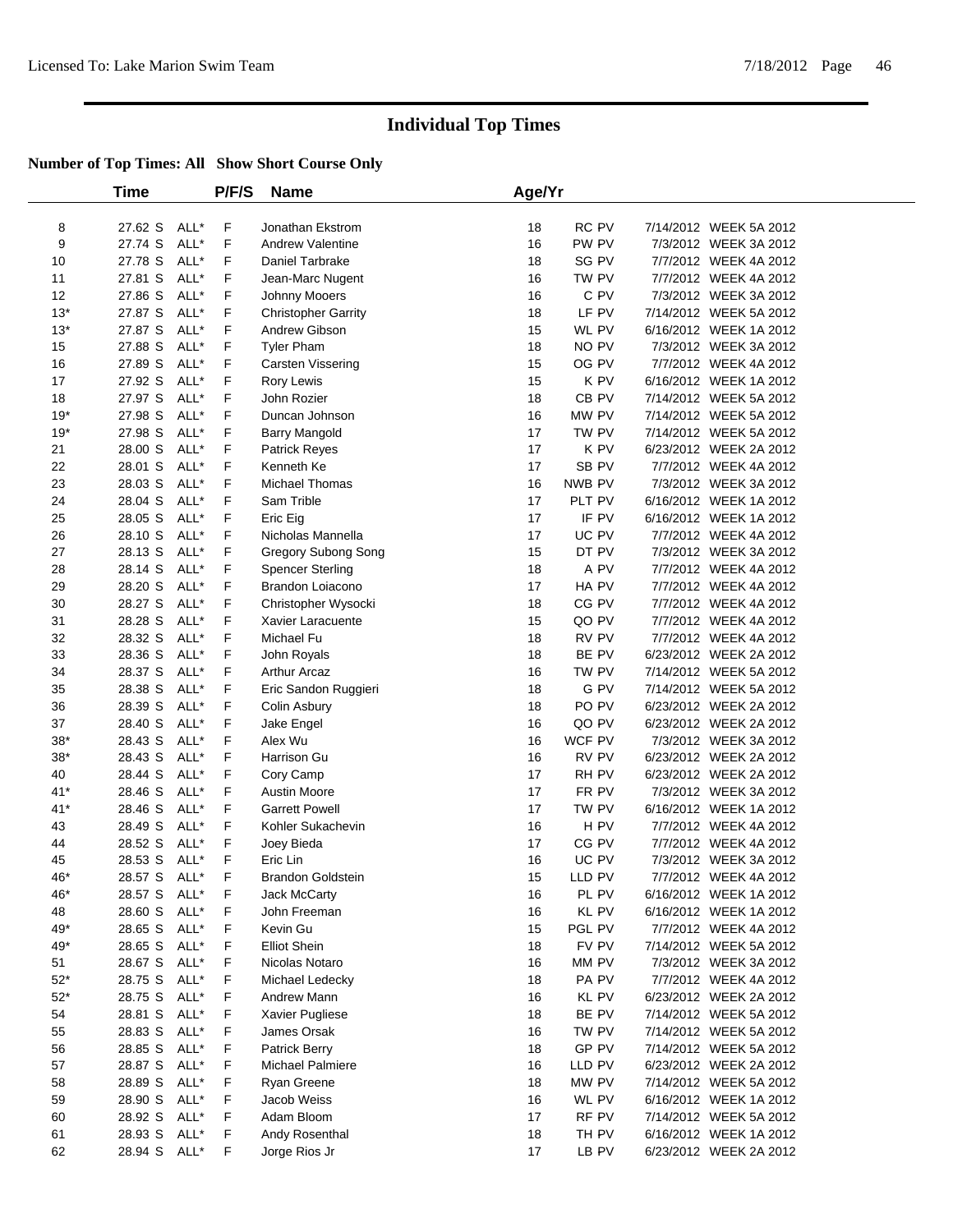|                     | Time                   |              | P/F/S  | <b>Name</b>                               | Age/Yr   |                  |                                                 |
|---------------------|------------------------|--------------|--------|-------------------------------------------|----------|------------------|-------------------------------------------------|
| 63                  | 28.96 S                | ALL*         | F      | Kevin Schwartzman                         | 18       | QO PV            | 7/14/2012 WEEK 5A 2012                          |
| 64                  | 28.97 S                | ALL*         | F      | Michael Sullivan                          | 15       | BE PV            | 6/16/2012 WEEK 1A 2012                          |
| 65                  | 28.98 S                | ALL*         | F      | Jonathan Huang                            | 15       | <b>KFM PV</b>    | 7/7/2012 WEEK 4A 2012                           |
| 66*                 | 29.03 S                | ALL*         | F      | Andreas Lair Ferrari                      | 17       | <b>BPV</b>       | 7/14/2012 WEEK 5A 2012                          |
| 66*                 | 29.03 S                | ALL*         | F      | Gregory Ridgway                           | 17       | H PV             | 6/23/2012 WEEK 2A 2012                          |
| 68                  | 29.09 S                | ALL*         | F      | Benjamin Hsieh                            | 17       | SB <sub>PV</sub> | 7/14/2012 WEEK 5A 2012                          |
| 69                  | 29.10 S                | ALL*         | F      | Noah Gonzalez                             | 15       | NWB PV           | 7/7/2012 WEEK 4A 2012                           |
| 70                  | 29.12 S                | ALL*         | F      | Kevin Mejia                               | 17       | <b>GM PV</b>     | 7/3/2012 WEEK 3A 2012                           |
| 71                  | 29.14 S                | ALL*         | F      | Ryan Whitescarver                         | 18       | OG PV            | 7/7/2012 WEEK 4A 2012                           |
| 72                  | 29.16 S                | ALL*         | F      | Matthew Flamand                           | 18       | HA PV            | 7/7/2012 WEEK 4A 2012                           |
| 73                  | 29.18 S                | ALL*         | F      | Tommy Branthover                          | 16       | GP PV            | 7/7/2012 WEEK 4A 2012                           |
|                     |                        |              |        |                                           |          |                  |                                                 |
|                     | Boys 15-18 100 IM      |              |        |                                           |          |                  |                                                 |
| 1                   | 1:00.73 S<br>1:00.90 S | ALL*<br>ALL* | F<br>F | Jonathan Ekstrom<br><b>Garrett Powell</b> | 18<br>17 | RC PV<br>TW PV   | 6/23/2012 WEEK 2A 2012<br>7/7/2012 WEEK 4A 2012 |
| $\overline{2}$<br>3 |                        | ALL*         | F      |                                           |          | G PV             |                                                 |
|                     | 1:01.65 S              |              |        | Jack Allen Foster                         | 16       |                  | 7/7/2012 WEEK 4A 2012                           |
| 4                   | 1:01.75 S              | ALL*         | F      | <b>Grant Goddard</b>                      | 15       | PA PV            | 7/7/2012 WEEK 4A 2012                           |
| 5                   | 1:01.87 S              | ALL*         | F      | Harrison Gu                               | 16       | RV PV            | 7/3/2012 WEEK 3A 2012                           |
| 6                   | 1:02.37 S              | ALL*         | F      | <b>Carsten Vissering</b>                  | 15       | OG PV            | 6/16/2012 WEEK 1A 2012                          |
| $\overline{7}$      | 1:02.69 S              | ALL*<br>ALL* | F<br>F | Jorge Rios Jr                             | 17       | LB PV<br>UC PV   | 6/23/2012 WEEK 2A 2012                          |
| 8                   | 1:02.78 S              | ALL*         | F      | Eric Lin                                  | 16       | K PV             | 7/7/2012 WEEK 4A 2012<br>7/3/2012 WEEK 3A 2012  |
| 9                   | 1:03.19 S              |              |        | Rory Lewis                                | 15       |                  |                                                 |
| 10                  | 1:03.21 S              | ALL*         | F      | <b>Gregory Subong Song</b>                | 15       | DT PV            | 6/16/2012 WEEK 1A 2012                          |
| 11                  | 1:03.29 S              | ALL*         | F      | Steven Goldberg                           | 17       | SL PV            | 6/23/2012 WEEK 2A 2012                          |
| 12                  | 1:03.31 S              | ALL*         | F      | Andrew Qian                               | 16       | UC PV            | 7/3/2012 WEEK 3A 2012                           |
| 13                  | 1:03.33 S              | ALL*         | F      | Cory Camp                                 | 17       | RH PV            | 6/23/2012 WEEK 2A 2012                          |
| 14                  | 1:03.34 S              | ALL*         | F      | Graham Baird                              | 15       | RC PV            | 6/23/2012 WEEK 2A 2012                          |
| 15                  | 1:03.35 S              | ALL*         | F      | John Freeman                              | 16       | KL PV            | 6/23/2012 WEEK 2A 2012                          |
| 16                  | 1:03.38 S              | ALL*         | F      | <b>Brandon Goldstein</b>                  | 15       | LLD PV           | 6/16/2012 WEEK 1A 2012                          |
| 17                  | 1:03.40 S              | ALL*         | F      | Patrick Scordato                          | 17       | MO PV            | 7/7/2012 WEEK 4A 2012                           |
| 18                  | 1:03.47 S              | ALL*         | F      | Daniel Tarbrake                           | 18       | SG PV            | 7/14/2012 WEEK 5A 2012                          |
| 19                  | 1:03.59 S              | ALL*         | F      | Michael Thomas                            | 16       | NWB PV           | 7/7/2012 WEEK 4A 2012                           |
| 20<br>21            | 1:03.65 S              | ALL*<br>ALL* | F<br>F | Andrew Gibson                             | 15<br>18 | WL PV            | 6/23/2012 WEEK 2A 2012                          |
| $22*$               | 1:03.66 S              |              | F      | <b>Tyler Pham</b>                         |          | NO PV<br>BE PV   | 7/7/2012 WEEK 4A 2012                           |
| $22*$               | 1:03.68 S              | ALL*         | F      | Xavier Pugliese                           | 18       | WG PV            | 7/14/2012 WEEK 5A 2012                          |
| 24                  | 1:03.68 S<br>1:03.73 S | ALL*<br>ALL* | F      | <b>Matthew Din</b><br>Xavier Laracuente   | 16<br>15 | QO PV            | 7/3/2012 WEEK 3A 2012<br>7/7/2012 WEEK 4A 2012  |
| $25*$               |                        | ALL*         | F      | Eric Sandon Ruggieri                      | 18       | G PV             | 6/23/2012 WEEK 2A 2012                          |
| $25*$               | 1:03.81 S<br>1:03.81 S | ALL*         | F      | Steve Ge                                  | 16       | RV PV            | 7/3/2012 WEEK 3A 2012                           |
| $27*$               | 1:03.84 S ALL*         |              | F      | Alex Wu                                   | 16       | WCF PV           | 7/3/2012 WEEK 3A 2012                           |
| 27*                 | 1:03.84 S ALL*         |              | F.     | Cliff Henderson                           | 17       | CB PV            | 7/3/2012 WEEK 3A 2012                           |
| $29^{\star}$        | $1:04.13$ S            | ALL*         | F      | Jean-Marc Nugent                          | 16       | TW PV            | 6/23/2012 WEEK 2A 2012                          |
| $29*$               | $1:04.13$ S            | ALL*         | F      | Andrew Mann                               | 16       | KL PV            | 6/23/2012 WEEK 2A 2012                          |
| 31                  | 1:04.28 S              | ALL*         | F      | <b>Matthew Petraites</b>                  | 16       | WTL PV           | 7/14/2012 WEEK 5A 2012                          |
| 32                  | 1:04.34 S              | ALL*         | F      | Duncan Johnson                            | 16       | MW PV            | 7/3/2012 WEEK 3A 2012                           |
| 33                  | 1:04.47 S              | ALL*         | F      | <b>Austin Dickey</b>                      | 17       | WL PV            | 7/7/2012 WEEK 4A 2012                           |
| 34                  | 1:04.53 S              | ALL*         | F      | <b>Austin Cole</b>                        | 17       | IF PV            | 6/23/2012 WEEK 2A 2012                          |
| 35                  | 1:04.62 S              | ALL*         | F      | Jack Conger                               | 17       | FV PV            | 7/7/2012 WEEK 4A 2012                           |
| 36                  | 1:04.72 S              | ALL*         | F      | Gavin Springer                            | 15       | SO PV            | 6/23/2012 WEEK 2A 2012                          |
| 37                  | 1:04.73 S              | ALL*         | F      | <b>Brian Murphy</b>                       | 18       | OM PV            | 7/3/2012 WEEK 3A 2012                           |
| 38                  | 1:04.78 S              | ALL*         | F      | Brandon Loiacono                          | 17       | HA PV            | 6/23/2012 WEEK 2A 2012                          |
| 39                  | 1:04.80 S              | ALL*         | F      | Nikos Tragotsis                           | 15       | WL PV            | 7/3/2012 WEEK 3A 2012                           |
| 40                  | 1:04.91 S              | ALL*         | F      | Sammy Lee                                 | 18       | PGL PV           | 7/7/2012 WEEK 4A 2012                           |
| 41                  | 1:05.09 S              | ALL*         | F      | Joshua Kiehl                              | 17       | DA PV            | 6/23/2012 WEEK 2A 2012                          |
| 42                  | $1:05.10$ S            | ALL*         | F      | Fletcher Horwitz Tollefson                | 18       | GP PV            | 6/23/2012 WEEK 2A 2012                          |
| 43                  | $1:05.25$ S            | ALL*         | F      | Evan Garfield                             | 18       | MCT PV           | 7/7/2012 WEEK 4A 2012                           |
|                     |                        |              |        |                                           |          |                  |                                                 |